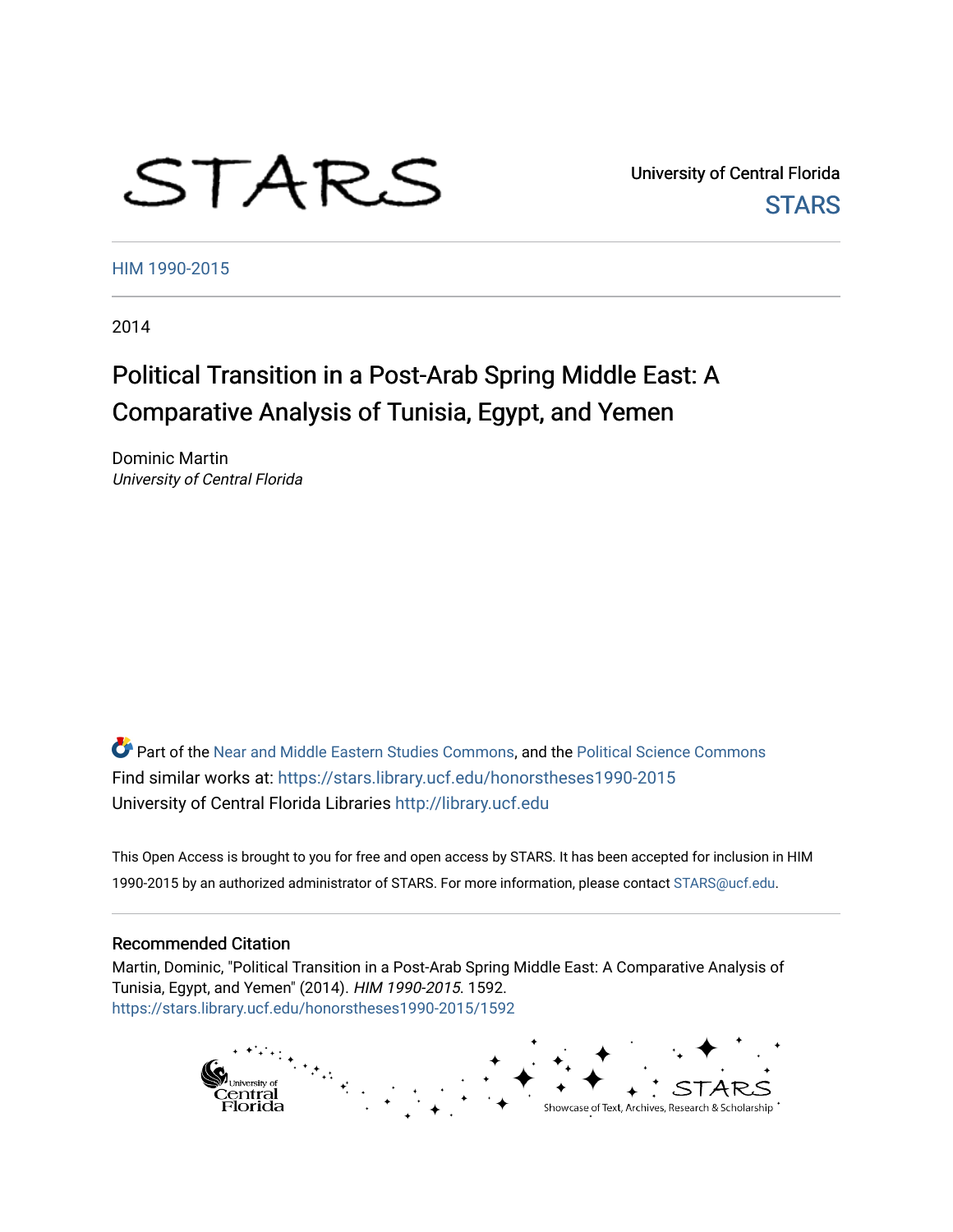# POLITICAL TRANSITION IN A POST-ARAB SPRING MIDDLE EAST: A COMPARATIVE ANALYSIS OF TUNISIA, EGYPT, AND YEMEN

by

# DOMINIC W. MARTIN

A thesis submitted in partial fulfillment of the requirements for Honors in the Major Program in International and Global Studies in the College of Sciences and in the Burnett Honors College at the University of Central Florida Orlando, Florida

Spring Term 2014

Thesis Chair: Dr. Houman A. Sadri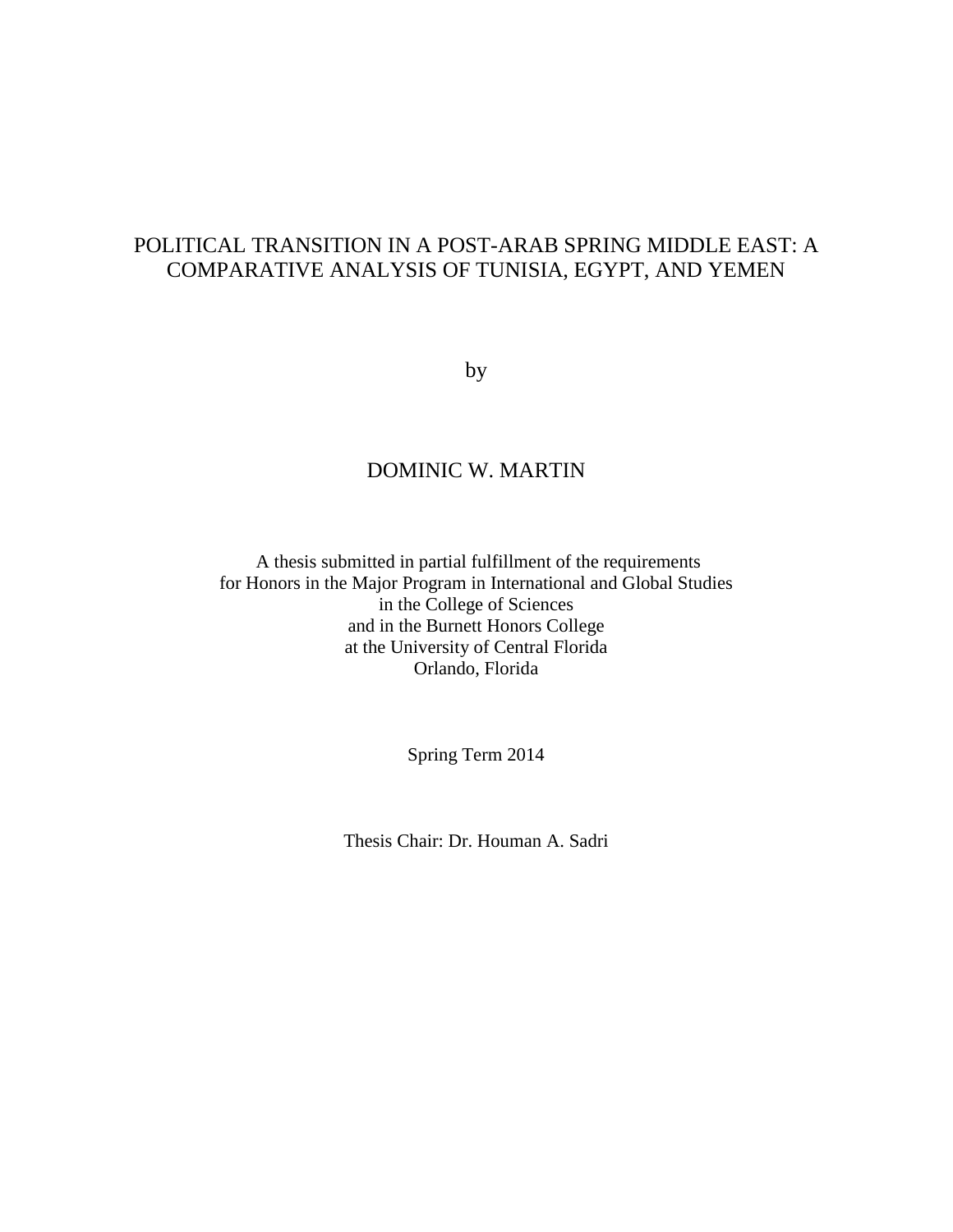**©** 2014 Dominic W. Martin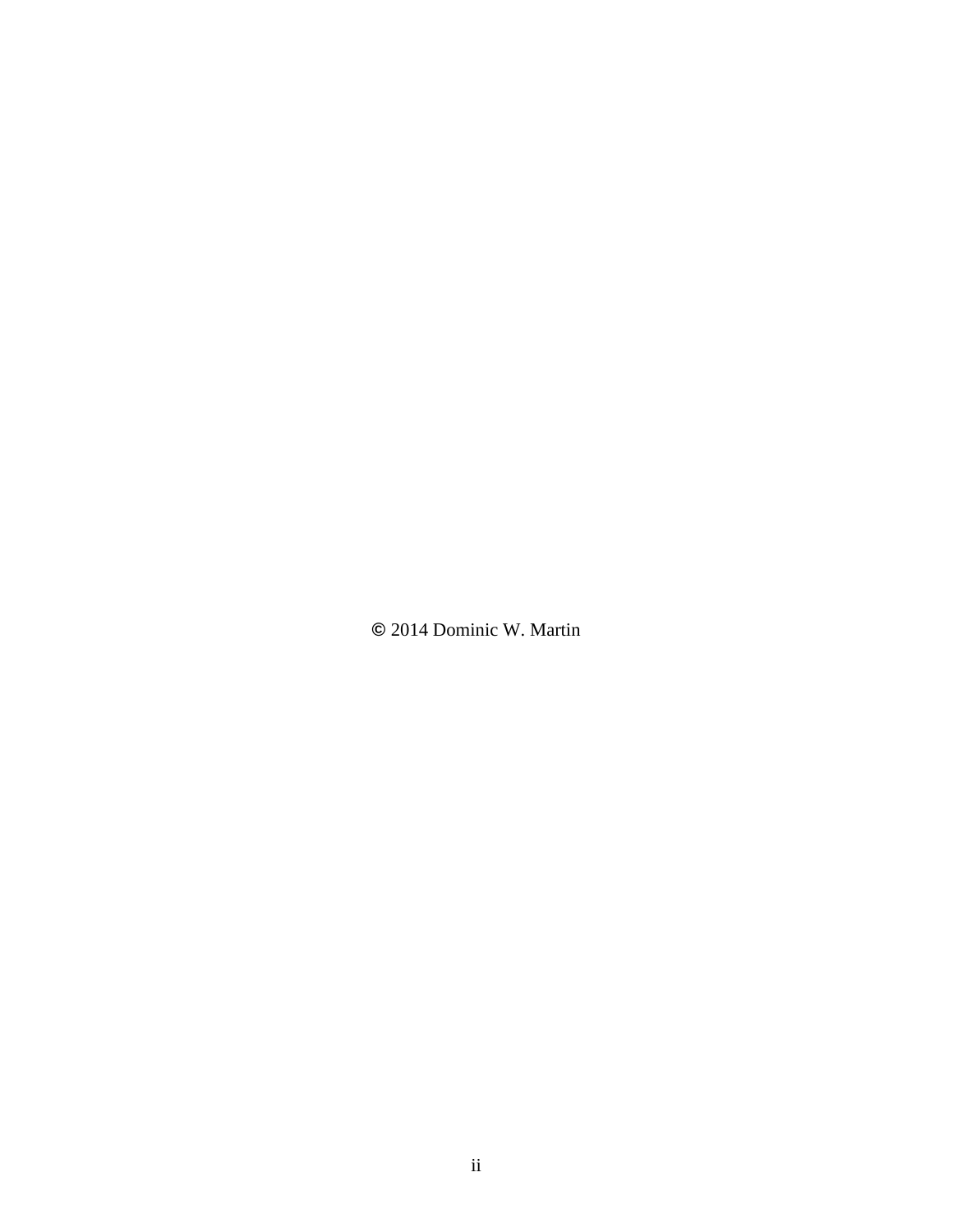# **ABSTRACT**

The Arab Spring that began in Tunisia and spread throughout the Middle East shook the region. These populous movements unseated authoritarian rulers whose power and position were well entrenched, potentially setting numerous countries on a path towards democratization. This project seeks to explain why the democratic transitions within the countries of Egypt, Tunisia, and Yemen have been largely unsuccessful.

 The large amounts of literature that flooded the academic forums through articles and books are analyzed, providing numerous explanations as to why these transitions have been unsuccessful such as polarization, deadlock, sectarianism, violence, and institutional conflict. This literature focuses on either one or several of the above-mentioned explanations while not pinning down a central cause for these phenomena, since they are all present in all three cases.

This paper asserts that the cause of this hindered transition is the emphasis that these States placed upon electoral democracy. An emphasis placed on elections during transition highlighted and exacerbated factors (polarization, deadlock, sectarianism, violence, and institutional conflict) already present in these societies but kept dormant under authoritarian rule. To illustrate this the initial transitional government, representative body elected, and executive is analyzed to show how each governing unit stressed elections before a constitution. The identification of an overarching cause for the lack of fruitful transition like this project seeks to accomplish is of great importance, filling a much needed gap in the literature of comparative Middle Eastern revolutionary studies; along with providing foreign policy makers a tool to craft more impactful policy.

iii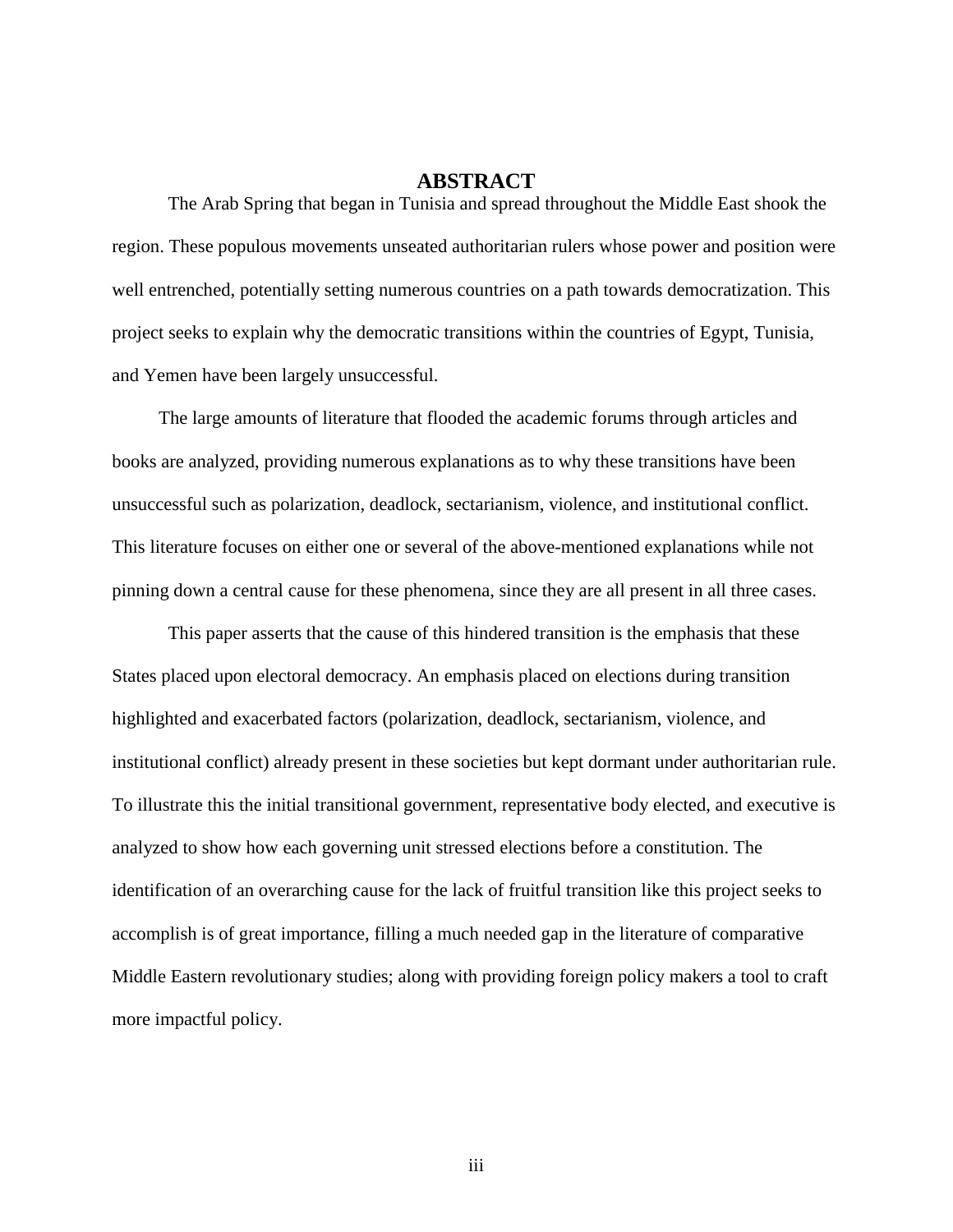To my Mother Lucy and Father Patrick, For providing and nurturing in me everything needed succeed in life Especially my deep-seated love of politics and history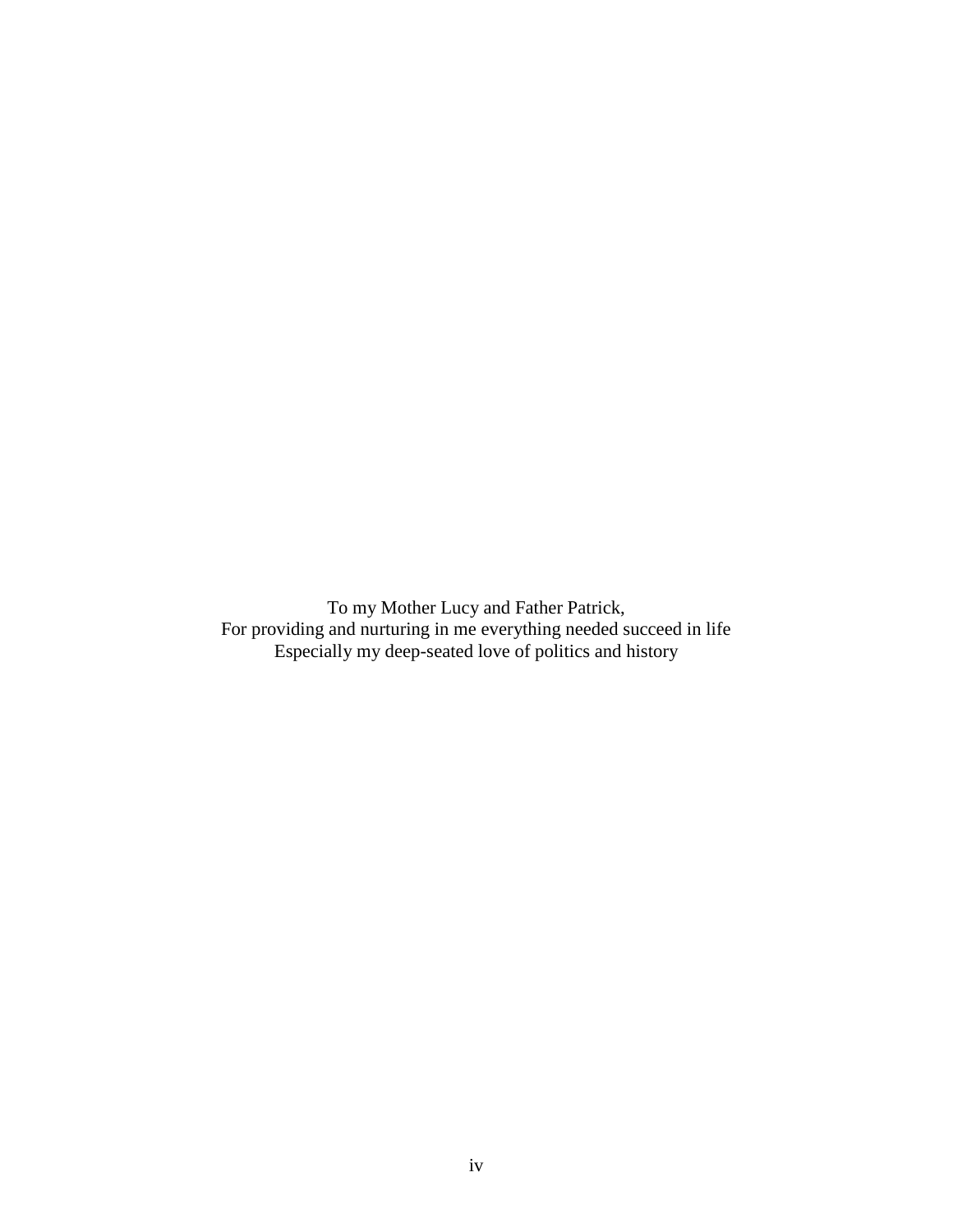# **ACKNOWLEDGEMENTS**

There are numerous people I would like to thank and without who this thesis would not have been possible. First off I would like to thank Dr. Houman A. Sadri for serving as my thesis chair and mentor throughout my undergraduate career. I would also like to thank Dr. Waltraud Morales and Dr. Hakan Ozoglu for their time and service as thesis committee members.

I also have to thank Rita Peterson, Justin Faulkner, Gail Garten, and Malia Blake who saw my potential when others did not. They exemplify the type of character needed in a successful educator, and inspired me to become one myself. Without these individuals who mentored me in my youth I would not be half the student I am today and for that I am eternally grateful.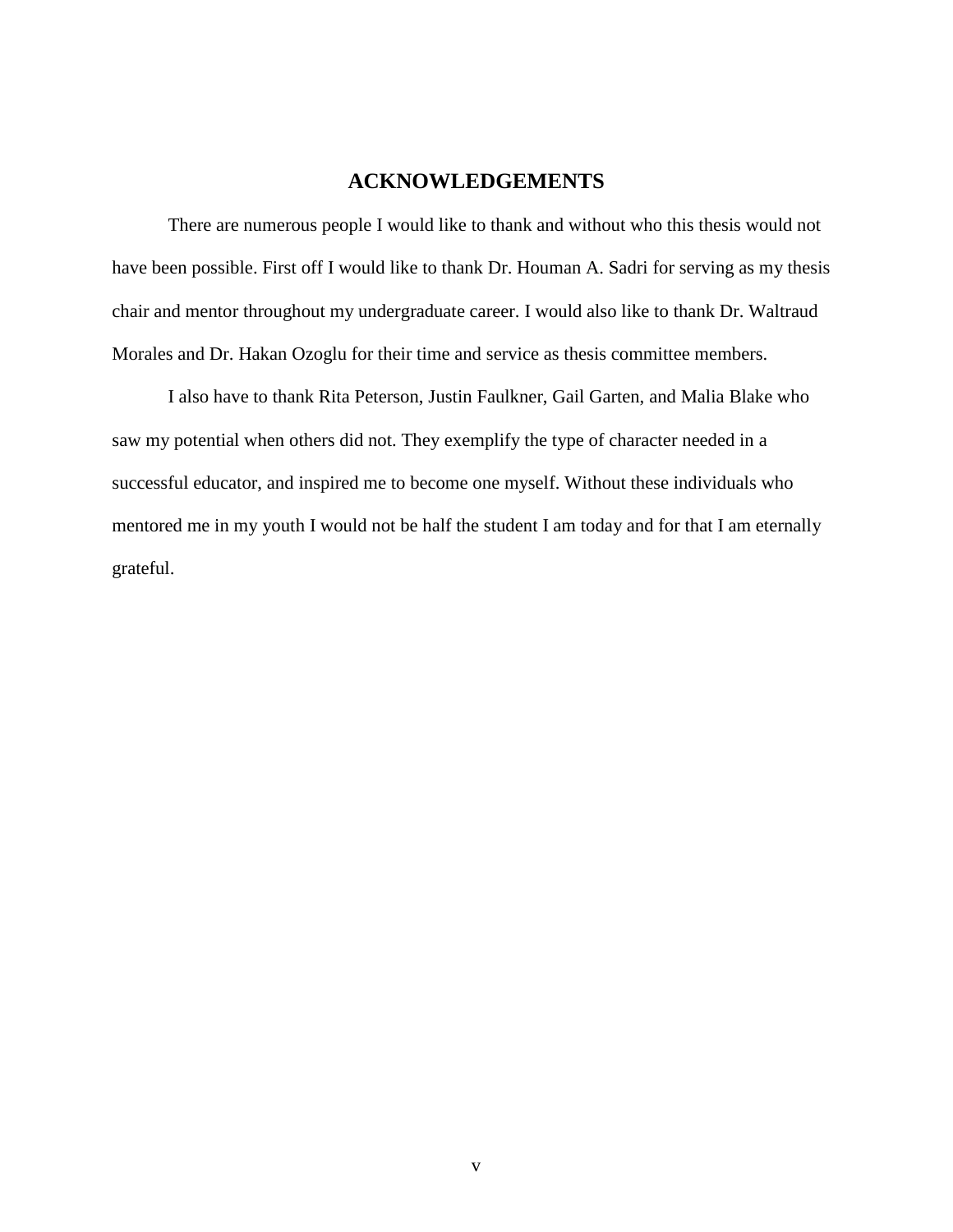# **TABLE OF CONTENTS**

| 94 |
|----|
|    |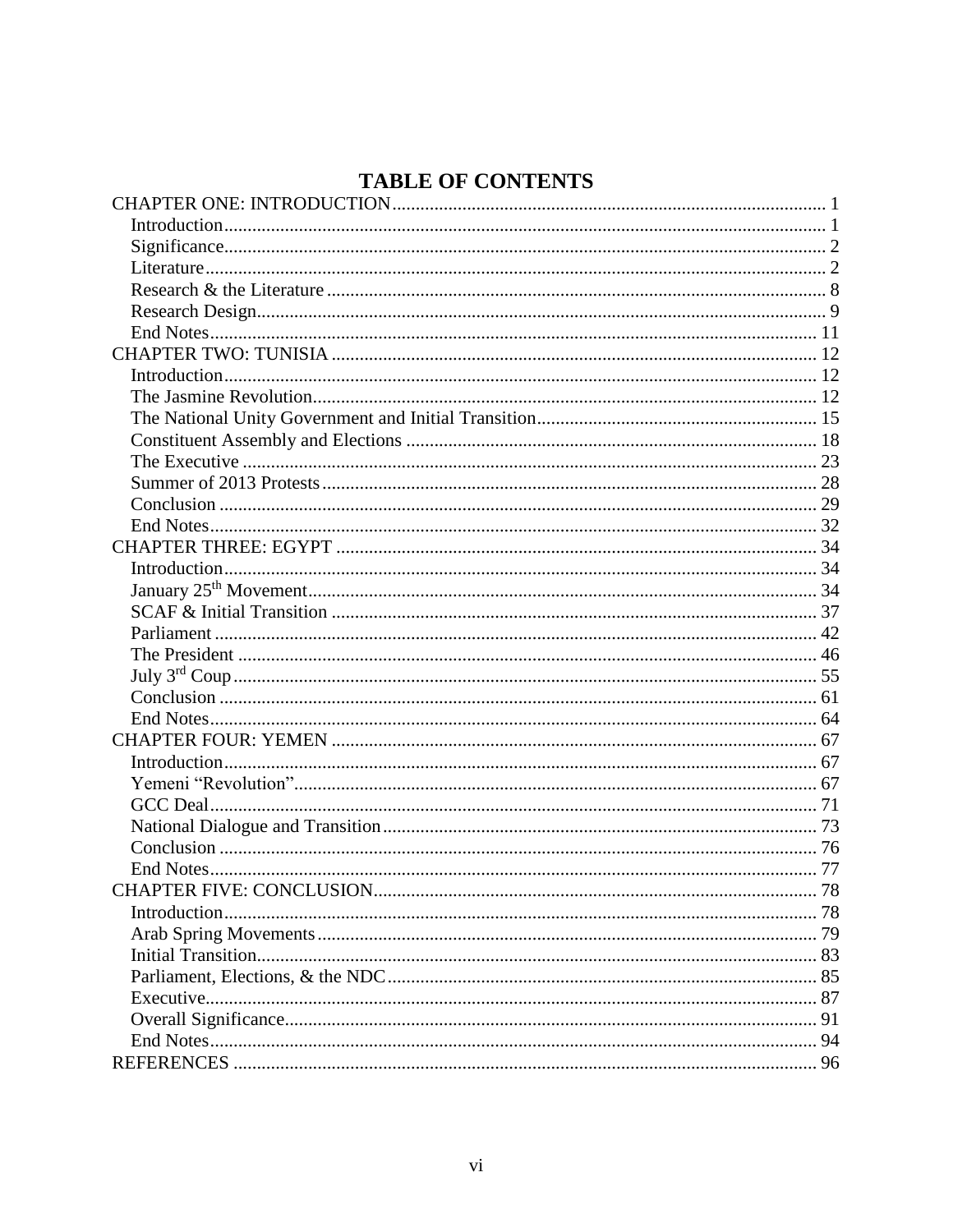# **ABBREVIATIONS**

MENA: Middle East and North Africa NDP: National Democratic Party (Mubarak Ruling Party) SCAF: Supreme Council of the Armed Forces NSF: National Salvation Front MB: Muslim Brotherhood FJP: Freedom and Justice Party SCC: Supreme Constitutional Court IAEA: International Atomic Energy Agency NUG: National Unity Government (Tunisian Initial Transition Government) RCD: Constitutional Democratic Rally Party (Ben Ali's Ruling Party) PDP: Progressive Democratic Party DPP: Democratic Patriot's Party UGTT: Tunisian General Labour Union AQAP: Al-Qaeda in the Arabian Peninsular JMP: Joint Meeting Parties NFP: (Look up) PCND: Preparatory Committee for National Dialogue GPC: General People's Congress (Saleh's Ruling Party) GCC: Gulf Cooperation Council NDC: National Dialogue YSP: Yemeni Socialist Party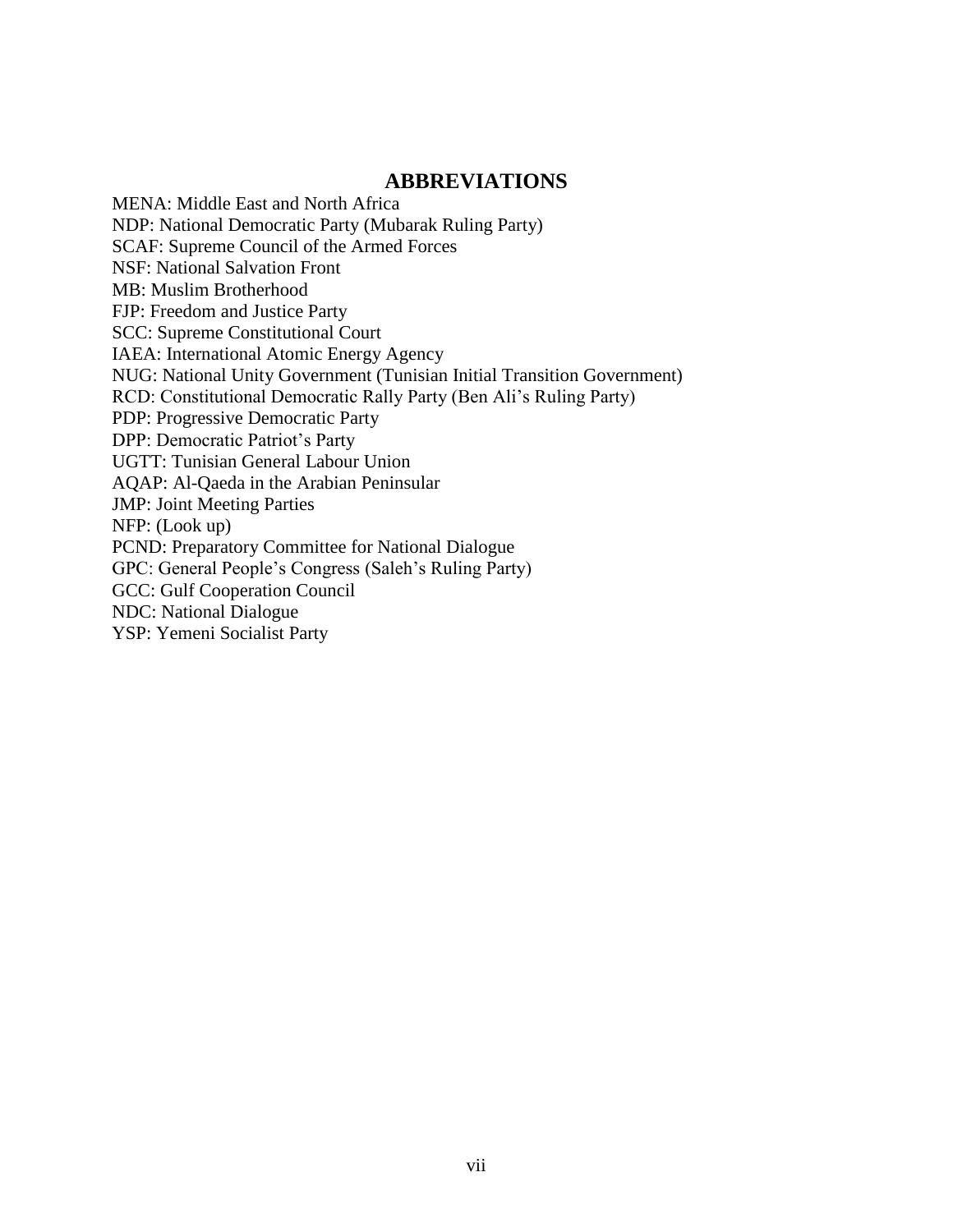# **LIST OF TABLES**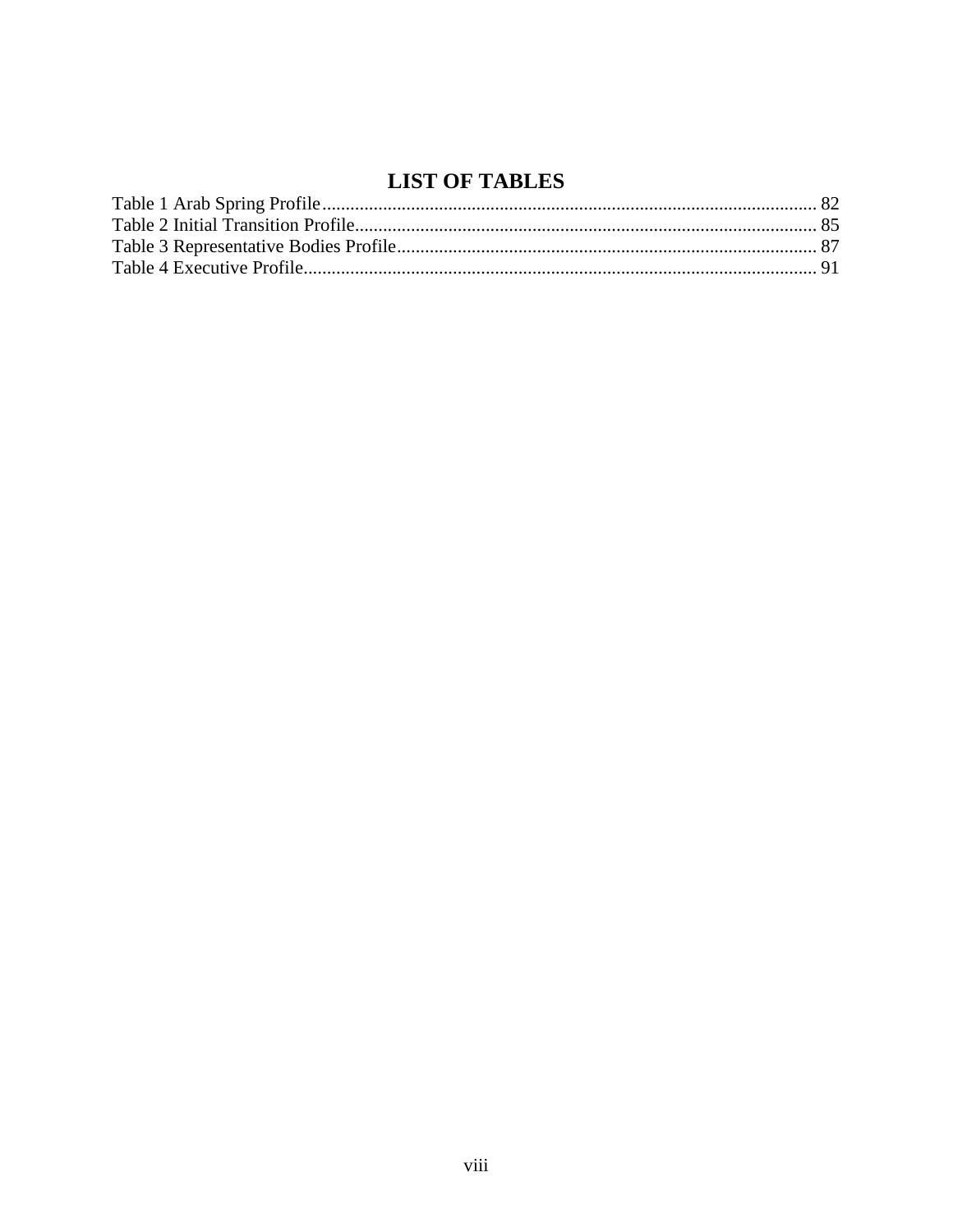# **CHAPTER ONE: INTRODUCTION**

#### Introduction

<span id="page-9-1"></span><span id="page-9-0"></span>The Arab Spring captured the world's attention when it broke out in late 2010 and swiftly spread throughout the Middle East and North Africa (MENA), so when it came to pick a topic for my Honors in a Major thesis I knew the Arab Spring is what I wanted to study. I was directed to an article, by my thesis chair Dr. Houman Sadri, written by Fareed Zakaria (2013) titled "Arab Spring's Hits and Misses". This article briefly discussed the outcomes of states that stressed elections (democratization) over constitutional change (liberalization) and vice versa.<sup>1</sup> Once I read this article I knew that I wanted to delve deeper into this idea.

The hypothesis formed for this study is that transitioning states transition by elections due to its power as a legitimizer and as a result hinder transition and create instability. To illustrate this both an independent variable  $(X)$  and dependent variable  $(Y)$  have been identified. The independent variable of this study is a focus put on electoral democracy over constitutional democracy as seen through the stress put on elections over a constitution. For the purpose of this study electoral democracy is defined as a government that focuses on the election of representatives by the people over the drafting or following of a constitution. While on the flip side constitutional democracy does focus on the election of representatives of the people but the drafting and following of a constitution take precedence, due to a constitution's role in guaranteeing civil liberties and reigning in government power.<sup>2</sup> The dependent variable (Y) of this study is instability that interrupts political transition towards democracy.

These variables have a strong positive correlation as will be seen in the three case studies. As in an increased emphasis on electoral democracy through an emphasis placed upon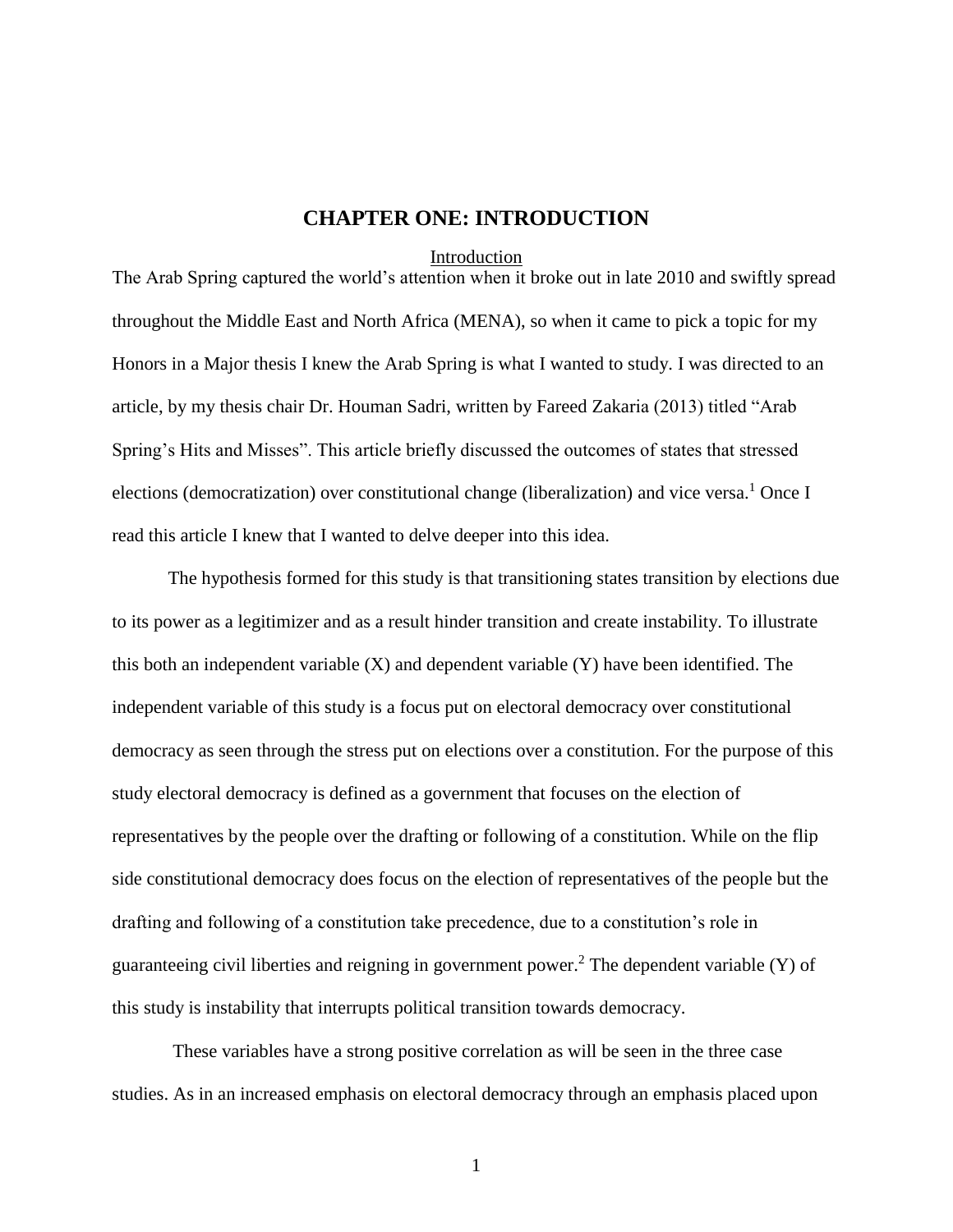elections positively correlates with an increased amount of instability that interrupts transition and vice versa.

#### Significance

<span id="page-10-0"></span>This research is significant because as a result of the Arab Spring, more and more states are throwing off authoritarian regimes that have ruled for decades by way of large civilian protest movements. Or forcing leaders to open up previously closed political systems due to fear of being over thrown by populous movements. This topic is theoretically significant because it is analyzing political transition in two of its forms that are occurring simultaneously in the MENA region through a liberal theoretical lens. That is by emphasizing the role domestic institutions, i.e. the legislative, executive, political parties, and etc., play in this transition. Policy wise, this topic is significant due in part that the Arab Spring states affected have major geo-political significance. Especially for the United States who have seen these regimes as a bedrock of stability and a corner-stone of its foreign policy for more than half a century. This being said States' have had a challenging time shaping policy on how they should handle these emerging regimes or if they should change policy when it comes to the regimes that survived the Arab Spring. So by illuminating some of the pit falls and successes of these post-Arab Spring regimes like this research is attempting to do will inform foreign policy crafters how they should frame their policy in the future. Along with how these policy crafters can create foreign policy that aids in enabling a more fruitful transition in this strategic region.

## Literature

<span id="page-10-1"></span>The literature on this topic is quite extensive even though it has only been three plus years since the Arab Spring occurred. But even with this said there are many gaps that need to be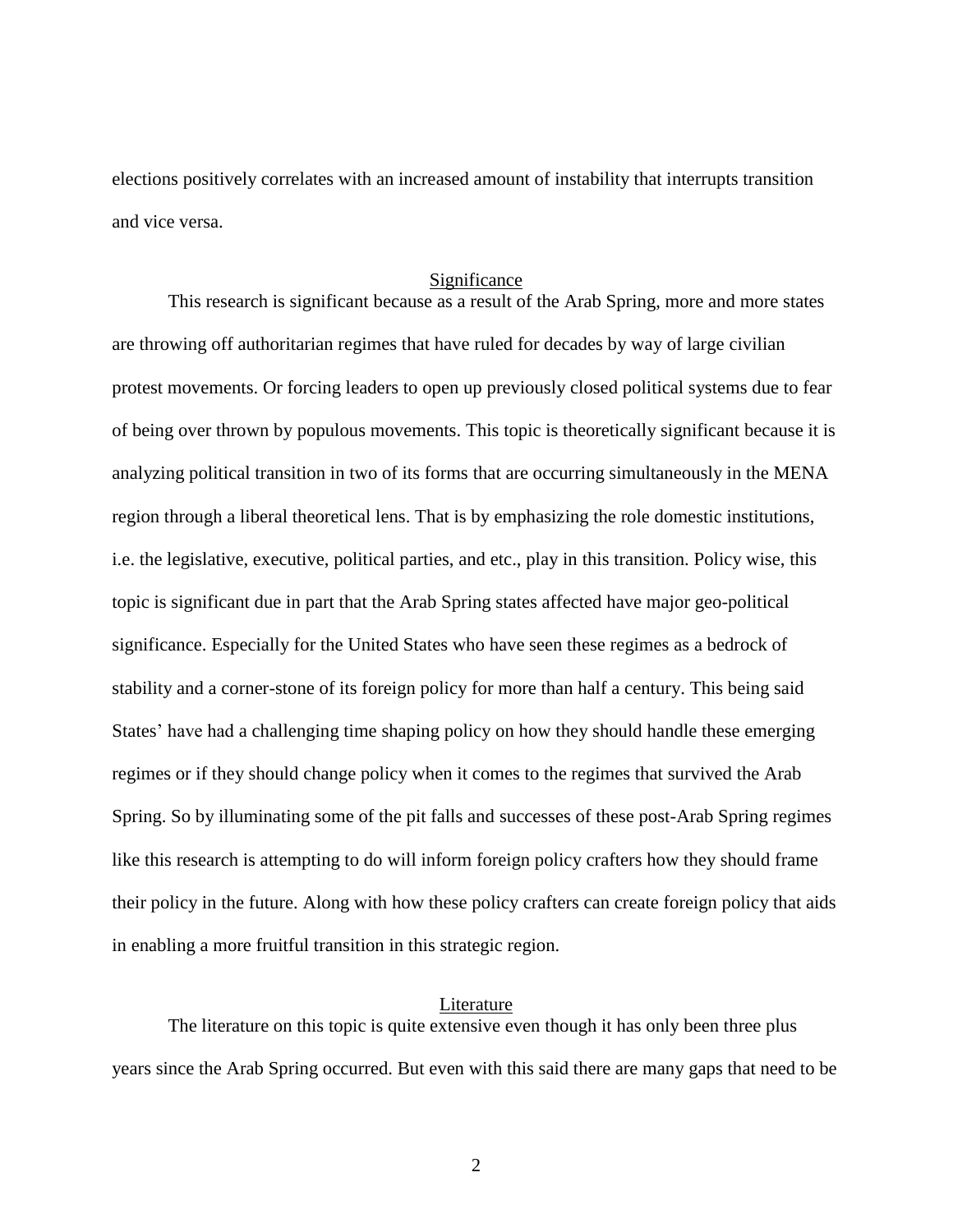filled within the literature. I utilize three different types of source: books, academic articles, and news articles. Each offers different strengths for my research and must be discussed separately.

The first type of source this project utilizes is academic books, seven in particular. The first book used is Jamil Jreisat's (1997) "Politics without Process: Administering Development in the Arab World". This book covers the development polices and the administrative capabilities to accomplish this within the Arab world. It does not play a major part in this research but a has one nonetheless.<sup>3</sup> The second book this project uses is Houman Sadri's (1997) "Revolutionary States, Leaders, and Foreign Policy: A Comparative Study of China, Cuba, and Iran". From Dr. Sadri's book I adopt his process of analyzing leaders and their effect on foreign policy and what that means for the State. But this project also adds its own twist to Sadri's analysis, by looking at leaders and analyzing not just their foreign policy but also their domestic policy and how that policy either contributed to political instability or stability.<sup>4</sup> The third book referenced is Albert Korany, Rex Brynen, and Paul Noble's (1998) "Political Liberalization and Democratization in the Arab World: Volume 2, Comparative Experiences". This book gives a thorough analysis of the liberalization and democratic movements and politics of the Arab World up into the late 1990's, providing a large amount of back ground analysis for this study.<sup>5</sup> The fourth book is Abo Baaklini, Guilain Denoeux, and Robert Springborg's "Legislative Politics in the Arab World: The Resurgence of Democratic Institutions". This book is a comparative analysis of the legislative politics of the Arab world by analyzing them through the lens of the democratic institutions present and those institution's capabilities.<sup>6</sup> While none of these have an overarching impact on this project they exemplify the related literature on the topic. As well as provide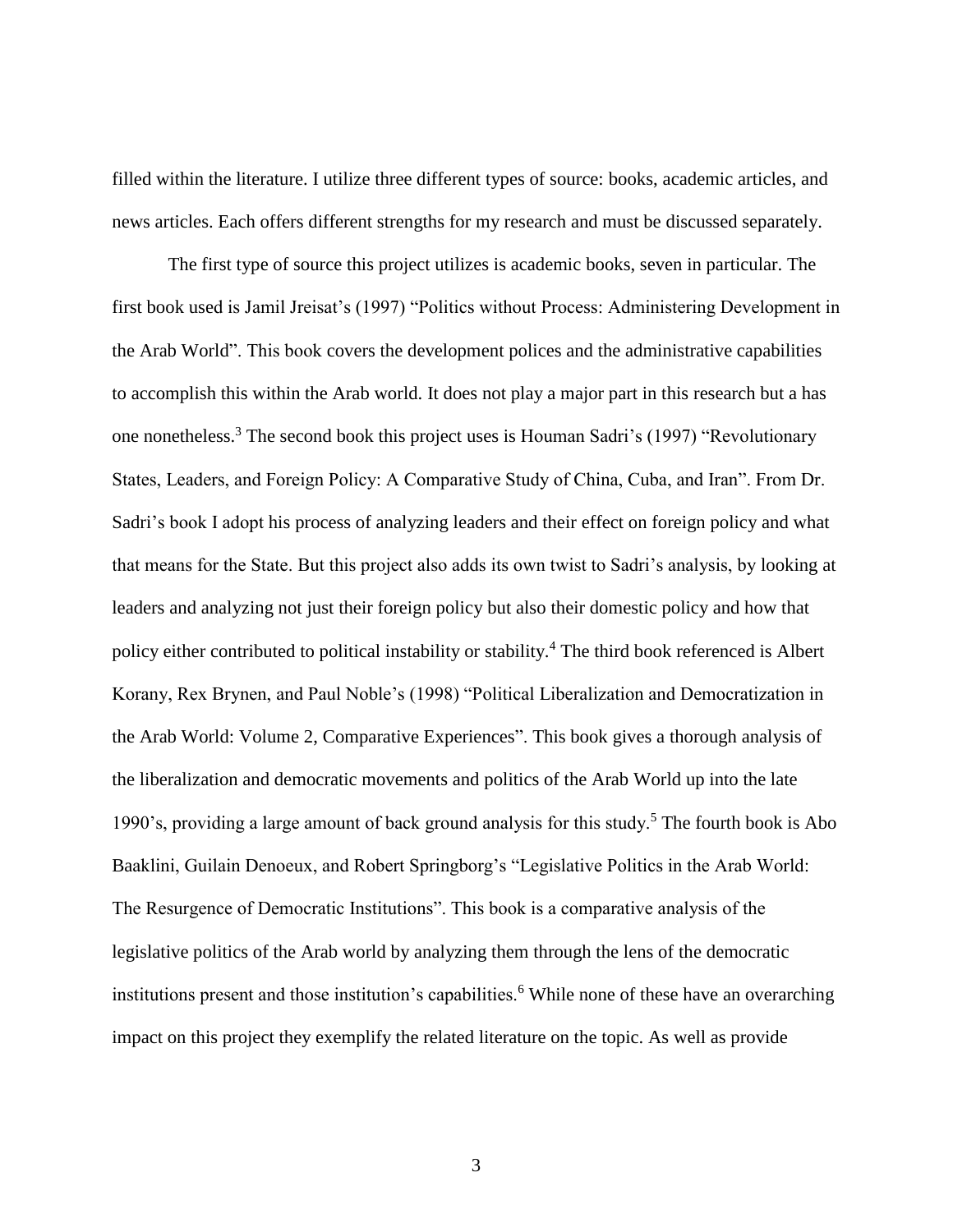important background information about each cases unique experience with democratization and how that experience influenced each of the case study's Arab Spring experience.

The next several books discussed deal directly with the Arab Spring and this project. The first being Foreign Affairs' "The New Arab Revolt", this book is a collection of essays complied by the academic journal Foreign Affairs that feature all the Arab Spring articles published directly before and directly after the Arab Spring broke out.<sup>7</sup> It shows the initial shock of the academic community towards the populous movements as well as to see the atmosphere of academic towards democratization in the Arab World. Then there's Brynen, Moore, Salloukh, and Zahar's (2012) "Beyond the Arab Spring: Authoritarianism & Democratization in the Arab World"<sup>8</sup>. Both of these works are books published by think tanks as a means of giving a comparative analysis of what occurred during the Arab Spring and what it means for the region. As well as giving individual analysis of what the Arab Spring means for each individual state and how each state reacted to it, which proved to be an invaluable source to this thesis. Finally there is Lin Noueihed and Alex Warren's "Battle for the Arab Spring: Revolution, Counter-Revolution, and the Making of a New Era". <sup>9</sup> This is the book published the latest since the start of the Arab Spring, giving it access to information that provided a more realistic analysis than the early literature.

The literature as it can be seen in the three plus years since the Arab Spring started has provided more than enough information to clearly answer the hypothesis of this project. All this thesis needs to do is illuminate details that other scholars have missed and add my own analysis.

Academic articles from peer-reviewed journals make up the bulk of the sources for this thesis and are the most important of the three. These articles add a perspective on what other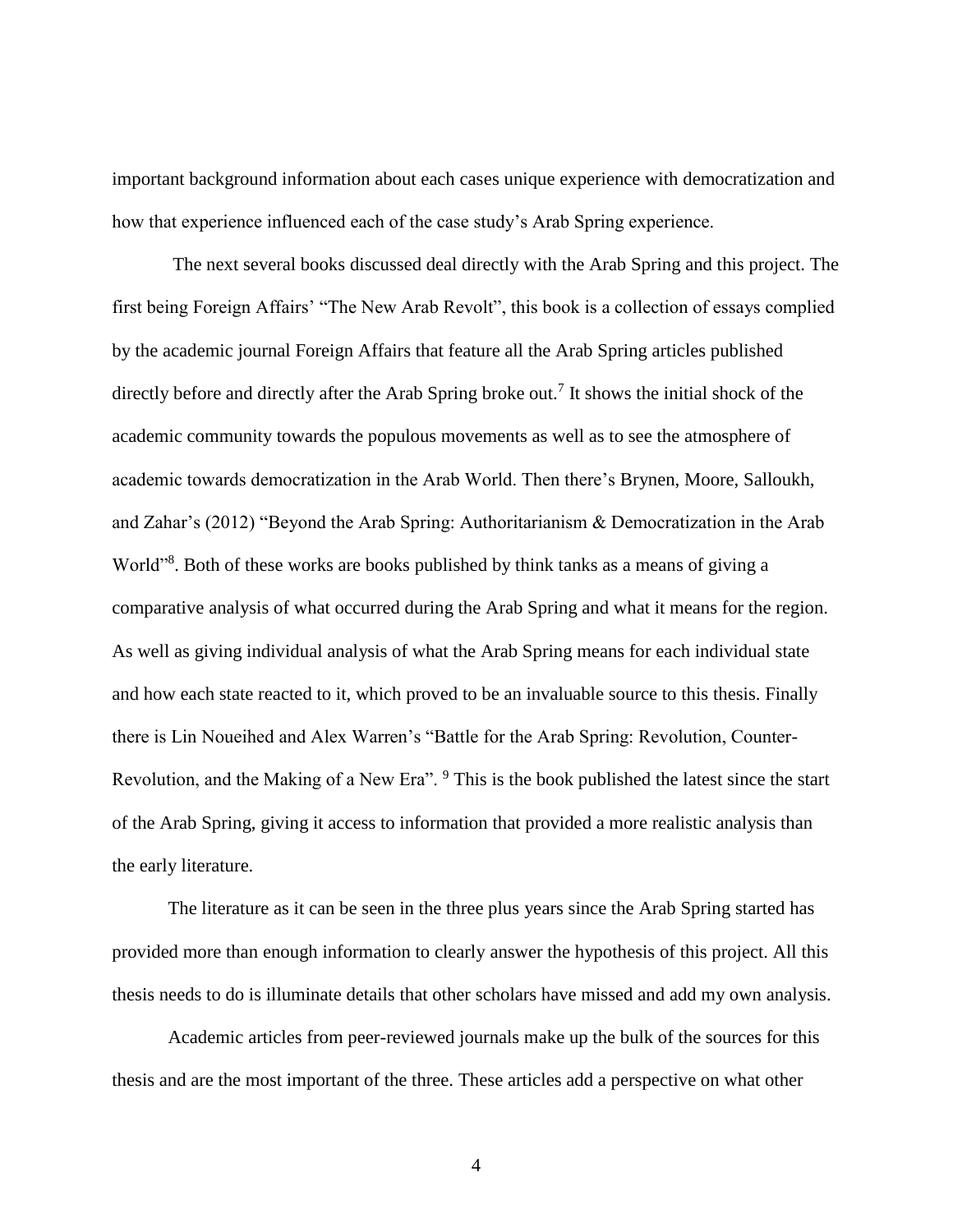scholars thought of the movement and its aftermath. As such I discovered a very interesting phenomenon that came about due to the sheer amount of articles I read. All the evidence this study needed to prove its thesis on the instability caused by stressing elections was in these articles. But they are just hidden in others analysis as well as for the fact that different scholars analyze different parts of the same subject better. Allowing for different parts of their research to be taken and picked apart for what was relevant and apply my own analysis on it. These academic articles are separated by year because each year since the Arab Spring began the motif seen in the articles concerning these States follow a basic pattern.

In 2011 the year that the Arab Spring started the academic world was reeling from shock that this movement occurred in the first place and raced to catch up. But once articles started surfacing they mostly cover three main themes: what exactly happened and why, what will happen next and usually with a very optimistic tone, and describing the rise of the Islamists. This can be seen from Anderson's (2011) "Demystifying the Arab Spring"<sup>10</sup> , Maddy-Weitzman's "Tunisia's Morning After"<sup>11</sup> which both describe what occurred in the countries of Egypt, Tunisia, and Yemen and why it occurred. While certainly not the only ones written about the subject they are both the most wide ranging and in-depth that I have read. Articles by Martini and Taylor along with those published by the Africa Research Bulletin. These articles give a sort of road map of what people hope for in terms of government within Egypt, Tunisia, and Yemen. El Sherif's (2011) "Islamism After the Arab Spring"<sup>12</sup> and Hamid's (2011) "Rise of the Islamists"<sup>13</sup> both analyze the situation in which after the Arab spring what the future for the Islamist parties within Egypt and Tunisia hold.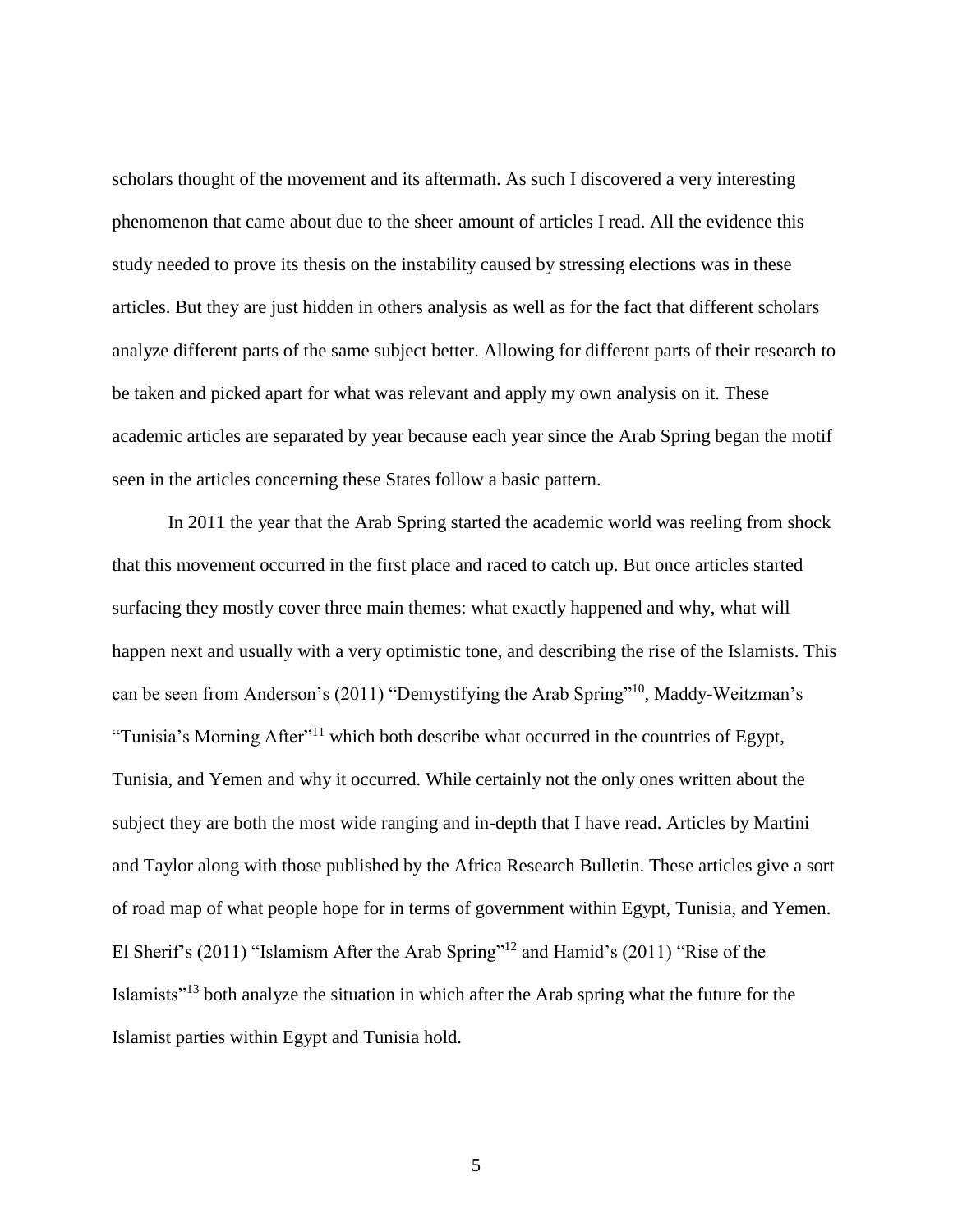Late 2011 and the rest of 2012 the focus of the articles change as well as the quantity of them swell. The themes shift to that of the democratic elections held, newly elected leaders, and the emerging problems. The African Research Bulletin (2011) does an exceptional job covering the elections within both Egypt and Tunisia. Along with Rabou's (2012) "Egypt After the Election: Towards the Second Republic<sup>"14</sup>, here the presidential election and parliamentary election results and explanations on what they mean for the future of Egypt are analyzed. The emergence of problems within these revolutionary states start to be illuminated in the literature quite often in 2012, first in Egypt and much later in the case of Tunisia. With the case of Egypt Brown's (2012) "Contention in Religion and State in Post revolutionary Egypt" gives the best analysis of the emerging problems within Egypt. Within this article he covers the emerging and ever increasing levels of polarization between the secular and more religious elements within Egypt.<sup>15</sup> The best article of that year that encompasses the emerging problems in more entirety would have to be Hilal's (2012) "Charting Transitions in the Middle East: Lessons Learned from Tunisia and Egypt". Within this article Hilal gives very in-depth analysis of a wide range of problems that are emerging in these two states and how to solve these problems.<sup>16</sup>

The articles that have emerged so far in 2013 concern the boiling over of these emerging problems that are seen in later half of 2012 and continued into 2013. One also notices the appearance of more articles focusing on Yemen as a result of the start of actual transition occurring in late 2012. Jones' (2013) "The Mirage of the Arab Spring" covers this topic the best in my opinion. He does a comparative assessment of how Arab Spring States have fared in the two years since the movement and the results are very disappointing. He mentions Tunisia as the only success but that is due to the article being published before the political turmoil that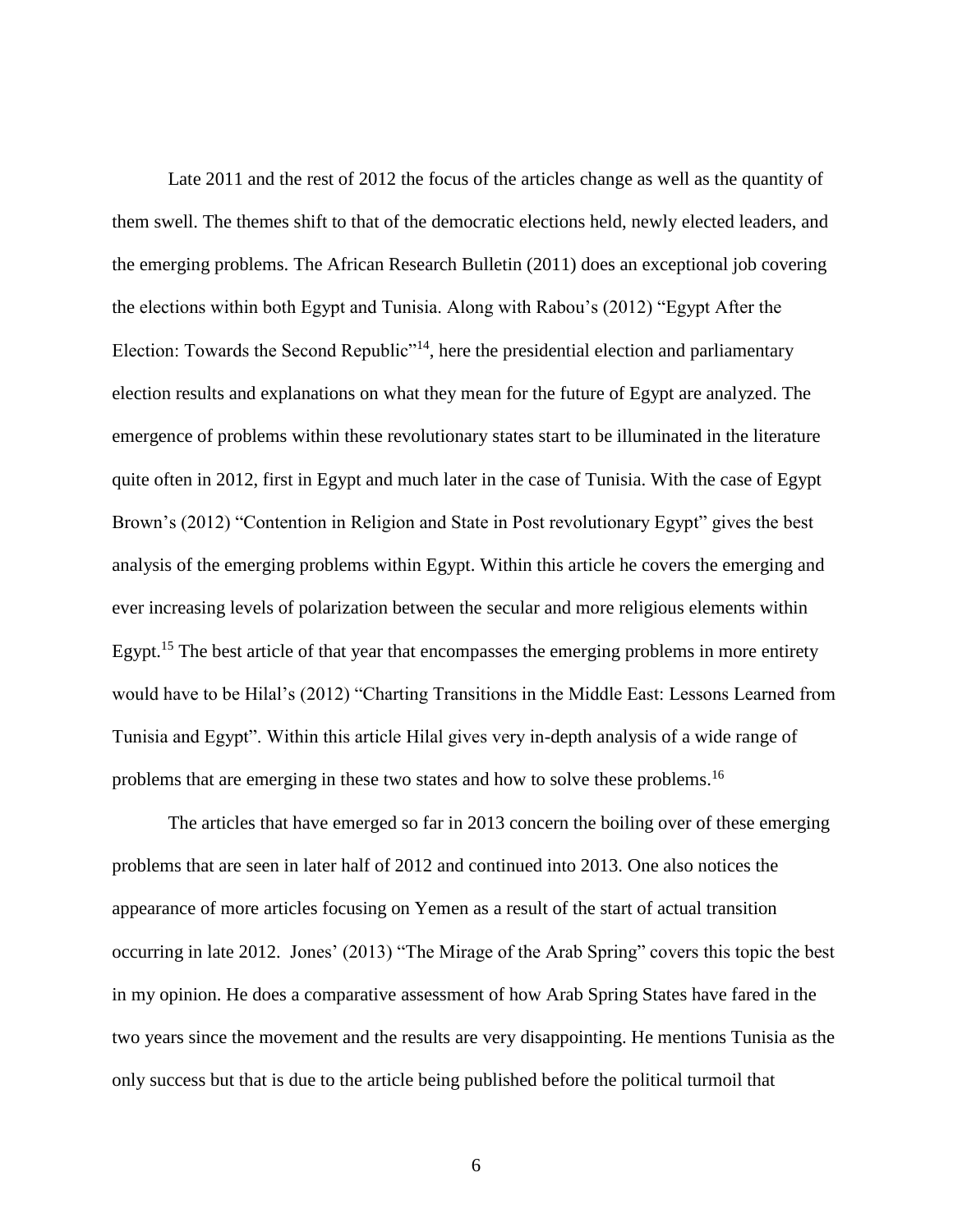characterizes Tunisia presently occurred.<sup>17</sup> By just looking at the literature on the states of Egypt and Tunisia and how the themes evolve over time it sheds light on what my thesis covers. What was originally seen as great steps towards democracy boiled over into polarization and political stalemate for both States. Thomas Juneau's (2013) "Yemen and the Arab Spring: Elite Struggles, and State Collapse, and Regional Security" is an excellent analysis of Yemen's transition to date. He also focuses on the institutions and how they influenced transitions, a research method that this study utilizes. $18$ 

This brings me to my next type of source: news agencies. This thesis relies on news agencies as a source, due to the fact that they allow one to see what exactly happened on a dayto-day basis from many different perspectives. This information can be taken and analysis applied to it as a means to build a substantial argument that proves this hypothesis. The news agency this study utilizes the most throughout this thesis is Aljazeera. This is for two major reasons: un-biased and distinct Spotlights. Aljazeera unlike many American news agencies is highly un-biased. They report what is happening when it happens and what the effect of that event is through many different perspectives. Due to this I was able to make sure I looked at current events regarding political transition within Egypt, Tunisia, Yemen through many different lenses so to speak. As well as being un-biased, Aljazeera also reports big stories such as the Arab Spring through Spotlights. These Spotlights are basically all the stories on that subject located in one place and show how things change over time in regard to that event. Spotlights also include videos that show the opinion of scholars and other politicians within the area. As well as they add new programs as the years go on regarding a topic and how it has changed with time. So for example the Arab Spring within Egypt initially started as the spotlight named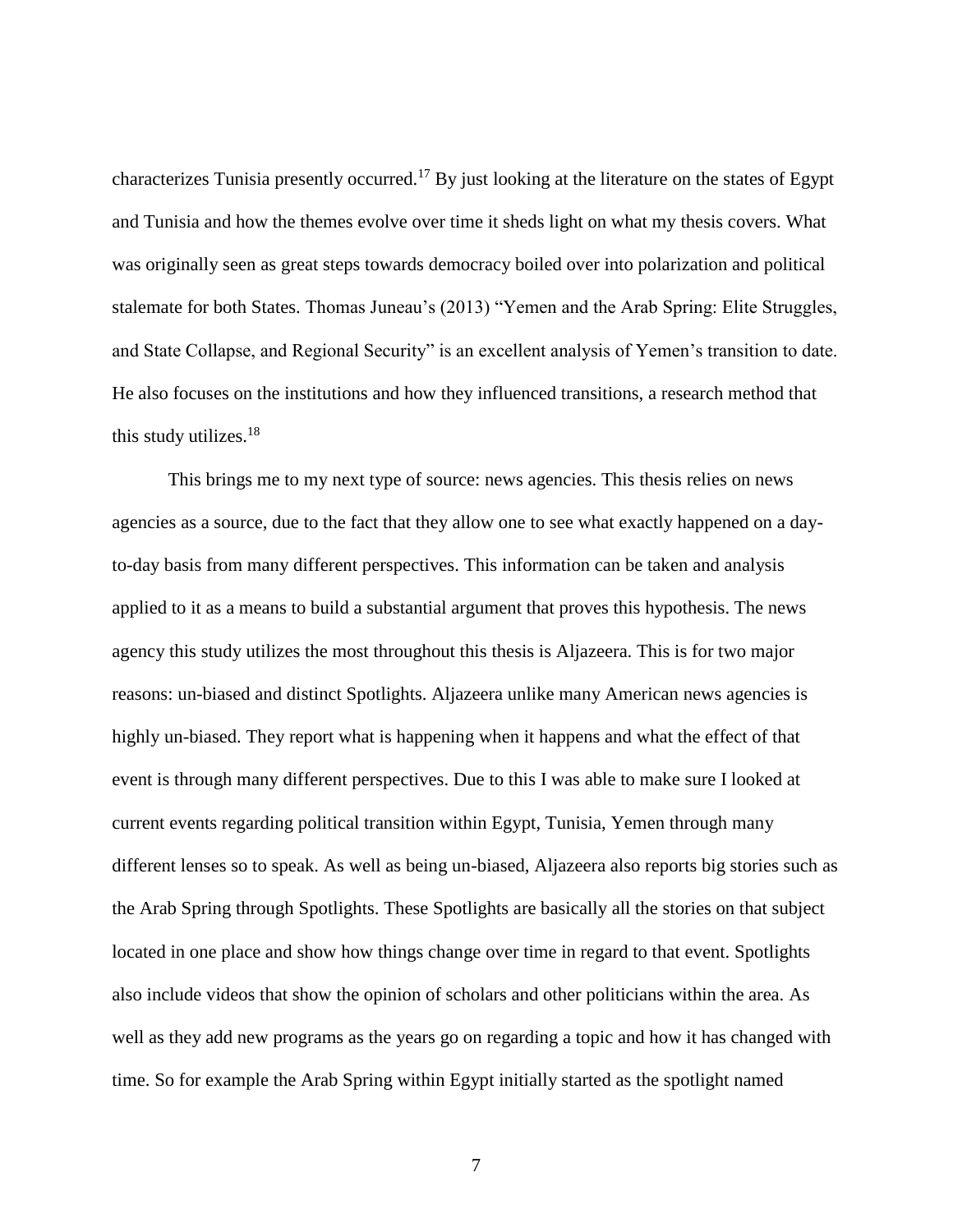Egypt's Revolution covering the initial revolution and its immediate aftermath. Each time something would happen Aljazeera put out another spotlight to cover the topic. Until finally the most current one is named Unfinished Revolutions: Egypt, discussing why the revolution within Egypt is not yet finished and shines light upon the political instability that is plaguing the Egyptian State.<sup>19</sup> This goes for every single one of the case studies as well, illustrating why Aljazeera is such a useful source for my honors thesis.

#### Research & the Literature

<span id="page-16-0"></span>This Research fits well into the literature that covers the Arab Spring and its aftermath. This is important because this subject within the field of International Relations, Comparative Politics is relatively new. Since the Arab Spring erupted only three years ago; this research will be a good addition to the literature that has come out covering the Arab Spring as well as fill more than a few gaps. Majority of the literature that has come out about the Arab Spring seeks to understand and explain why these large populous movements erupted and what they mean for the individual states across the MENA region. This study seeks to explain the failure of these protest movements after they deposed long-standing dictators by trying to identify the culprit responsible for this failure. According to this study this culprit is the type of political transition utilized by each state and tries to analyze what about the type of political transition resulted in these transitions being derailed. So by adding to that portion of the literature as my research does that will fill one gap. But there is also the fact that majority of the literature does not look at transition in the comparative sense. There are very few comparative studies analyzing two different types of political transition seen in the post-Arab Spring Middle East. So this study seeks to explain political transitions by looking at the types of democracy the transition focuses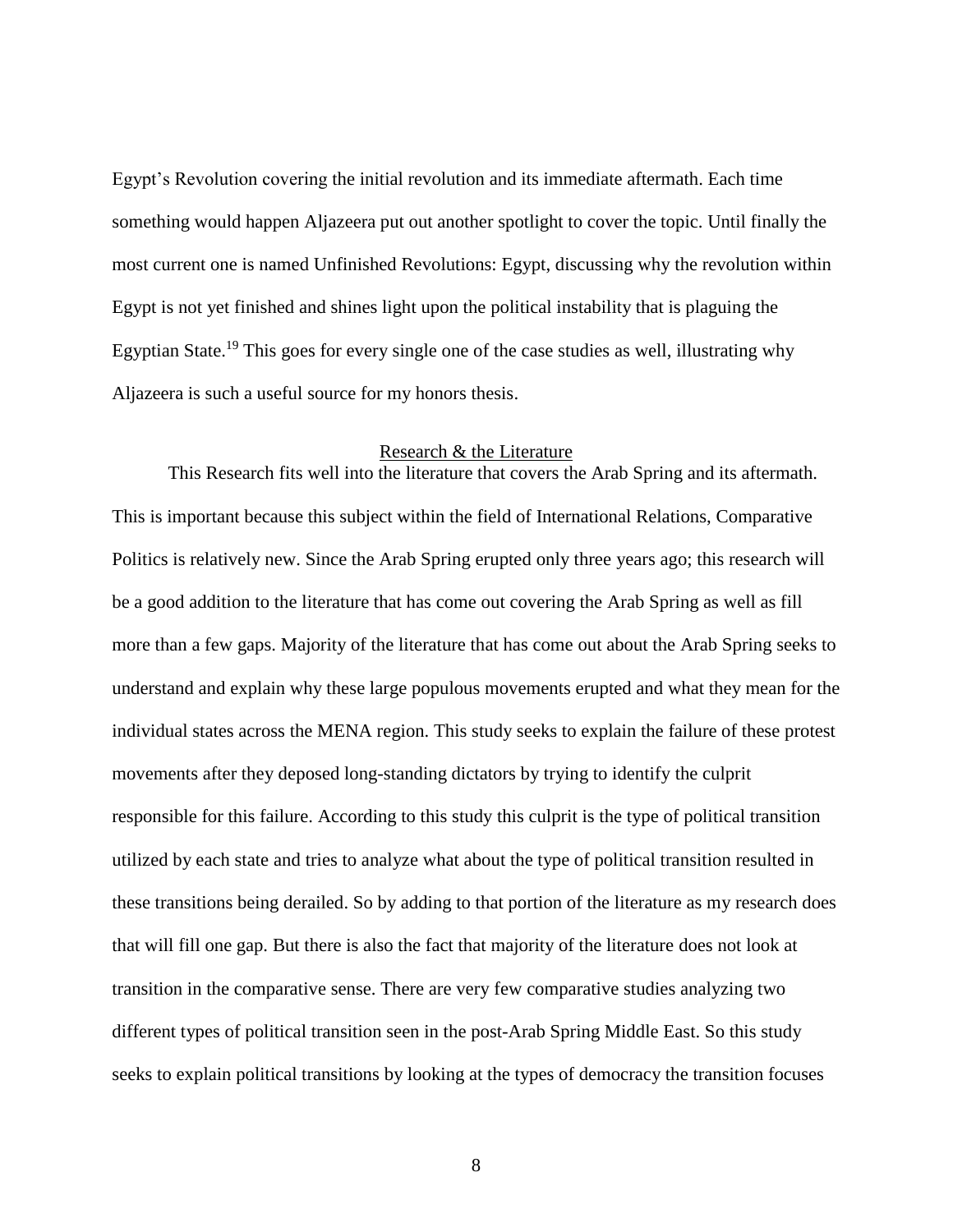on together in an comparative analysis as a means of explaining which transition is more beneficial to the region three plus years in. Doing this will most defiantly fill a much needed gap within the literature.

#### Research Design

<span id="page-17-0"></span>The research design of this project is one based upon case studies. This thesis is broken up into five sections also known as chapters. The first chapter is the introduction and will introduce the topic and what exactly the paper will cover. This is done by presenting the thesis, significance, literature, the project's addition to the literature, and the project's design. Chapter two and three are the case studies of Egypt and Tunisia. In these two chapters the Arab Spring, initial transitional government, newly elected legislature and election, executive branch, and the counter-revolution will be analyzed. The fourth chapter will be the case study of Yemen, and is organized by the Arab Spring, Gulf Cooperation Council transition deal, and the National Dialogue and transition. This chapter is organized differently from its two predecessors due to the unique nature of Yemen's experience with the Arab spring and its transition after President Saleh was deposed. But Chapter two through four will none the less attempt to illustrate how the focus of electoral democracy derails political transition leading to instability.

These three cases were chosen for numerous reasons. Fist off all three are Arab Republics that are largely ethnically homologous. Tunisia, Egypt, and Yemen also have a pre-existing relationship with multi-party democratic transition, these democratic experiments all being a failure. Resulting in the establishment of a regime headed by a strong dictator, with a military background. The final reason these three cases were chosen was that as a result of liberalization policies towards the economy mixed with large-scale corruption, resulting in the slowing of the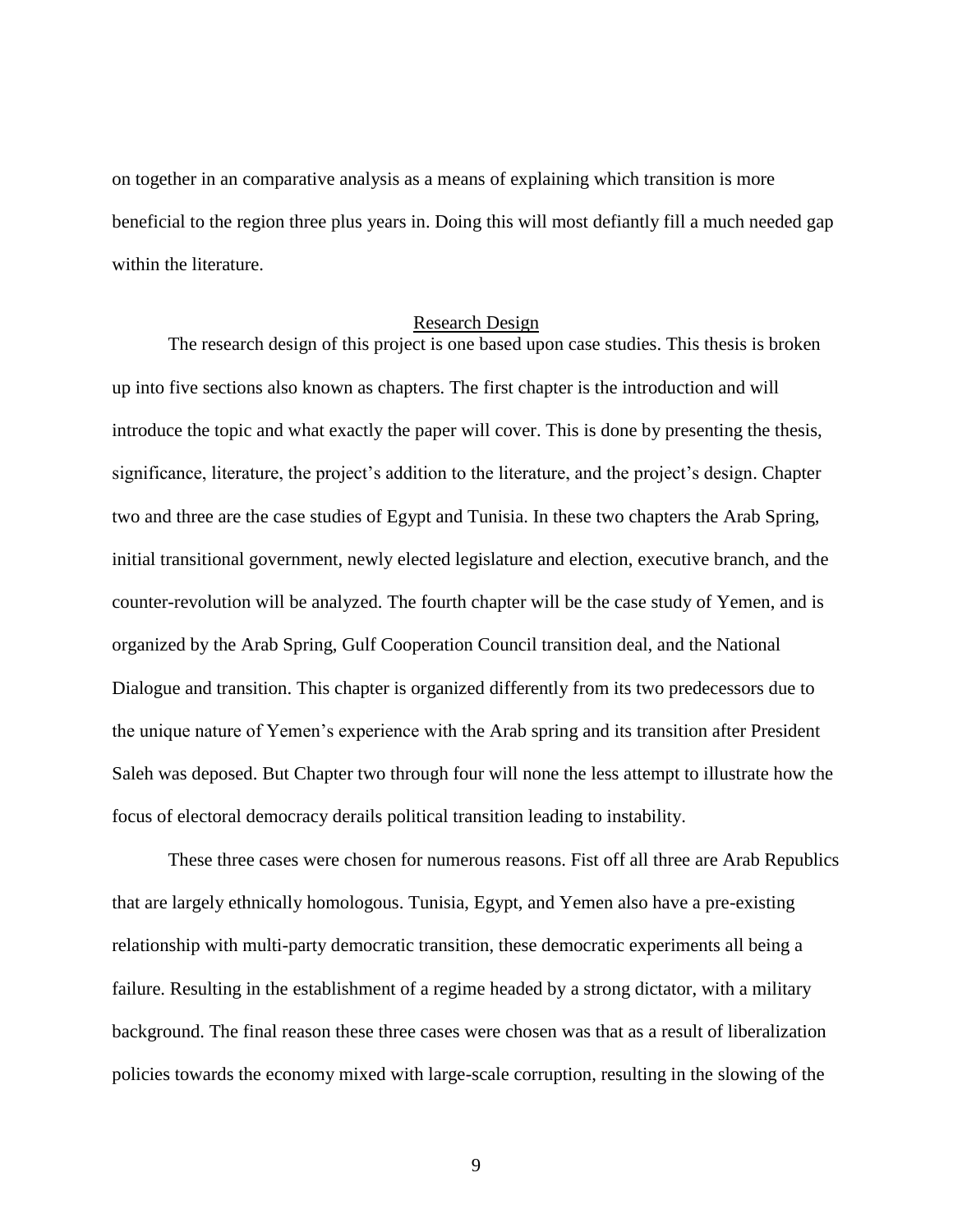economy. Mixed with the presence of a large youth population that was both unemployed and disfranchised.

Chapter five is the conclusion. Within this chapter there will be a comparative analysis between the three case studies to see if there are overall themes present in all three case studies that prove the hypothesis of this project. Once the final conclusions are drawn the final portion of this chapter will address briefly what these finding mean for the wider Middle East region specifically for the Persian Gulf monarchies.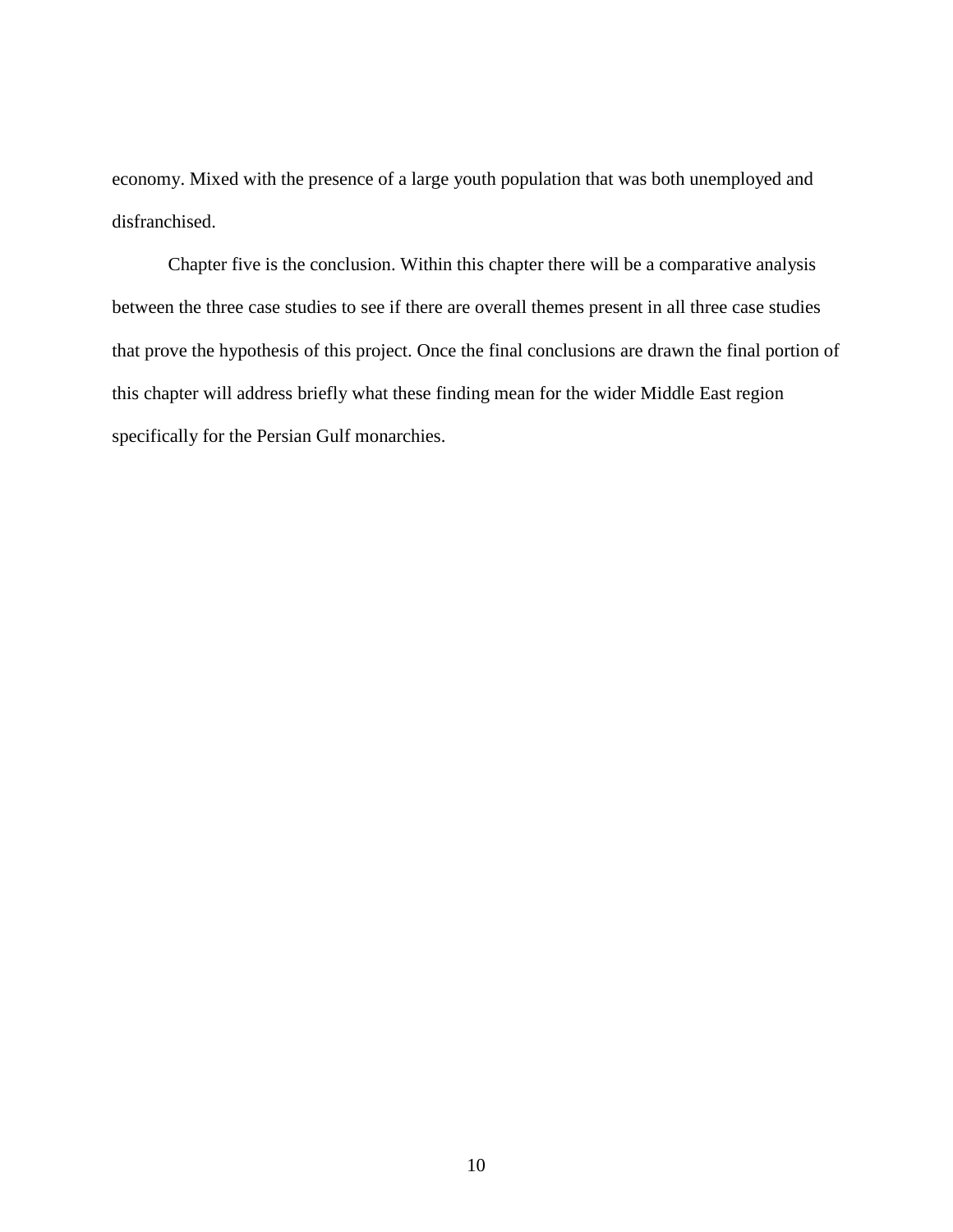## End Notes

- <span id="page-19-0"></span>1. Fareed Zakaria, "Arab Spring's Hits and Misses," The Washington Post, January 30, 2013, Accessed February 3, 2013, [http://www.washingtonpost.com/opinions/fareed-zakaria-arab](http://www.washingtonpost.com/opinions/fareed-zakaria-arab-springs-hits-and-misses/2013/01/30/fc72dcc2-6b15-11e2-af53-7b2b2a7510a8_story.html)[springs-hits-and-misses/2013/01/30/fc72dcc2-6b15-11e2-af53-7b2b2a7510a8\\_story.html.](http://www.washingtonpost.com/opinions/fareed-zakaria-arab-springs-hits-and-misses/2013/01/30/fc72dcc2-6b15-11e2-af53-7b2b2a7510a8_story.html)
- 2. Walter F. Murphy, *Constitutional democracy: Creating and Maintaining a Just Political Order* (Baltimore: Johns Hopkins University Press, 2007), 4-16.
- 3.Jamil E. Jreisat, *Politics without Process: Administering Development in the Arab World* (Boulder: Lynne Rienner Publishers, 1997) 94.
- 4. Houman A. Sadri, *Revolutionary States, Leaders, and Foreign Relations: A Comparative Study of China, Cuba, and Iran* (Westport: Praeger, 1997).
- 5. Bahgat Korany, Rex Brynen, & Paul Nobel, *Political Liberalization & Democratization in the Arab World: Volume 2 Comparative Experiences* (Boulder: Lynne Rienner Publishers, 1998).
- 6. Abdo Baaklini, Guilain Denoeux, & Robert Springborg*, Legislative Politics in the Arab World: The Resurgence of Democratic Institutions* (Boulder: Lynne Rienner Publishers, 1999).
- 7. *The New Arab Revolt: What Happened, What it Means, and What Comes Next* (New York: Council of Foreign Relations, 2011).
- 8. Rex Brynen, Pete W. Moore, Bassel F. Salloukh, & Marie-Joelle Zahar, *Beyond the Arab Spring: Authoritarianism & Democratization in the Arab World* (Boulder: Lynne Rienner Publishers, 2012).
- 9. Lin Noueihed & Alex Warren, *The Battle for the Arab Spring: Revolution, Counter-Revolution, and the Making of a World Order* (New Haven: Yale University Press, 2013).
- 10. Lisa Anderson, "Demystifying the Arab Spring", Foreign Affairs 90, no. 3 (2011): 2-7.
- 11. Bruce Maddy-Weitzman, "Tunisia's Morning After", Middle East Quarterly 18, no. 3 (2011): 11-17.
- 12. Ashraf el-Sharif, "Islamism After the Arab Spring", Current History 110, no. 740 (2011): 358-363.
- 13. Shadi Hamid, "The Rise of the Islamists", Foreign Affairs 90, no. 3 (2011): 40-47.
- 14. Ahmed Abd Rabou, "Egypt After Elections: Towards the Second Republic?", Insight Turkey 14, no. 3 (2012): 15-24.
- 15. Nathan Brown, "Contention in Religion and State in Postrevolutionary Egypt", Social Research 79, no. 2 (2012): 531-550.
- 16. Leila Hilal, "Charting Transitions in the Middle East: Lessons Learned from Tunisia and Egypt", Insight Turkey 14, no. 2 (2012): 1-12.
- 17. Seth G. Jones, "Mirage of the Arab Spring", Foreign Affairs 92, no. 1 (2013): 55-63.
- 18. Thomas Juneau, "Yemen and the Arab Spring: Elite Struggles, State Collapse, and Regional Security", Orbis 57, no. 3 (2013): 408-423.
- 19. See Aljazeera.com to view all the spotlights available.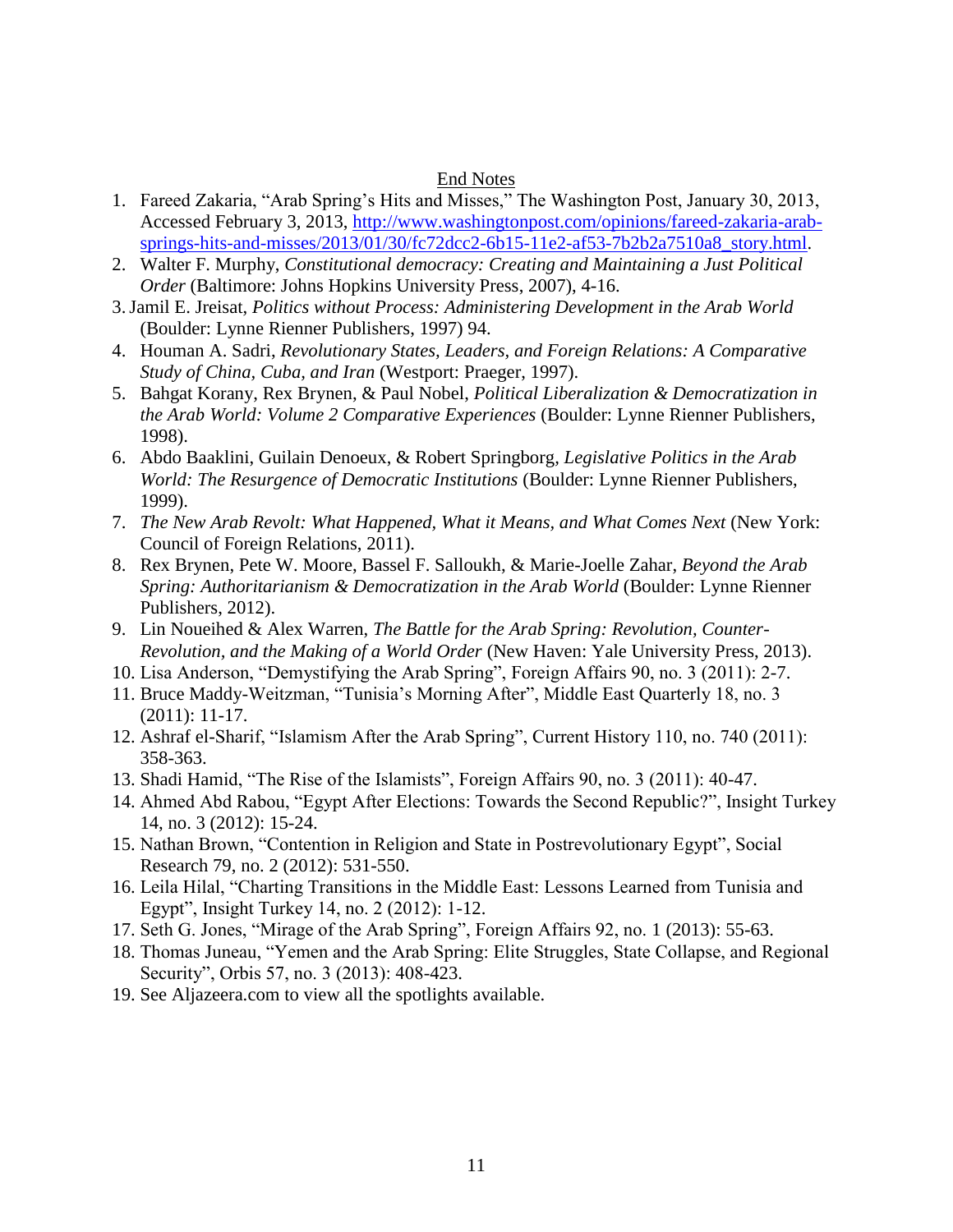## **CHAPTER TWO: TUNISIA**

#### Introduction

<span id="page-20-1"></span><span id="page-20-0"></span>The Arab Spring, a revolutionary movement, that spread throughout the Middle East and North Africa has its genesis in the small North African State of Tunisia. This chapter will analyze Tunisia's experience in the Arab Spring and the ground breaking political transition towards democracy that it undertakes after the mass uprisings. It will be shown that Tunisia's path towards democracy has been hindered due to the continuous focus on electoral democracy over constitutional democracy. Tunisian emphasis on elections during transition will intensify certain rivalries that were kept in check under Ben Ali's rule. Examples of these above mentioned rivalries are religious verses secular, fundamentalist Muslim verses moderate Muslim, old guard verses new guard. These rivalries being aggravated lead to polarization, government deadlock, violence, and institutional conflict all of which occur during the Tunisian transition. To illuminate this phenomenon this chapter will give an overview of the Jasmine Revolution that toppled Ben Ali. Then go on to analyze the National Unity Government and initial transition, the Constituent Assembly, the Executive, and last the summer of 2013 protests.

#### The Jasmine Revolution

<span id="page-20-2"></span>To understand what occurred after the revolution in terms of political transition it is important to understand Tunisia's revolution that allowed the whole process to begin. To adequately analyze the revolution that toppled Ben Ali a number of questions must be answered such as: who was involved, why the revolution occurred, how it occurred, and what it means for Tunisia.

The Jasmine Revolution or Dignity Revolution while having it roots in a small central town of Sidi Bouzid<sup>1</sup>, brought together massive sections of Tunisian society all working to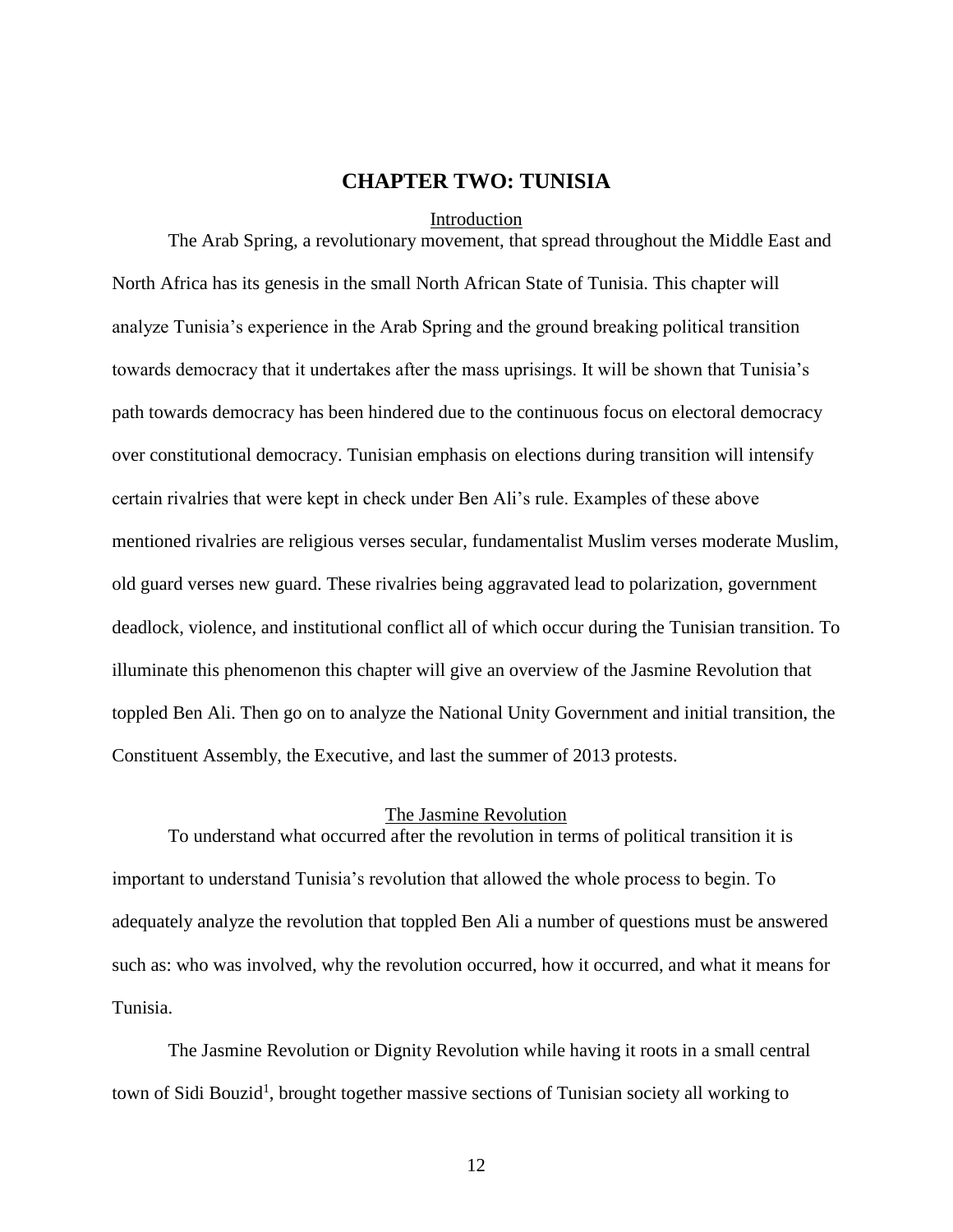accomplish an end of Ben Ali's rule, usher in democracy, jobs, human rights, and etc. But the group that had the biggest impact in the Jasmine Revolution was Tunisia's liberal "youth bulge" ranging from the ages of  $18-30$ .<sup>2</sup> These individuals not only played a large part in the demonstrations but also by getting the word out through numerous Internet mediums such as blogs, social media, etc. By the time the revolution reached the capital city of Tunis numerous other groups joined in to support the movement including teachers, lawyers, trade unions, and the unemployed.<sup>3</sup> In the end the combined effort of these groups succeeded in deposing Ben Ali ending his 23 years in power, providing an example for other states within the MENA region.

While the self-immolation of Mohamed Bouazizi in mid December of 2010 served as the catalyst that started the movement, the roots of why the Jasmine Revolution occurred go back much farther. These revolutionary roots can be divided into economic and political categories. Tunisia is home to a modern economy and large middle class that would normally transfer to good economic performance. Instead Tunisians especially the youth are facing large unemployment along with the fact that they are largely well educated. This is due to the massive amount of corruption among the upper classes especially surrounding the Trabelsi family, the family of Ben Ali's wife Leila. The result of this corruption was a large gap between the rich and poor along with the Trabelsi's monopolizing all the business opportunities in Tunisia through their connections with the state.<sup>4</sup> This neopatrimonialism lead to massive dissatisfaction among the citizens and played a large part in leading up to the revolution.

Ben Ali's 23 years in power started in 1987 when he succeeds his predecessor in a "bloodless coup"<sup>5</sup>. Since that time Ben Ali has won numerous elections through ballet stuffing, intimidation, and numerous other non-transparent or legitimate election techniques. Along with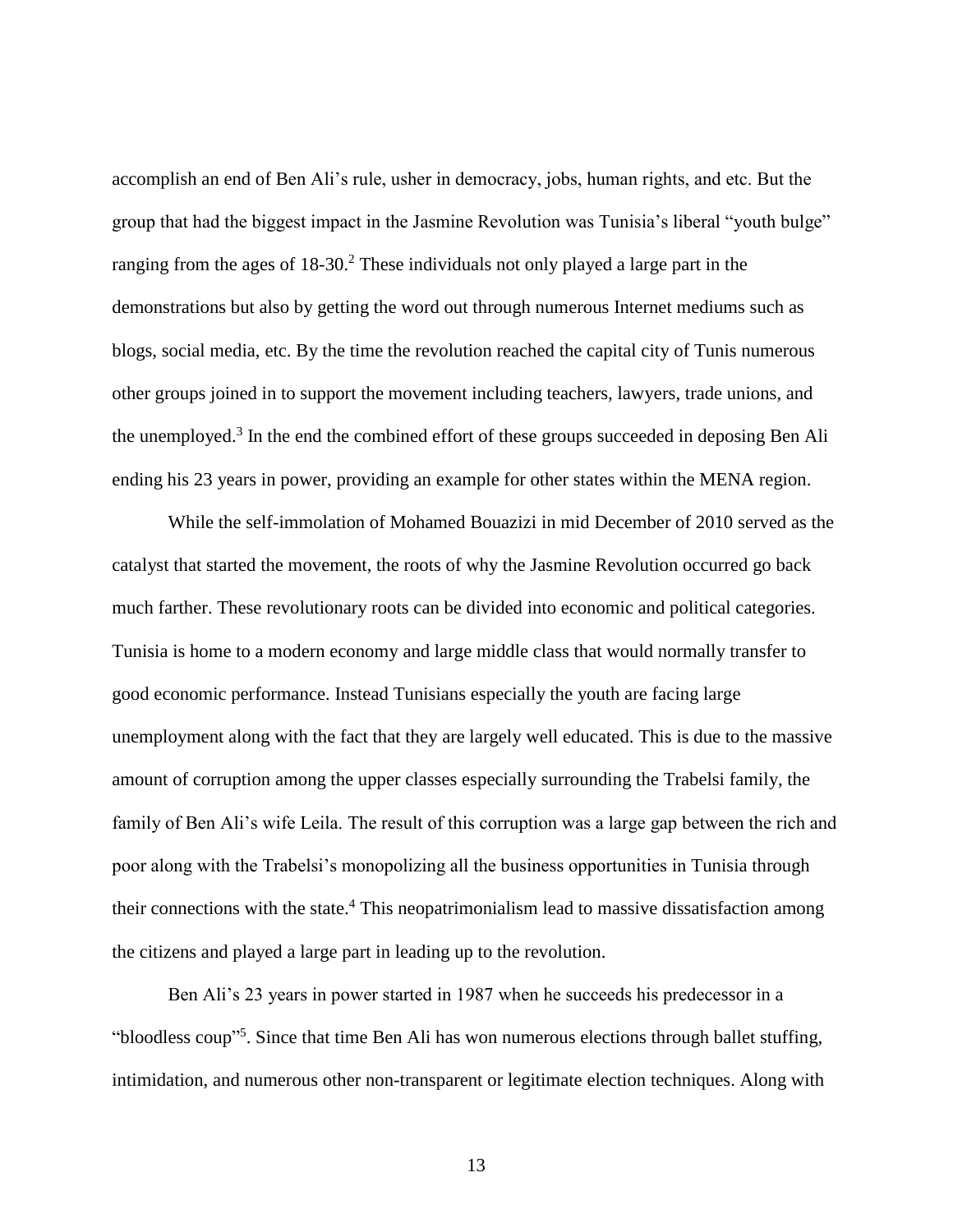this he also used his massive secret police force to keep the population in check and snuff out opposition quickly.<sup>6</sup> Ruling through fear like many other authoritarian rulers do. These factors along with the permitted political parties not representing the interests of the large young population within Tunisia leaving them with no political representation within their government. This resulted in large amount of resentment for Ben Ali and his regime along with the poor economic performance due to massive corruption from upper etalons created a volatile cocktail for a revolutionary movement.

The Jasmine Revolution started when a man by the name Mohamed Bouazizi lit himself on fire in front of a government building in the town of Sidi Bouzid to protest abuse and embarrassment at the hands of a police officer. Many Tunisians connected with his story due to the lack of opportunity or human rights under Ben Ali, his political party, or secret police. This resulted in protests starting in Sidi Bouzid and spread throughout the entire country eventually reaching the capital of Tunis. As the protests grew in intensity Ben Ali attempted to pacify the protestors by announcing that he would not run in the next election along with visiting Bouazizi in the hospital.<sup>7</sup> But these reactionary moves did nothing to placate the streets down and many saw them as too little too late. On January 14<sup>th</sup> after the army refused to move against the protestors Ben Ali fled Tunisia with his wife and three kids for Saudi Arabia<sup>8</sup>. Ben Ali fleeing Tunisia marked a success for the Jasmine Revolution, this successful largely nonviolent revolution sent out a clarion call for liberalization that shook the region. Tunisia now has the imposing task of transitioning from a police state to one of liberal democracy.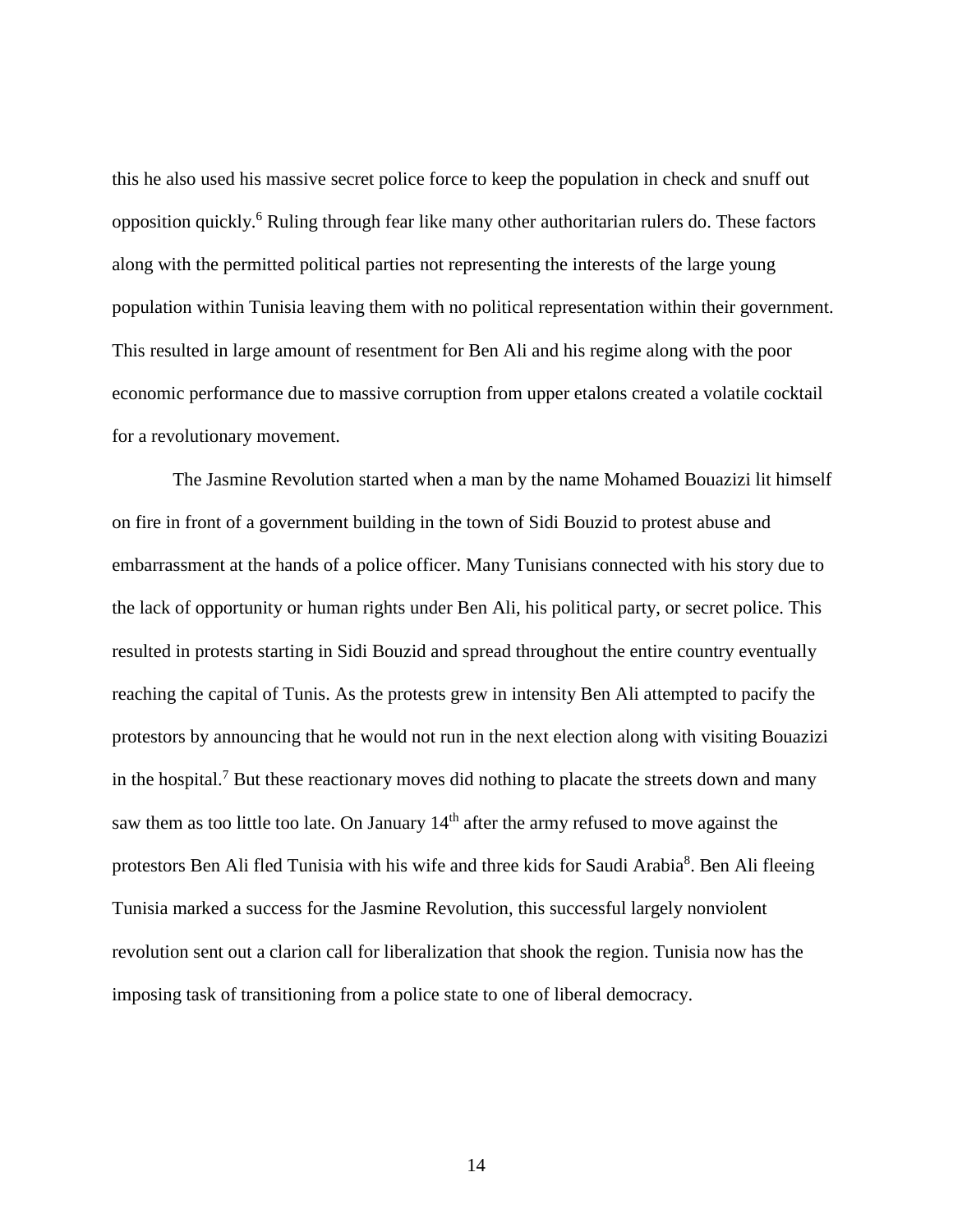## The National Unity Government and Initial Transition The National Unity government (transition government/NUG) that took over as the

<span id="page-23-0"></span>governing body of Tunisia after Ben Ali fled<sup>9</sup>. This government would have its share of problems that hindered its task to start Tunisia's transition to a multi-party democracy. This section will analyze how the NUG undermined democracy through the focus of elections, due to the legitimizing power that elections carry in a democratic system. This will be illustrated by analyzing the contention between the old and new political forces, the major motif for Tunisian transition, and what role the Armed Forces played during this time.

When Ben Ali fled Tunisia Foued Mebazaa the speaker of the Chamber of Deputies stepped in as interim President, as stipulated in Article 57 of the constitution. While the present Prime Minister Mohamed Ghannouchi kept his position as was tasked with forming a government, who would lead Tunisia through transition until elections in early July.<sup>10</sup> This initial government under Ghannouchi was mired with problems from the beginning and interrupted the first stepped during transition. The government that Ghannouchi formed on January  $17<sup>th</sup>$  was filled with old regime stalwarts from Ben Ali's RCD party and only three members of the opposition. Just one day after this government was formed the only opposition member resigned sighting the presence of old regime figures who would monopolize transition and that they could not be part of a government that included men that Ben Ali controlled.<sup>11</sup> This shows that the old regime elements were attempting to hold onto their power after Ben Ali fled by shifting into the new government. But the Tunisian people would not tolerate this and staged massive demonstrations thus ending the first transitional government before the end of January. On January 27th Ghannouchi formed a second National Unity government in which he reshuffled the cabinet and dropped the major RCD figures from it. However this did not silence the streets,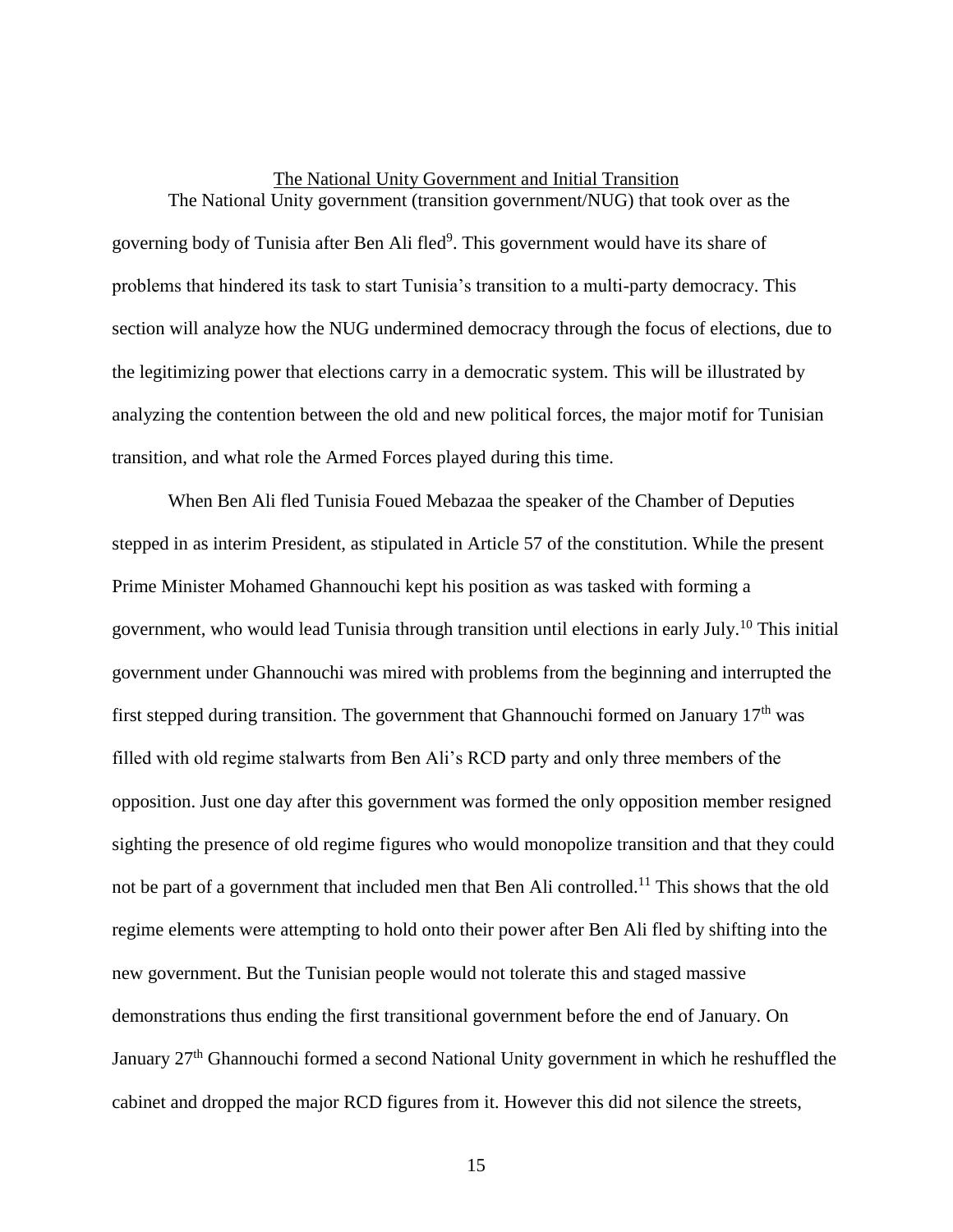since Ghannouchi himself is associated with Ben Ali's regime the people were calling for his resignation as well. In an attempt to save his position as Prime Minister, Ghannouchi did several things to appease the fervor in the streets. Such as suspending Ben Ali's Constitutional Democratic Rally Party (RCD), the party would later be abolished by judicial decree. He also jailed figures that were prominent under Ben Ali's rule such as governors and police officers and seizing the assets of Ben Ali and his close associates.

But these moves while important did little to appease the people demonstrating in the streets for Ghannouchi's resignation as can be seen from the continuation of protests outside of the Interior Ministry and his office. Throughout this time period and until his departure from office Ghannouchi kept mentioning how he would step down once Tunisia held elections. This shows the legitimizing power elections hold during the transitional period and how Ghannouchi used them as a time line for his stay in office. But on February  $25<sup>th</sup> 2011$  Ghannouchi finally bowed down to public pressure and resigned thus ending the second transitional government of Tunisia.<sup>12</sup> This was an important and divisive moment for Tunisian transition because with Ghannouchi stepping down a new transitional government was appointed and this one did not contain any Ben Ali political figures making a clear break from the path.

With Ghannouchi's leave from office Beji Caid Essebsi was appointed Prime Minister and formed a new transitional government that would govern Tunisia and lead it through transition until the elections. Immediately Essebsi showed his devotion to the Jasmine Revolution by doing three things. He did not include any RCD members in his government and abolished the despised secret police, Ben Ali's major tool for keeping Tunisia under his control and silencing his detractors. But the most significant of these three initial actions was that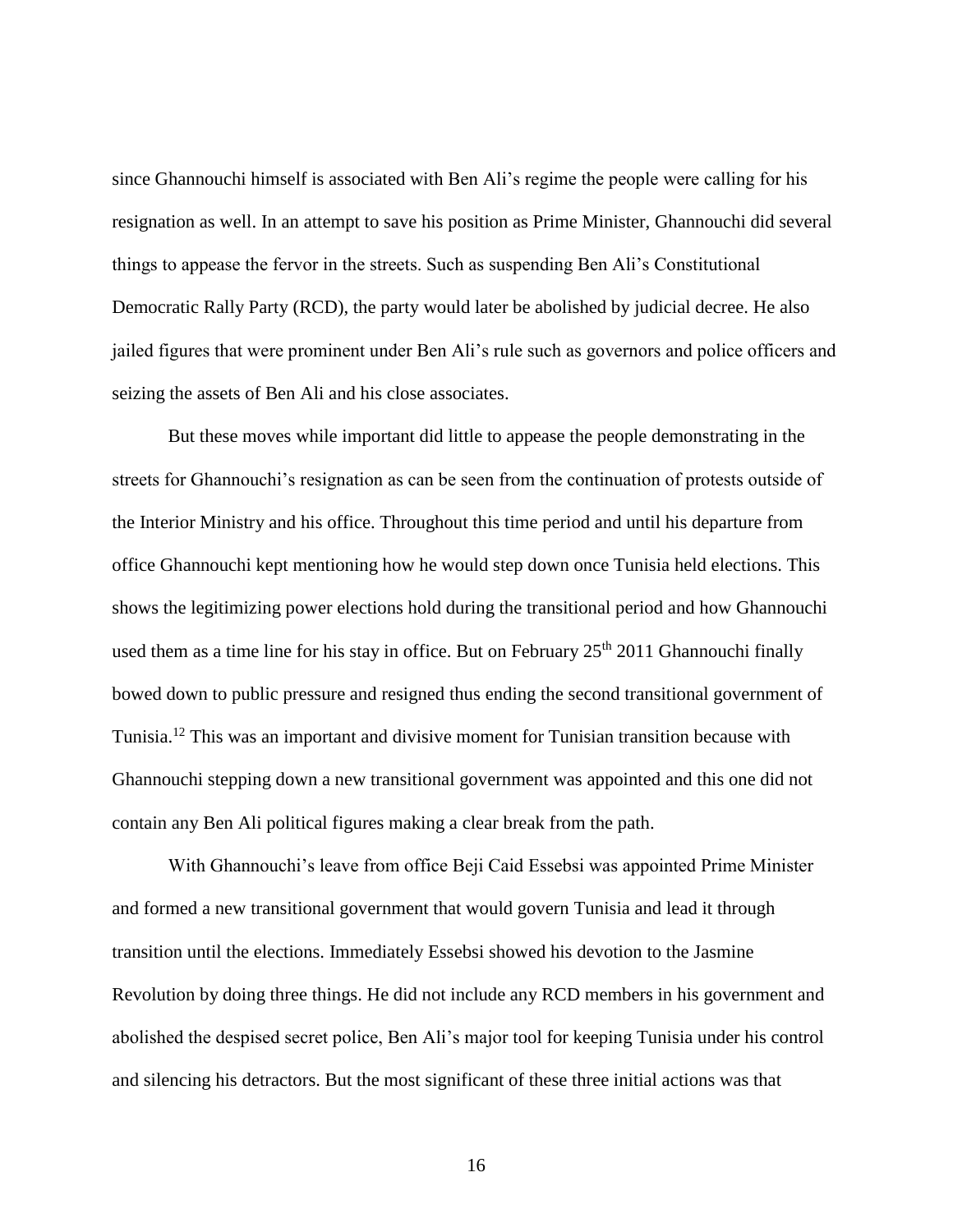Essebsi scheduled the elections for July  $24<sup>th</sup> 2011<sup>13</sup>$  This series of actions undertaken by Essebsi worked as can be seen in the drastic reduction in both the size and number of demonstrations. So from the start the National Unity government has stressed electoral transition, through the emphasis of the election of a constituent assembly, due legitimizing power of elections. As can be illustrated by Ghannouchi stressing elections to legitimize his stay in office, while Essebsi used elections from the very beginning to legitimize his government being in power and foregoing the mistakes of his predecessor.

The Armed forces had an important role in both the revolution and subsequent political transition. Under Ben Ali there was a clear division placed on the importance of the security forces of the interior ministry and the armed forces. Ben Ali built up the security force to act as both a counter weight towards the armed forces as well as to act as the main enforcers of his government. as can be seen in the vast investment and numbers of the security forces totaling about 100,000 strong while the armed forces were neglected and benefited from less investment with their numbers coming in at around 35,000 men.<sup>14</sup> Yet Ben Ali's security forces were still unable to guarantee his stay in power. When the head of the elite Presidential Guard called a meeting with the heads of the armed forces and internal security forces to create a plan of action against the protestors in the street, but Rachid Ammar the Army Chief of Staff refused to act against the people.<sup>15</sup> This refusal to act against the demonstrators was a major catalyst for why Ben Ali fled so early in the Jasmine Revolution. Not only did he side with the people but when offered the task of governing Tunisia through the transition Ammar refused saying the armed forces would not interfere and that a civilian government should lead Tunisia through this period of transition.<sup>16</sup>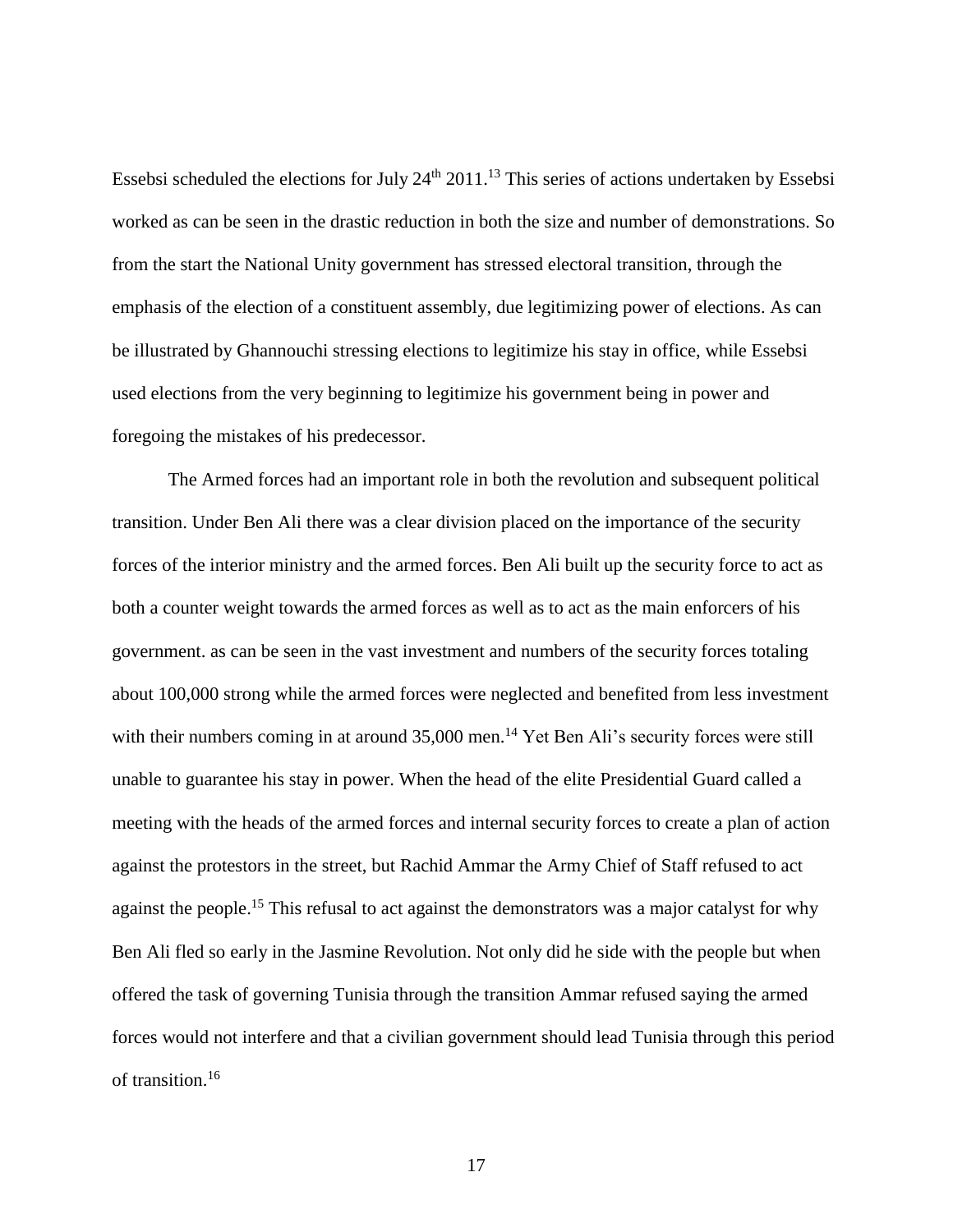By doing this he depoliticized the armed forces and turned the army's focus to stabilizing the country and making transition as smooth as possible. This task of stabilizing Tunisia would keep the army busy with both the security forces still loyal to Ben  $\text{Ali}^{17}$  and the Salafists actively trying to destabilize the country and transition<sup>18</sup>. Pursuing an agenda that was beneficial to the aspirations of the Tunisian people and reigning in the destabilizing security forces gave the Armed forces a sense of legitimacy in the eyes of the people. Supporting the upcoming parliamentary elections was a way for the Army to increase this prestige and further their influence in the future. This has the possibility to destabilize the transition from a police state to one of liberal democracy only time can tell which move the army will make. But what can be drawn from the period of the National Unity government and initial transition, that held power for nine months, is an emphasis on elections that was used a legitimizer and a battle for prominence between the old and new political forces. These two phenomena are a foreshadowing for the future of political transition within Tunisia.

#### Constituent Assembly and Elections

<span id="page-26-0"></span>The Constituent Assembly being elected marks the end of the initial transition period and is an important step towards liberal democracy. This Assembly would be tasked with the dual responsibility of governing the country as well as drafting the new constitution that would be approved through referendum and be followed by new elections in  $2013^{19}$ . This body and the election that puts them in power are characterized by the rise of the Islamists and the presence of large degrees of polarization.

The Constituent Assembly elections themselves were scheduled by acting Prime Minister Essebsi to occur on the date of July  $24<sup>th</sup> 2011$ . But this date was pushed many times and finally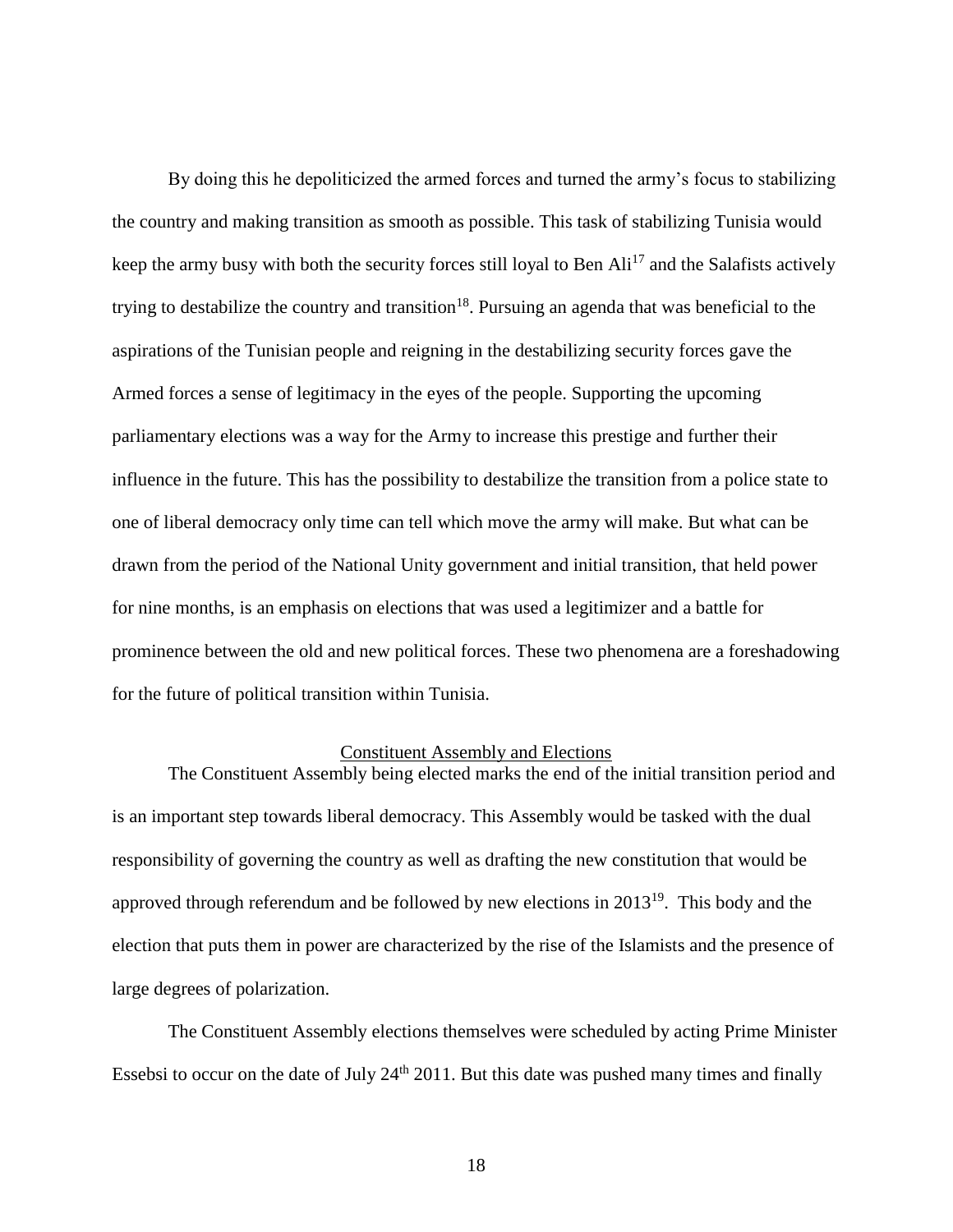occurred on October 23rd of that year. Essebi pushed back the date for three reasons. He stated that the elections could not be held among the unstable nature that Tunisia was in mainly due to the protests, time was needed for voters to register, and the political parties needed time to organize so they could campaign effectively.<sup>20</sup> But these parties that he was mentioning were mainly secular and liberal parties. But electing a Constituent Assembly stresses the role of elections as a vehicle for democracy and puts less emphasis on the importance of the constitution. The development of which is hindered by political deadlock within the Assembly as will discussed later on in this chapter.

This period also saw the return of two major exiled political parties the islamist Ennahda party and the secular Congress for the Republic party. Accusing them of terrorism and plotting against the state Ben Ali banned the Ennahda party. Its founder Rachid Ghannouchi was sentenced to life in prison and fled to London in exile, he utilized his place of exile as Ennahda's new base of operations. This new base of operations gave Ghanouchi 20 years to keep Ennahda organized, translating in their return Ennahda being the best organized and united party to run in the elections. After Ben Ali fled Ghannouchi returned from exile to a massive crowd of supporters at the airport that has been likened to Khomeini's return to Iran in 1979 after the Shah fled. This scene at the airport along with this comparison made many of the more secular and liberal minded Tunisians nervous; from their point of view they did not topple a dictator to establish an Iranian style theocracy. Ghannouchi and his Ennahda party tried to calm the fears of their political counterparts assuring them that they were moderate Islamists and modeled themselves after Turkey's Justice and Development party. This moderate stance would alienate Ennahda from the hardline Salafists, who started to make their presence known in Tunisia almost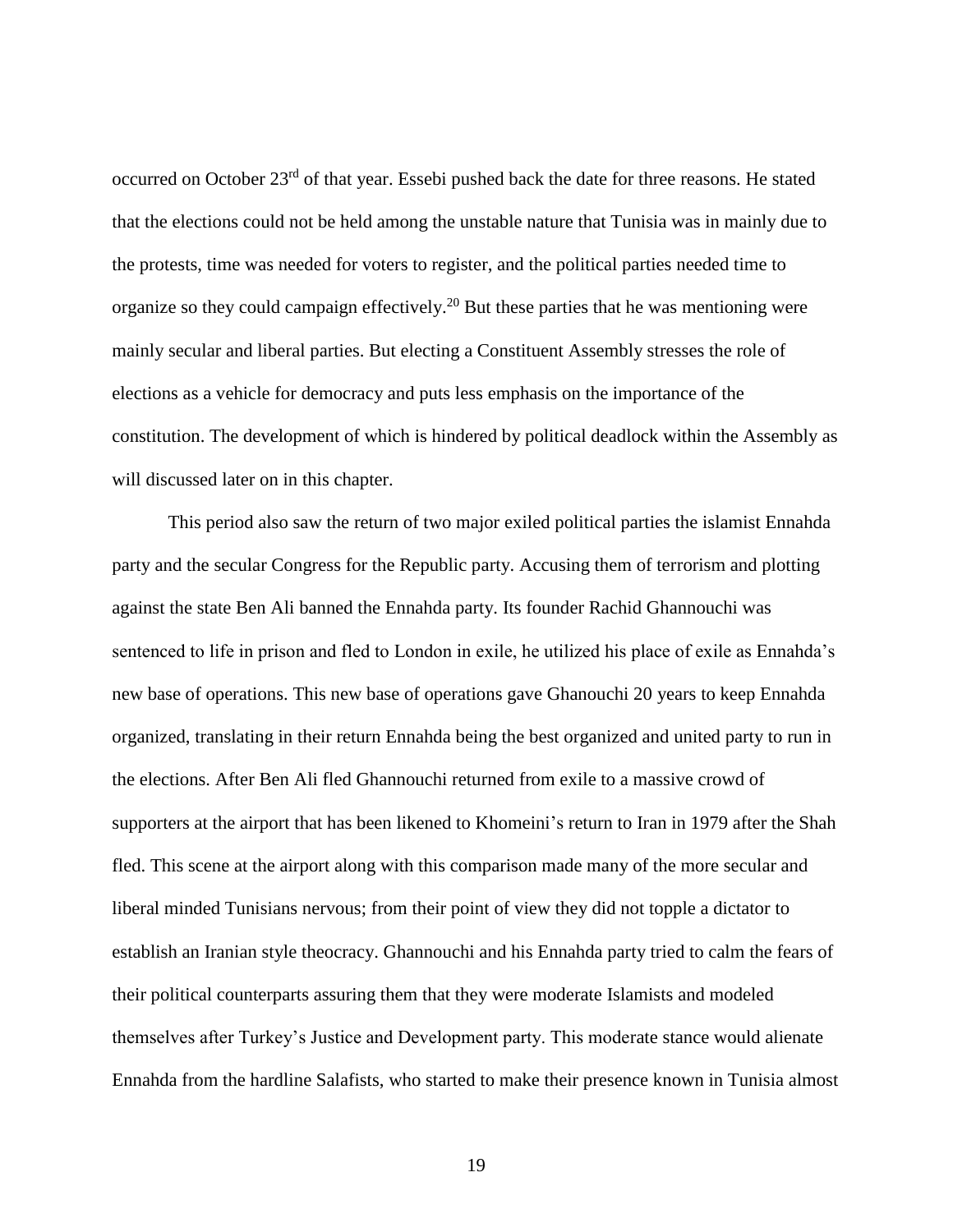always through negative means.<sup>21</sup> The other party to return to Tunisia is the Congress for the Republic (CPR) a center left secular party that focuses on civil liberties founded and led by Moncef Marzouki. After being banned by Ben Ali the party and its leader established itself in Paris. The CPR while being the best organized of the liberal secular parties still was unable to compete with its Islamist counterparts when it came to organization and fielding grassroots support. $^{22}$ 

When the Constituent Assembly elections finally came about in October of 2011 they were a resounding success with 90% of registered voters voting. The election was seen as transparent and legitimate and was welcomed throughout the region and international community as a resounding success for the Arab Spring. The clarity and swiftness of the Tunisian elections gave the country international prestige and set precedence for the rest of the Arab Spring countries to follow.<sup>23</sup>

The results of the election had Ennahda as the clear victor claiming 89 of the 217 seats in the assembly but not a clear majority creating a need for them to form a coalition government. While the three major non-Islamist parties won a combined total of 65 seats out of the 217. The CPR being the clear winner in this category claiming 29 of the 65 seats, Ettakatol coming in second with 20 seats, and finally the Progressive Democratic Party (PDP) coming in third with 16 seats. $24$ 

These election results are interesting and shed light on a situation that most Tunisians faced. Seen throughout the world as the most liberal and secular Arab population one would think that a secularist party would do well in the Constituent Assembly elections. But after facing the secularist policies of Ben Ali for thirty years the Tunisian people were ready for the change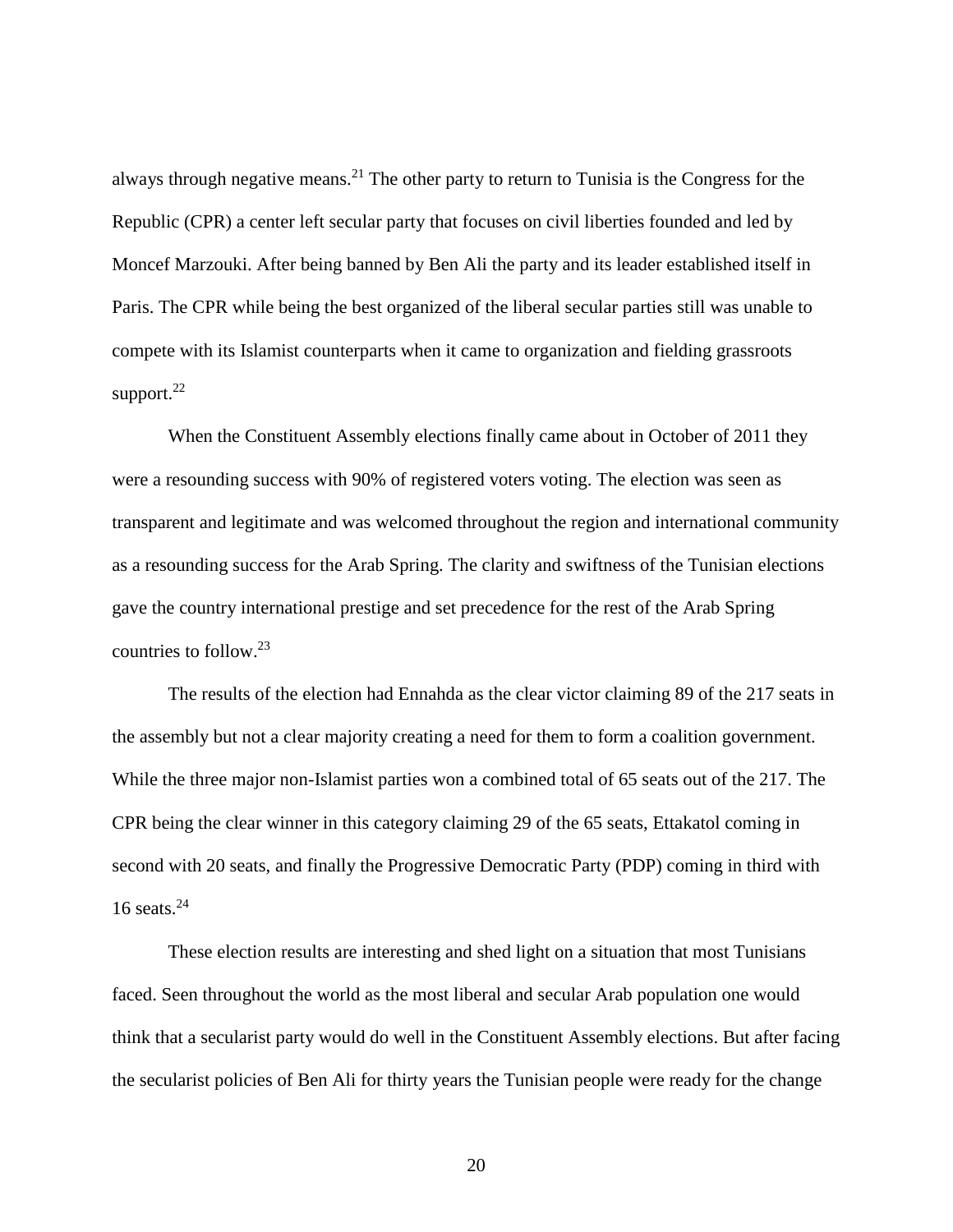in direction that a mainstream Islamist party brought with it. As well as the fact that Ennahda as a party was more united and better organized than its opponent; also like other Islamist parties was very efficient at obtaining grassroots support through informal channels such as the mosque. Mistake made by other the secular and liberal parties also accounted for Ennahda performing as well as they did. These mistakes included not being united and serious problems with infighting, resulted in it not being able to obtain the amount of votes of their Islamist counter parts.<sup>25</sup> The election results foreshadow the future polarization with Ennahda taking a dominant role and the secular liberals scrambling attempting to keep up.

With the elections finished and a Constituent Assembly elected it was now time to decide who would lead the body and play a leading role in governing and the drafting of the new constitution. Due to Ennahda not achieving an overall majority in the elections they had to form a ruling coalition, the picked the CPR as their ruling coalition partners. The assembly elected CPR founder Moncef Marzouki as the acting president while Ennahda secretary general Hamadi Jebali was appointed prime minister. As was part of the coalition deal that both parties entered into. With an Islamists-secular coalition Jebali formed a government many thought of as stable, but as time would show it was only a façade as polarization reached a boiling over point.

This can be seen on many occasions but two in particular exemplify the polarization caused by the stress of elections in Tunisia's transition: the assassination of Chokri Beliad and Jabali's technocratic motion. The clearest example of the tension present within Tunisia as a result of polarization is the assassination of the secretary general of Democratic Patriots' Party (DPP) Chokri Beliad. The DPP was a secular- leftist party and the party along with its founder and leader Beliad were strictly anti-Islamist. On February  $6<sup>th</sup>$  2012 Beliad was assassinated by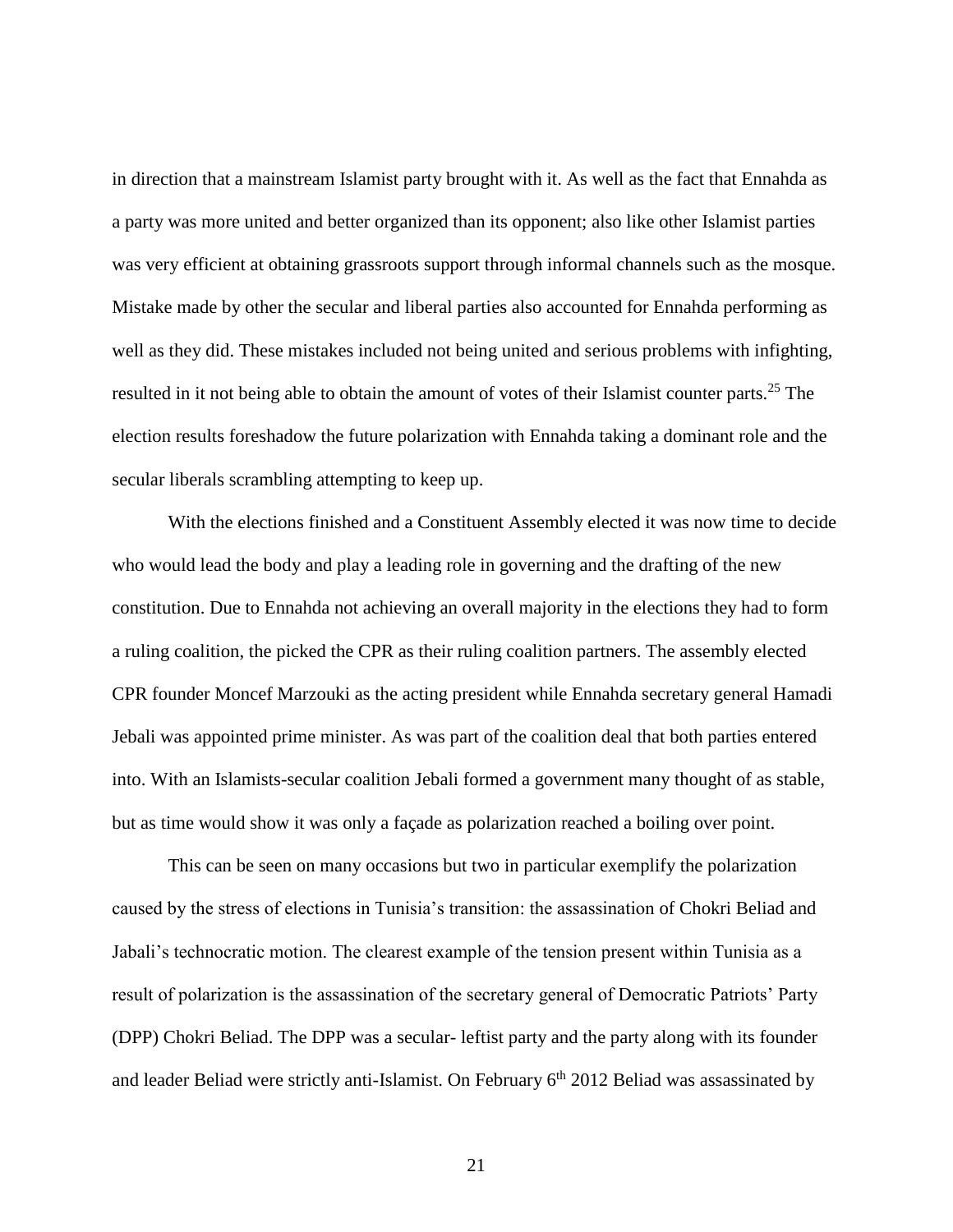gunman outside his home in Tunis due to his anti-Islamic feelings along with his outspoken criticism of Ennahda and other Islamists within Tunisia. It was discovered that the gunmen were Salafists, hardline Sunni Islamists who have been making their presence known in Tunisia and would continue to destabilize the transition and state. As a result of Beliad's assassination a number of opposition parties withdrew from the government and called for strikes across Tunisia. Many blamed Ennahda for not doing enough to keep the Salafists in check and allowing them to run rampant around Tunisia.<sup>26</sup> Beliad's assassination shook the country and put a spotlight on the polarization and how it was hampering Transition, this surprised many because Tunisia was looked upon as the gold standard in post-Arab Spring transition.

The After months of political deadlock within the Constituent Assembly and the assassination of Chokri Beliad, Prime Minister Jebali came up with a plan to end the deadlock as a means to continue Tunisia's transition towards democracy. He did this by putting forth a motion to create a technocratic government to rule allowing him to circumnavigate the deadlock of the assembly and get transition started up again. The details of this event will be covered in more detail later on in the chapter. But as a result of this motion the leftists and secularists within the Assembly walked out and threatened to quit the government if Jebali and his Ennahda supporters did not back down from their power grab.<sup>27</sup> The mass protests that erupted due to the assassination of Beliad and Jebali's technocratic government proposal destabilized Tunisia and required the reshuffling of the government before stability returned.

This episode of political turmoil and instability within Tunisia excellently illustrates why stressing elections over the formation of a constitution is counter-productive to transition. Elections functioned here as a legitimizer but this method of transition only works for a brief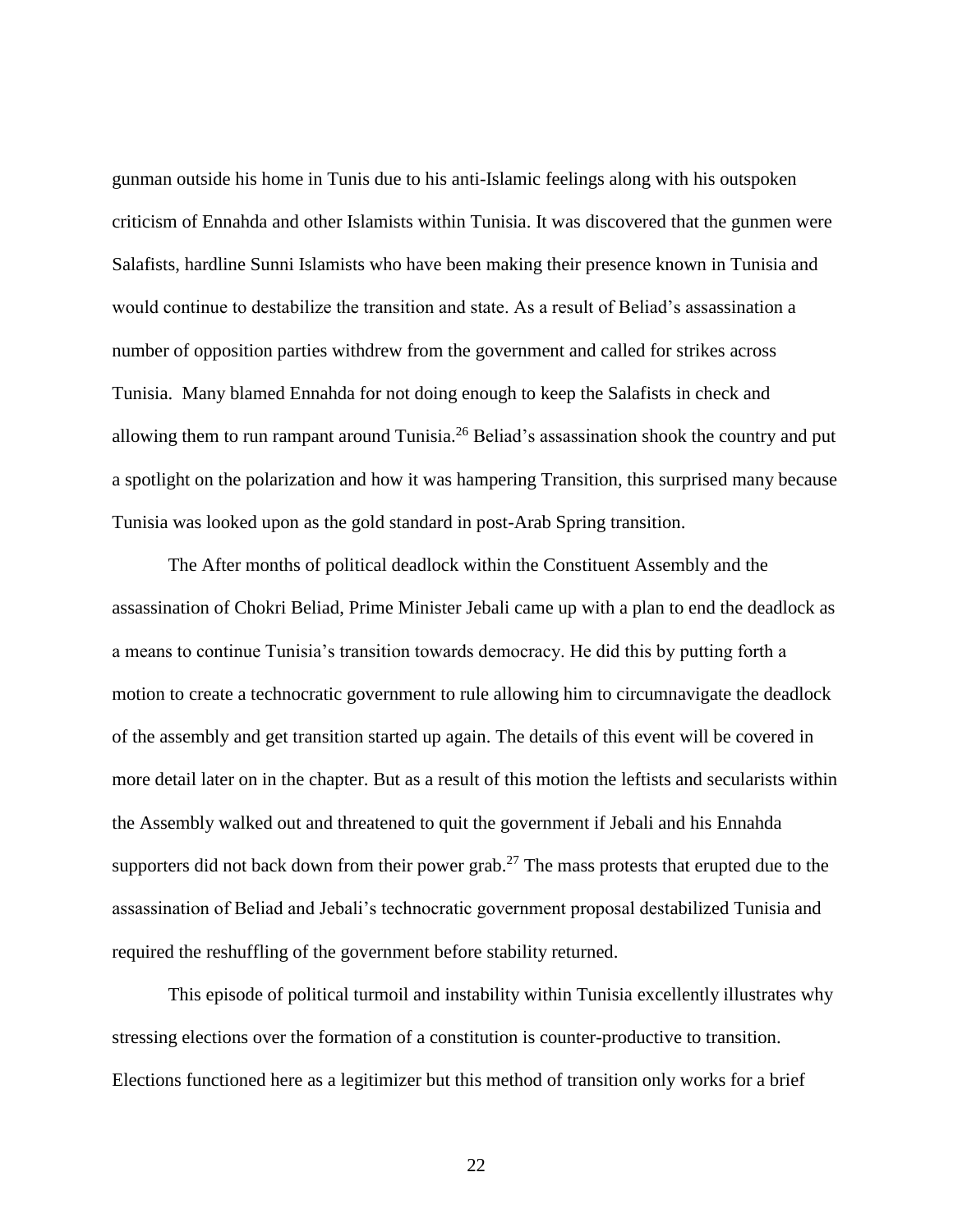amount of time. Without the framework of how government is supposed to function that a constitution provides carries negative consequences. High amounts of polarization occur and a zero sum attitude is adopted thus leading to political gridlock, this occurring within an assembly that is tasked with drafting a constitution interrupts the transition and creates instability.

#### The Executive

<span id="page-31-0"></span>After the election of the Constituent Assembly in 2011, who would lead the country had to be decided; it would be these people who would be a major guiding force through Tunisia's transition. This section will analyze how the executive hindered transition, which has its roots in stressing elections over the constitution, by examining the domestic and foreign policy it adopted.

As was decided in the Ennahda-CPR coalition deal Moncef Marzouki was elected President by the Constituent Assembly in a vote of 155-3 with 45 ballots left blank. Once elected Marzouki appointed Ennahda secretary general Hamadi Jebali as Prime Minister and charged him with forming a government. Within the executive Marzouki as president would function as the head of state while Jebali as prime minister would function as the head of government<sup>28</sup>, thusly both policies undertaken by the two men must be examined.

The domestic policy that both Marzouki and Jebali undertake differ greatly making it easier to pin down how each leader affected transition. The president being a secularist and the prime minister being an Islamist was thought to equate to a good balance and allow for a smooth transition. But as it will be seen this expected balancing effect would be tipped by the presence of high amounts of polarization.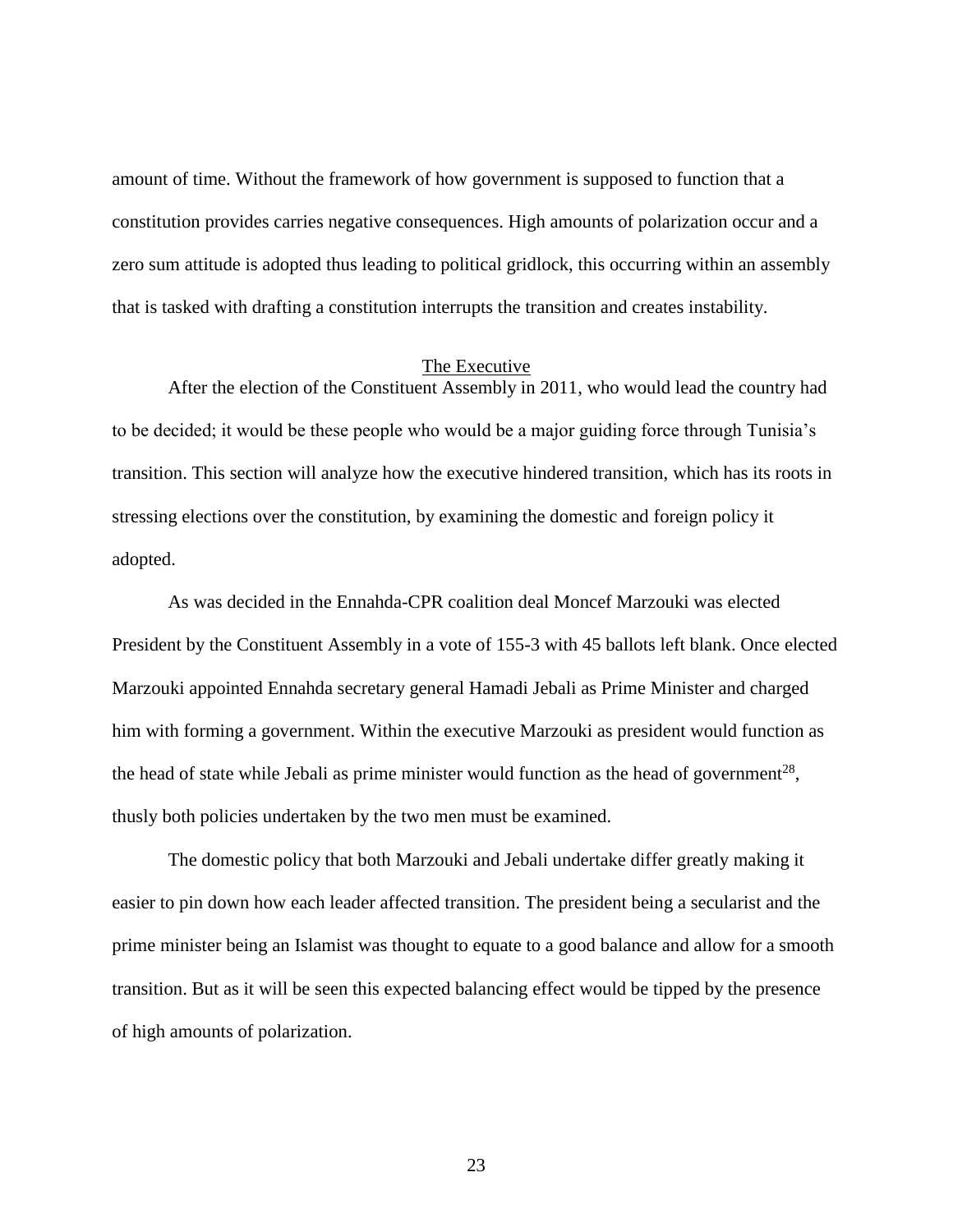Moncef Marzouki's domestic policy can best be described as walking the middle ground. Throughout his tenure he has consistently urged all sides to show restraint for the long-term benefit for the country. An example of this can be seen from his very first address as president where he urged all sides of Tunisian society whether they be an Islamist or part of the Tunisian General Labour Union (UGTT), a powerful force of opposition within Tunisia, to give the new government six months of peace to accomplish the goals of the Jasmine Movement.<sup>29</sup> Even in the numerous crises that have hit Tunisia during its transition Marzouki has always attempted to play the middleman and urge compromise. But Marzouki was never shy to criticize the Salafists, whom he thought were responsible for a lot of the instability within Tunisia.<sup>30</sup> To a large degree he was right this group has been violently lashing out in a means to establishing their puritanical form of Islam. These events include assaulting people, vandalizing and destroying property that sell alcohol, etc.<sup>31</sup> Alas Marzouki does not have the affect on the domestic policy that his colleague Jebali, the prime minister, had.

Prime Minister Jebali took a different route to ruling and navigating the sensitive politics of transition. Unlike Marzouki's policy of urging compromise Jebali decided upon a path of confrontation. The best example of this confrontational policy can be illustrated by the technocratic incident that occurred early in 2013. Instead of trying to resolve the differences that could lead to compromise and cooperation he instead attempted a power grab. This attempt to circumnavigate the government lead to an even bigger political drama playing out that eventually leads to his down fall and immense instability within the country.

When the Constituent Assembly hit a wall of gridlock that put the brakes on any progress mixed with the assassination of a major opposition figure that put the country into chaos. To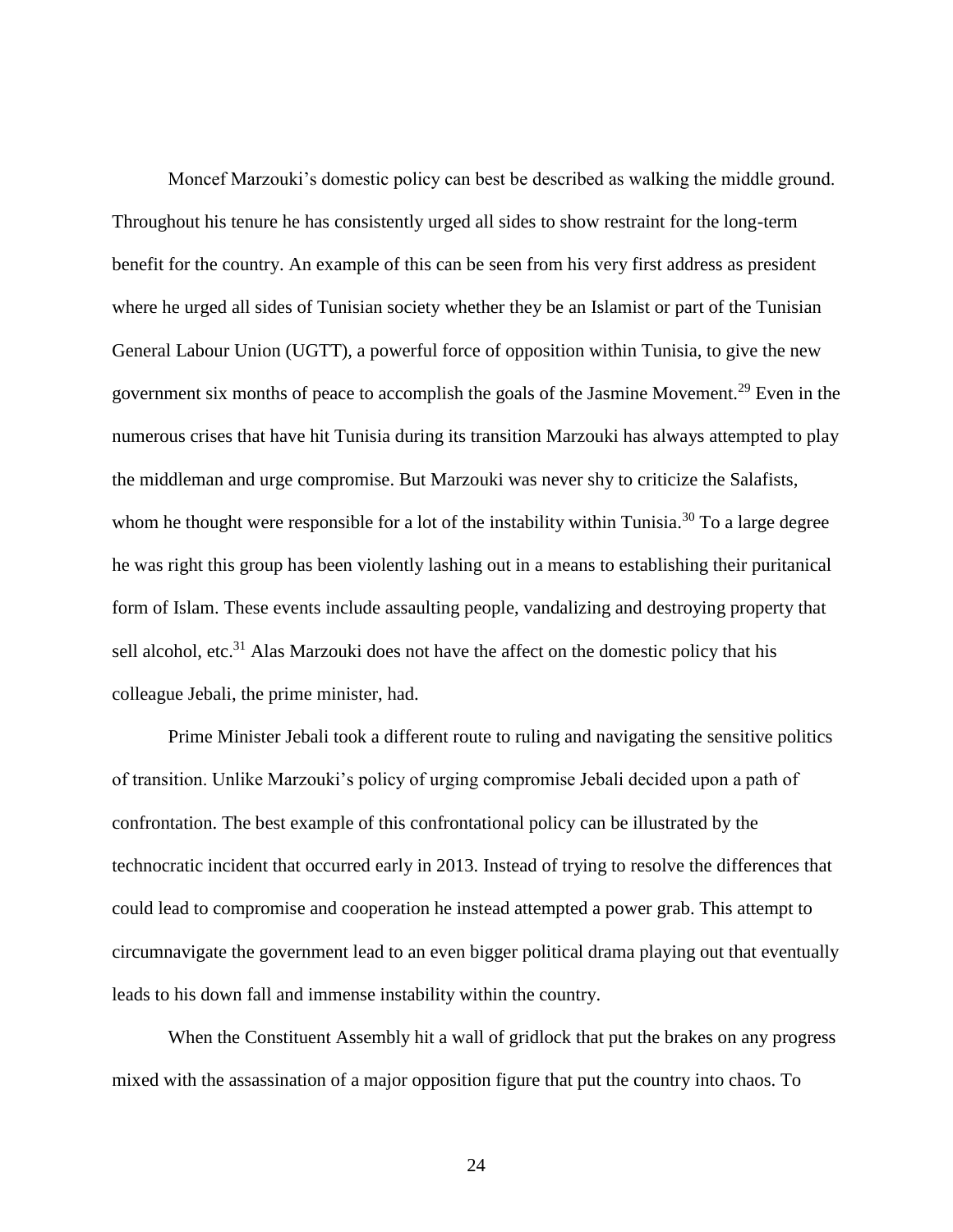solve this crisis Jebali put forth a motion that would allow for the government to be run by a group of technocrats until new elections and a constitution would be ready. His goal was that this would allow for a quicker smoother transition. But if this motioned passed it would reverse the progress and go directly against the aspirations of the Jasmine Revolution. The liberals and secularists immediately rebuked this action of what they saw as a deliberate move to usurp the democratic government and create a dictatorial one that they just overthrew. Jebali threatened that if he did not get a yes vote from the Assembly to proceed with his motion that he would resign thus bring the transition to a momentary halt. Not only did members within parliament disagree with Jebali's power grab but the people did as well.

Taking to the streets in the biggest demonstrations since the Arab Spring calling for the prime minister and his party to leave government. Ennahda seeing this as a threat to their position within the government at the present and in future elections abandoned their leader.<sup>32</sup> Thus resulted in Jebali's resignation and the failure of the first post-Arab Spring elected government in Tunisia.

This event had an immense impact on Tunisia; it ruined Tunisia's international image as a gold standard for Arab Spring political transition and that it was experiencing the same instability seen else where through out the regime. It also put a halt on the transition since the parliament had to regroup and appoint a new prime minster and government. This shows the negative effects that elections have on post-Arab Spring governments. While offering a sense of legitimacy it is only a façade. If constitutional change would have been stressed over elections than this event occurring would have been highly unlikely. Since a constitution would have provided a framework of how the government has to operate it would cut down the ideological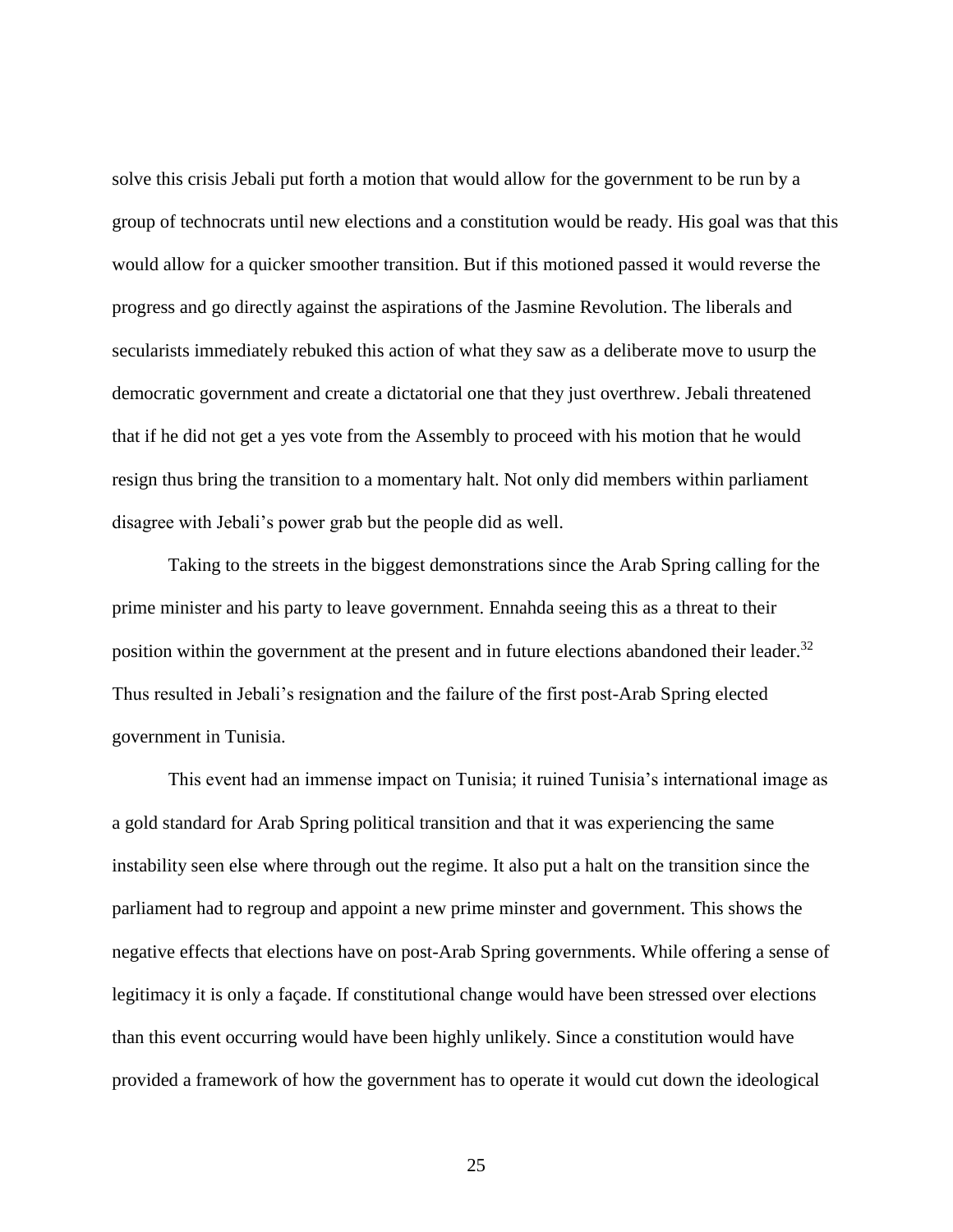polarization and make gridlock harder to achieve. As well as checked Jebali's power grab automatically forcing him to lose his legitimacy and not require the people to take to the streets in the way that they did thus decreasing the amount of instability within the state.

It was not long after Jebali's resignation that the prime minister-designate Ali Laarayedh presented to the president a new coalition government led by his Ennahda party. This new coalition government would lead Tunisia until the elections at the end of  $2013<sup>33</sup>$ . This new collation government was put together through last minute talks aimed at solving the political crisis caused by the technocrat incident, government deadlock, and the assassination of Chokri.

The foreign policy taken by Tunisia was a dual effort on both Marzouki and Jebali's part, so as result this section will analyze Tunisia's foreign policy as a whole and the effect of this policy change up. The most telling feature of this policy is the movement from a Europe centered policy to one of non-alignment. Under Ben Ali Tunisia's foreign policy was one that focused on catering the favor of European powers especially with France as a means to create foreign investment, along with to encourage Tunisia as a popular tourist destination for Europeans.<sup>34</sup>

These efforts were largely successful but with the ousting of Ben Ali Tunisia withdrew from this policy to one that embraced not just their northern neighbors but also their fellow Maghreb states along with their African neighbors to the south. This can be seen from Marzouki trying to revitalize the Arab Maghreb Union in order to alleviate poverty by integrating more with Tunisia's North African neighbors. Or through Marzouki stating in interviews that Tunisia's future rests in not just Europe but also Africa and so Marzouki has made it a point to travel to African Summits to make Tunisia's presence known a move that Ben Ali never did.<sup>35</sup> But beside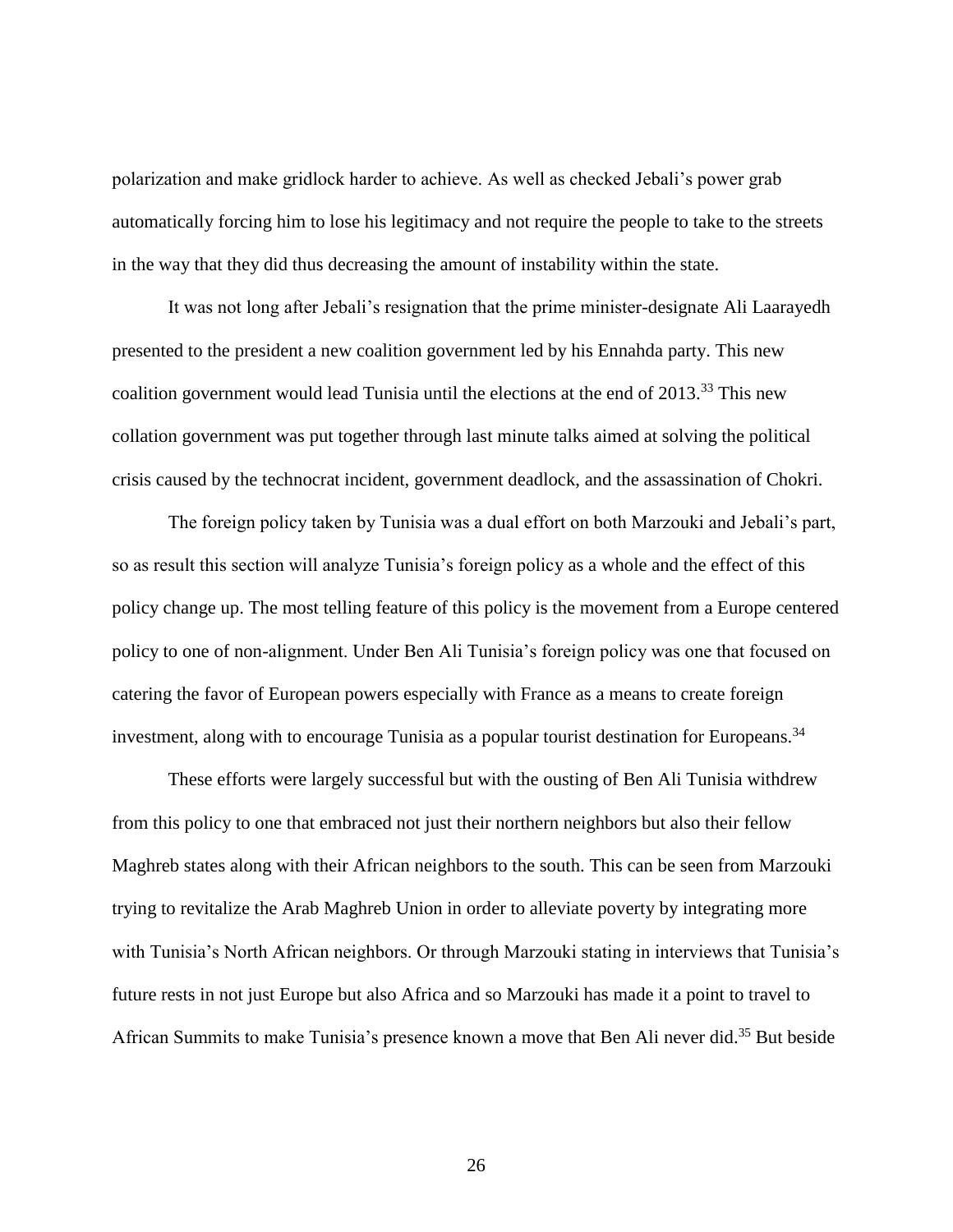Tunisia attempts to open up relations with its neighbors the best illustration of the Tunisia's new non-aligned foreign policy can be seen in its stance on Syria.

Tunisia's stance has been one that supports the Syrian rebels but it against intervention by foreign powers. They feel that international strikes lead by the United States and other powers would only create a bigger problem in the end.<sup>36</sup> But this policy puts them at in a camp that is directly opposed to some of Tunisia's closest allies and sources of international aid. These donors include France, Turkey, UAE, and Kuwait all of whom support the rebels but want international intervention to bring down the Assad regime. Especially France who has been the biggest western power calling for the United States intervention into Syria and one of the major suppliers of arms to the rebels. France also happens to be Tunisia's largest source of aid amounting to about 375.6 million every year.<sup>37</sup> This stance has the possibility to alienate Tunisia from its allies and financial backers.

The mixture of focusing less on Europe and going directly against what has been Tunisia's close allies position on certain issues such as Syria has the possibility destabilize the country's transition. Leading up to the Jasmine Revolution Tunisia's economy had been slowing down and was a sticking point in the movements that ousted Ben Ali. After his ouster the economy got even worse due to the instability having negative effects on many industries in Tunisia especially tourism. By alienating these allies Tunisia could loose much needed foreign assistance as well as scaring off tourists located in Europe and the rich Persian Gulf states, who would no longer see Tunisia as a safe travel destination. Without these two things the economy would be negatively affected resulting in more domestic instability caused by the lack of economic opportunities for its citizens.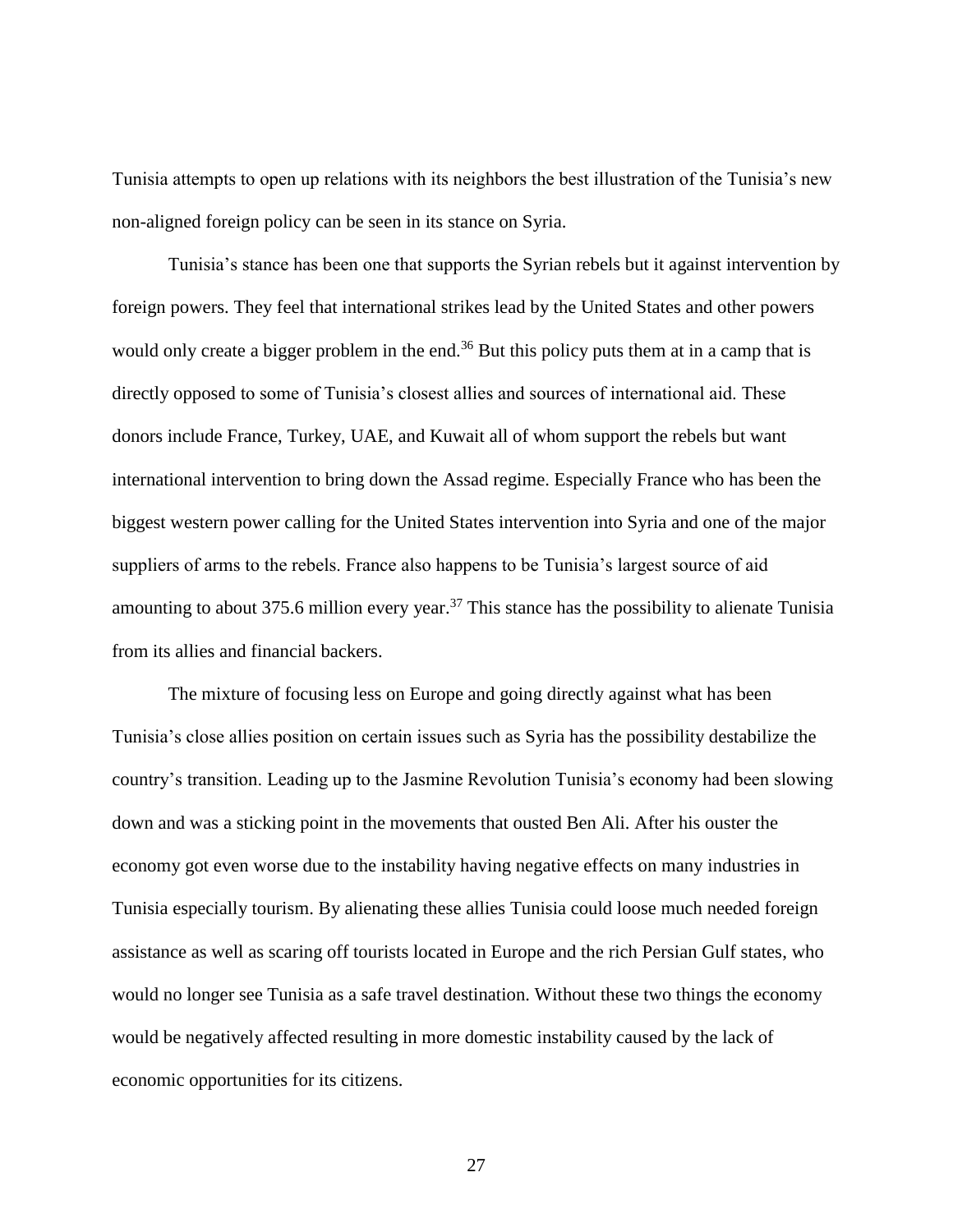### Summer of 2013 Protests

With a new Ennahda lead coalition government in power after the fall of Jebali did not mean an end to the polarization and gridlock that characterized the constituent Assembly before Chokri's assassination or the technocratic incident. This behavior only intensified and came to a breaking point in July of 2013 when the opposition figure Mohamed Brahmi was gunned down in front of his house and family, in a similar style of his colleague Chokri. Brahmi was a nationalist and socialist, he was also a leader in the Popular Front coalition. Authorities in Tunisia released a statement saying that the same gun that was used in the assassination of Chokri was used in Brahmi, meaning that Salafi militants were responsible.<sup>38</sup>

The reaction from Brahmi's assassination was the same as Chokri's with Tunisians taking to the streets to protest. But this time a change in leadership was not enough. Around 60 members of the Assembly quit the government making the Constituent Assembly suspend its work indefinitely. Many of these MPs personally lead the protesters to sit ins at the interior ministry and out front of the constituent assembly. The protestors were calling for Ennahda to step down from power and put majority of the blame on the Islamist party like they did in the previous assassination. This period sees the largest protests in Tunisia since the Arab Spring and split society into two camps: anti-government and pro-government.

The anti-government protestors want to see the government disbanded due to what they see as an utter failure to fix the economy, produce a constitution, and rein in the militant groups present in Tunisia especially the Salafists. This group had the power UGTT on their side and the labor union released a statement saying that the government should resign and allow for a technocratic government to be placed in power like what was seen in Egypt.<sup>39</sup>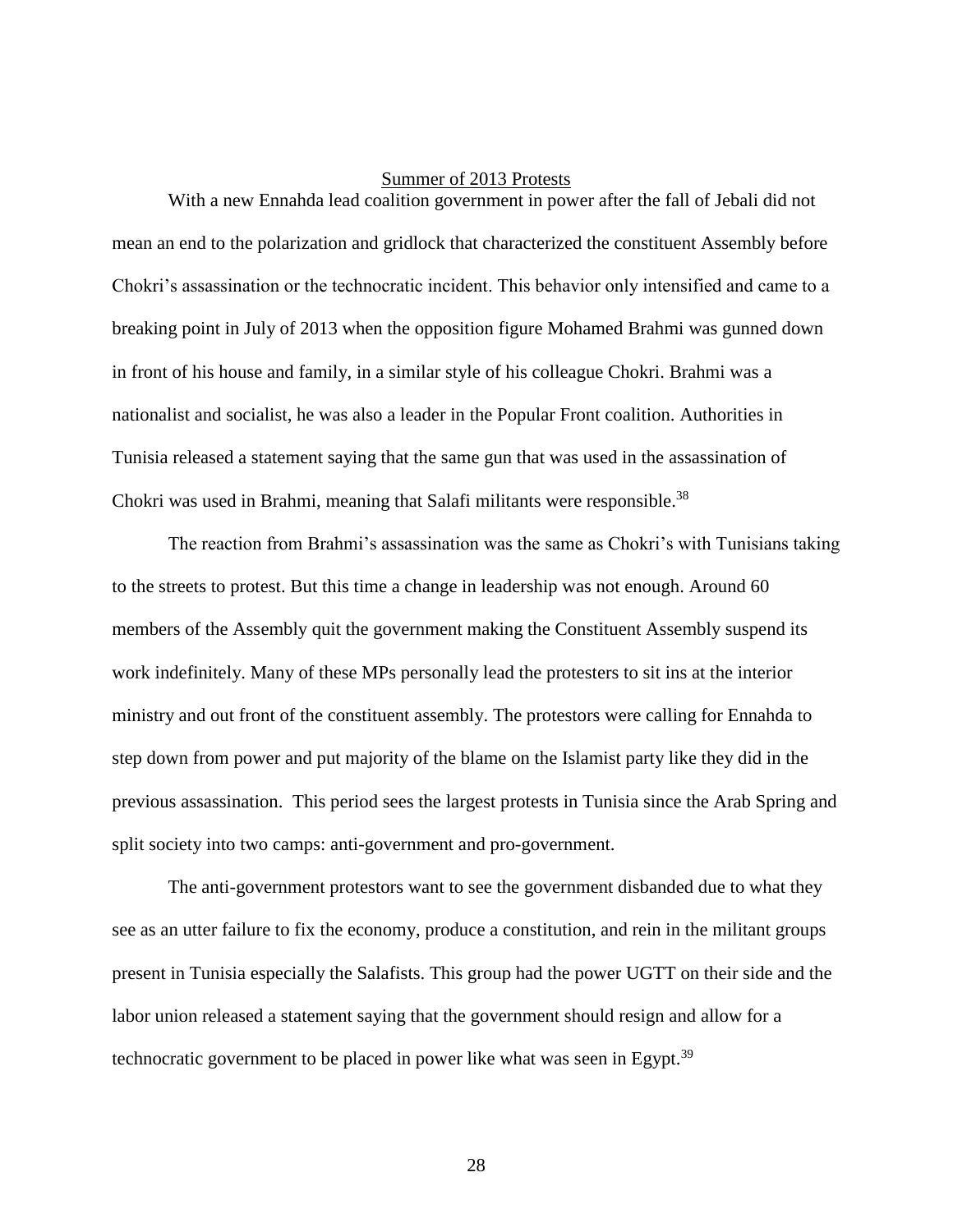While on the other side the pro-government protestors uphold the legitimacy of the government as the elected representatives of the people. They say the anti-government protestors are lead by old regime figures that want a derail democracy. These rival protest groups clashed on several occasions and needed police to break up the clashes with teargas and other anti-riot tactics.<sup>40</sup>

The instability resulting in this latest episode of political deadlock and polarization resulted in national dialogue being called. Ennahda said it would resign but not until the constitution was finished, an electoral commission formed, and a date for new elections established. Even though they said they would resign Ennahda dragged its feet resulting in more turmoil on he streets. Finally Laarayedh, the prime minister, announced the date of the new elections would be on December  $17<sup>th</sup>$  2013. But this was too little to late for the opposition who called for the immediate resignation of the government. This leads to the national dialogue that began in October of 2013 and would have mediators attempt to compromise between the separate political factions within Tunisia. The goals of this three-week dialogue are to finish the constitution, electoral commission, and an election date that every faction can agree on. A technocratic government will then be placed in charge until the new elections.<sup>41</sup> This is the solution that was come up with to end the years of political deadlock, polarization, and instability that have characterized Tunisia since the fall of Ben Ali.

#### Conclusion

Throughout this chapter it has been illustrated that the political transition towards democracy that Tunisia has embarked upon since the ousting of Ben Ali in the Jasmine Revolution has been a rocky one. This is due to the large amounts of polarization, political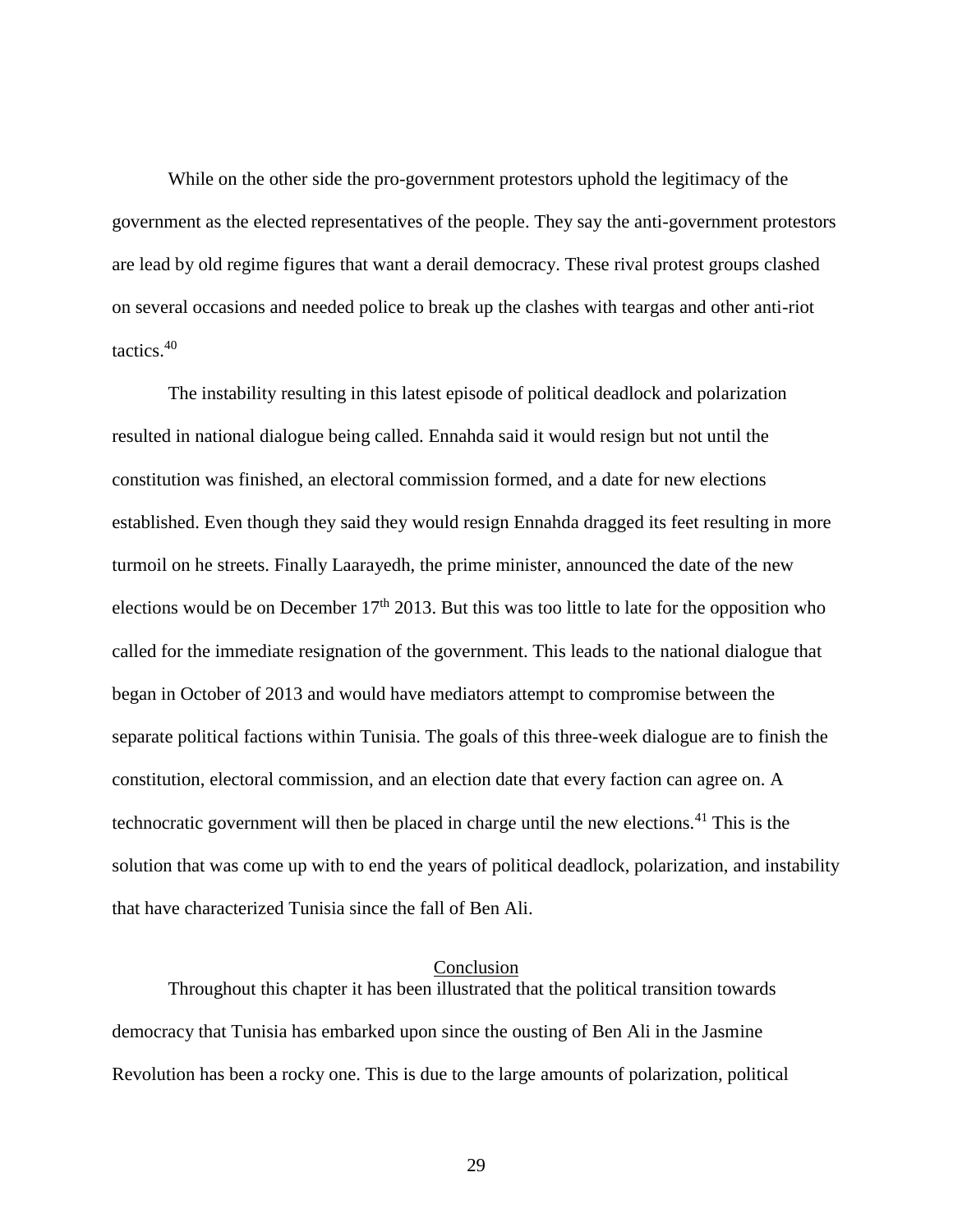deadlock, old verse new political forces, sectarian violence, and many more all of which stemmed from the stress placed upon electoral democracy over constitutional democracy. This is due to the power elections possess as a legitimizer and are often utilized to put a new government into power before a constitution is written. But the legitimacy that an election provides is only a façade that soon fades away once already present problems within society listed above become exacerbated.

Once these problems are exacerbated within the government body, in this case the Constituent Assembly, that is responsible for crafting the constitution that will provide not only a framework for how government is to be run along with a social contract the political transition comes to a grinding halt. Once this transition is interrupted the gridlock and polarization usually is reflected in society, who become dissatisfied and take to the streets usually amalgamating into two or more blocs. As can be seen in the summer 2013 protests where there was pro and antigovernment movements that cashed in the streets on more than one occasion. This turmoil not only slows transition down more but it also has negative effects upon the economy within the state, by pushing away foreign investment as well as tourism both of which Tunisia is in dire need of.

Tunisia has the best chance of having a successful transition out of any of the other states affected by the Arab Spring. But this success relies heavily on the success of the national dialogue-taking place currently within Tunisia. This dialogue is an attempt to streamline the constitution process as well as provide a date for new elections and the formation of an electoral committee. With a new constitution and a new government whose sole goal is to govern has the potential to bring stability back to Tunisia. That and the success of security forces reigning in of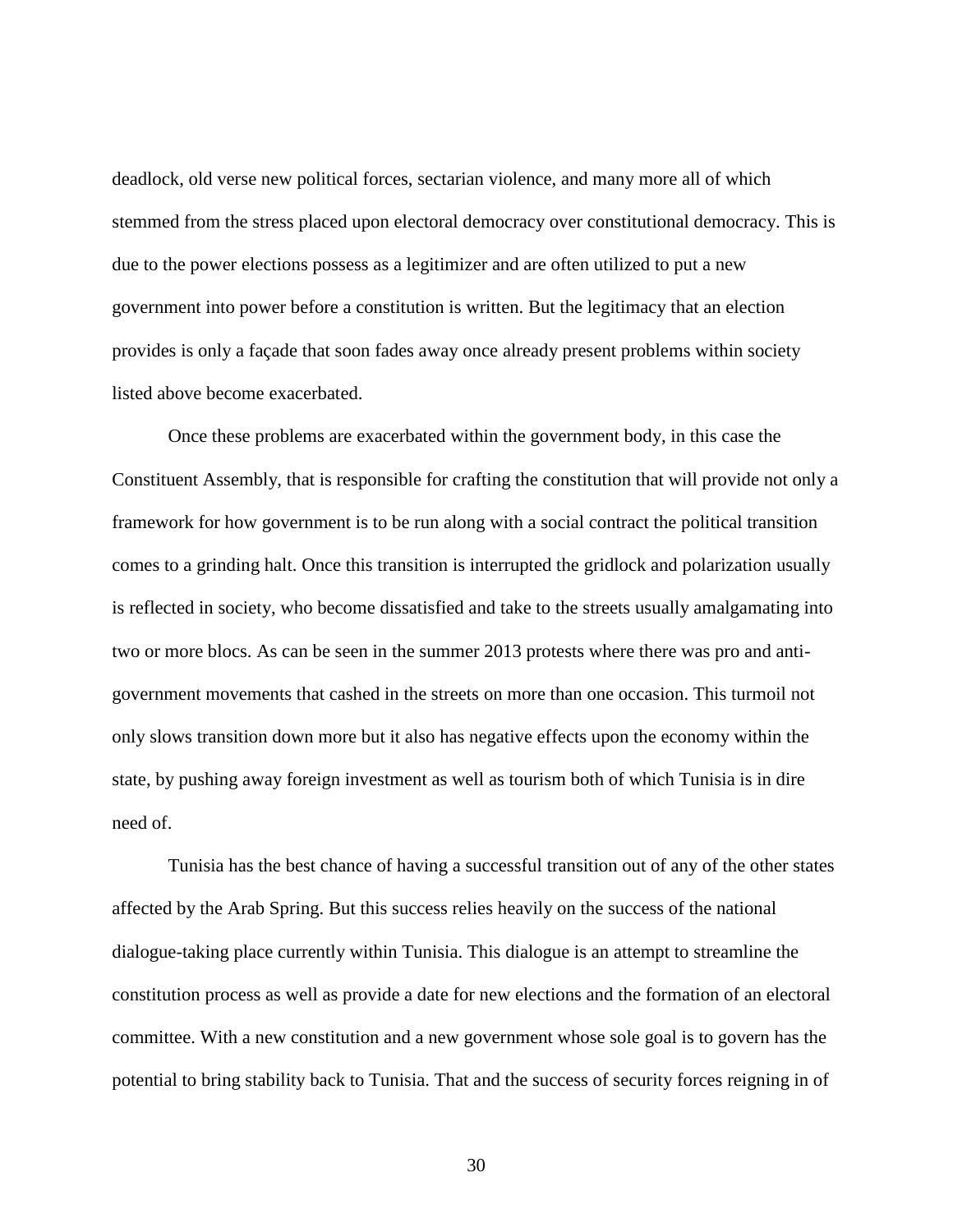militant groups especially the Salafists who have been terrorizing the country throughout the transition process. Yet this reigning in of militant groups requires a stable government elected and backed with a set constitution so they can craft effective policy to battle these extremists.

While yes Tunisia has a long bumpy road ahead of itself in terms of becoming an established democracy. The success of the national dialogue, a finished constitution, and a new elected government under the auspices of this new constitution can make the road towards this long term goal a little bit smoother.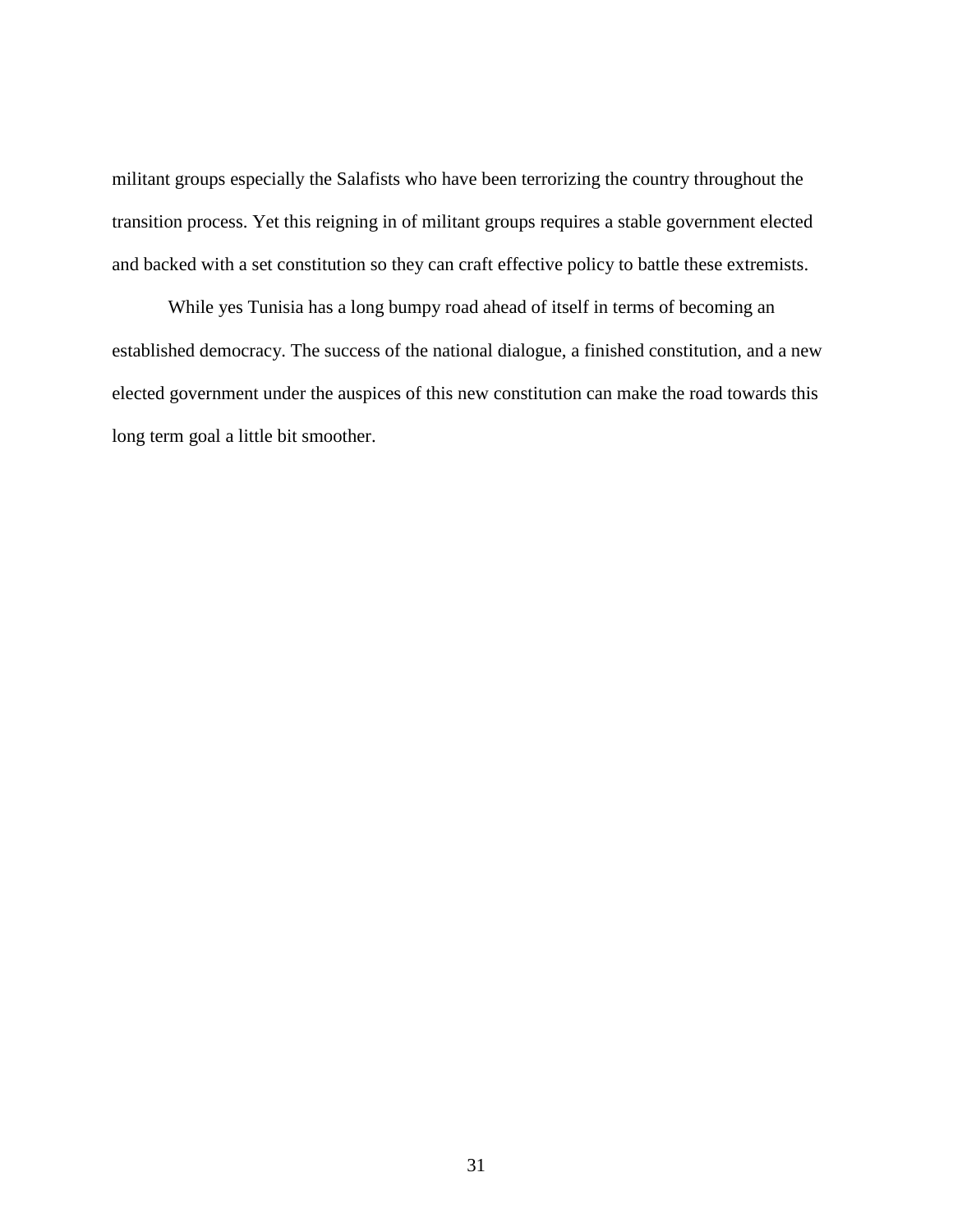# End Notes

- 1. Lin Noueihed & Alex Warren, *The Battle for the Arab Spring: Revolution, Counter-Revolution, and the Making of a World Order* (New Haven: Yale University Press, 2013) 64.
- 2. For more on the youth bulge Noueihed & Warren, 38.
- 3. Rex Brynen, Pete W. Moore, Bassel F. Salloukh, & Marie-Joelle Zahar, *Beyond the Arab Spring: Authoritarianism & Democratization in the Arab World* (Boulder: Lynne Rienner Publishers, 2012) 20.
- 4. Noueihed & Alex Warren, 64.
- 5. Vincent Durac, "Protest Movements and Political Change: An Analysis of the Arab Uprisings' of 2011", Journal of Contemporary African Studies 31, no. 2 (2013): 177.
- 6. Durac, 177.
- 7. Bryen, Moore, Salloukh, & Zahar, 17 & 20.
- 8. "Tunisia's Jasmine Revolution", Africa Research Bulletin 48, no. 1 (2011): 18675.
- 9. Michele Penner Angrist, "Morning in Tunisia: The Frustrations of the Arab World Boil Over", Foreign Affairs, (2011).
- 10. Bruce Maddy-Weitzman, "Tunisia's Morning After", Middle East Quarterly 18, no. 3 (2011): 12.
- 11. "Tunisia's Jasmine Revolution", Africa Research Bulletin 48, no. 1 (2011): 18675.
- 12. Maddy-Weitzman, 12-13.
- 13. Maddy-Weitzman, 13.
- 14. "Tunisia's Jasmine Revolution", Africa Research Bulletin 48, no. 1 (2011): 18675.
- 15. Noueihed & Alex Warren, 76.
- 16. Leila Hilal, "Charting Transitions in the Middle East: Lessons Learned from Tunisia and Egypt", Insight Turkey 14, no. 2 (2012): 5-6.
- 17. Clement M. Henry & Robert Springborg, "A Tunisian Solution for Egypt's Military: Why Egypt's Military Will Not Be Able to Govern", Foreign Affairs, February 21, 2011, [http://www.foreignaffairs.com/articles/67475/clement-m-henry-and-robert-springborg/a](http://www.foreignaffairs.com/articles/67475/clement-m-henry-and-robert-springborg/a-tunisian-solution-for-egypts-military)[tunisian-solution-for-egypts-military.](http://www.foreignaffairs.com/articles/67475/clement-m-henry-and-robert-springborg/a-tunisian-solution-for-egypts-military)
- 18. "Tunisia: Salafist Anger", Africa Research Bulletin 49, no. 6 (2012): 19322-19323.
- 19. Hilal, 9.
- 20. "Tunisia: Poll Delay", Africa Research Bulletin 48, no. 5 (2011): 18847-18848 & David Gauthier-Villars, "Tunisia Not Ready for Vote, Puts It Off", Wall Street Journal 252, no. 133 (2011): 12.
- 21. Lin Noueihed & Alex Warren, *The Battle for the Arab Spring: Revolution, Counter-Revolution, and the Making of a World Order* (New Haven: Yale University Press, 2013) 78-88.
- 22. "Tunisia's Jasmine Revolution", Africa Research Bulletin 48, no. 1 (2011): 18676.
- 23. "Tunisia: Constituent Assembly Election", Africa Research Bulletin 48, no. 10 (2011): 19016.
- 24. Eymen Gamha, "Final Results of Tunisian Elections Announced", Tunisia Live, November 14, 2011, [http://www.tunisia-live.net/2011/11/14/tunisian-election-final](http://www.tunisia-live.net/2011/11/14/tunisian-election-final-results-tables/)[results-tables/.](http://www.tunisia-live.net/2011/11/14/tunisian-election-final-results-tables/)
- 25. Durac, 188.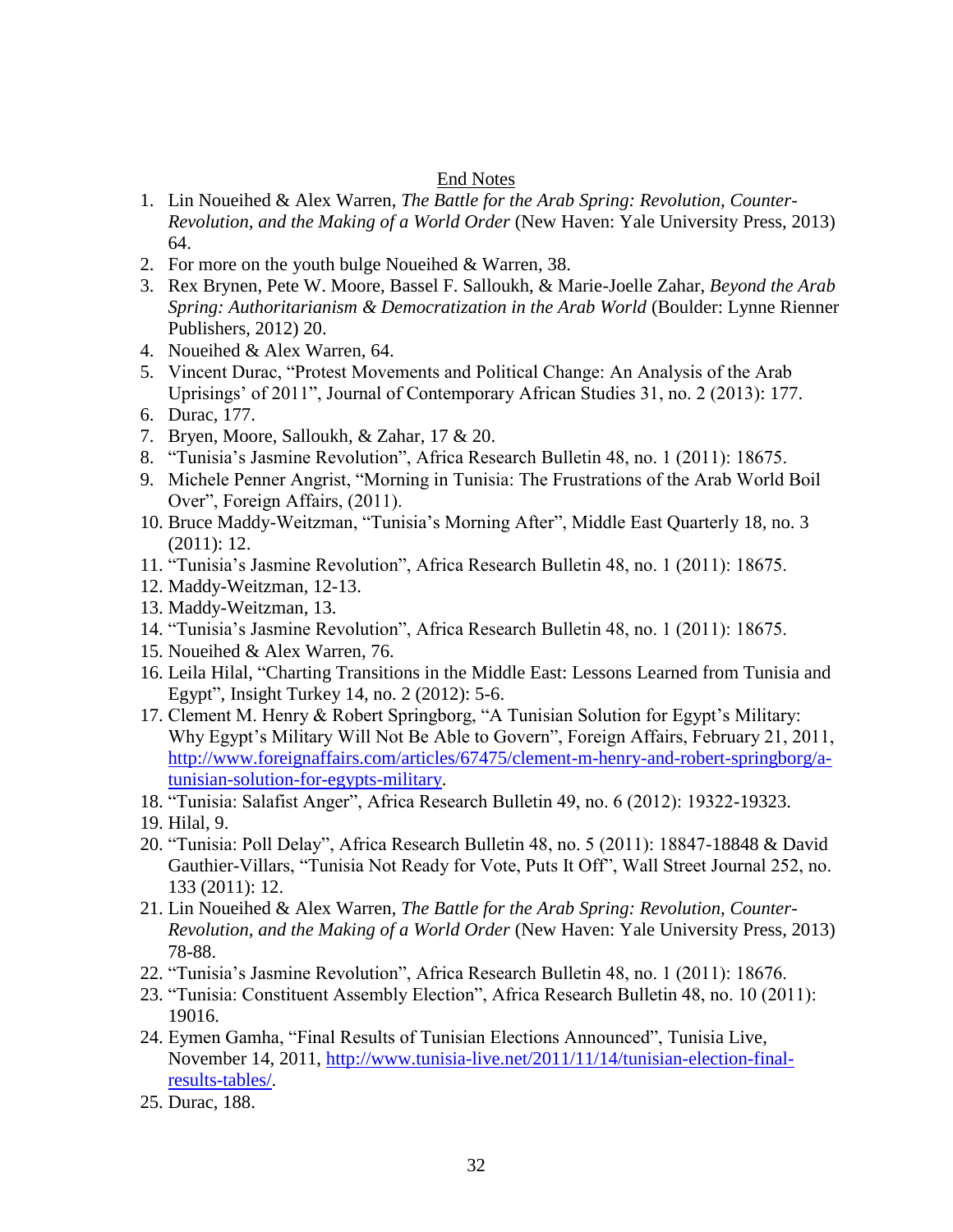- 26. "Tunisia: Murder Sparks Political Crisis", Africa Research Bulletin 50, no. 2 (2013): 19583- 19585.
- 27. Ibid.
- 28. "Tunisia: New Government", Africa Research Bulletin 48, no. 12 (2011): 19081-19082.
- 29. Lin Noueihed & Alex Warren, 91.
- 30. "A Conversation with Moncef Marzouki", Council on Foreign Relations, September 18, 2012, [http://www.cfr.org/tunisia/conversation-moncef-marzouki/p29196.](http://www.cfr.org/tunisia/conversation-moncef-marzouki/p29196)
- 31. "Tunisia: Salafist Anger", Africa Research Bulletin 49, no. 6 (2012): 19322-19323.
- 32. "Tunisia: Murder Sparks Political Crisis", Africa Research Bulletin 50, no. 2 (2013): 19583- 19585.
- 33. "Tunisia: New Line Up Approved", Africa Research Bulletin 50, no. 3 (2013): 19626- 19628.
- 34. "Foreign Aid in Tunisia: Why do Countries Spend Money Here?", Tunisia Live, August 14, 2013, [http://www.tunisia-live.net/2013/08/14/foreign-aid-in-tunisia-why-do](http://www.tunisia-live.net/2013/08/14/foreign-aid-in-tunisia-why-do-countries-spend-money-here/)[countries-spend-money-here/.](http://www.tunisia-live.net/2013/08/14/foreign-aid-in-tunisia-why-do-countries-spend-money-here/)
- 35. "A Conversation with Moncef Marzouki", Council on Foreign Relations, September 18, 2012, [http://www.cfr.org/tunisia/conversation-moncef-marzouki/p29196.](http://www.cfr.org/tunisia/conversation-moncef-marzouki/p29196)
- 36. Ibid.
- 37. "Foreign Aid in Tunisia: Why do Countries Spend Money Here?", Tunisia Live, August 14, 2013, [http://www.tunisia-live.net/2013/08/14/foreign-aid-in-tunisia-why-do](http://www.tunisia-live.net/2013/08/14/foreign-aid-in-tunisia-why-do-countries-spend-money-here/)[countries-spend-money-here/.](http://www.tunisia-live.net/2013/08/14/foreign-aid-in-tunisia-why-do-countries-spend-money-here/)
- 38. "Tunisia: Political Killing Stokes Tensions", Africa Research Bulletin 50, no. 7 (2013): 19781-19782.
- 39. "Tunisia: A Political Standoff", Africa Research Bulletin 50, no. 8 (2013): 19815-19816.
- 40. "Tunisia: A Month of Protests", Africa Research Bulletin 50, no. 8 (2013): 19815-19816.
- 41. "Tunisia: Political Negotiations", Africa Research Bulletin 50, no. 10 (2013): 19879.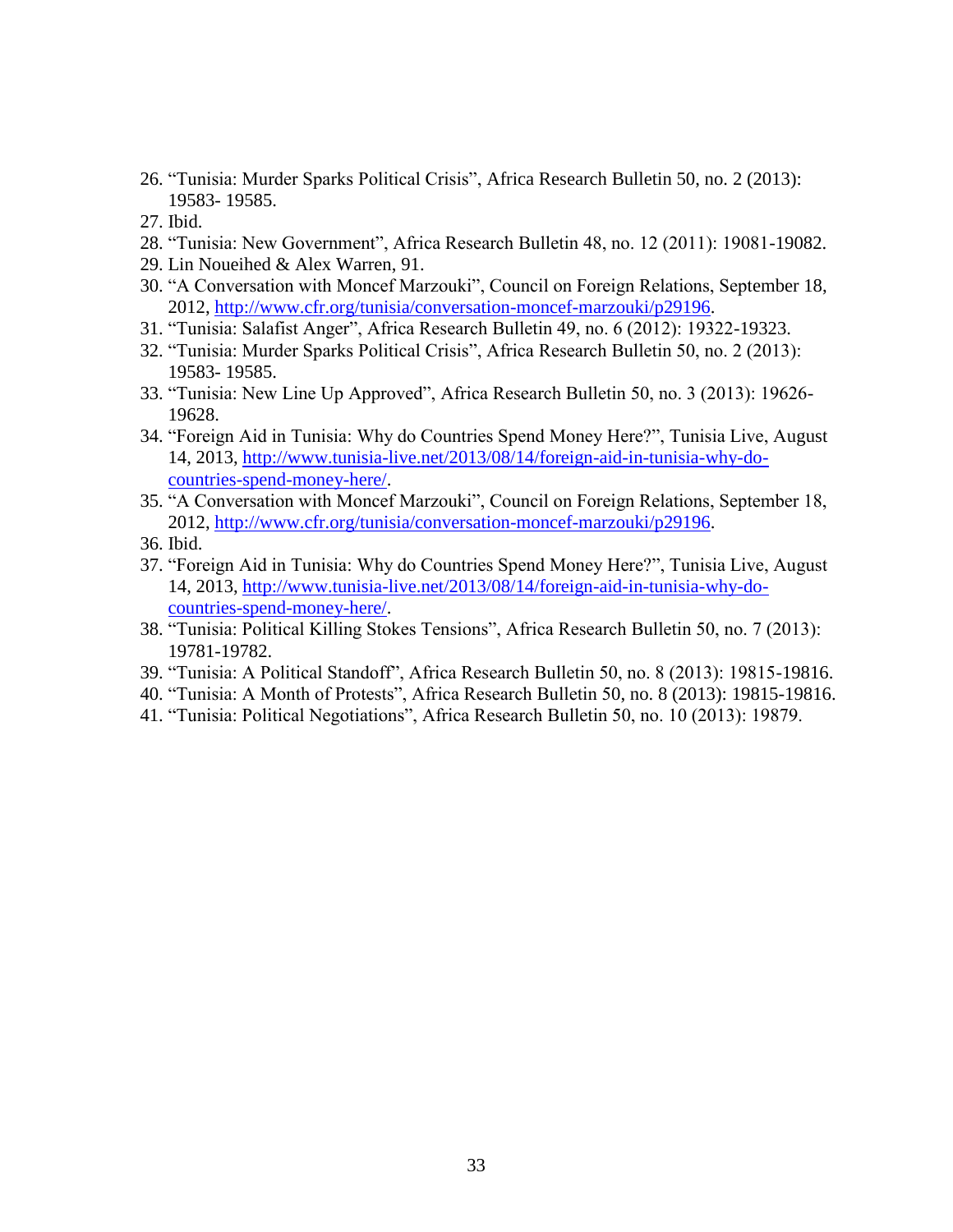# **CHAPTER THREE: EGYPT**

#### Introduction

The populous movements that started in Tunisia and spread throughout the region, later to be known in the press as the Arab Spring shook the Middle East and the rest of the world. These revolutions unseated authoritarian regimes whose power and position were well entrenched and thought to be secure. This chapter will analyze Egypt's experience in the Arab Spring and more importantly the political transition towards democracy that it has embarked upon since the mass uprising. It will be shown that this democratic transition has been derailed through a focus on electoral transition over constitutional transition. An emphasis put on elections during transition within Egypt has highlighted and exacerbated factors already present within Egyptian society kept dormant under the iron fist of authoritarianism. Examples of this are the sectarianism both political and religious that shows itself in numerous forms such as religious versus secular, Muslim versus Christian, and old guard versus new guard. These divisions it will be shown lead to polarization, political deadlock, violence, and institutional conflict all of which hinder political transition. To illustrate this point the following chapter will start with a brief overview of the actual Arab Spring movement that unseated Mubarak then go on to analyze the Supreme council of Armed forces and the initial transition, the Parliament, the Presidency, and last the July 3<sup>rd</sup> coup d'état.

# January 25<sup>th</sup> Movement

To have a reasonable grasp on what has occurred in terms of political transition in Egypt it is imperative to start from the beginning and analyze the revolution that toppled Mubarak. For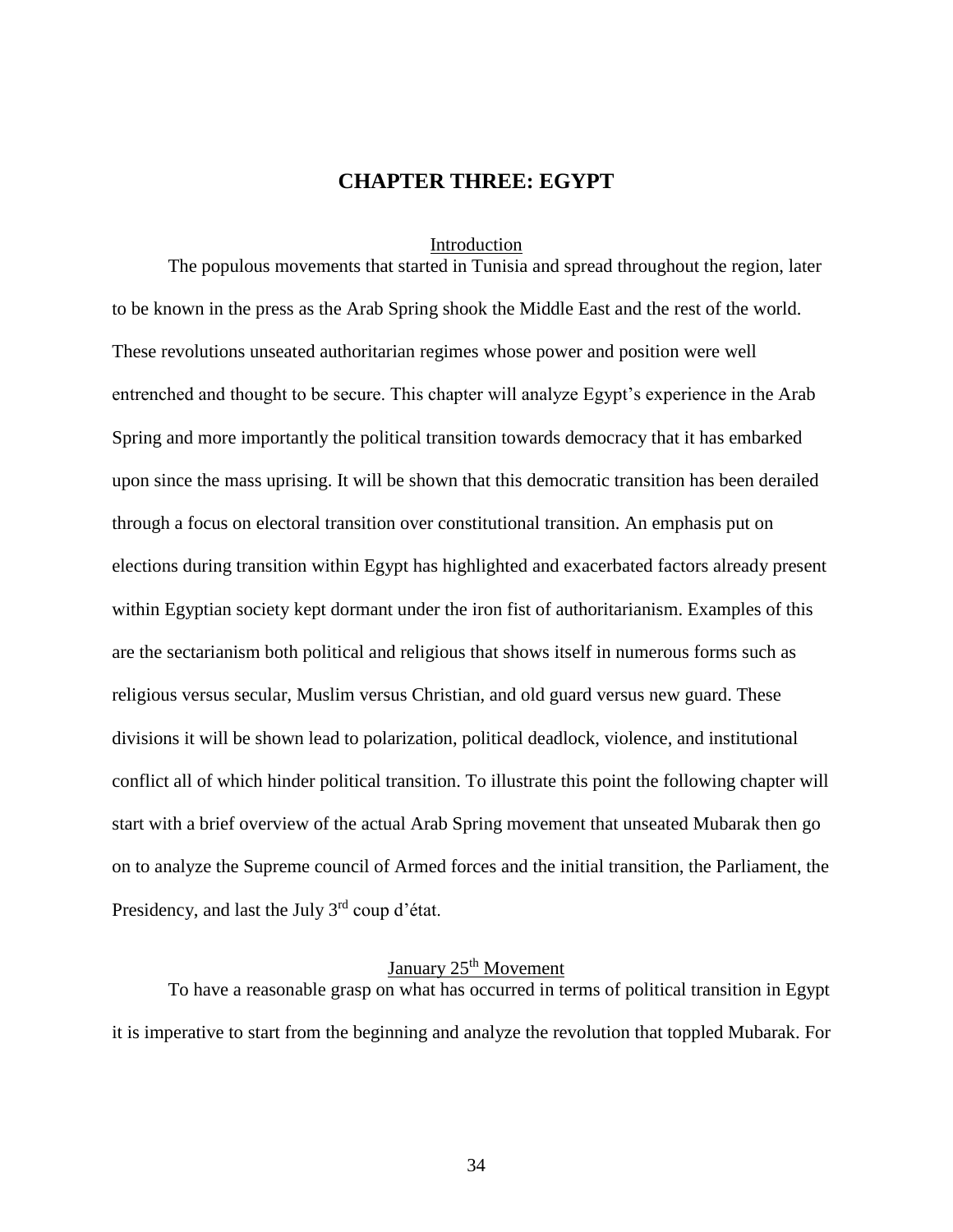this section to accomplish this a number of questions must be answered. Starting with who was involved, why it occurred, how it occurred, and what is meant for Egypt.

The Revolution or January  $25<sup>th</sup>$  Movement as it came to be known brought together every aspect of Egyptian society all demonstrating towards the same goals: democracy, an end of Mubarak's rule, human rights, jobs, etc<sup>1</sup>. But the individuals who played the biggest part in making the revolution were the liberal youth between the ages of 18-30. Also known as the "youth bulge" a demographic characteristic seen across the board in Arab States.<sup>2</sup> Once the movement started to gain momentum other factions within Egyptian society started to join in, such as the Muslim Brotherhood, who were tired of living under the shadow of Mubarak and his cadre of crony capitalists<sup>3</sup>. While the Jasmine Revolution in Tunisia illustrated to the Egyptian people and Arabs across the region that deposing a long-standing dictator was possible, the roots of the Egyptian revolution go back much further than January of 2011. These roots can be divided into three main categories economic, political, and media. The years leading up to 2011 were some of the most economically prosperous for Egypt showing greater amounts of Foreign Direct Investment and privatization than the 15 years prior. But this growth was overshadowed by large unemployment, inflation, and a growing gap between the rich and poor. This is due to the large-scale corruption that is present at all levels within Egypt.<sup>4</sup> Privatization resulted in an "oligarchy of quasi-private sector companies controlled by figures related or close to the ruling elite"<sup>5</sup>. This resulted in the public viewing privatization of making the cadre of capitalists around the president rich while they remained largely jobless and facing abject poverty. While this wealth gap continued to grow with very few jobs being created the Egyptian economy was hit with massive inflation that ended up being crippling to majority of the Egyptian public<sup>6</sup>.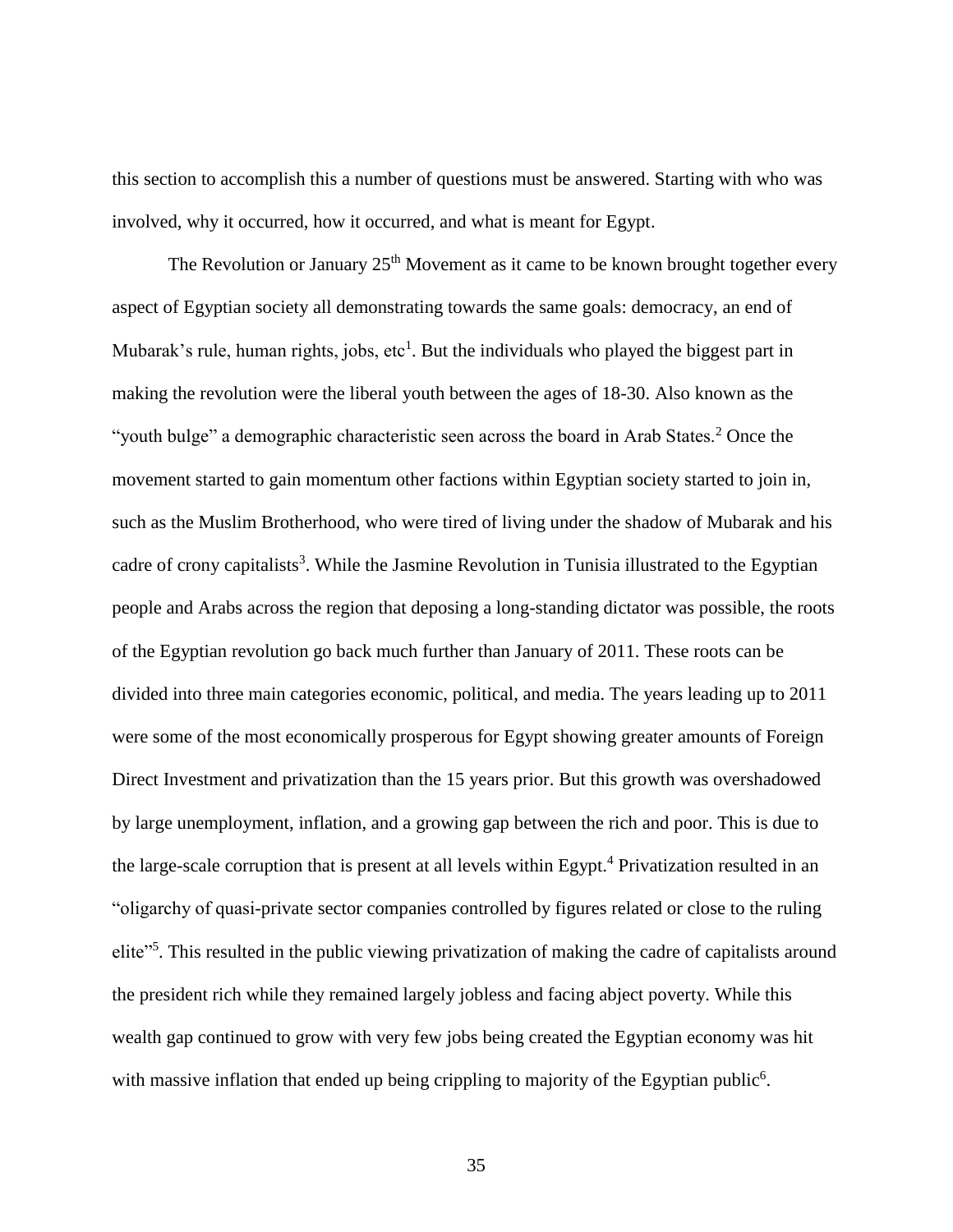The economy was not the only feature within Egypt facing stagnation the political system was facing a similar problem. Mubarak's 2007 election laws made it increasing hard if not impossible for political parties other than the ruling National Democratic party (NDP) to run candidates.<sup>7</sup> Coupled with that fact that the existing political parties were filled with old political figures that had nothing in common with the Egyptian youth. Leaving the massive youth population of Egypt without an inkling of political representation. The interior ministry, police and secret police, became increasingly brutal over this period of time only increasing Egyptians pre-existing hate for ministry.<sup>8</sup> But the final straw politically was the widely held belief that Mubarak was grooming his youngest son Gamal Mubarak to take over after his death like what was seen in Syria<sup>9</sup>. Living under the shadow of Mubarak and the state of emergency for the last three decades was viewed as too long for most Egyptians that a second Mubarak in power was unthinkable.

These economic and political problems coupled with the growth in independent media presented in the Arabic language, Al-Jazeera, also had a massive impact in igniting the revolution. These new news channels enabled Egyptians to see how the rest of the world lived. Along with disarming the propaganda machines within Egypt that attempted to present Mubarak as the protector of the people as well as the father of the nation, leading to many being disenchanted with the political system as a whole.<sup>10</sup>

The January  $25<sup>th</sup>$  movement itself started on social media outlets and resulted in the mass protests in Tahrir Square. It took 18 days of large-scale non-violent protests for Mubarak to leave office ending his 30-year reign. While eventually stepping down Mubarak did attempt to sabotage the public out on the streets several times through use of violence or by attempting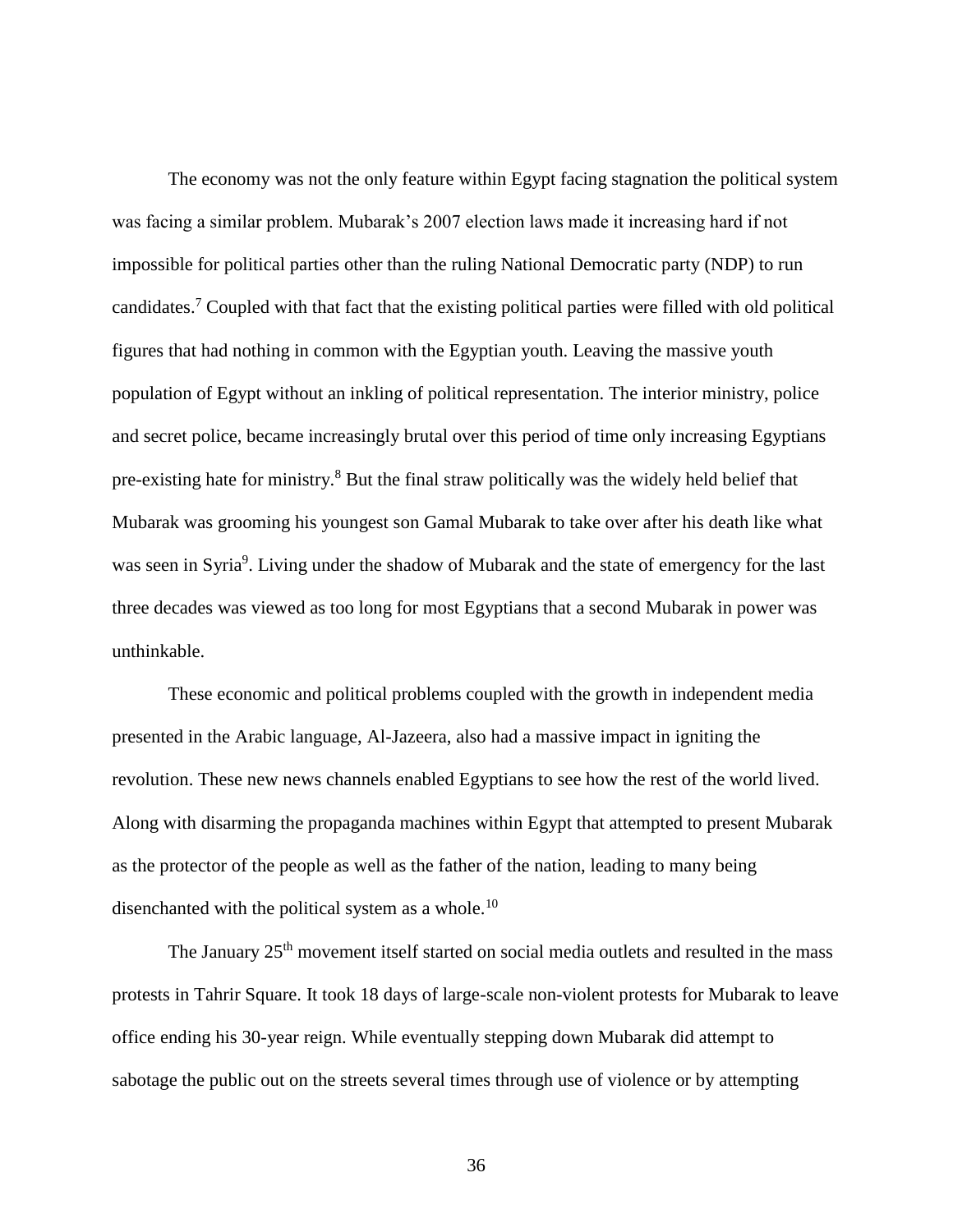small reforms mainly seen as too little too late. But after it was obvious that the people would not leave the streets until Mubarak stepped down the Supreme Council of the Armed Forces (SCAF) stepped in and deposed Mubarak in a soft coup.<sup>11</sup> This resulted in the SCAF, an integral part of the old regime, being in charge of the initial transition to democracy. It is this factor that is unique to Egypt's experience in the Arab Spring and why many scholars do not see the Arab Spring within Egypt as a revolution. While the January  $25<sup>th</sup>$  Movement did not lead to total regime change it did depose Mubarak; an important step for Egypt where the entire state is centralized around the office of the executive. But the ousting of Mubarak would turn out to be the easy part while the transition to democracy would turn out to be a difficult and long road that is interrupted and stalled through the stress placed on electoral change, as it will be shown later on in this chapter.

# SCAF & Initial Transition

The Supreme Council of Armed Forces or SCAF is the council of top generals that took over as a military junta after they deposed Mubarak in a soft  $\text{coup}^{12}$ . They were entrusted by the people with the task of guiding Egypt through the process of becoming a multi-party democracy and forming a civilian government. This section will analyze how the SCAF deterred transition by analyzing their initial power grab, how they facilitated elections, and their numerous attempts to undermine democracy. It will be illustrated through this analysis that the SCAF used electoral change due to the legitimizing power of elections and how this change provided them an atmosphere to conduct their many schemes to stay in power.

The military, an integral part of the old regime, taking power and being in charge of the initial transition is what makes Egypt's case unique. Other Arab Spring cases were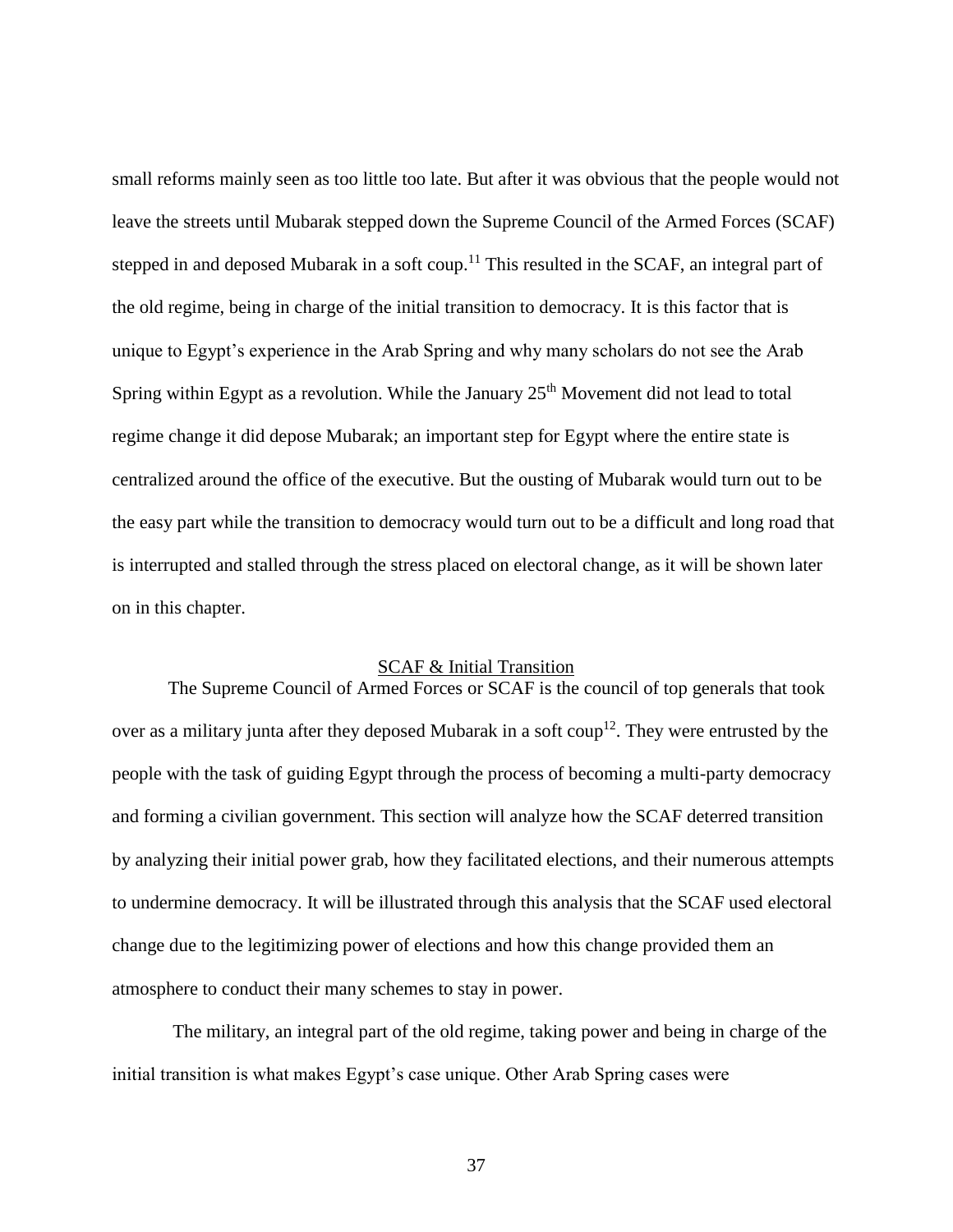uncomfortable with allowing an institution so close to the old regime guide them through the transition. As well as creating a situation were the Egyptian revolution is looked at as half complete due to the military being seen as the backbone of the ruling regime since the 1950's when the Free Officers Movement occurred. But the fact that the SCAF sided with the people in the streets, many whose vision for Egypt is the direct antithesis of the military's, is very telling. It reflects inter-regime rivalries between Mubarak and the military leadership mainly over Mubarak's attempt to create dynastic succession with his son Gamal. A similar sticking point that the population in the streets held not only for the fact that he was not well liked by senior leadership but also due to the that he lacks a military background, a characteristic that translates in a lack of trust between Gamal and the SCAF.<sup>13</sup> The SCAF also saw siding with the protesters as a means of keeping their political power and image. By siding with the demonstrators they got the keep their position as an integral part of the regime and this played out for them in that they got to play Egypt's guide through early transition. Their decision to betray Mubarak and force him to step down was also a brilliant public relations move. Egyptians already saw the military in a positive light, of respect and necessity; due to the institution employing members from every strata of society it is highly relatable for the people. This image only improved when they refused the order to clear Tahrir Square a fact that can be seen from the many social media pictures of protesters sitting on tanks and chants in the degree of "the people and army are one hand".  $14$ 

Once Mubarak stepped down and the SCAF took control one of the first things they did was dissolve the Mubarak era parliament, whose seats were filled with National Democratic Party, Mubarak's ruling party, candidates and suspended the constitution. This was a way to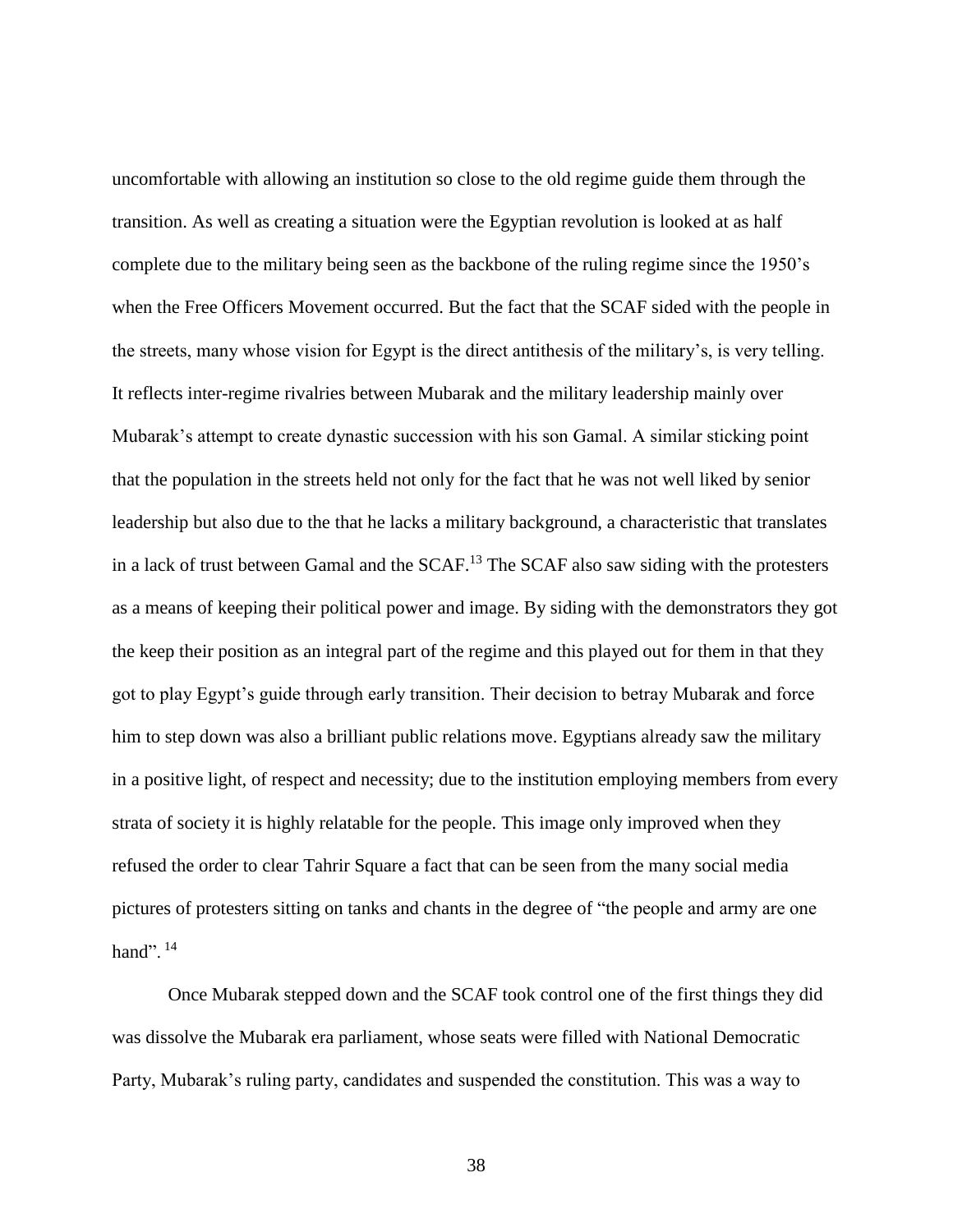show the Egyptian people that they were making a break with the past and were serious about leading Egypt towards parliamentary elections and democracy. The SCAF then set up a committee and drafted an interim constitution and presented it to the Egyptian people on March  $19<sup>th</sup>$  2011 by way of referendum. This referendum had three major themes. It gave a brief overview of what the presidency would look like within Egypt mainly by defining who could run for office and a few other factors meant to scale back the executive's power such as term limits. It also empowered the judicial branch by giving them full oversight over elections. But the most important and far reaching effect of this referendum is that associated with how to amend and/or rewrite the constitution. It gave this responsibility to the new parliament who would be responsible for electing a 100 member constitutional assembly to make the required changes<sup>15</sup>. The problems with this are that it puts emphasis on elections over the constitution that can lead to many problems. This is because two of the main functions of the constitution are provide a framework of rules on how things are to be run within government. As well as provide the basis of the social contract between the government and the people and the two will interact an idea going back to Rosseau.

While the basic function of the parliament is to give a proper space for the population to air grievances by way of their representatives, resulting in a body that represents the whole spectrum of society<sup>16</sup>. Without this framework provided by the constitution than a group who claims an overwhelming majority can usurp the whole process leading to minorities being sidelined. In a region such as the Middle East and its contemporary history of sectarian conflicts sidelining groups leads to far reaching negative effects counter-productive to democratic transition. This is effectively what happens in Egypt when the new parliament is elected and will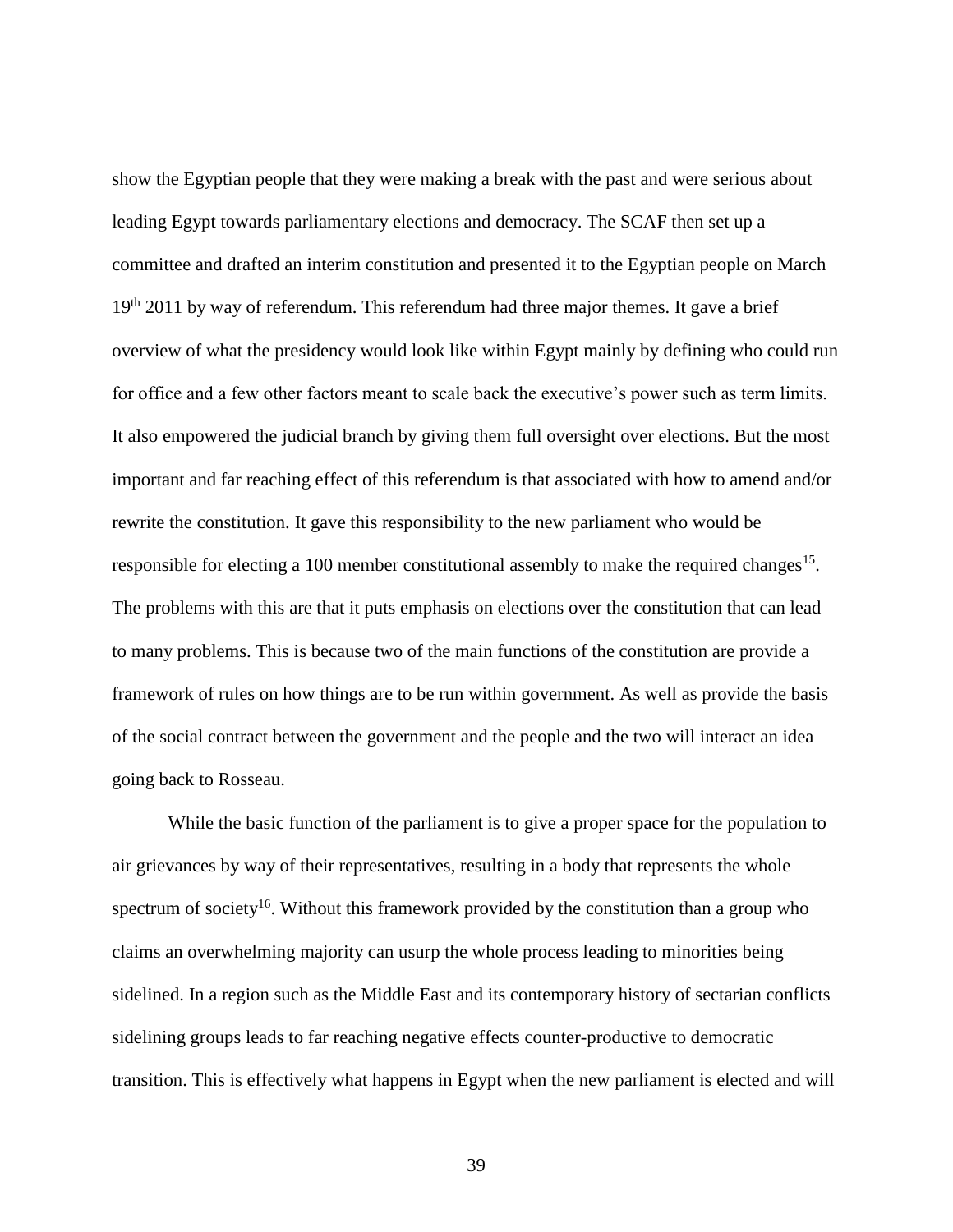be covered in greater detail later on in this chapter. With over five decades of political experience the SCAF knew the risks of focusing on elections over constitutional change. It was the first step in their attempts to undermine democratic change and they did it for several reasons. The first is that elections are a legitimizing force and provide a facade that the SCAF is leading Egypt towards serious transition. Stressing elections also leads to quicker parliamentary elections; this translates into the SCAF not being burdened with the day-to-day tasks of government<sup>17</sup>. Making the new parliament the scapegoat for the growing problems within Egypt and preserving the SCAF and militaries image. While at the same time giving them time to consolidate their power so that with the rise of a civilian government they stay a central roll in Egyptian politics and economics.

But by pursuing numerous schemes to inhibit transition the SCAF threatened the very legitimacy the people entrusted in them and as a result when they over stepped their bounds the people would take to the streets to act as a counter balance. The most notorious example of the SCAF attempting to grab power can be seen in the Declaration of the Fundamental Principles of the New Egyptian State also known as the al-Selmi Communiqué. This was a supraconstitutional document that was presented by the interim Deputy Prime Minister Dr. Ali El Selmi in close conjunction with the SCAF. This document gave far-reaching powers to the SCAF making the military more politicized and free from the control of other state institutions and over the drafting of the new constitution. In respect to the growth in power this document gave to the military it gave them the right to "defend constitutional legitimacy", oversight of the military budgets and appointment, and veto power when it comes to military related legislation. If passed this would take the parliaments power to check the military away from the institution as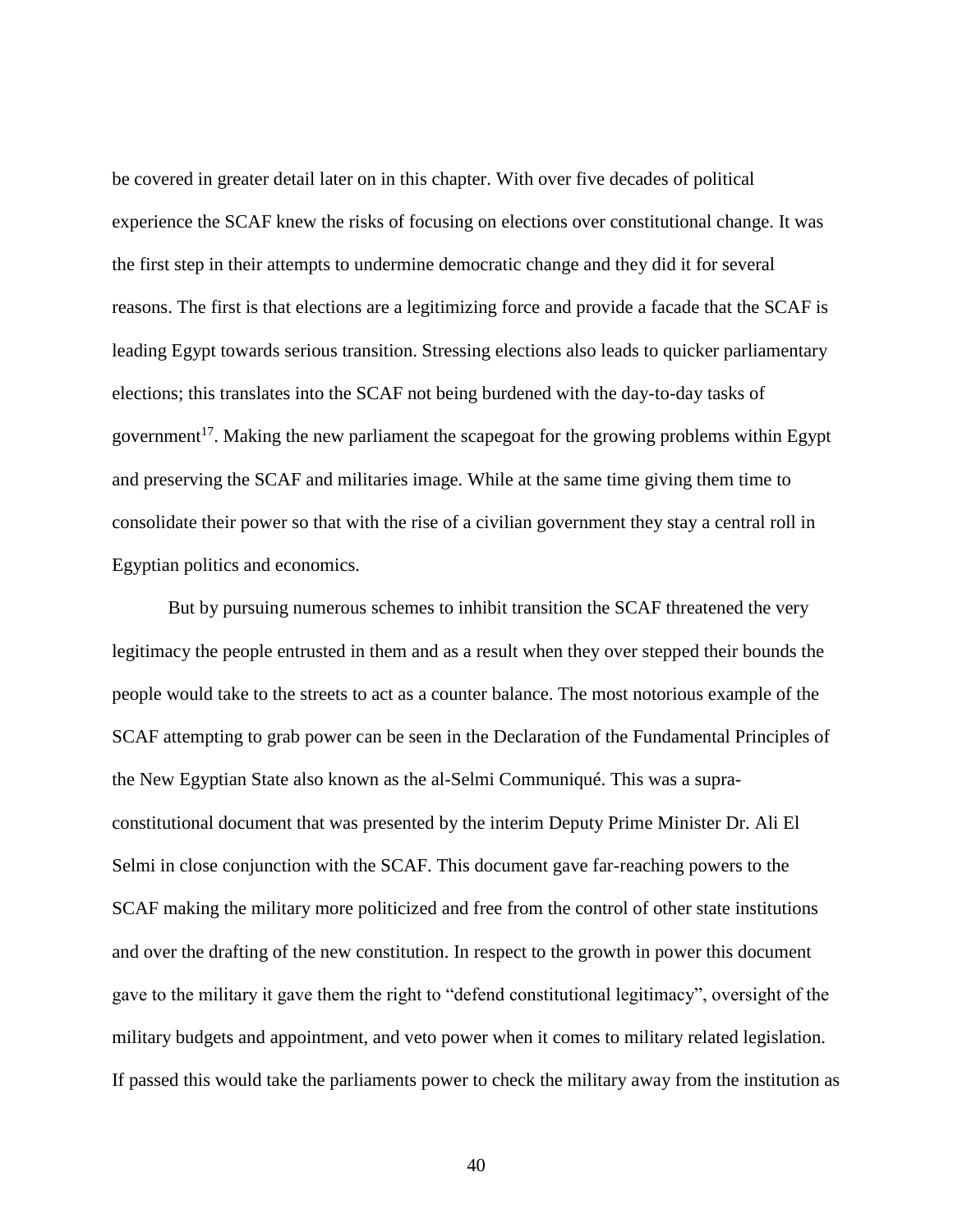well as allow the military to intervene within government whenever they felt it was necessary. This would not only create a non-proportional checks and balances system in a system where the executive is already the center of political power but it would also hinder the development of full democracy. This document also gave the SCAF more control over the writing of the new constitution. In the referendum given to the people in March of that year the responsibly of rewriting the constitution was given to a 100 member constitutional assembly selected from inside the parliament. But this new document only gave the parliament responsibility for selecting 20 percent of the 100-member assembly with the rest being appointed by the SCAF from various sectors of Egyptian society<sup>18</sup>. Thus giving the SCAF an overwhelming influence in the writing of the new constitution. This had three major benefits for the SCAF: with their power to appoint half the assembly they could outvote the Islamists within the assembly, if the assembly did not meet the six month deadline due to deadlock they could appoint a new one, and if all else fails they could utilize their veto power.

The communiqué as a whole was the military's response to feeling threatened. They saw the trends occurring within the country especially with the rise of the more Islamist elements of society and this made the SCAF uncomfortable. They did not like the idea of a civilian government especially one filled with Islamists, the military's longest most outspoken critic, having control over the their actions and budget. This civilian government having control over the budget was a major sticking point it would threaten the vast military-industrial complex<sup>19</sup> present in Egypt. As well as the their major international sponsor, the United States, due to the fact that Washington gets anxious when it comes to the subject of Islamists in power and could translate into them cutting the immense amount of foreign military aid they provide to the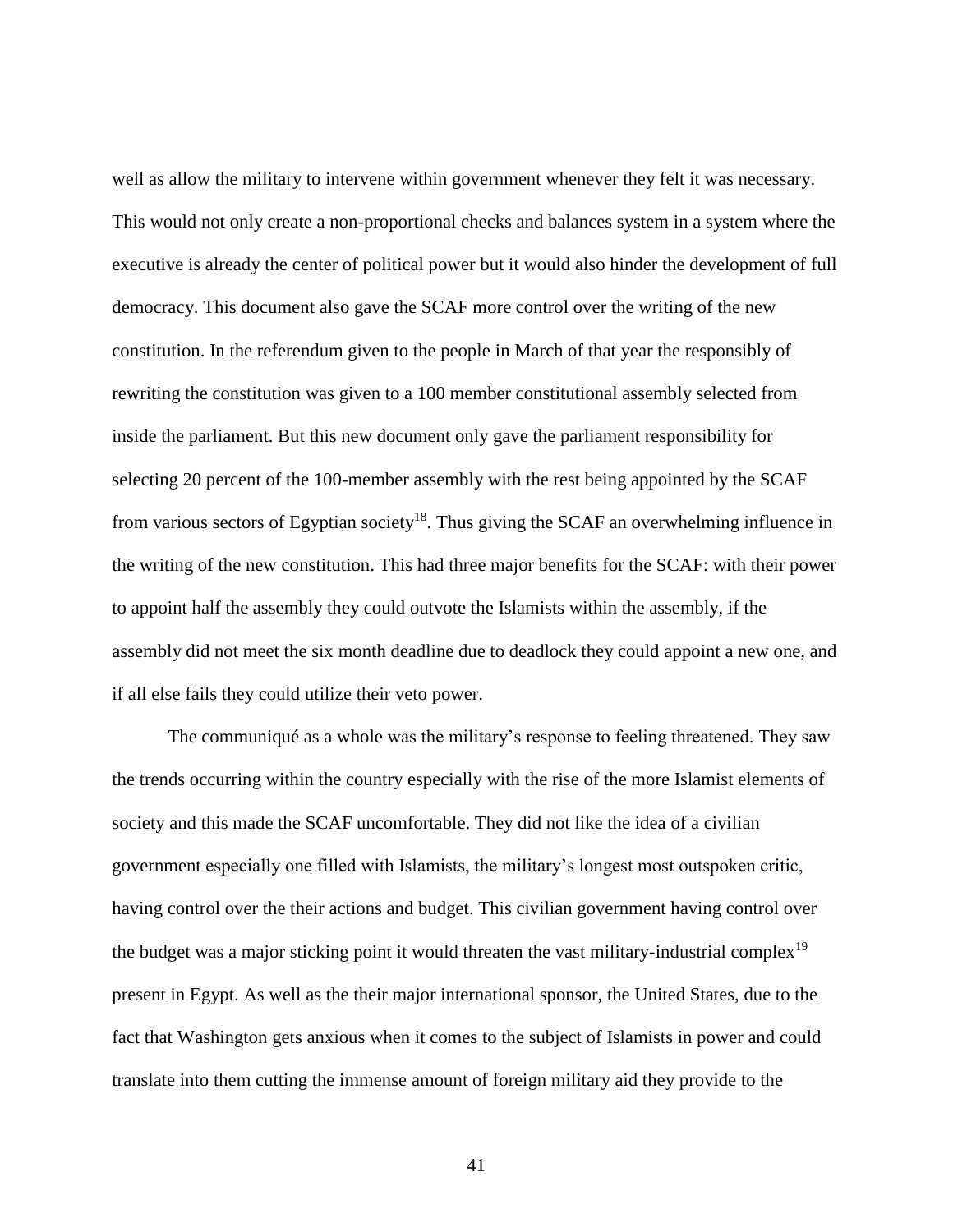Egyptian military. While a devious way to keep their power in the presence of an unstable civilian government it was an obvious power grab that both experts and Egyptians saw through.

The SCAF underestimated the desire for change that Egyptians had and they would not tolerate old regime practices of holding onto power in a new light. Upon seeing this power grab Egyptians took to the streets and well as reoccupied Tahrir Square in numbers not seen since the revolution that toppled Mubarak. As these protests intensified the SCAF had no choice but to abandon the document and Selmi was forced to step down<sup>20</sup>. The basic sentiment among the people was that they did not topple one military dictator to be ruled by a group of military dictators. But with the election of the parliament and later a president the SCAF seemed to fade off into the back ground but it would come to pass that they did not stop their attempts to grab power and in the summer of 2013 their attempts succeeded, an event that will be covered later on within the chapter.

### Parliament

Even though it took almost a year after deposing Mubarak the parliamentary elections at the end of 2011 were hailed as a success for the January  $25<sup>th</sup>$  movement and that transition was back on track. But it was this need to legitimize the transition through emphasis of electoral change over constitutional change that would exacerbate dormant rivalries within Egyptian society and eventually lead to the political deadlock that has characterized Egyptian politics since the revolution. This section will analyze the parliamentary election, the quagmire of the constitutional assembly, the dissolving and reinstating of parliament, and the rise of the National Salvation Front (NSF).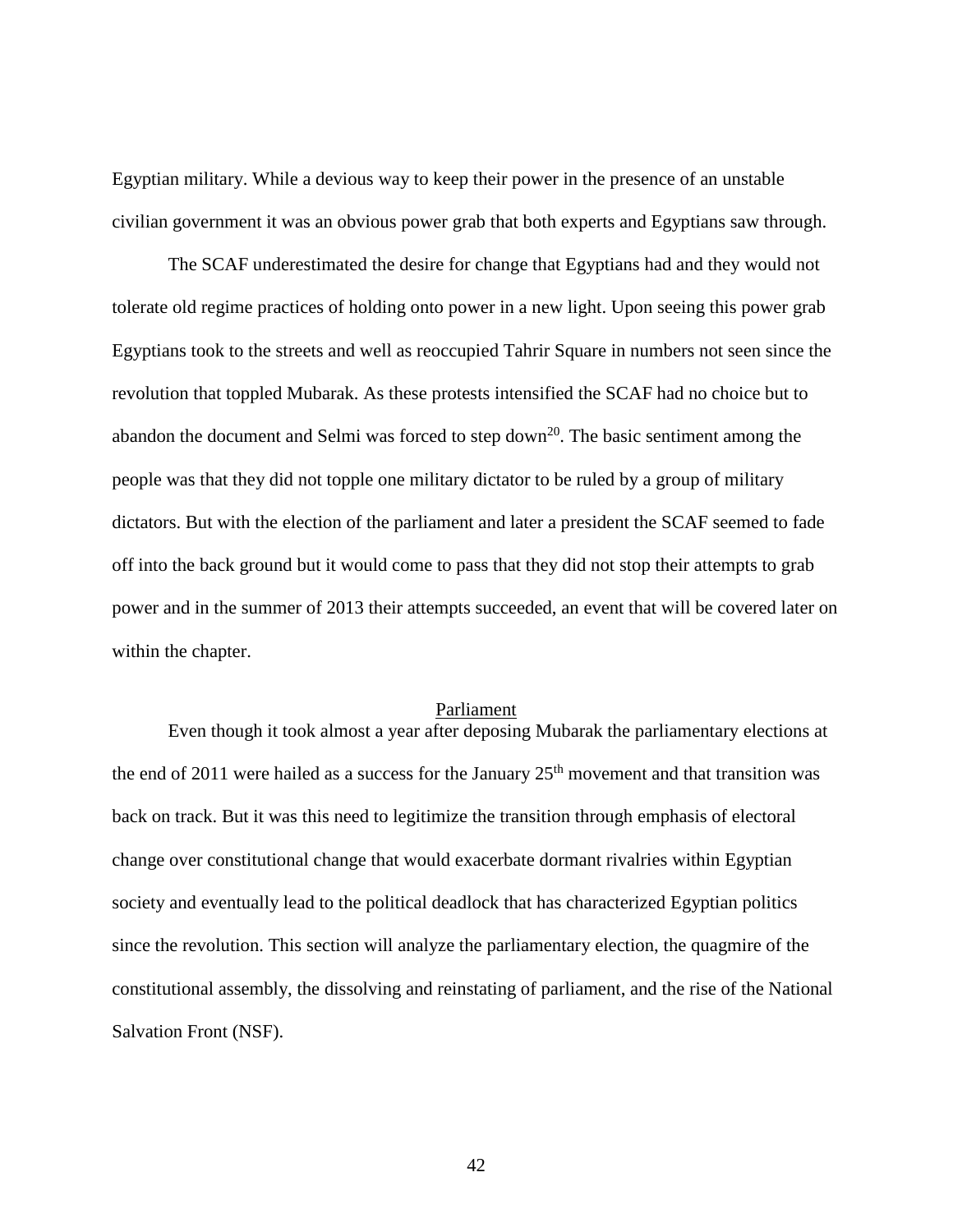The 2011 parliamentary elections were governed by a set of poorly written election laws drafted up by the SCAF and can be described in one word: convoluted. These laws not only confused the candidates running for office but also the voters themselves.<sup>21</sup> But never the less these elections were met with great enthusiasm and an atmosphere of transparency, especially considering the growing trend of apathy towards voting that occurred throughout Mubarak's reign. The results of this election yielded a result that many of the more secular elements within Egypt and the West feared but expected. The Muslim Brotherhood's (MB), moderate Islamists, Freedom and Justice Party (FJP) won a majority with 47 percent of the parliamentary seats. While the ultra-conservative Salafists al-Noor party won 25 percent of the seats.<sup>22</sup> This was a huge victory for the Islamists, a group that has faced wide spread persecution under authoritarian rule, within Egypt.

The Islamists preformed exceptionally for several reasons. First the timeline for these elections was so brief that between the lack of time and new election law the secular and liberal political parties could not organize or solve internal disputes in time to stand a fair chance. Especially when the Muslim Brotherhood, almost a century old, is well practiced in organizing and fielding their resources to gain grass root support. This is due to the vast amount of social welfare programs the MB provides to the Egyptian lower class; these programs include healthcare, teaching, prayer, and  $\text{etc}^{23}$ . Therefore the MB enjoys the political support and votes of a large proportion of those Egyptians living in poverty.

While the Salafists, an ultra-conservative group who believes Islam plays a central role in all circles of life and is a relatively new player in Egyptian politics. Their al-Noor party was able to gain the large amount of seats through their control of numerous mosques within Egypt<sup>24</sup>. This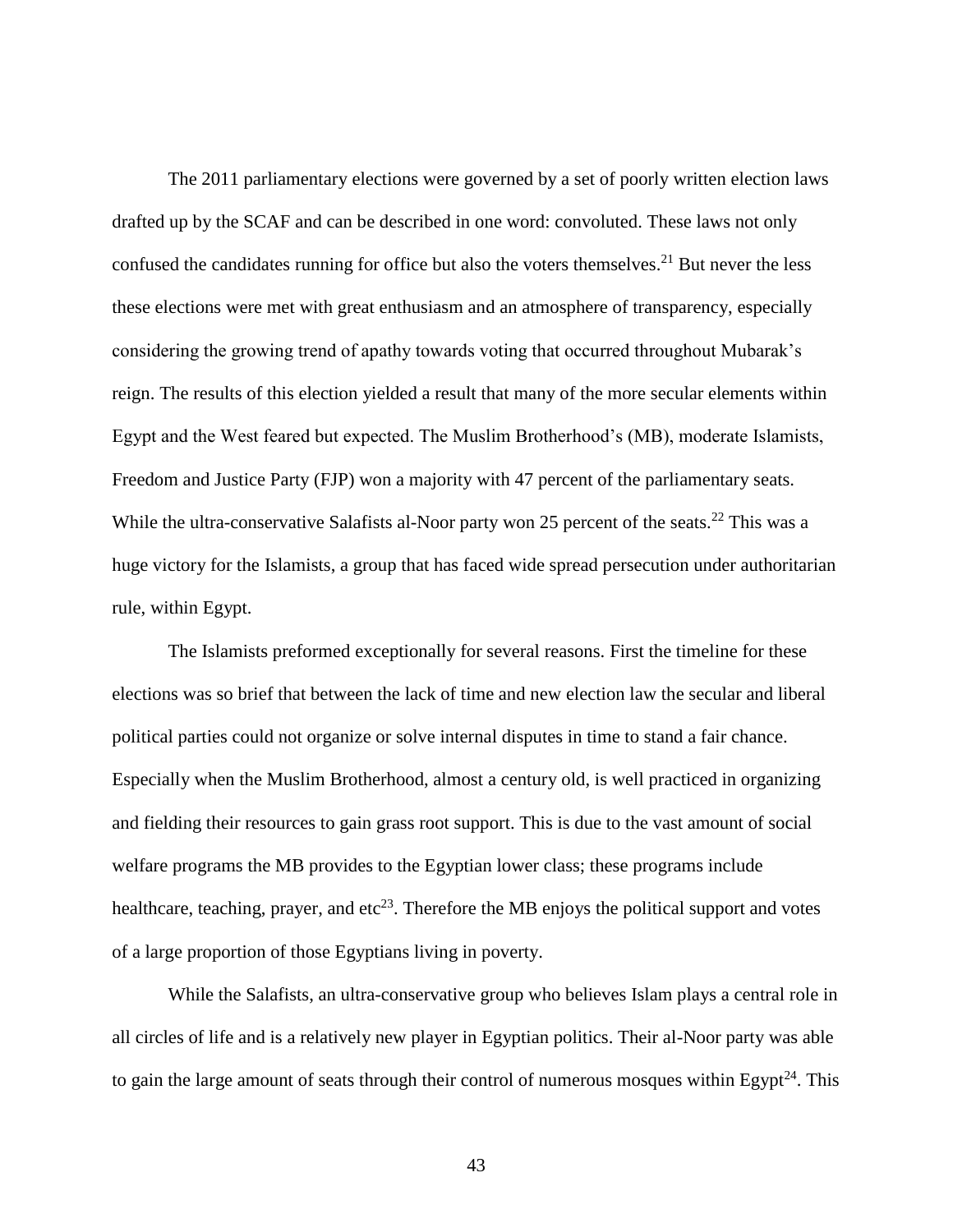group rose as a challenger to the MB forcing them to present a split identity, to the secularists they would put on their moderate stance but to the Salafists they would take on a more hard line Islamist stance. This lack of a concrete position would create confusion over what the MB's platform was and would be used against them later on. But the liberals and more secular political forces could not compete with the "rise of the Islamists" as it came to be known for many reasons. Internal disputes being the main one, resulting in an inability to unite and pool their resources to successfully compete against the highly organized Islamists<sup>25</sup>. These forces also lacked the organizational capabilities of their Islamist counter parts. Results of the parliamentary elections did illustrate a theme a prominent theme of Egyptian transition; that is a growing sense of political sectarianism between the religious and secular political forces. While the FJP did form a coalition with secular elements this was a political move and the coalition soon fell apart.

One of the parliament's main duties was to elect the 100 member constitutional assembly from within its ranks of whom would go on to draft a new constitution. But before much work was done two things happened to interrupt the writing of a new constitution. First the majority of the secular members walked out citing that the Islamists were monopolizing the new draft and they would boycott the constitution<sup>26</sup>. Then the Supreme Constitutional Court (SCC), Egypt's highest court, dissolved the whole parliament saying it was illegitimate due to the occupation of seats by party candidates that were meant for independent candidates resulting in the SCAF resuming legislative responsibility<sup>27</sup>. This highlights not just the ideological polarization but also the institutional polarization present within Egypt and is the beginning of a political war that would play out between the legislative and judiciary. The executive would pick up this fight when the president is elected and reinstates parliament and the assembly to finish the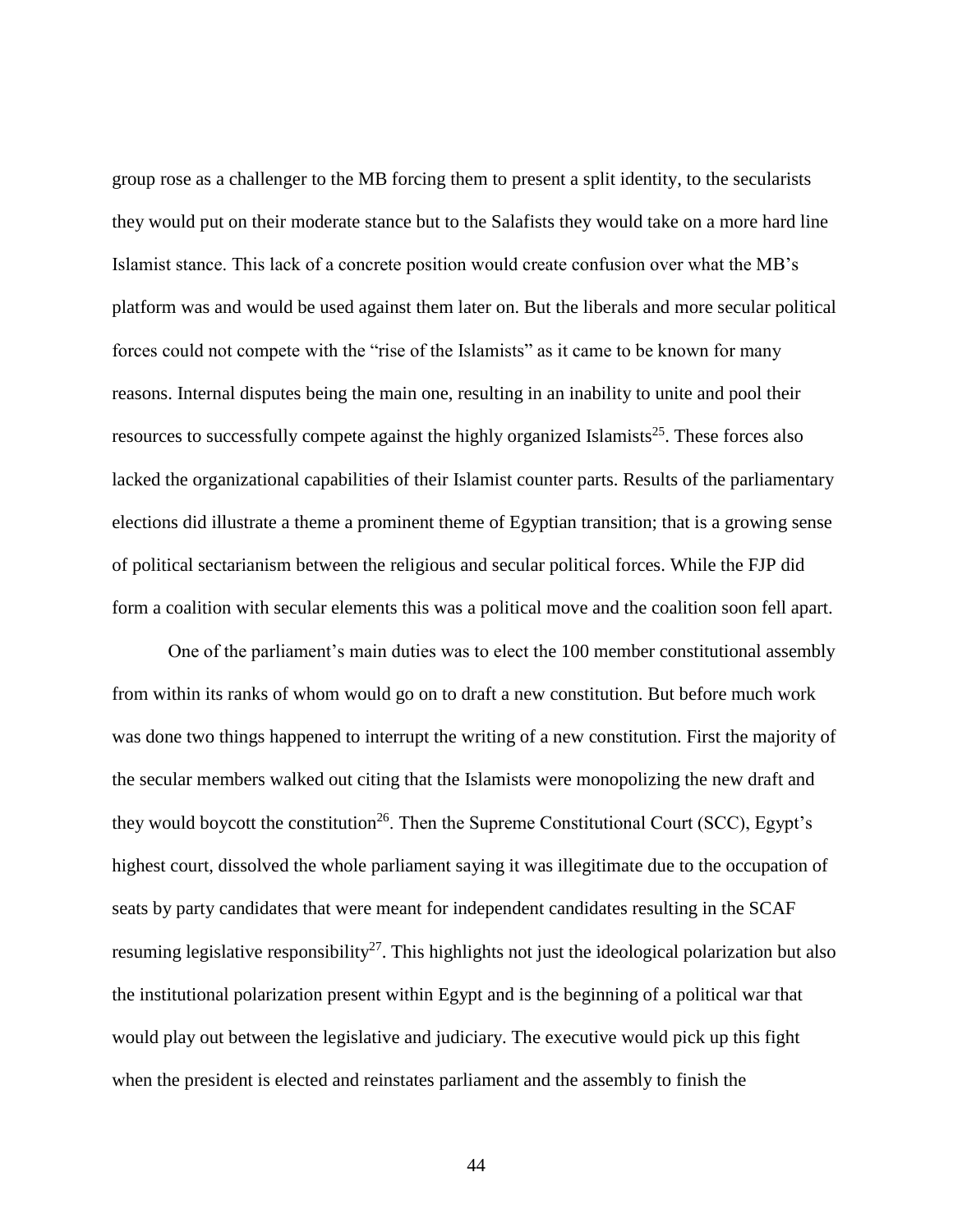constitutional draft. Critics of this decision say the SCC, an institutional body stacked with Mubarak era judges<sup>28</sup>, are trying to derail transition because they feel threatened by the Islamist within parliament and Morsi the FJP presidential candidate.

But once the President reinstated Parliament against judicial decree so they could continue drafting a constitution, polarization only sharpened especially when the secularists walked out yet again. This did not stop the Islamists from continuing the draft rather it enabled them to rush through the process, all the while pulling the document more into their ideological camp, and swiftly push its approval through parliament<sup>29</sup>. This 2012 constitution did not represent the entire Egyptian society and many boycotted the referendum vote. Yet it was approved with haste and become a sticking point for the opposition that would manifest itself in the summer of 2013. Numerous attempts for the Islamists to monopolize the political game within Egypt lead to the opposition in desperate need to organize and unite.

This organized and united front presented itself in a new movement called the National Salvation Front (NSF) and was the merging of numerous political parties as a means to counter these Islamist power grabs. The major player within the NSF was former International Atomic Energy Agency (IAEA) chairman and Nobel Peace Prize laureate Mohammad ElBaradei. ElBaradei is a well-liked politician and very popular abroad due to his superb record as chairman of the IAEA<sup>30</sup>. Having him as a central figure gave the Egyptian opposition a degree of international legitimization a factor that would embolden it. The positive effects of this movement are that it gave the opposition a chance to actually compete in the political process. But while it did indeed give them a better chance it also drove political polarization deeper and eventually lead to deadlock. With the NSF boycotting everything the Islamist government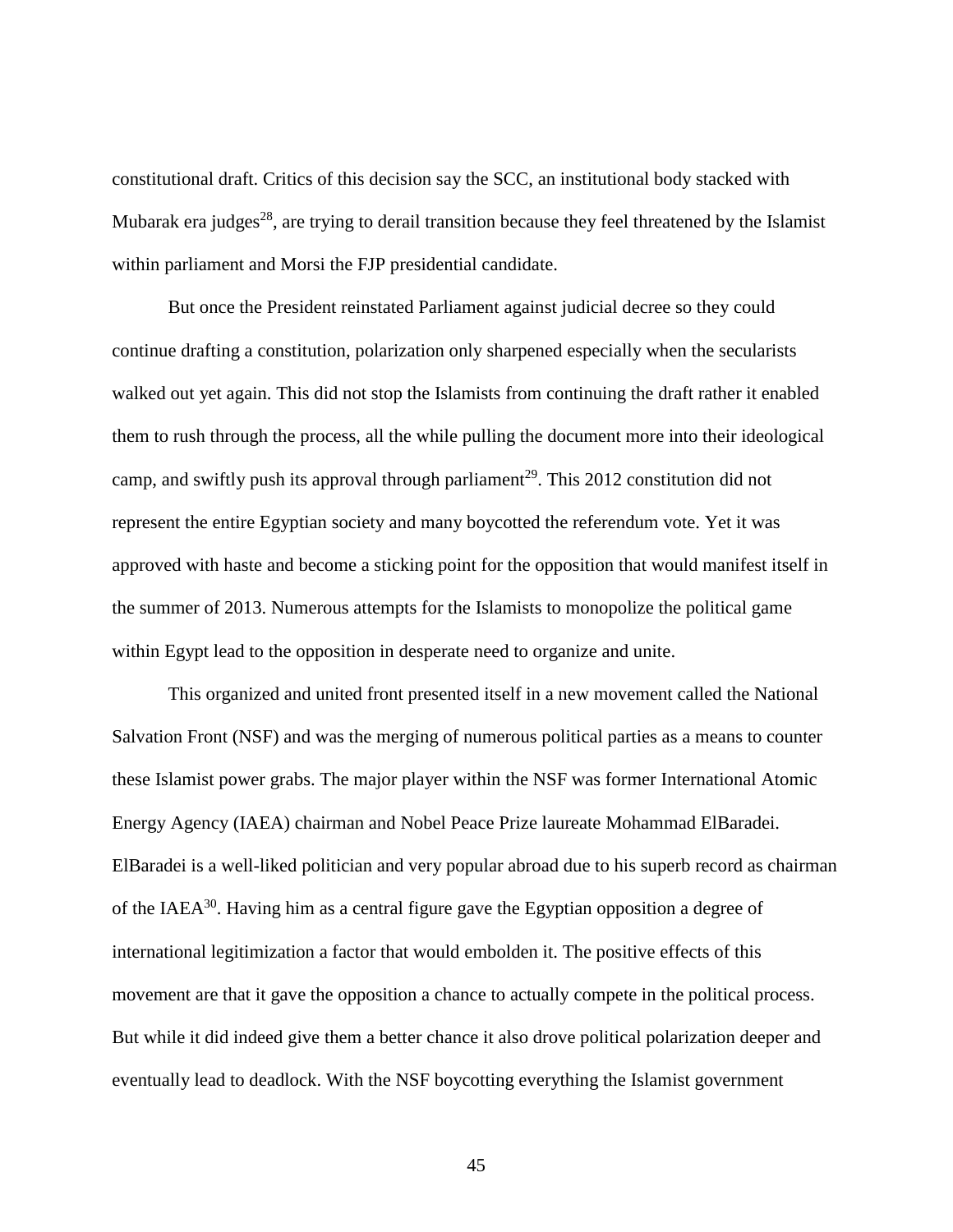attempted to do and adopting a zero-sum attitude. This zero-sum attitude is detrimental to transition for obvious reasons. To the have legitimate and meaningful transition their needs to exist sense of understanding and maturity among all groups involved. This understanding and attitude towards others allows for an atmosphere of serious discussion where real compromise, the heart of any democratic action, can take place. But this was nowhere to be found within Egypt neither side was willing to compromise and allow the country to move forward. Yet this high degree of polarization that has characterized the parliament since its election has only highlighted differences and increased instability. An occurrence which is sad due to the fact that while parliamentarians argued over the same issues day after day you can see the general exhaustion of society who so desperately want some stability so they could move on to a brighter future.

## The President

The election of an executive to lead the country is an important step in any political transition. Especially for Egypt due to the fact that historically speaking the political power within Egypt that been centralized within the office of the executive<sup>31</sup>. So depending on who gets elected it will give the Egyptian people and experts alike an idea of what to expect on how the country's transition will pan out. This section will analyze the way in which stressing presidential elections in the already unstable political environment of Egypt negatively affected political transition. This will be achieved by observing the presidential elections as well as both the domestic and foreign policy undertaken by the new president.

The presidential elections were called 15 months after the SCAF took over Egypt and was hailed as one of the most important political events since the revolution that toppled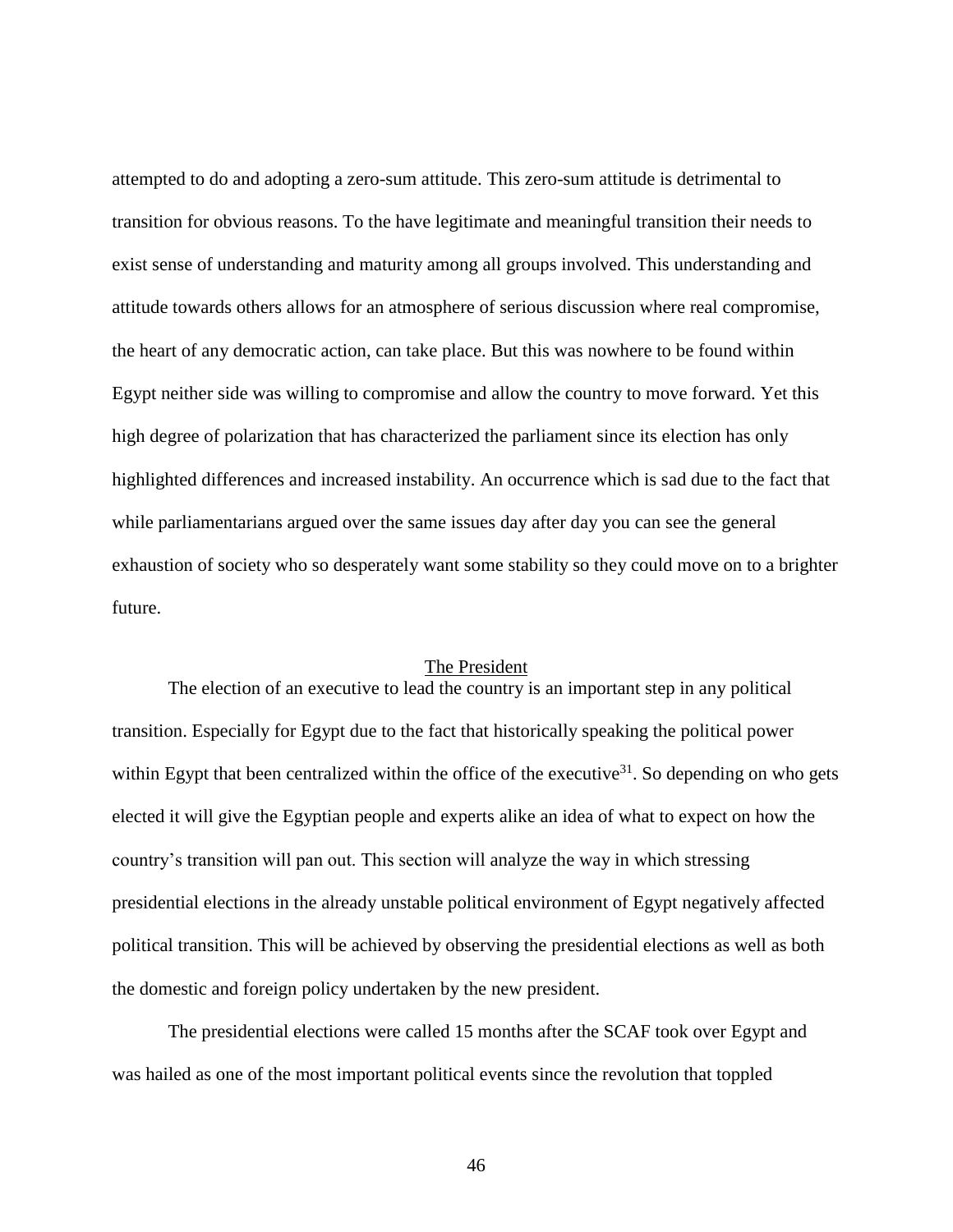Mubarak. But using elections, as a legitimizing device is what has put Egypt's transition in trouble thus far and as it would be seen drag the country into deeper instability. The surprising part of the presidential elections was not who won at the end but who did not win in the beginning. The two candidates who were favored to win the first round of elections were Amr Mussa, former Arab League head and foreign minister, and Abdel Moneim Aboul Fotouh, an independent Islamist candidate. These two politicians even conducted the first televised presidential debate in Egyptian history. But to the surprise of many Egyptians on May 28<sup>th</sup> when the Election Commission announced the two finalists, neither one was the two initially favored to win. $31$ 

The candidate in the lead was Mohammed Morsi, the Muslim Brotherhood's second choice candidate, and Ahmed Shafiq, a military man and former Prime Minister under Mubarak<sup>32</sup>. The fact that the first presidential election since the revolution would be a faceoff between the Muslim Brotherhood and the military discouraged many Egyptians. As can be seen in the number of people who voted in the second round of elections. Morsi, while not being associated with the old regime, did run on a religious platform. This made many of the secularists and religious minorities such as the Coptic Christians uncomfortable. He did pledge to the honor the goals of the January  $25<sup>th</sup>$  Movement and not alienate secularist and minorities<sup>33</sup>, but many of these groups still did not trust him. Shafiq on the other hand was seen as a bringer of internal stability, a major part of his running platform, yet many people saw him as a new Mubarak and a lackey of the  $SCAF^{34}$ .

In the eyes of most moderate Egyptians they had to choose between the lesser of two evils so they either voted on whom they thought would do less damage or just stayed home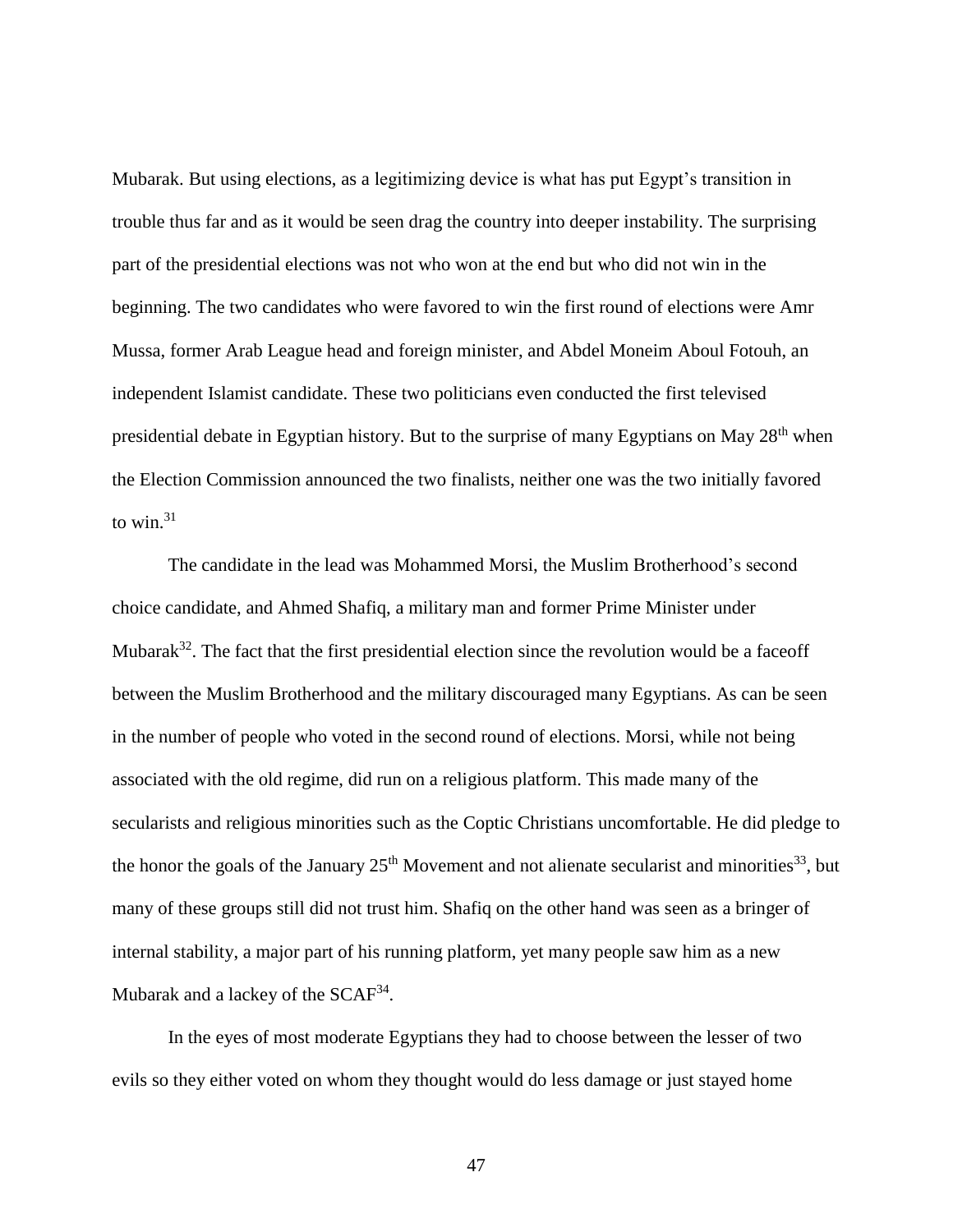exasperated by the results thus far. Needless to say Muhammad Morsi won by a slight majority and became the Republic of Egypt's fifth president<sup>35</sup>. He was sworn into office in a symbolic and nationalistic ceremony in the middle of Tahrir Square. An example of this symbolism can be seen when he opened his suit jacket to reveal that unlike his predecessor, Mubarak, he was not wearing a bulletproof vest.<sup>36</sup> This was meant to show that he was one of the people and did not need a vest since they the people were his protection. The ceremony also was meant to show transparency as the people's president and to show his legitimacy, a fact that would become a motif of his presidency. There was also a second ceremony on a base outside Cairo; this is where the SCAF legally bestowed Morsi with presidential powers. <sup>37</sup>

Now that Egypt has a democratically elected president many were optimistic that transition could now occur at a smoother pace. But not long after taking office these hopes were dashed. Due to Morsi Undertaking a domestic policy that put him in a collision course with two of the most powerful institutions within Egypt, alienating another important institution, and unwise appointments.

The first so to speak battle between the executive and an institution was with the SCC and Judicial Branch. There are several factors that must be covered in this conflict especially due to the fact that some of the most controversial issues of Mori's presidency occur due to it. The SCC has a long history of checking the presidential power when it comes to the election of a parliament and the laws that elect the body. The exertion of judicial authority can be seen under Mubarak where the 1987 and 1990 assembly was dissolved due to a SCC ruling against the parliamentary body.<sup>38</sup> This battle between Morsi's executive and the judicial branch starts when he goes against the SCC ruling and reinstates the Parliament and Constitutional Assembly. With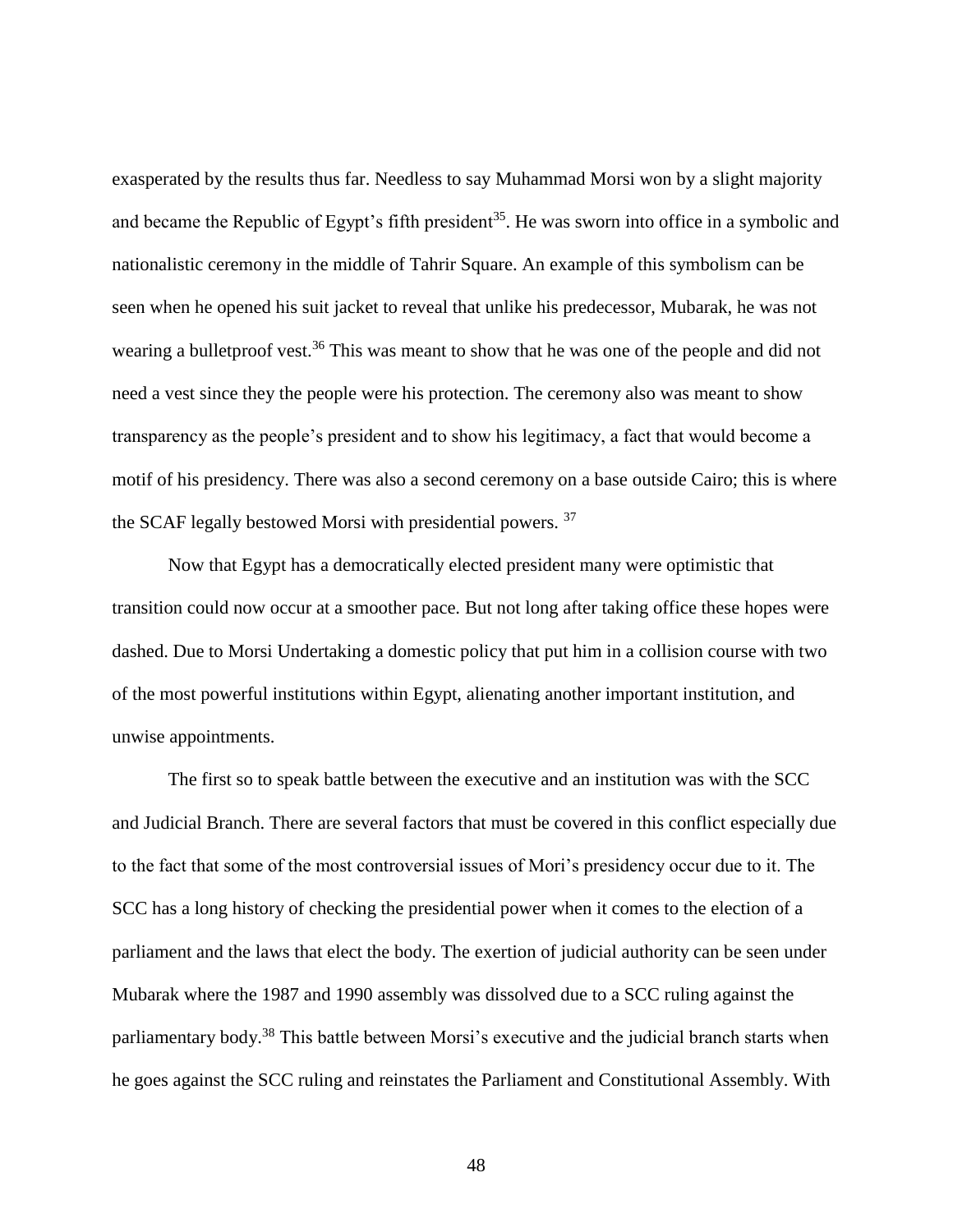this body reinstated they could continue to draft the constitution thus moving the transition process forward. In response to Morsi's disregard to their legal ruling the SCC and Judicial branch said they would boycott any constitution the assembly came up with.<sup>39</sup> This boycott of the judicial branch creates a situation that is counter-intuitive to transition because the power to oversee the referendum and adding an air of legitimacy to the constitution rests in the judicial branch alone.

In response to this boycott on November  $22<sup>nd</sup>$  2012 Morsi made what some tend to think as one of the biggest if not the biggest mistake of his tenure. He issued a presidential decree that bestowed upon him sweeping powers that would allow him to circumnavigate the Judicial Branch<sup>40</sup>. This presidential decree was meant to do two major things. First it was how Morsi felt he could move transition forward and end the deadlock created by both the Judicial branch and the Liberal Secularists within Parliament. It also served as Morsi's way of testing the waters so to speak viewing how far the various aspects of Egyptian Society would allow him to go. Yet this political experiment blow up in his face. Polarization within Egypt hit an all time high after this decree with people taking back to the streets and staging protests<sup>41</sup> whose size and violence had not been seen since the January 25<sup>th</sup> Movement. To curtail the street demonstrations staged by his opposition Morsi imposed curfews in numerous cities<sup>42</sup>, but instead of bringing the streets to order like it was meant to this curfew only angered demonstrators leading to more chaos. Along with the demonstrations the rise of the National Salvation Front, a fusing of numerous opposition groups into a single party<sup>43</sup>, was the direct result of this presidential decree. As discussed earlier in this chapter the NSF provided a united front for the Liberals and Secularists that lead to a higher degree of polarization. This added with the hastily drafted and approved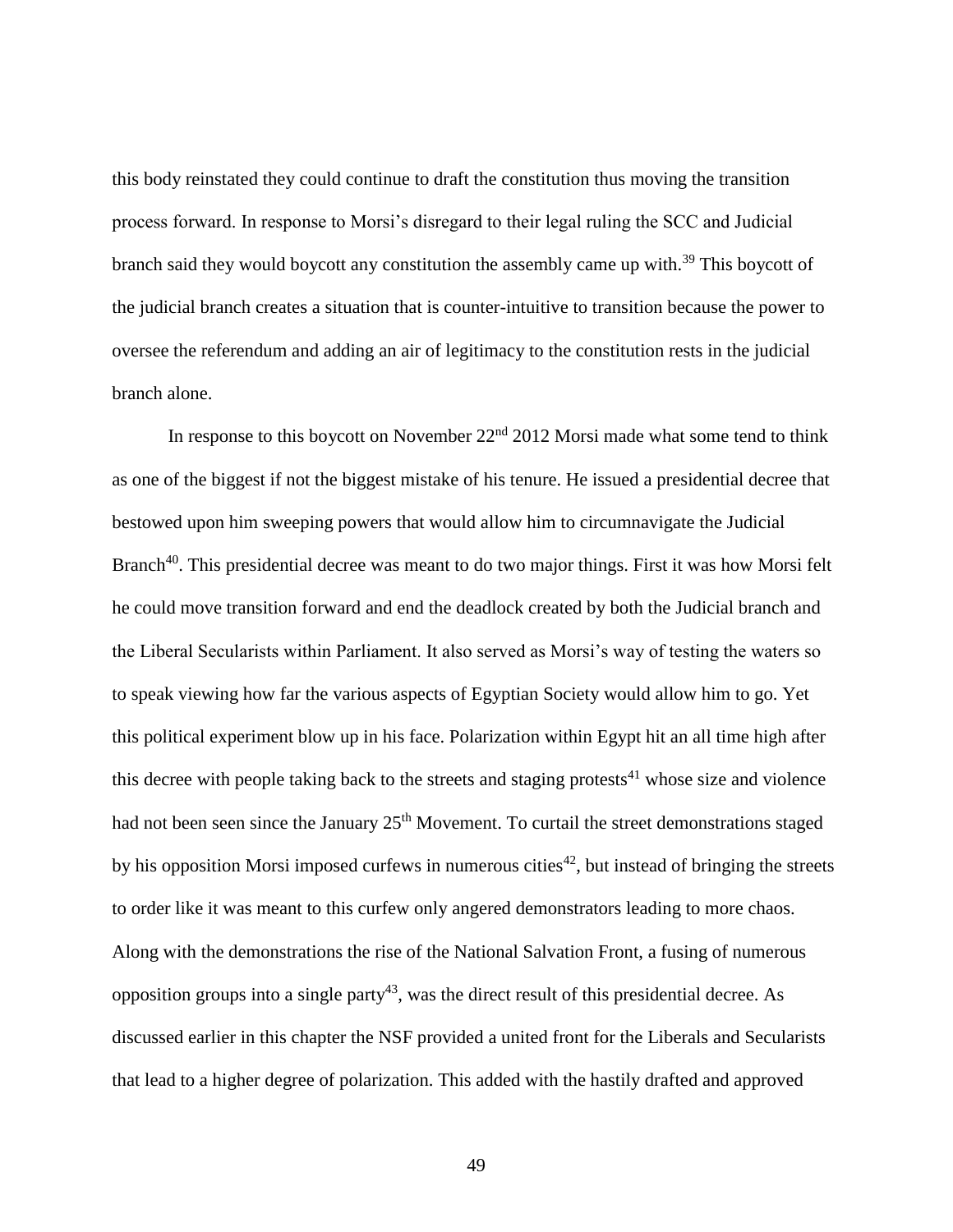constitution lead to the adoption of a zero-sum attitude towards negotiations with Morsi and the Islamists. Due to Morsi's lack of political dexterity and calculation he exacerbated an already polarized representative body and population causing a deadlock, a phenomena he was unable to break and create a consensus to move transition forward.

Not only did Morsi create a rivalry between the Judicial Branch for power but he also went toe to toe with the most powerful institution in post-revolutionary Egypt: the SCAF. He did this by supporting the younger generation of officers over the older well-established leaders of the SCAF. By forcing the two leading members of the body, Mohamed Hussein Tantawi and Sami Hafez Anan, into retirement bestowing special honors on them and promoting them to the largely irrelevant position of advisors.<sup>44</sup> This was really Morsi supporting a power grab by younger officers and Tantawi was replaced by General Abdel Fattah al-Sisi<sup>45</sup> as head of the SCAF and ergo the military. Morsi did this as a way to separate the close relationship between the SCAF and the executive. By giving himself more autonomy to enact his policies while gaining a useful ally in the SCAF leadership.

This is a bold step for Morsi's domestic policy because it was his attempt to but some influence over the SCAF by supporting a soft coup within the leadership and discharging with long standing leaders within the body. While the power transition was relatively smooth it had the possibility to destabilize the whole country both through the lens of security and economics. Heavy fighting against jihadists in the Sinai and the possibility for this violence to spread<sup>46</sup> a shake up within the leadership could make it more difficult for the security forces to keep the already shaky stability within the state. As well as it could put the massive military industrial complex<sup>47</sup> within Egypt at risk and with the Egyptian economy already in dire straits it could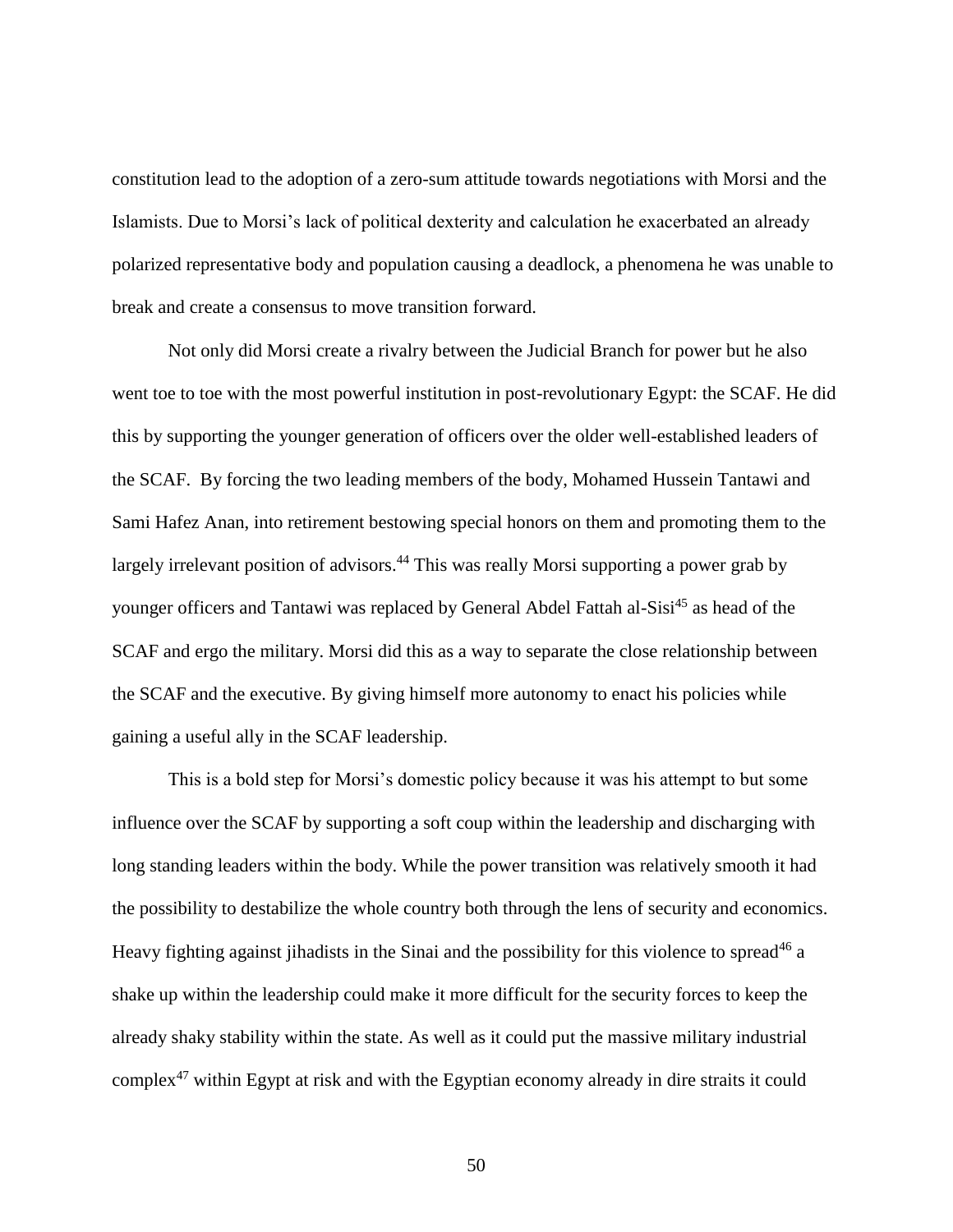drive the country into a deeper recession. But on a ironic note Morsi supporting al-Sisi's rise to power within the SCAF would come back to haunt him with the same man he supported would turn out to be the bringer of Morsi's political doom.

Besides his confrontation of institutions directly through his policies like what was seen with the Judicial Branch and the SCAF, Morsi also alienated the institution of the Coptic Christian Church in a different way. He did this by just ignoring the atrocities being committed against their community by hardline Islamists such as the Salafists and did nothing to stop these events from occurring. These atrocities include the burning of their churches as well as physically harming the Coptic minority.<sup>48</sup> Morsi just brushed these incidents under the rug so to speak as well as painted them in a negative light through use of the state propaganda machines. This resulted in the Coptic's who have always been weary of Morsi becoming some of his harshest critics and playing an important role in the demonstrations against him. Through his confrontation and alienation of institutions within Egypt Morsi instead of succeeding in moving transition forward put the brakes on it. He did this by contributing to the polarization seen in post-Mubarak Egypt increasing it until it reached a point were compromise was highly unlikely.

Morsi's domestic policy that was counter-intuitive to democratic transition did not stop at his policy towards institutions. Throughout Morsi's tenure there were several appointments made by him that focused more along ideological lines instead of the ability to do the job. This was what many term as the Muslim Brotherhood's power grab and is when the organization through its party attempted to fill positions of power and influence with their own members and allies. Since being effectively locked out of the political process for most of its existence, the MB finally saw this as their chance to play a major role and take the reins of directing Egypt. But this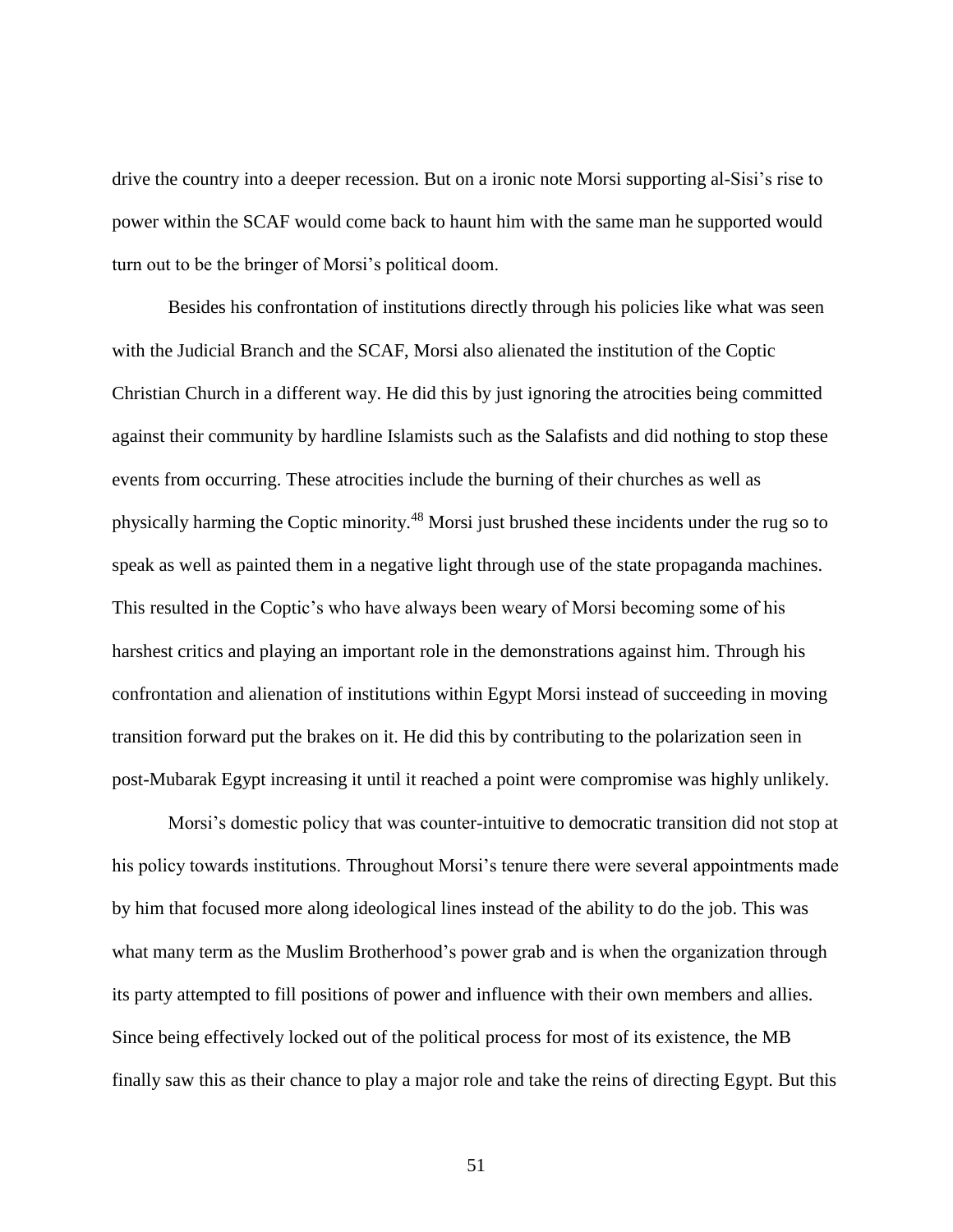angered many of the other members of society because they saw these appointments for what they were party loyalty over state loyalty. Majority of the people saw this as Morsi lacking political autonomy in his decision making process and effectively being controlled by the Freedom and Justice Party and the MB leadership. The most prolific example of this MB power grab through position appointments can be seen in Morsi's appointment for the governor of Luxor. Adel al-Khayat was appointed by Morsi as governor of Luxor, a major tourist destination within Egypt, and is a hardline Salafist; his appointment was an attempt to solidify Mosri's support from the Salafists within Egypt. But besides the obvious bias with this appointment what angered Egyptians was that al-Khayat is a member of Gamaa Islamiya the group responsible for the massacre of tourists within Luxor in 1997.<sup>49</sup> Putting someone who was responsible for such an atrocity in power is politically unwise and had two major effects. It further deters tourists from Luxor harming the already hard hit tourist industry within Egypt leading to even greater economic instability. But the principle of the appointment and how obvious the opposition views Morsi's biased policies are becoming only solidified their zero-sum attitudes towards comprise with the President and his Islamist supporters within government.

But Morsi's job as president is to not only form domestic policy but he is also the framer of Egypt's foreign policy. With this said it is important to look at his foreign policy to see if it destabilized Egypt further by alienating Egypt on the international stage. Egypt is one of the founders of the Non-Aligned Movement that came as a bi-product of the Cold War international system. Simply it was a way for the Third World to claim neutrality and provided options that translated into a sense of foreign policy independence<sup>50</sup>. But while Egypt was a founder of this movement under Nasser once Sadat came to power and furthered by his successor Mubarak took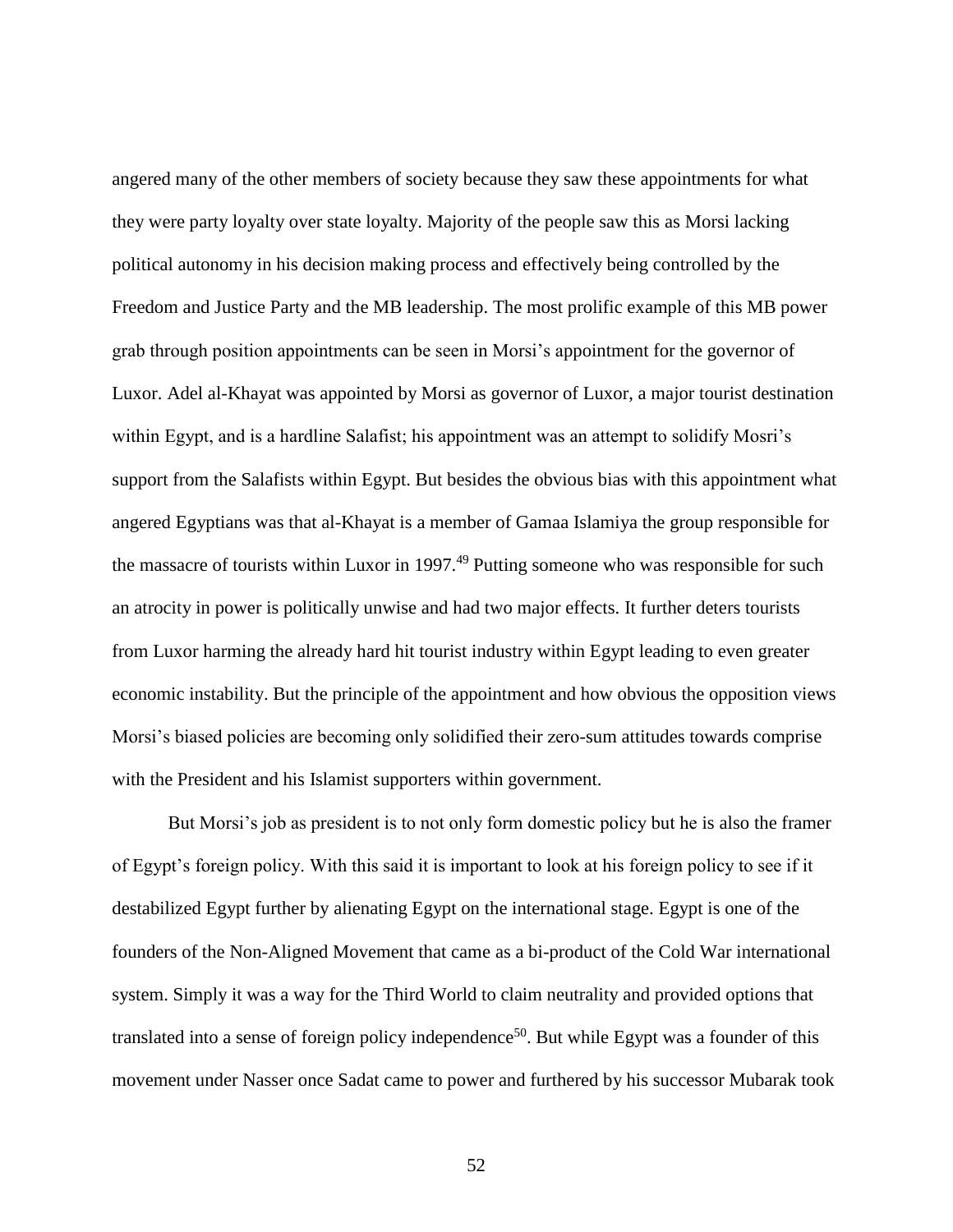power, Egypt drifted farther and farther into the West's sphere of influence. Mainly through Egypt's relationship with the United States as can be seen from the extensive amount of foreign aid provided by the United States that both the Egyptian military and economy heavily rely on. The close US-Egyptian partnership can also be illustrated in the Egyptian government giving the United States its full support in the widely controversial War on Terror.

But it is known that the MB and the other Islamist elements now in control within the Egyptian government do not share the same western-phile feeling of their technocratic predecessors. This gave Morsi a unique challenge as the framer of foreign policy. Morsi had to live up to the ideology of his supporters and the party that he stems from that favor Non-Alignment as a foreign policy due to the way it easily fits in Islamist political ideology. While a shift away from Egypt's western allies, like his supports wish, could have severe political repercussions. For one if there were a complete shift away from the west then that would risk losing the billions of dollars worth of US aid. Possibly resulting in a military coup staged by the SCAF who refuse to lose the billions of dollars worth of military aid that the United States provides.

To play things safe Morsi continued to keep a close relationship with the United States while slowly drifting away from its sphere of influence so that he could appease both sides. But this slow drift to a more Non-Aligned position was perceived by many around the globe as policy geared against western interests. One of these major foreign policy changes was reopening diplomatic relations with Tehran and a warming of the frosty Egyptian-Iranian relations. Illustrated by President Morsi's visit to Iran for a Non-Aligned conference making Morsi the first Egyptian President to visit Iran for official business since  $1979$ .<sup>51</sup> While seen by some as a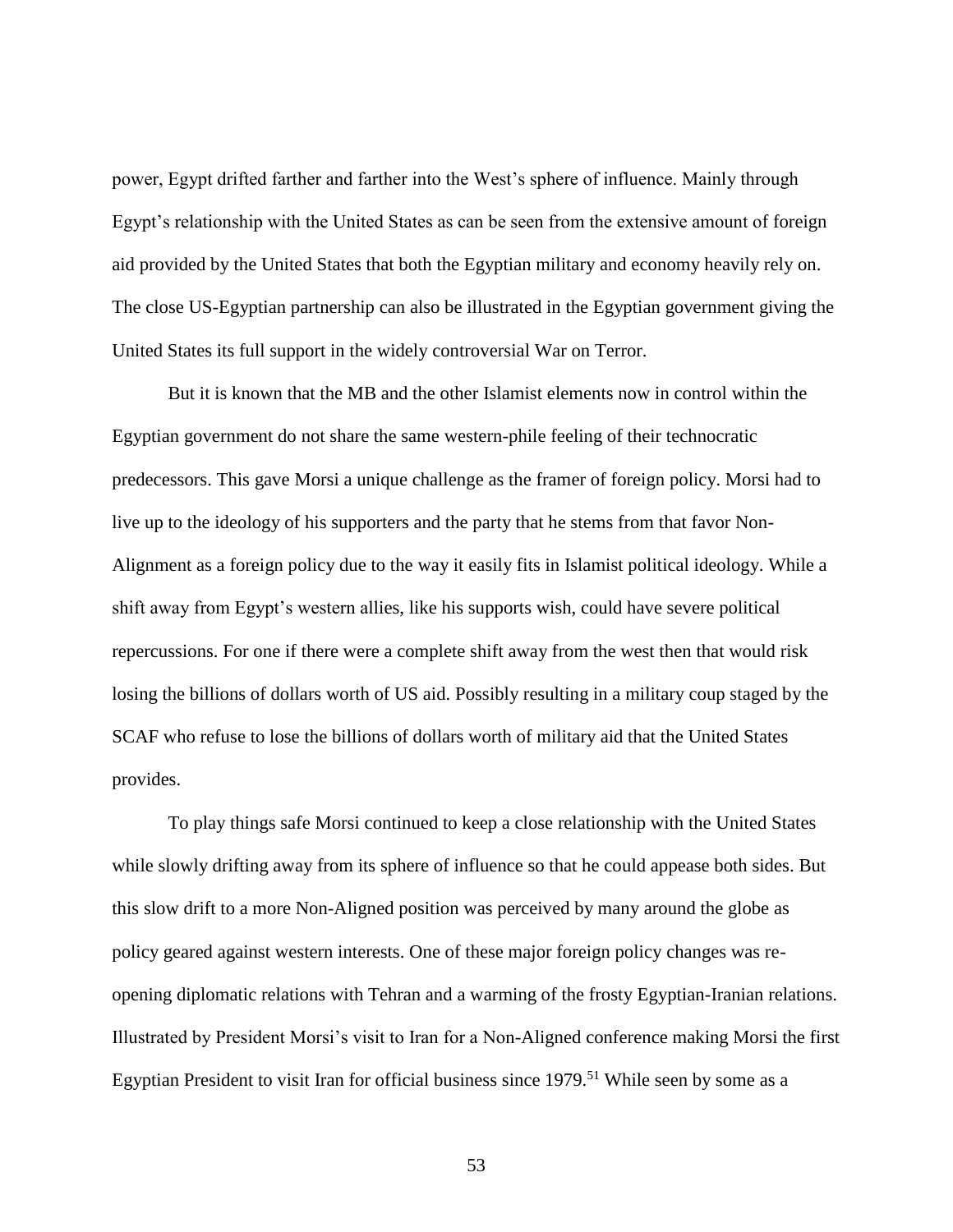harmless gesture this was a very symbolic move. Iran is currently under heavy sanctions due to its nuclear policy, the implementation of sanctions being a policy spearheaded by Washington and its allies. Morsi reintroducing these ties shows that he is attempting to take Egypt back to its diplomatic roots and step away from complete western influence.

Changing up Egyptian foreign policy has significant destabilizing effects for Egyptian transition. First off it alienated Egypt's allies who could provide the country with resources, mainly money that the economy drastically needed. Such as the 450 million dollars in aid the United States promised to provide as well as the vast amount promised from the Saudis and other Persian Gulf countries excluding  $Q_{\text{atar}}^{52}$ . With this change up in policy as well as several of the factors discussed earlier many in Washington and Riyadh were weary to provide a government controlled by the MB with the aid they promised. The Secular and Liberal forces in Egypt condemned this change up in policy that they saw as selling Egypt to the Iranians and Qataris. Thus providing another dimension for polarization to surface within Egyptian politics and only digging the divisions deeper in an already divided society.

President Morsi's election was initially met with great promise thinking that with an elected president, transition could continue on a somewhat smoother path. Since the president could act as a figure of compromise bridging the gap between the different political groups in Egypt to end the polarization and deadlock. But instead of this Morsi went down a different path. This path included challenging the Judicial Branch and SCAF along with alienating the Secularists, Liberals, and Coptic Christians. While at the same time backing his Islamist supporters and their attempts to monopolize the transition process and grab the reins of power for themselves. Along with a foreign policy that further alienated these different political sects as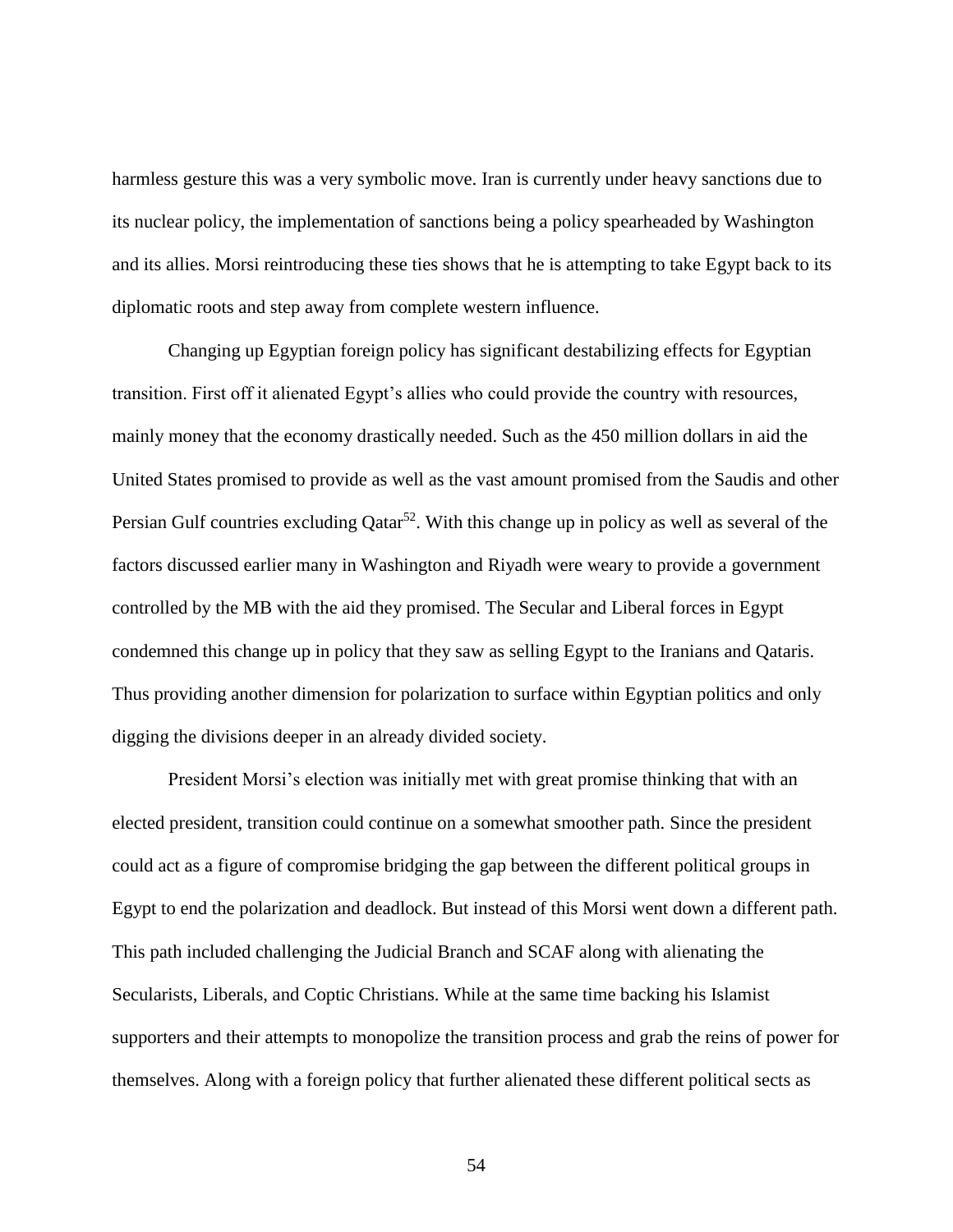well as Egypt's traditional western allies. Through the undertaking of this policy Morsi instead of pushing transition forward brought it to a screeching halt. Making an environment where polarization reached an all time high as well as the adoption of a zero-sum attitude by the opposition creating an environment where compromise could not take place. While all this derived from policies that Morsi undertook it all started with the stress of electoral democracy over constitutional democracy. A presidential election without a new democratic constitution allowed for the poor policy undertaken by Morsi to derail transition. Morsi's lack of political dexterity as well as a unifying agenda would come to a boiling point only a year after his inauguration with the July  $3<sup>rd</sup>$  when a military coup ousted him from office along with his party.

# July 3rd Coup

In July 2013 the problems that have been stalling and derailing Egypt's political transition reached a boiling point resulting in a military coup. The coup that transformed Egypt's transition will be analyzed by looking at what happened, why it happened, and the effect of this event.

The coup that removed Morsi from office and placed the transition into the opposition's hands started weeks before the actual event. In the weeks leading up to the first anniversary of Morsi's election as president the Tamarod movement<sup>53</sup>, an opposition group, called for protests demanding for early elections. The other factions of the opposition including the National Salvation Front, April 6<sup>th</sup> Youth Movement, and Coptic Christian Church joined in on these demonstrations calling for the president to step down and hold early elections. The demonstrations themselves were staged in numerous large cities across the country but the retaking of Tahrir Square captured the media's attention. These demonstrations ended up being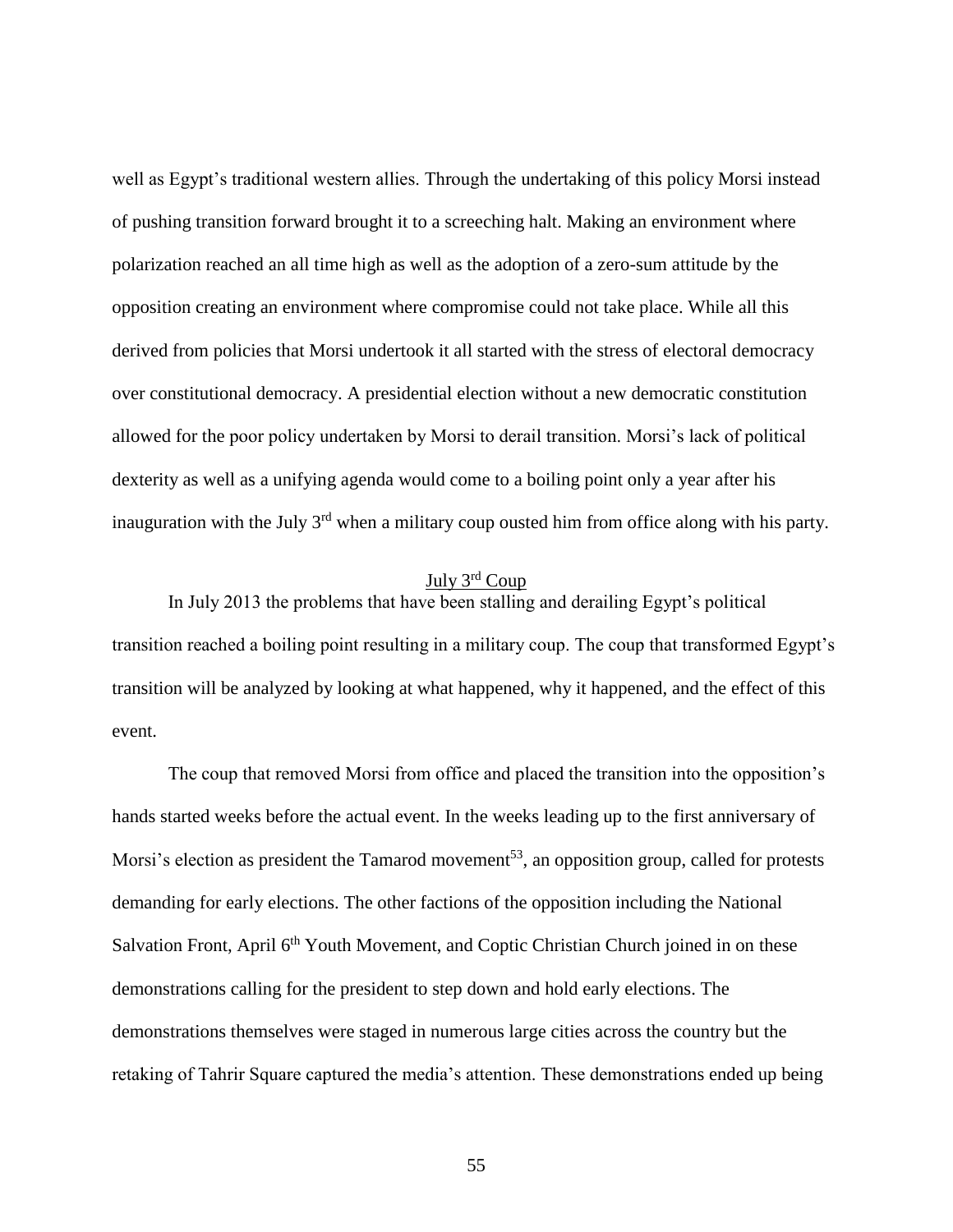some of the largest in Egyptian history with even the police joining in calling for the downfall of the President.

Seeing these anti-Morsi demonstrations the President's supporters called for demonstrations to counter the oppositions and show their support for Morsi. These demonstrators belonged to the National Coalition for the Support of Legitimacy and consisted of mainly the Muslim Brotherhood and their supporters. While their political opposites were retaking Tahrir Square they concentrated their pro-Morsi demonstrations in Nasr City outside the Rabia al-Adawiya Mosque.<sup>54</sup>

On July  $1<sup>st</sup>$  2013 after seeing the atmosphere of Egypt General al-Sisi declared an ultimatum to both the President and the Egyptian People. Morsi had 48-hours to bring the multiple political factions of Egypt together to solve the political crisis as well as satisfy the demands of the Egyptian people in the street. If this deadline was not met the SCAF and the military would impose their own road map to solve the political crisis that has been gripping Egypt. $55$ 

Following this declaration all of the non-Freedom and Justice Party ministers within the government resigned leaving Islamists as the only remaining representatives within government. Morsi rejected this ultimatum saying he was the legitimate President of Egypt and would bring about consensus in a way he sees fit and not be swayed by threats from the military. The solution Morsi sought to enact was the forming of a consensus government to solve the political crisis.<sup>56</sup> But this last minute attempt to bring the opposition to the bargaining table to compromise and move transition forward thus ending the crisis failed.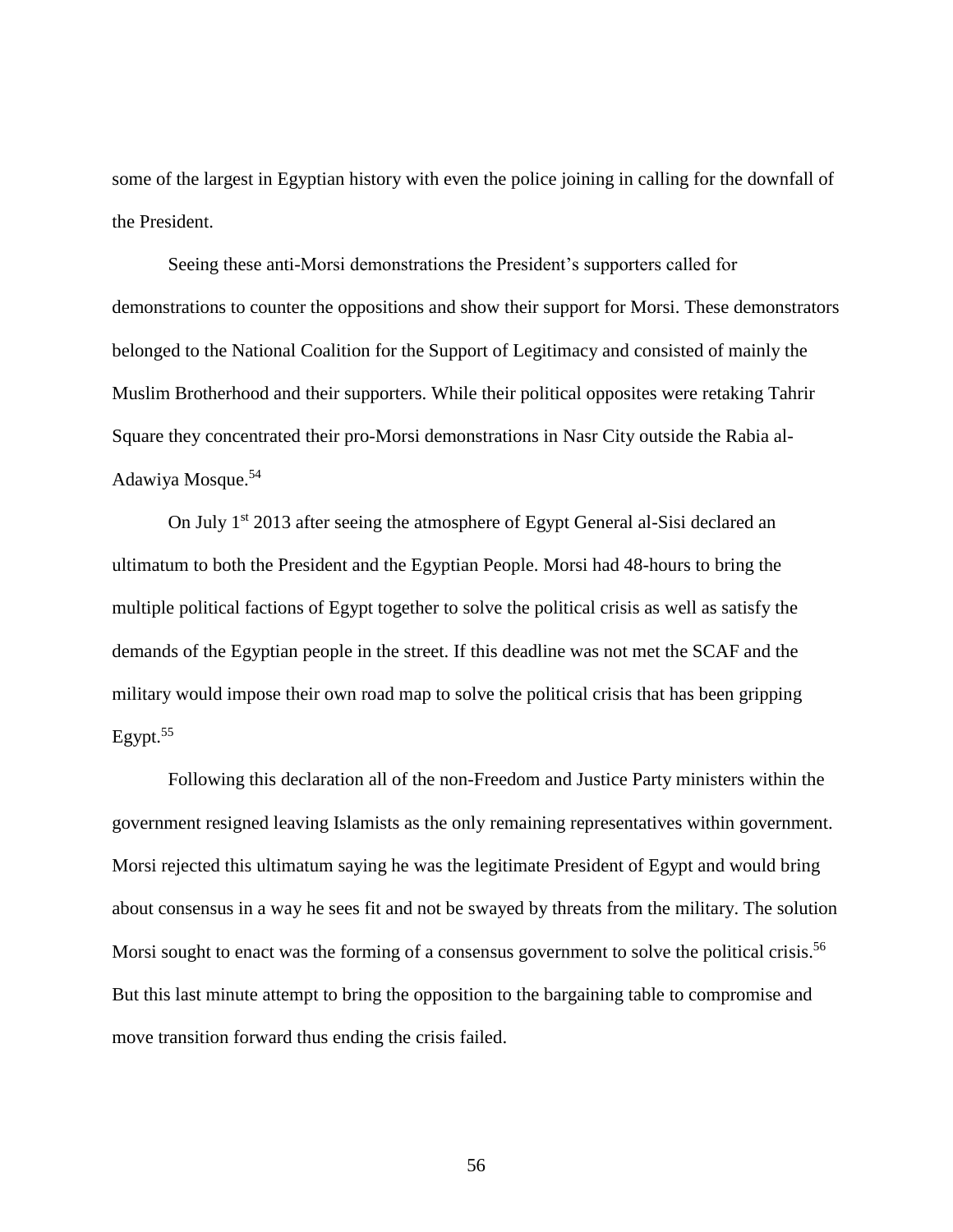The opposition as well as the anti-Morsi protestors in the street saw this solution as to little to late and wanted more than anything to see him gone. The military's ultimatum gave them exactly what they wanted, an Egyptian government free of Morsi and his heavy-handed policies towards the Secularists and Liberals. When the deadline of the ultimatum came, on July  $3<sup>rd</sup> 2013$ , Morsi was still defiant of the military's deadline that would expire later that night. Sticking to the words from a speech he gave the night before that he "would protect his constitutional legitimacy with his life<sup>"57</sup>. Morsi was under the assumption that since he was democratically elected that he could save his position due to the legitimacy elections bestow upon those who win. But in the eyes of the many Egyptian's protesting his rule throughout the country he lost his legitimacy and was now just the Muslim Brotherhood's president instead of Egypt's.

Throughout the day of the ultimatum deadline General al-Sisi met with numerous leaders from different spectrums of Egyptian society in order to get their support for Morsi's departure. Besides support for the coup al-Sisi also wanted to get these leaders support for his proposed road map for Egypt's political transition. These leaders include Pope Tawadros II the head of the Coptic Christian Church, Grand Imam of al-Ahzar Ahmed al-Tayeb, Mohammad al-Baradei from the NSF, numerous youth leaders from Tamarod and the April 6<sup>th</sup> Youth Movement, and the Secretary-General of the al-Nour Party. The FJP, Muslim Brotherhood's political party, rejected the invitation saying they already had a president.<sup>58</sup> With the Ultimatum deadline passed and wide ranging support from the various sectors of Egyptian society the military made its move later into the night on July 3<sup>rd</sup> and announced over state television that they had fulfilled the will of the people. The military usurped power in a way that made it seem that they had been planning to take control for months. They took control of the state institutions, dissolved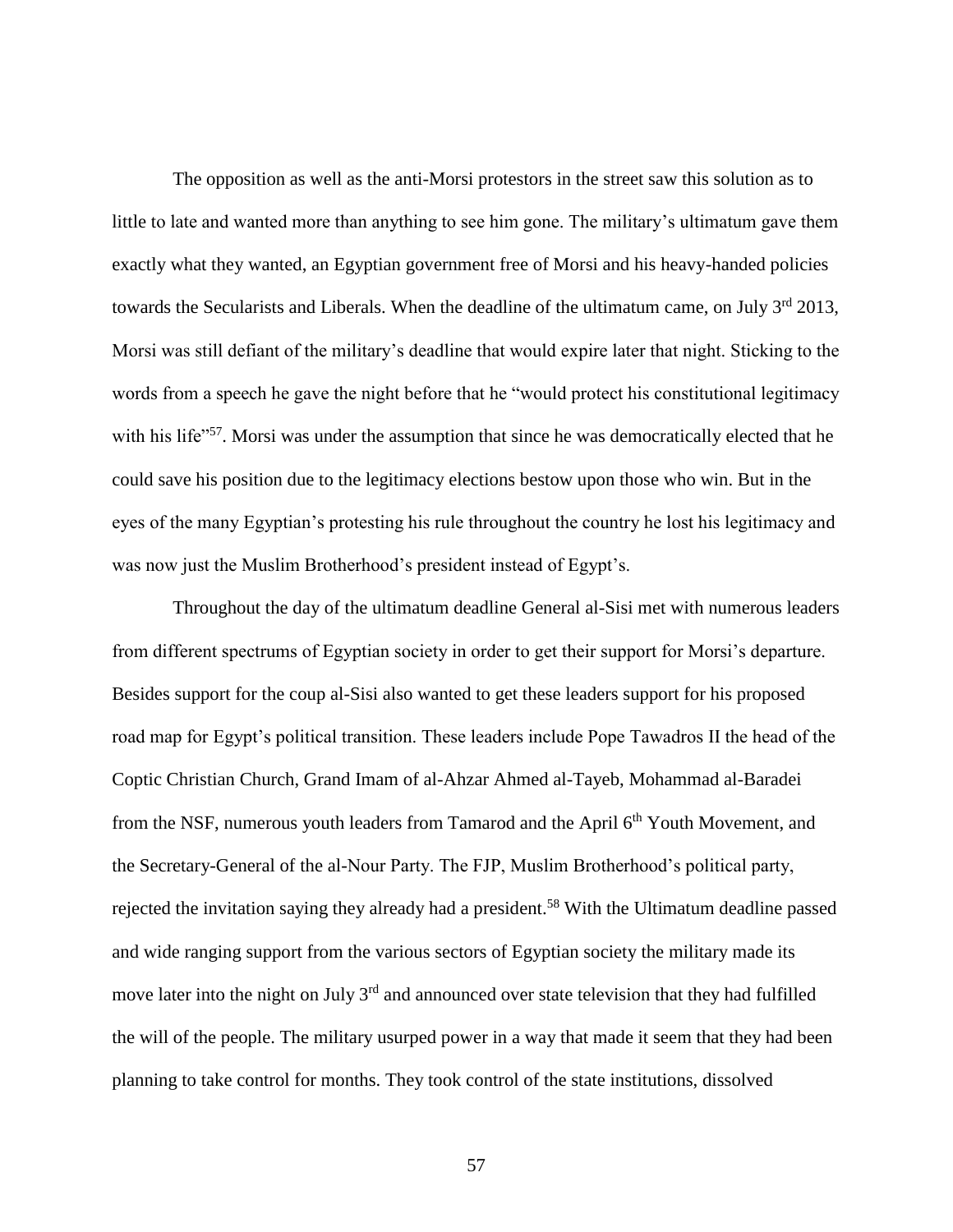parliament, suspended the Islamist constitution, and placed Morsi in custody. They then appointed the Chief Justice of the SCC Adly Mansour as the interim president who would then appoint an interim government and a 50-member constitutional assembly to amend a new constitution. Membership into the assembly would be appointed from various factions of Egyptian society and as a result would create a constitution that would represent Egypt and be less divisive then the 2012 constitution Morsi and his allies passed through parliament and referendum.<sup>59</sup> Upon hearing that Morsi was deposed by the military Tahrir Square erupted in jubilation, while not far away the Pro-Morsi supporters in Nasr City felt anger and resentment towards the military. While the SCAF was taking over they not only detained Morsi but also arrested many of the MB's leadership starting a state sponsored crack down of the organization.<sup>60</sup>

The protests that sparked the coup and resulted Morsi's ouster have their roots in the policies he pursued during his first year in office. Many Egyptians viewed these policies as a major contribution to the polarization in the county. Along with the view that these policies were monopolizing the political system for the Islamists, while alienating and driving out the opposition. By pursuing these polices Morsi and his supporters crossed the line and as a result lead to the protests that called for his downfall. While the military's involvement stemmed from numerous sources. They claimed to be supporting the wishes of the people but the leadership in the SCAF had several ulterior motives. With Morsi out of the picture the SCAF could put in place a civilian government friendlier to not only them as an institution but also to their pragmatic political views. A new administration could also get the transition that has been stunted for months to move forward and in a direction that would benefit them. The protesters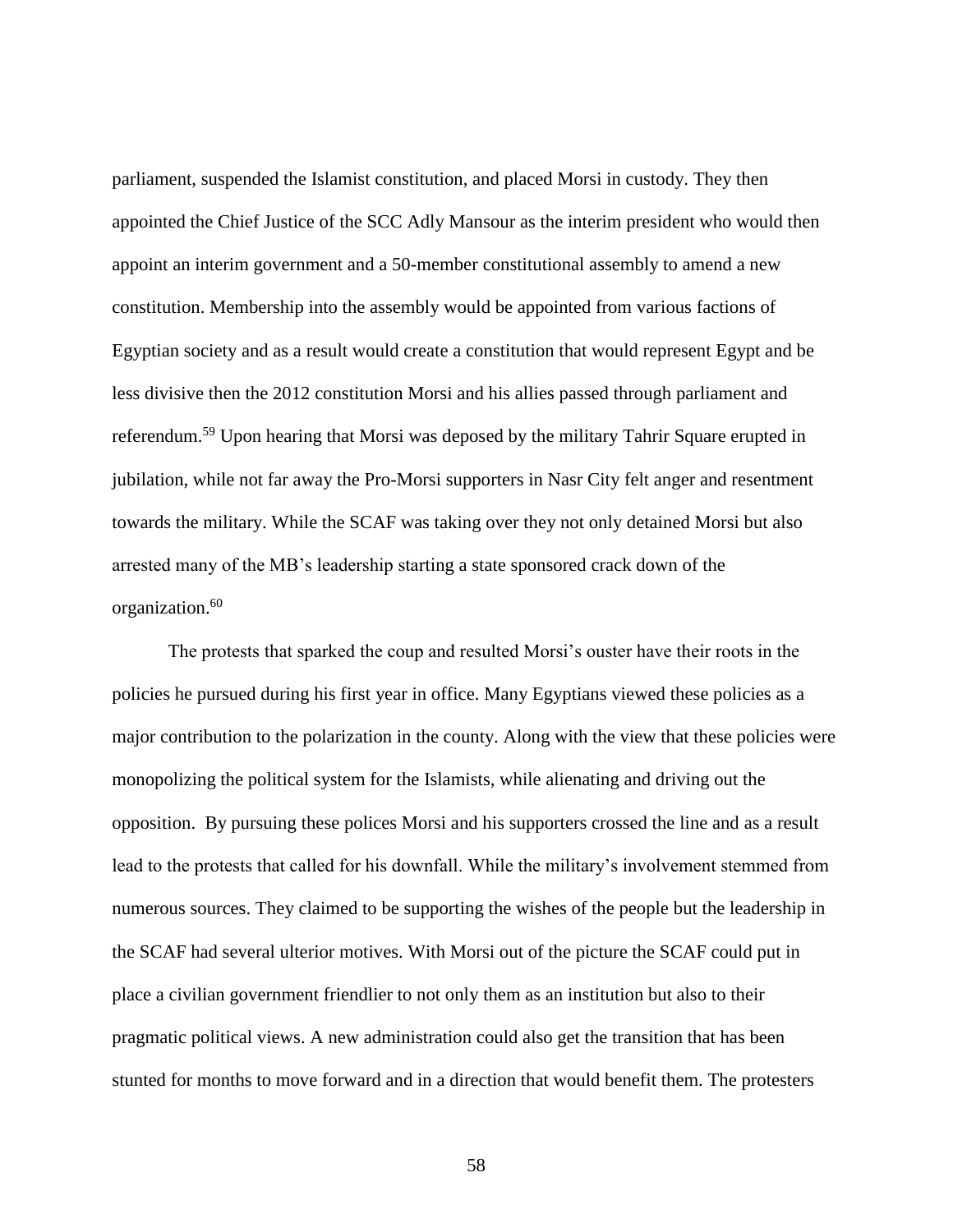calling for Morsi's downfall also gave the military a green light to get rid of Morsi without the backlash from the public that had been keeping the military's policies towards Morsi somewhat dormant. While the military had its ulterior motives for supporting the peoples' call for Morsi's downfall the SCC had theirs as well. Morsi had made an enemy out of the SCC and Judicial branch through his numerous policies aimed at curbing their power such as the reinstating of parliament and his presidential decree that gave him sweeping powers. The SCC's support of this coup was their political revenge as well as benefiting themselves as it can be seen from the Chief Justice becoming the interim president. The reasons why the Egyptian people called for Morsi's departure and why the SCAF and SCC supported them are important details that prove the effects of electoral transition but knowing what effect this has had on Egypt and its transition is imperative.

The effect of the July  $3<sup>rd</sup>$  2013 coup has had on Egypt and its transition includes a instauration of the whole process, the Muslim Brotherhood's fall from grace, and setting precedence for military-civilian affairs. With Morsi gone, the parliament dissolved, and the constitution suspended the process of transition was revamped. This was done through the creation of a new interim government and a constitutional assembly that brought together all the portions of Egyptian society. Except for the Muslim Brotherhood due to their rejection of the new government and holding onto the idea of Morsi as the legitimate president; this boycott of the new transition ended up hurting them more than anything with them being excluded from the whole process thus far. This new atmosphere was one that allowed for compromise as can be seen from the Salafist rejection of the possible nomination of al-Baradei as the interim prime minister and threatened to boycott the interim government if he did get nominated. Not wanting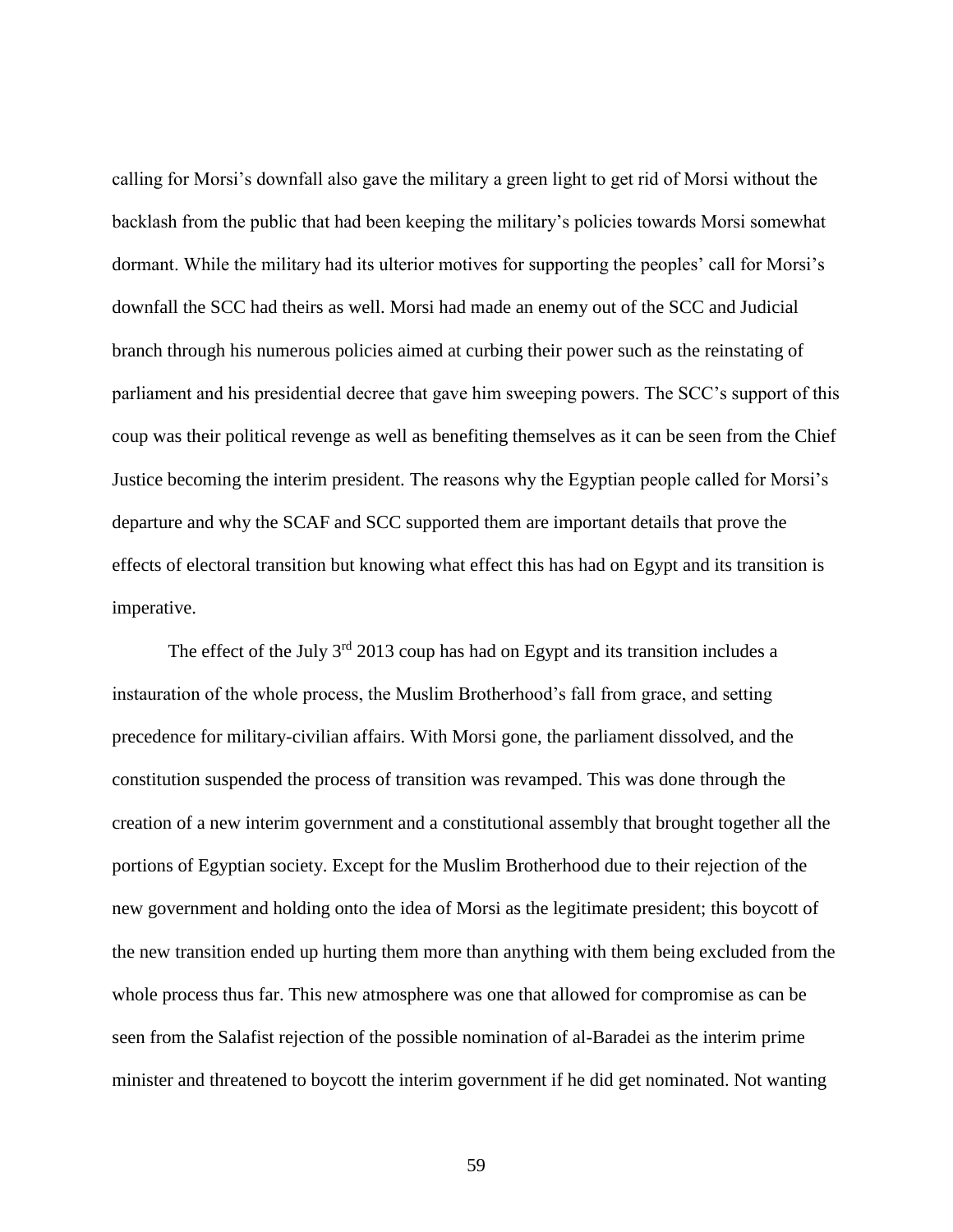to lose the Islamic credentials the Salafists bring with them they negotiated to have al-Baredei appointed as the vice president instead and transition continued on.<sup>61</sup> Polarization within the government also decreased mainly as a result of the Secularists and Liberals monopolizing the process. But the polarization in the streets only increased especially towards the Coptic Christians. With the Coptic's support for the coup many pro-Morsi supporters felt the need to take revenge and started a wide campaign of burning and harming Christians throughout Egypt.<sup>62</sup> But besides the wide spread polarization in society the alleviation of it in the political environment due to secular monopolization of the process sped up the transition.

The constituent assembly is amending the Islamist constitution and believes it will be ready for referendum by November of 2013, once passed elections will be scheduled. This time the drivers of transition are focusing more on having a solidified constitution, drafted by experts and representatives, before electing a government. Once elected the new government can go straight into governing, rather than worrying about drafting a constitution bypassing the stalls in transition that has characterized Egypt for the past two years.

The long-term effect on Egypt's political transition is the Muslim Brotherhood's fall from grace. This phrase is meant to show how when the MB were in charge of the government for the first time in their long existence they wanted too much to fast. Instead of making an environment that was welcoming to every part of society and creating an atmosphere for compromise, a different path was taken. But through their monopolization of the transition along with their unwavering support for Morsi after he was deposed resulted in the MB and its political party the FJP being blacklisted from the new transition along with many other effects that will be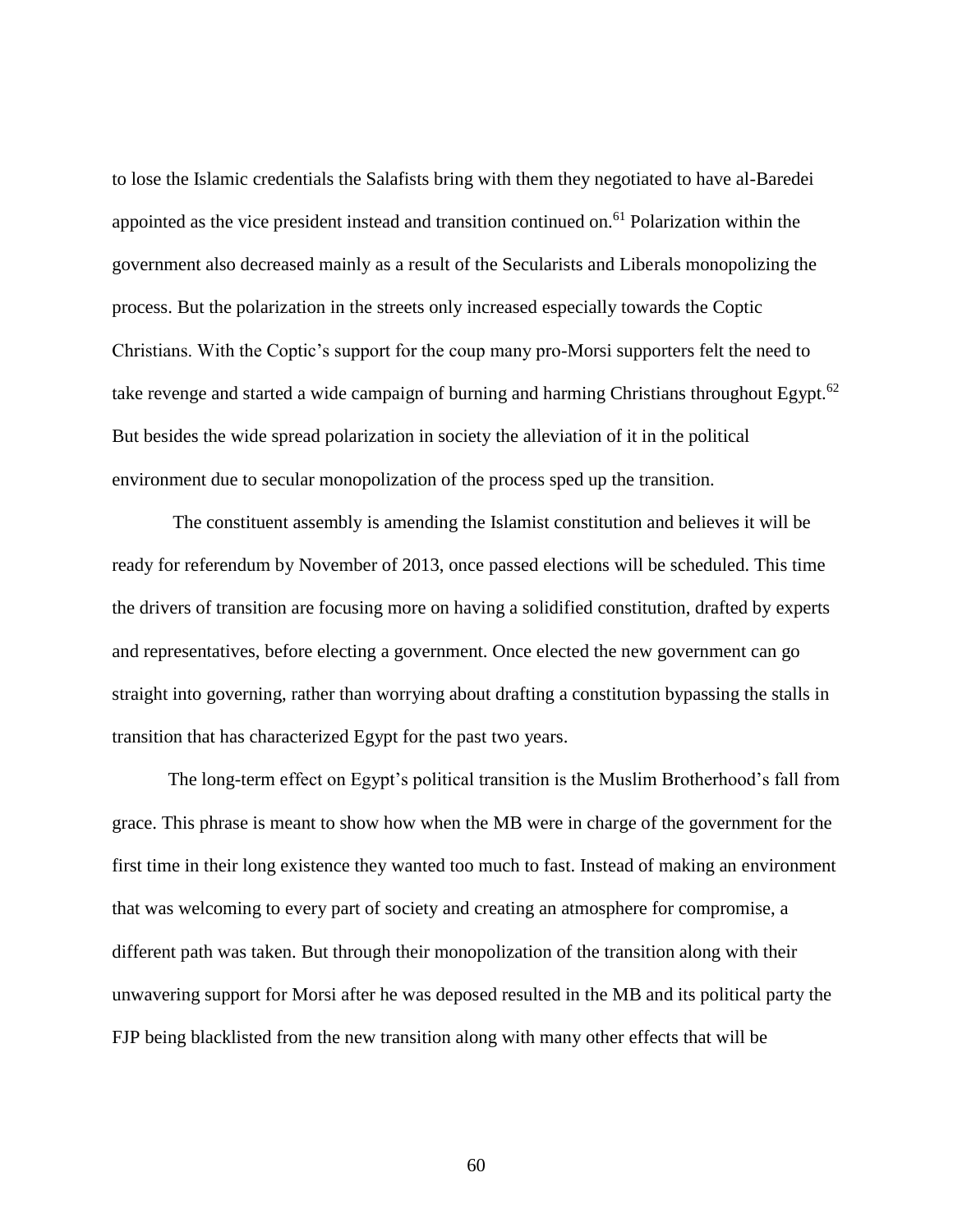discussed briefly. After Morsi was deposed the MB and other Morsi supporters refused to leave the squares that they occupied until Morsi was reinstated as the legitimate President of Egypt.

After numerous failed attempts to compromise by both domestic and international actors the pro-Morsi supporters refused to give up their zero-sum attitude on this matter. So in late July General al-Sisi asked the Egyptian people to take to the streets to give him approval to crack down on the terrorists threating Egypt, referring to the pro-Morsi supporters in the streets.<sup>63</sup> This set into motion the August 2013 demonstration break-ups that turned out to be a chain of massacres for the Muslim Brotherhood with several hundred killed and thousands injured<sup>64</sup>. A state of emergency was put into place for a month and then was extended for two months, a move that brought reminiscence of the old regime. In September of 2013 the Cairo Court for Urgent Affairs ordered that the Muslim Brotherhoods activities be banned and froze the groups assets as well as shut down the MB newspaper, Freedom and Justice newspaper.<sup>65</sup> Yet no transition can happen without the Muslim Brotherhood being involved due to their influence within a certain sector of society. So this heavy-handed policy being taken by the SCAF and interim government if not changed soon has the possibility to derail transition.

The final major effect of the coup that deposed Morsi was that it set a dangerous precedence for a country in transition. This action set a new standard for civilian-military relations, where the military can intervene if it feels that needs to in order to protect Egypt, similar situation that Turkey faced for a large part of the  $20<sup>th</sup>$  century.

#### Conclusion

In the two and a half years since the January  $25<sup>th</sup>$  Movement started with protests against Mubarak's authoritarian rule and demanding his downfall. There has been two coups, numerous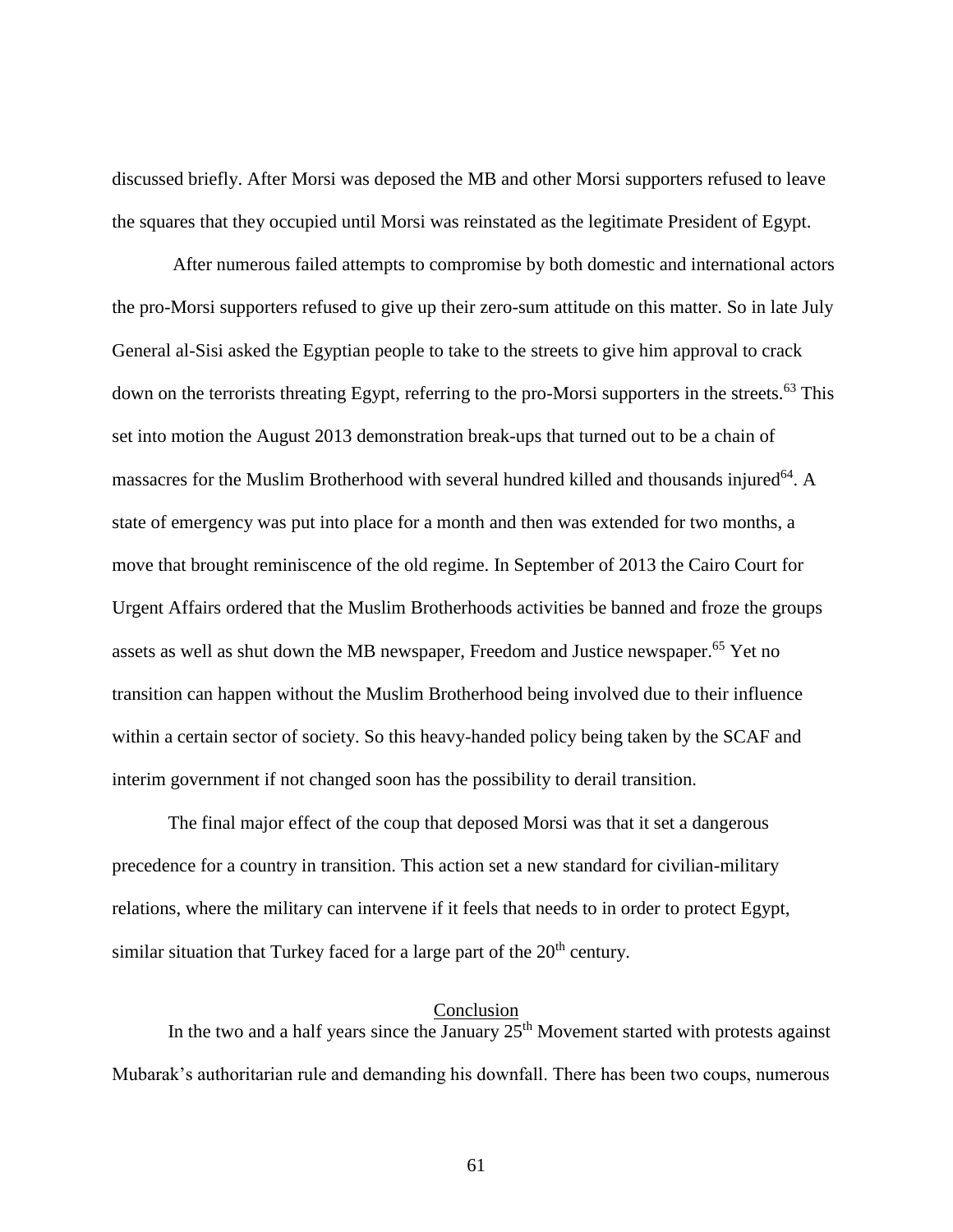demonstrations, and little transition to democracy. This stems from the old and new regime forces trying to grab power, high levels of polarization, and deadlock. All of these things while stemming from many different sources have one starting point that enabled it to derail transition in the way that it did: the stress of electoral democratic transition. This is seen in the initial period of transition under the SCAF's leadership, then within the elected parliament and constituent assembly, and is carried on by Morsi once he is elected president. After a year of polarization and deadlock under Morsi's leadership the people demanded he step down and the military was there to answer their call.

But with the new military backed regime and the military itself violently suppressing the Muslim Brotherhood they are putting the formation of a stable democracy at risk. This is due to the fact that even though a large portion of Egyptian society demanded Morsi's departure and supported the coup the MB still has a very large following especially among the poor. This translating into the fact that any long term stable democratic system being established will have to involve the MB. As history as shown the MB will go underground for a period of time but eventually they will regroup and come back into the political scene. When they do it would be wise for the new Egyptian government to allow them to participate. Labeling the MB as terrorists<sup>67</sup> will only destabilize the Egyptian state because the Brotherhood's large support network will support them through large protests as was seen after Morsi's fall from power. Or worse the Brotherhood seeing no other options could give up on institutionalized politics and turn back to the militarized way of their past. A possibility that could be disastrous not only for the principles of democracy within Egypt but also for the economy; due to the threat that terrorist activity and internal instability have on tourism as well as foreign direct investment.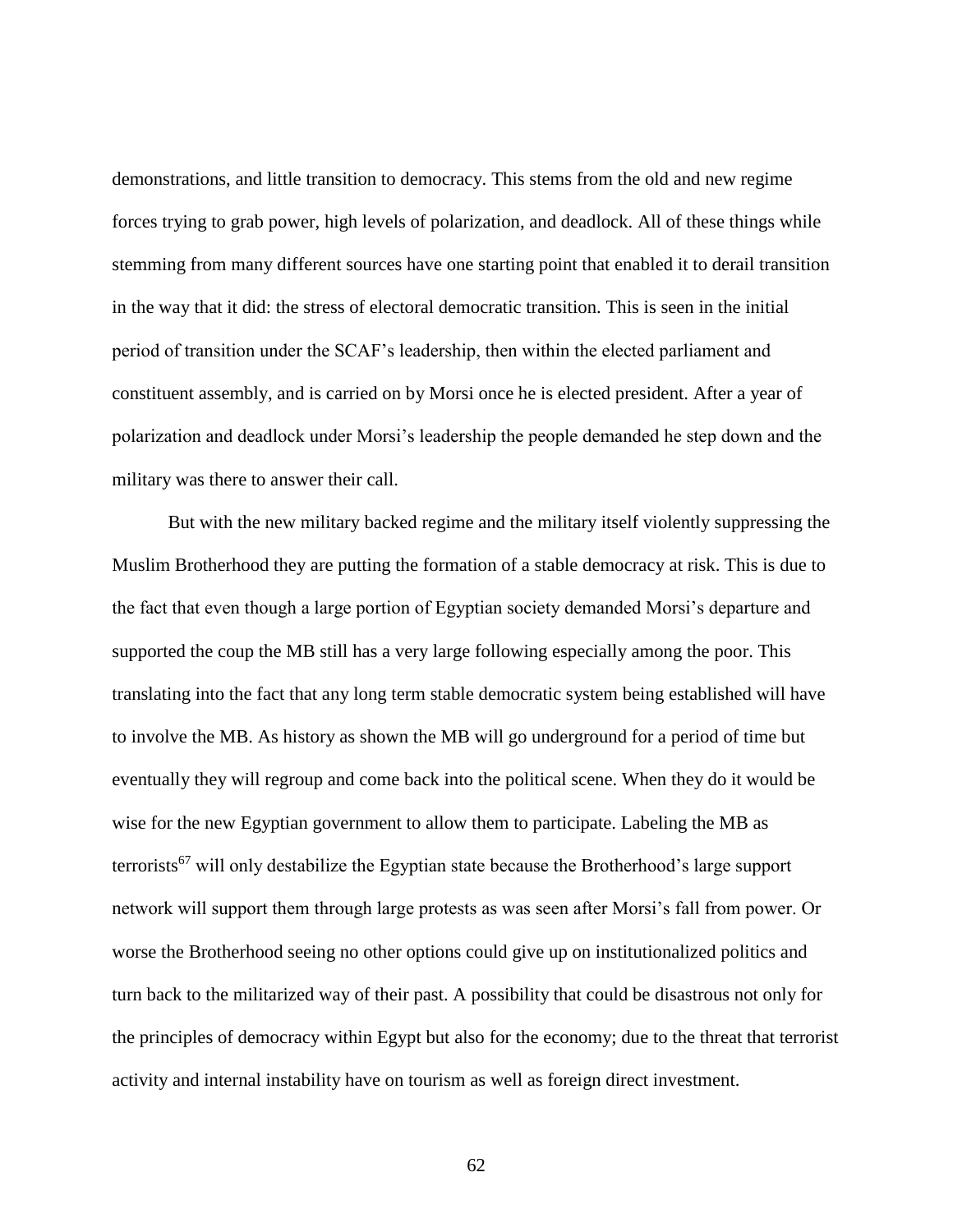At this point in time Egypt's transition has been rebooted and is focusing on constitutional transition this time around. While Egypt still has a long bumpy road towards democracy maybe with a new constitution the hardships of that road can be alleviated if only slightly.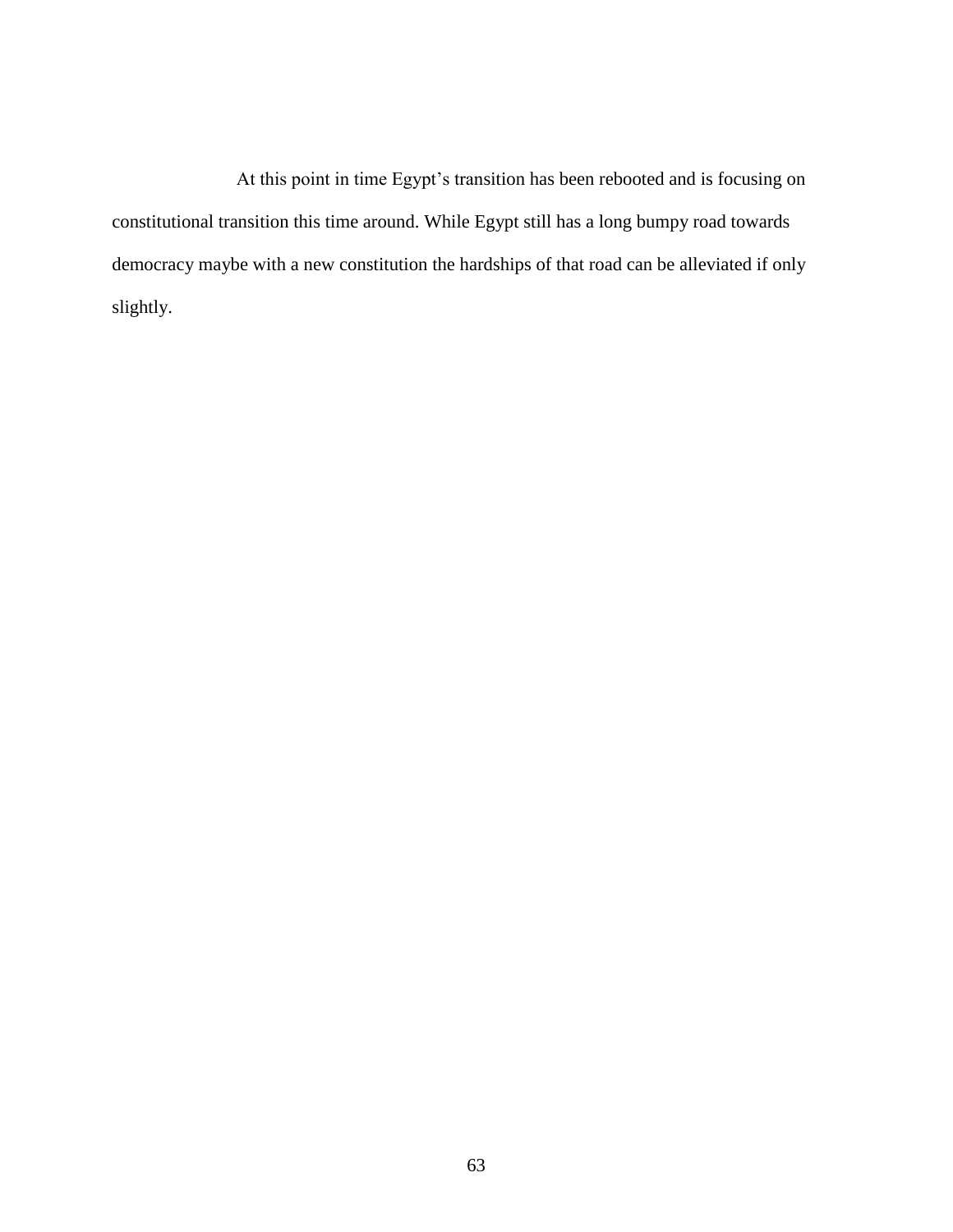## End Notes

- 1. For a overarching in-depth analysis of the causes of the Arab Spring in Egypt see Vincent Durac, "Protest Movements and Political Change: An Analysis of the Arab Uprisings' of 2011", Journal of Contemporary African Studies 31, no. 2 (2013): 175-192.
- 2. For more on the youth bulge see Lin Noueihed & Alex Warren, *The Battle for the Arab Spring: Revolution, Counter-Revolution, and the Making of a World Order* (New Haven: Yale University Press, 2013) 38.
- 3. "Egypt's Rage", African Research Bulletin 48, no. 1 (2011): 18681.
- 4. Noueihed & Warren, 100.
- 5. Noueihed & Warren, 28.
- 6. Rex Brynen, Pete W. Moore, Bassel F. Salloukh, & Marie-Joelle Zahar, *Beyond the Arab Spring: Authoritarianism & Democratization in the Arab World* (Boulder: Lynne Rienner Publishers, 2012) 23.
- 7. Durac, 178.
- 8. Lisa Anderson, "Demystifying the Arab Spring", Foreign Affairs 90, no. 3 (2011): 5.
- 9. Noueihed & Warren, 103.
- 10. For more on media's impact on the Arab Spring see Noueihed &Warren, 44-49.
- 11. Dina Shehata, "The Fall of the Pharaoh: How Honsi Mubarak's Reign Came to an End", Foreign Affairs 90, no.3 (2011): 26-35.
- 12. Shehata, 27.
- 13. Jack A. Goldstone, "Understanding the Revolutions of 2011", Foreign Affairs 90, no. 3 (2011): 12.
- 14. Noueihed & Warren, 109.
- 15. Bryen, Moore, Salloukh, & Zahar, 26.
- 16. Murphy's book provides an excellent in-depth explanation on the role of a constitution see Walter F. Murphy, *Constitutional democracy: Creating and Maintaining a Just Political Order* (Baltimore: Johns Hopkins University Press, 2007).
- 17. Jeff Martini & Julie Taylor, "Commanding Democracy in Egypt", Foreign Affairs 90, no. 5 (2011): 127.
- 18. Evan Hill, "Background: SCAF's Last Minute Power Grab", AlJazeera, June 18, 2012. and Mahmoud Hamad, "The Constitutional Challenges in Post-Mubarak Egypt", Insight Turkey 14, no. 1 (2012): 54-55.
- 19. The Egyptian Military financial clout is estimated to be anywhere from 10-40% of the Egyptian economy see Leila Hilal, "Charting Transitions in the Middle East: Lessons Learned from Tunisia and Egypt", Insight Turkey 14, no. 2 (2012): 3.
- 20. Hill, "Background: The SCAF's Last Minute Power Grab". and Hamad, 54-55.
- 21. John M. Carey & Andrew Reynolds, "The Impact of Elections Systems", Journal of Democracy 22, no. 4 (2011): 38.
- 22. Daniel Byman, "Regime Change in the Middle East: Problems and Prospects", Political Science Quarterly 22, no. 1 (2012): 30.
- 23. Nathan J. Brown, "Contention in Religion and State in Postrevolutionary Egypt", Social Research 79, no.2 (2012): 545.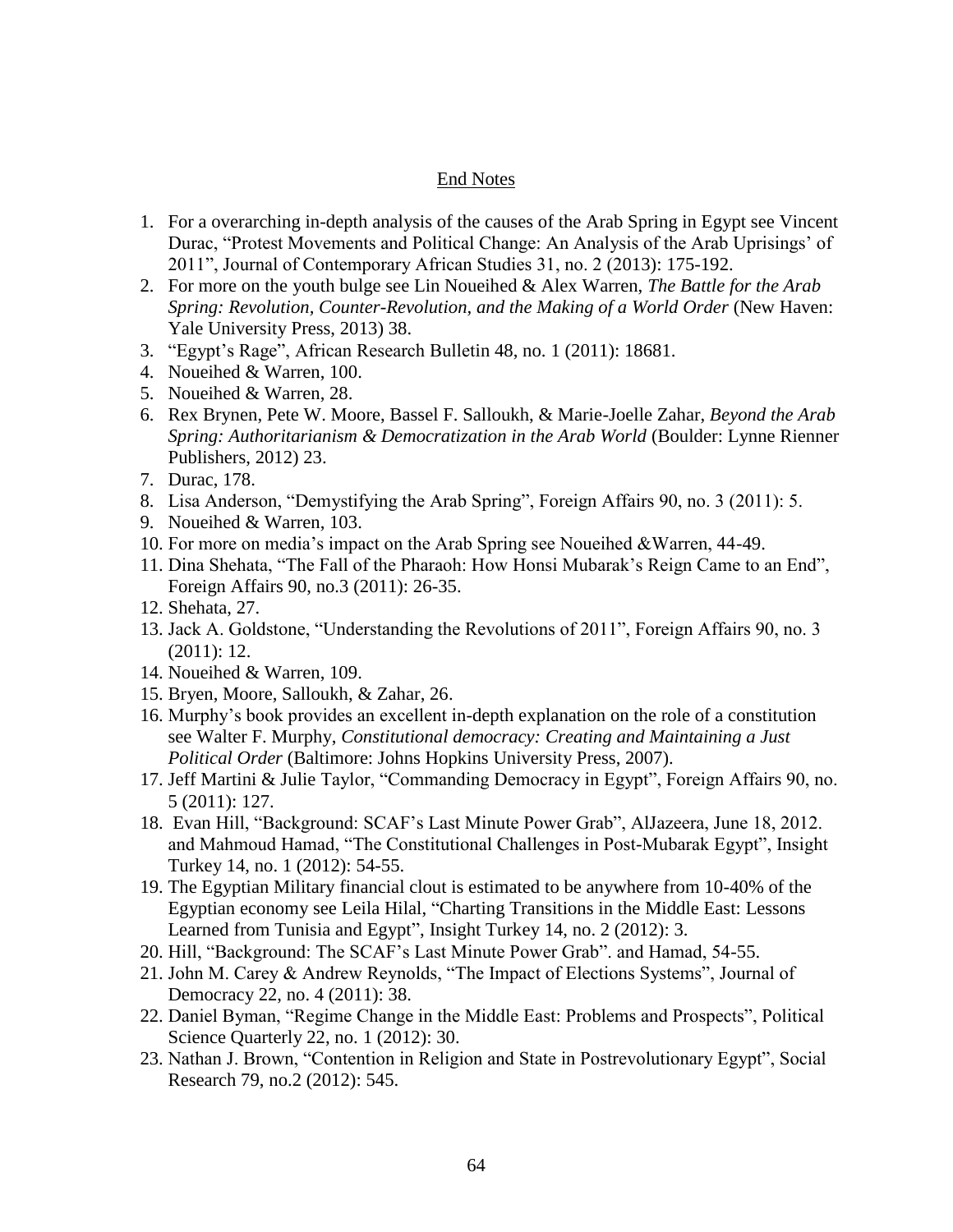- 24. Richard T. Sale, "A Cold Chill Comes Over the Middle East", Mediterranean Quarterly 23, no. 3 (2012): 54-55.
- 25. Fouad Ajami, "The Arab Spring at One", Foreign Affairs 91, no. 2 (2012): 63.
- 26. "Egypt: Transition Plans", Africa Research Bulletin 28, no. 2 (2012): 19191.
- 27. Ahmed Abd Rabou, "Egypt After Elections: Towards the Second Republic?", Insight Turkey 14, no. 3 (2012): 17.
- 28. Hamad, 67.
- 29. "Egypt: Constitutional Changes" Africa Research Bulletin 26, no.27 (2012): 19519
- 30. For more information on the National Salvation Front and its leadership see Carnegie Endowment for International Peace, "Guide to Egypt's Transition: Gabhat al-Inqath al-Watani (The National Salvation Front)", February 2, 2014, [http://egyptelections.carnegieendowment.org/2013/09/03/gabhat-al-inqath-al-watani-the](http://egyptelections.carnegieendowment.org/2013/09/03/gabhat-al-inqath-al-watani-the-national-salvation-front)[national-salvation-front](http://egyptelections.carnegieendowment.org/2013/09/03/gabhat-al-inqath-al-watani-the-national-salvation-front) (2/1/2013).
- 31. Jamil E. Jreisat, *Politics without Process: Administering Development in the Arab World*  (Boulder: Lynne Rienner Publishers, 1997) 94.
- 32. "Presidential Elections: First Round", Africa Research Bulletin 49, no.4 (2012): 19267.
- 33. Ibid, 19627.
- 34. Ibid, 19628.
- 35. Rabou, 18.
- 36. Ernesto Londoño and Haitham Mohamed, "Egyptian President-elect Mohamed Morsi Defiant on Eve of Taking Office". Washington Post, June 29, 2012.
- 37. Rabou, 23.
- 38. Abdo Baaklini, Guilain Denoeux, & Robert Springborg, *Legislative Politics in the Arab World: The Resurgence of Democratic Institutions* (Boulder: Lynne Rienner Publishers, 1999) 230.
- 39. Maha Azzam, "Egypt's Democractic Experiment: Challenges to a Positive Trajectory", Insight Turkey 15, no. 2 (2013): 159-160.
- 40. Sheri Berman, "Promises of the Arab Spring", Foreign Affairs 92, no.1 (2013): 65.
- 41. "Mursi's New Powers", Africa Research Journal 49, no.11 (2012): 19483.
- 42. "Egypt's Morsi Declares State of Emergency", Al Jazeera, January 28, 2013.
- 43. Carnegie Endowment for International Peace, "Guide to Egypt's Transition: Gabhat al-Inqath al-Watani (The National Salvation Front)", February 2, 2014, [http://egyptelections.carnegieendowment.org/2013/09/03/gabhat-al-inqath-al-watani-the](http://egyptelections.carnegieendowment.org/2013/09/03/gabhat-al-inqath-al-watani-the-national-salvation-front)[national-salvation-front.](http://egyptelections.carnegieendowment.org/2013/09/03/gabhat-al-inqath-al-watani-the-national-salvation-front)
- 44. "Egypt: Consolidating Power", Africa Research Bulletin 49, no. 8 (2012): 19373.
- 45. Ibid.
- 46. Ed Blanche, "Danger in the Desert", Middle East 436, (2012): 14-19.
- 47. Hilal, 3.
- 48. Febe Armanios, "Egypt's Copts, Between Morsi and the Military", The Cairo Review of Global Affairs, (2013),

[http://www.aucegypt.edu/gapp/cairoreview/pages/articleDetails.aspx?aid=417.](http://www.aucegypt.edu/gapp/cairoreview/pages/articleDetails.aspx?aid=417)

49. "Egypt: Provincial Governors", Africa Research Bulletin 50, no. 6 (2013): 19740.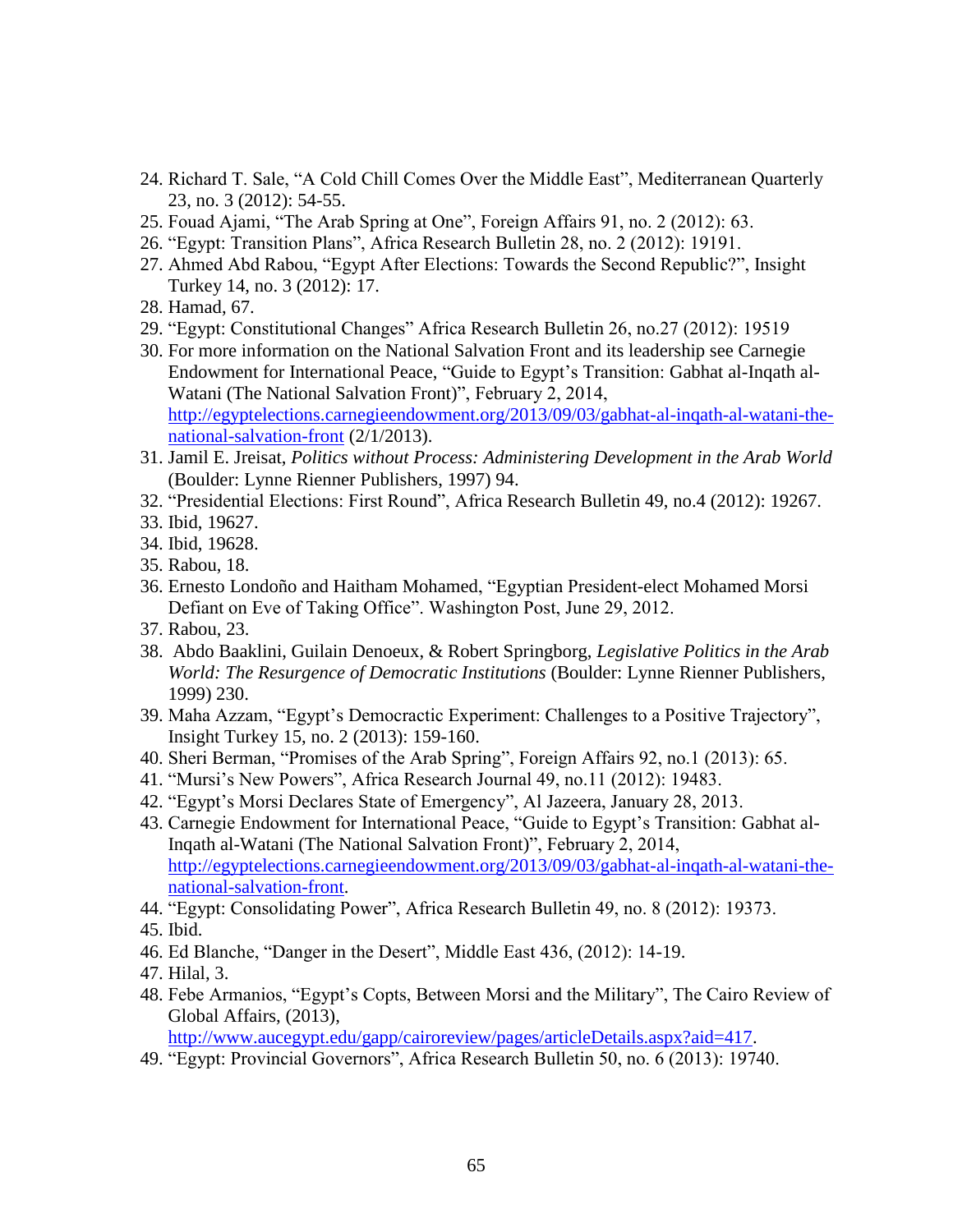- 50. For more on Non-Alignment as a foreign policy see Houman Sadri, "Nonalignment as a Foreign Policy Strategy: Dead or Alive", Mediterranean Quarterly 10, no. 2 (1999): 113- 136.
- 51. "Egypt's Morsi to Make Historic Trip to Tehran". Al Jazeera, August 12, 2012.
- 52. Alexis Sowa, "Aid to Egypt by the Numbers", Center for Global Development, July 19, 2013, [http://www.cgdev.org/blog/aid-egypt-numbers.](http://www.cgdev.org/blog/aid-egypt-numbers)
- 53. For more of the Tamarod movement see Carnegie Endowment for International Peace, "Guide to Egypt's Transition: The Rebel Movement", February 2, 2014, [http://egyptelections.carnegieendowment.org/2013/09/03/gabhat-al-inqath-al-watani-the](http://egyptelections.carnegieendowment.org/2013/09/03/gabhat-al-inqath-al-watani-the-national-salvation-front)[national-salvation-front.](http://egyptelections.carnegieendowment.org/2013/09/03/gabhat-al-inqath-al-watani-the-national-salvation-front)
- 54. For more information about the July Coup protests see Al Jazeera's spotlight "Egypt in Turmoil", [http://www.aljazeera.com/indepth/spotlight/egypt/.](http://www.aljazeera.com/indepth/spotlight/egypt/) I happened to be in the Middle East during this time period; this allowed me to witness the coup take place.
- 55. "Egypt: July in Brief", Africa Research Bulletin 50, no. 7 (2013): 19766.
- 56. "Egypt's Morsi Offers Consensus Government". Al Jazeera, July 03, 2013.
- 57. "Egypt's Morsi Says He Will Not Step Down". Al Jazeera, July 02, 2013.
- 58. "Egypt's Morsi Offers Consensus Government". Al Jazeera, July 03, 2013.
- 59. "Egypt: Coup or Revolution", Africa Research Bulletin 50, no. 7 (2013): 19763-19765.
- 60. "Egypt: July in Brief", Africa Research Bulletin 50, no. 7 (2013): 19766.
- 61. Samer Al-Atrush, "Egypt Put's on Hold PM's Appointment as Salafists Reject ElBaradei". Middle East Online, July 07, 2013, [http://www.middle-east](http://www.middle-east-online.com/english/?id=59935)[online.com/english/?id=59935.](http://www.middle-east-online.com/english/?id=59935)
- 62. "Egypt: July in Brief", Africa Research Bulletin 50, no. 7 (2013): 19766.
- 63. "Egypt Rallies Defy Army Chief's Call". Al Jazeera, July 25, 2013.
- 64. "Egypt: Crackdown On Muslim Brotherhood", Africa Research Bulletin 50, no. 8 (2013): 19818-19822.
- 65. "Egypt Court bans all Brotherhood Activities". Al Jazeera, September 23, 2013.
- 66. Look at almost any reference to the Brotherhood made by the Egyptian Government and you will most likely see them labeled as terrorists. An example can be seen in al-Sisi calling the people to the street to support him in clearing terrorists or the Morsi and MB supporters from the streets.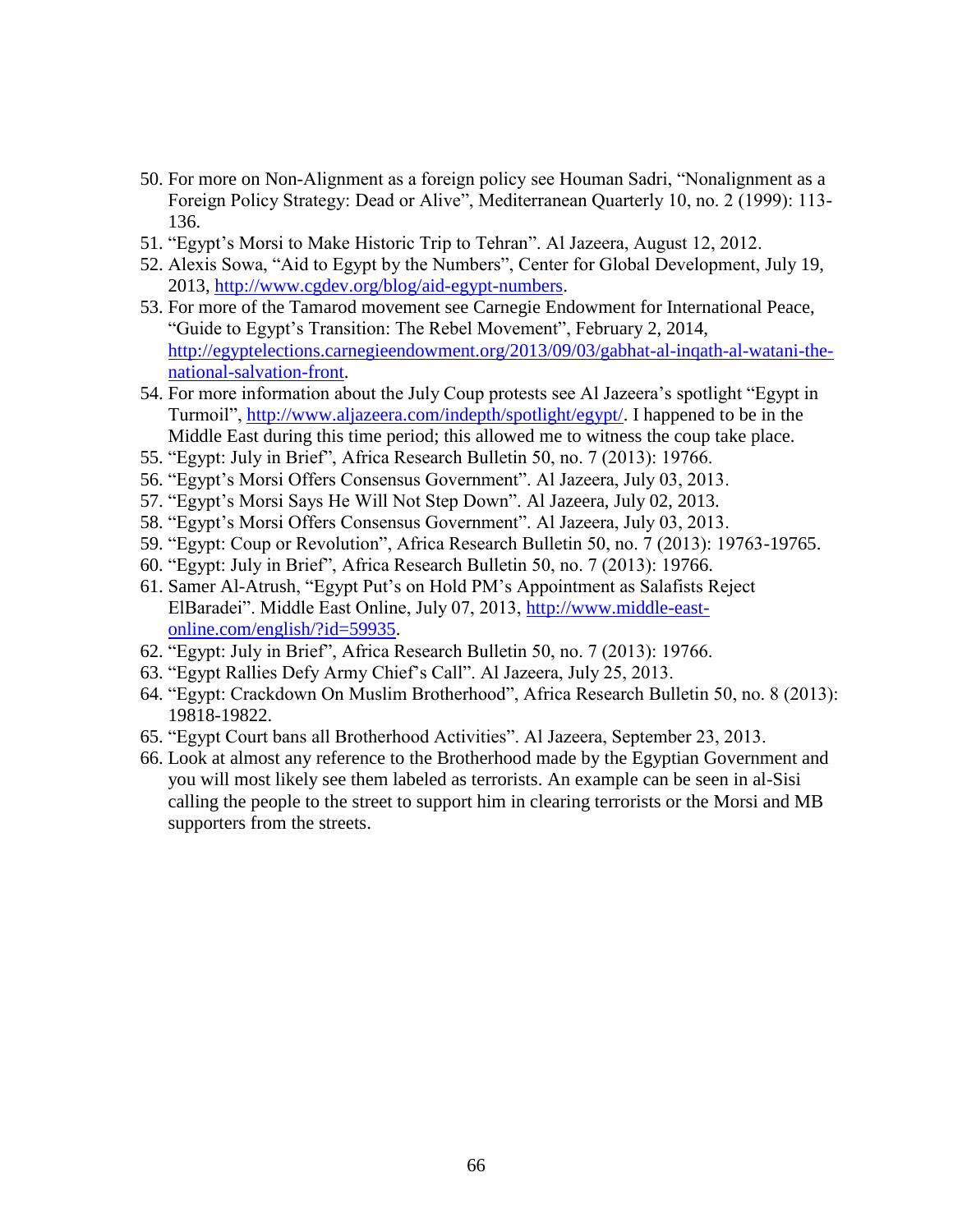## **CHAPTER FOUR: YEMEN**

#### Introduction

Yemen located on the southeastern corner of the Arabian Peninsular has had a tumultuous modern history that has experienced dictatorship, Marxism, civil war, reunification, and a failed attempt at democracy<sup>1</sup>. So in 2011 with the eruption of mass uprisings across the region dubbed the Arab Spring, it is no surprise that Yemen was engulfed by this movement, especially after its success in dislodging long standing dictators in Tunisia and Egypt. But given Yemen's unique history from the rest of the MENA region its experience with the Arab Spring shared Yemen unique character falling somewhere between a drastic decentralization of power away from the central government and a civil war. Yet Yemen's transition towards democracy, no matter its unique quality, still stresses electoral change over constitutional change, that exacerbates pre-existing problems that Ali Abdullah Saleh, Yemen's long standing President, has remarkably kept to tame through cooptation, military action, etc. This chapter will analyze how the stressing of electoral politics bogged down Yemen's democratic transition by looking at the initial breakdown of the state, the Gulf Cooperation Council (GCC) transition deal, and the actual transition as prescribed by this deal.

### Yemeni "Revolution"

The Yemeni Revolution that deposed Ali Abdullah Saleh from the Presidency was an extended conflict that started off as large non-violent protests and quickly morphed into a series of armed struggles characterized by a disintegration of the Yemeni state. This section seeks to briefly explain Yemen's experience with the Arab Spring by analyzing the causes of it, who were involved, what exactly happened, and what this experience means for Yemen.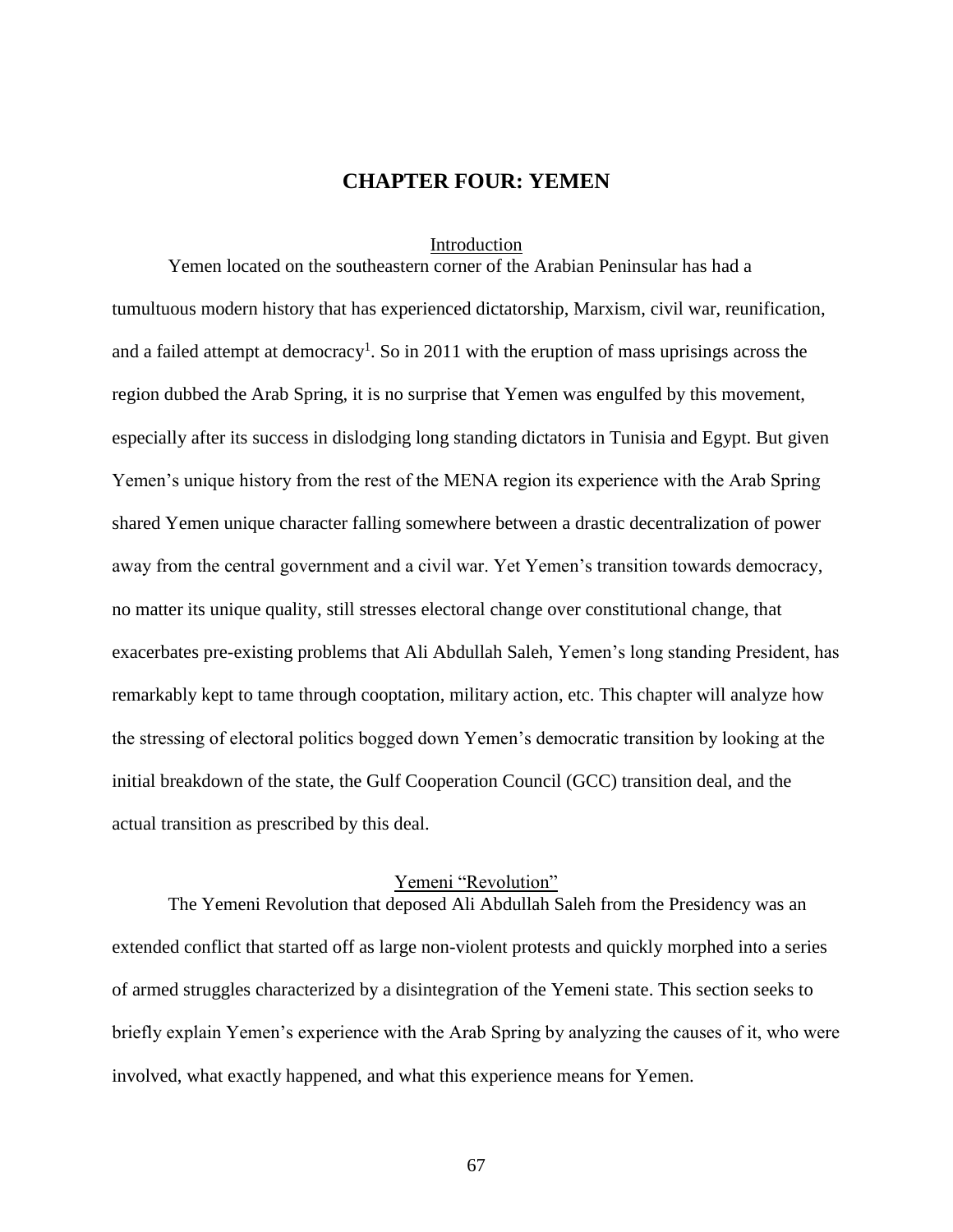The Arab Spring within Yemen was the result of numerous factors the primary one being economic factors. Yemen is economically weak possessing one of the lowest GDP's in the world as well as having one of the highest levels of unemployment. The oil resources located in Yemen are small and revenue from these resources has been used to bankroll the regime as well as to line the pockets of high level regime supporters. But these reserves are expected to run dry within the next decade leaving Yemen without its main source of revenue. As well as economic factors Yemen's experience during the Arab Spring also has political factors to blame. Yemeni's wanted to put an end to the violence that plagued has plagued their country since reunification in the early 1990's. This violence is the result of rebels in the North, secessionists in the south, militant fundamentalist such as Al-Qaeda in the Arabian Peninsular, and drone strikes increasing in frequency. The other political reason that contributed for the break out of the Arab Spring within Yemen was Saleh attempting to amend Yemen's constitution so that he could be president for life. $2$ 

The Arab Spring in Yemen has numerous groups and people who played an important role for the movement to happen but this section will focus on the five major ones. The group who started the Arab Spring in Yemen was the University students located in the capital of Sana'a, who marched calling for Saleh to step down in order for them to gain more opportunities.<sup>3</sup> It did not take long for other parts of Yemeni society to join in. Such as the Join Meeting Parties (JMP), them being the established opposition to Saleh and is made up of six parties of varying political ideologies that range from the secular socialist parties to the Islamist Islah party. The JMP holds 57of the 301 parliamentary seats and at first only wanted to change the NFP of the country but finally bowed to public pressure and called for Salah to step down.<sup>4</sup>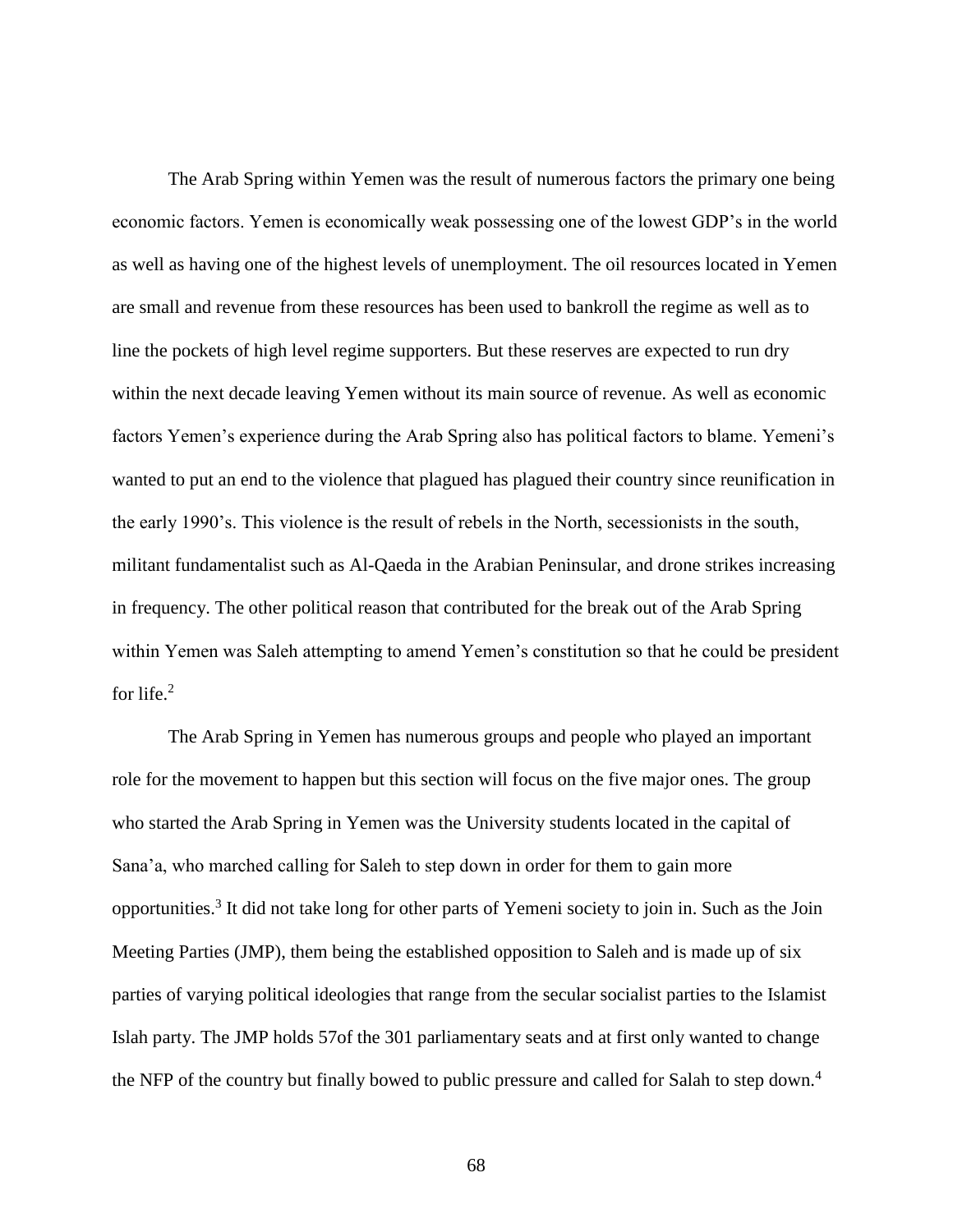Another major player is the Preparatory Committee for national Dialogue (PCND), this is an umbrella alliance that includes: the JMP, other opposition parties, Houthis (Northern Shia rebels), civil society, and several tribes. The PCND due to its size and diverse make up was able to call thousands to the streets demanding that Saleh step down. Then there are the seccionists in the south who have longed demanded for more autonomy from the North.<sup>5</sup> But the newcomer to the scene is the Civil Coalition of Revolutionary Youth. This is an amalgamation of liberal youth groups that consists of the youth bulge, a demographic prominent in many Middle Eastern countries.<sup>6</sup> This group was formed in the wake of Tunisia and Egypt embarking upon their own individual Arab Spring experiences.

It is imperative to explore what actually happened in Yemen throughout the Arab Spring so that the political transition the country eventually embarks upon can be properly analyzed. The Arab Spring started in Yemen in January of 2011, these protests started out as small nonviolent protests lead by students. But it soon gained momentum becoming larger and spreading from the capitol of Sana'a to other major Yemeni cities such as Aden, Ibb, and Ta'iz. Saleh's reaction to the protestors calling for his resignation goes back in forth between repression and bargaining. So he initially attempted to repress the protests resulting in numerous civilian deaths. Then when he sees that the usual tools of civilian repression by way of violence do not deter the protestors as well as several members of the General People's Congress (GPC), his ruling party, resign he tries to bargain with the people in the streets. He does this by assuring the people that he will not run in the presidential elections in 2013 and that he will also not hand power over to his son.<sup>7</sup>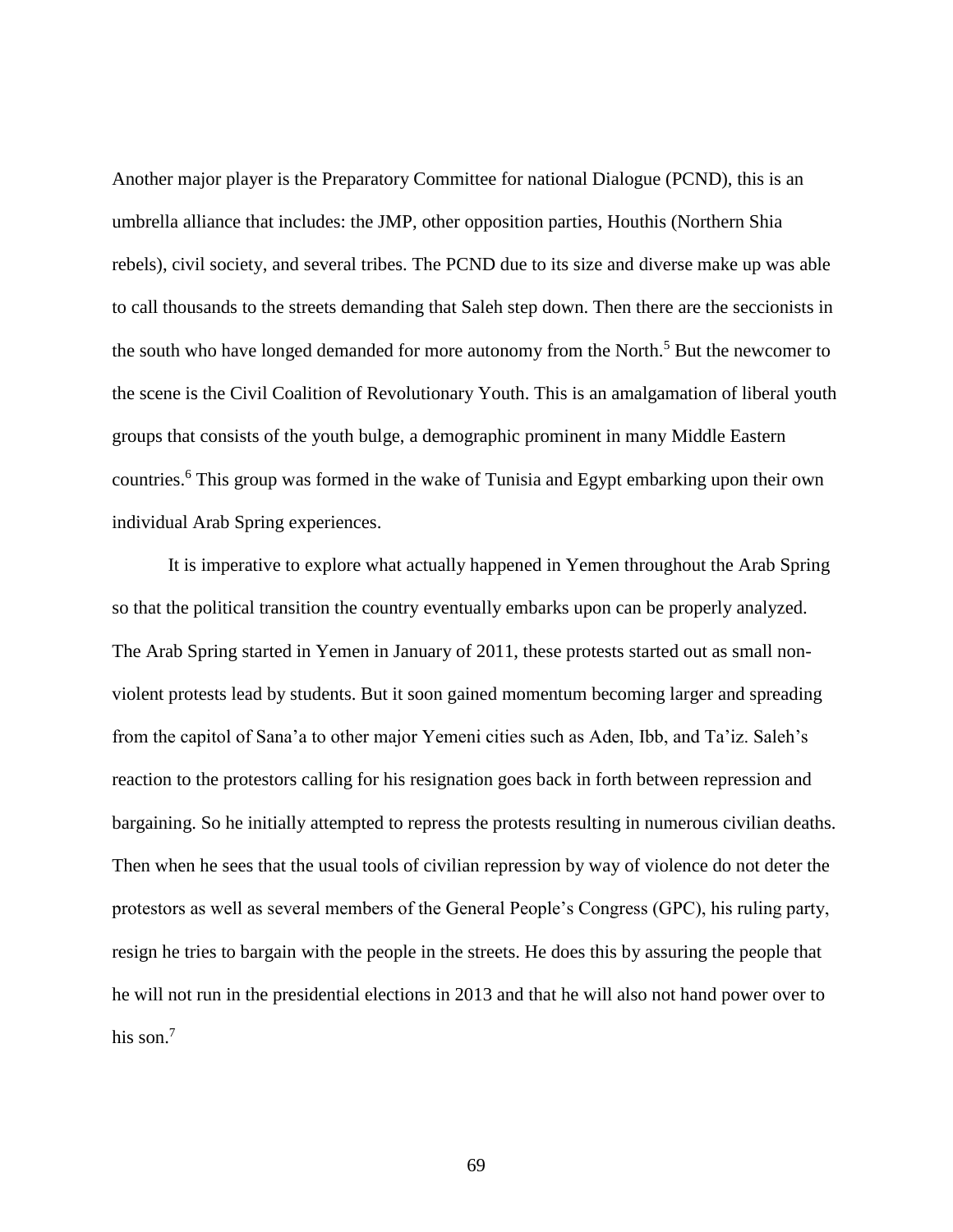But these attempts to bargain and promises made by Saleh fell of deaf ears in the streets with many Yemeni's seeing this as too little to late. Seeing this reaction from the street Saleh switched back to repression to deal with the protestors and try and protect his presidency. On March 18<sup>th</sup> snipers in Sana'a shot at protestors leaving 54 people dead. This massacre lead to massive anti-Saleh rallies as well as numerous resignations. The most important of these resignations was that of General Ali Mohsin who pit his loyal troops from the First Armored Division against pro-Saleh troops found in the Presidential and republican guards in order to protect protestors. While he acted under the guise of aiding the protestors many saw this as Mohsin's attempt to increase his political clout. In may, Sadiq al-Ahmar head of the Hashid tribal federation and the second most powerful man in Yemen announced his support for the protestors. He sided with Mohsin against Saleh. As the months passed the conflict got more violent and eventually lead to deadlock and the revolution to gain more freedom and economic prosperity was high jacked by political elites seeking greater political clout.<sup>8</sup>

In April of 2011 the Gulf Cooperation Council (GCC), an economic pact dominated by Saudi Arabia, seeing the deteriorating security situation negotiated a deal that would allow for transition to occur within Yemen. After numerous negotiations President Saleh finally agreed to sign the deal, but at the last minute backed out. This resulted in an increase in tensions within Yemen as well as an increase in violence. This came to a head on June  $3<sup>rd</sup>$  2011 when there was an attack on the Presidential compound and a rocket hit a mosque located on the compound seriously injuring Saleh. Due to his injuries Saleh has to flee to Riyadh for medical treatment caused by severe burns. He returned to Yemen on September 2011 to the disappointment of many Yemenis and an increase in violence. But Saleh did agree to finally sign the deal and flew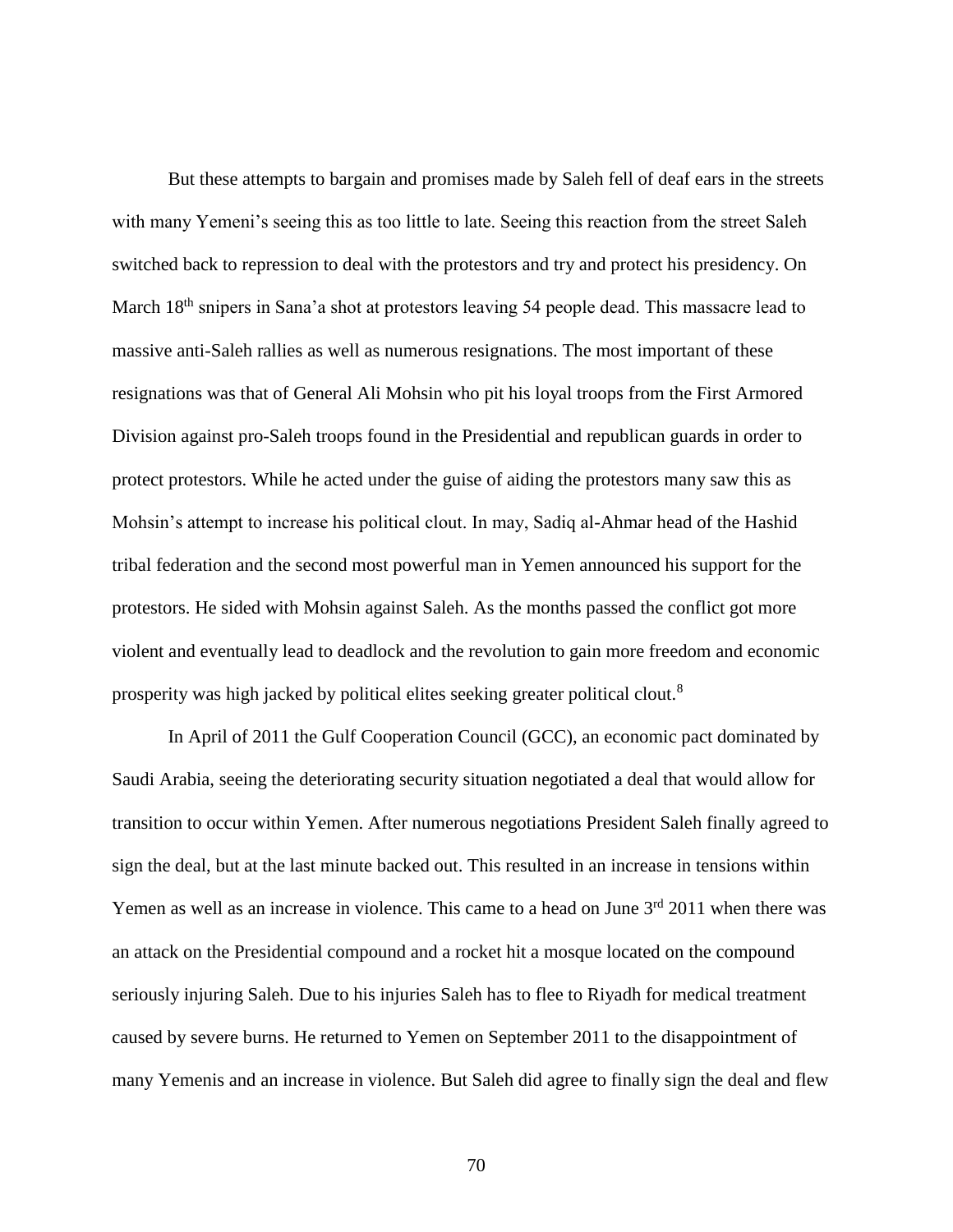back to Riyadh on November 23<sup>rd</sup> and signed the deal thus starting political transition within Yemen.<sup>9</sup>

The effect of 2011 has had a major impact on Yemen and its future. With Saleh momentarily absent from Yemen seeking medical treatment in the United States, Yemen has a long road ahead of itself towards democracy. As per the GCC transition deal power was handed down to Yemen's vice-president Abed Rabbo Mansour Hadi, who was then charged with forming a government and holding a single candidate presidential election within three months. This coincides with the Houthi rebels in the north and the secessionists in the south getting more bold along with the AQAP getting more dangerous as well as Yemen being politically fractioned along tribal lines more than ever.<sup>10</sup>

#### GCC Deal

The transition deal negotiated by the Gulf Cooperation Council (GCC) that would ensure Saleh stepping down peacefully before Yemen broke out in a full fledged civil war. This section will analyze what this deal was, how did it come about, what exactly the effect of this deal was, and how it stressed elections and the problems that resulted from it.

This transition deal was negotiated by the GCC between Saleh and his ruling GPC party and the established opposition of the JMP. This deal was spearheaded mainly by Saudi Arabia who holds the most political clout of the GCC and was firmly backed by the United States and several other international actors. Saudi Arabia sought this transition deal with such passion due to the Kingdom viewing instability within along its southern border as a security threat, especially with the Shia Houthi rebels and AQAP operating within Yemen's borders two groups who have no love for the al-Saud ruling family. The actual deal was negotiated relatively quickly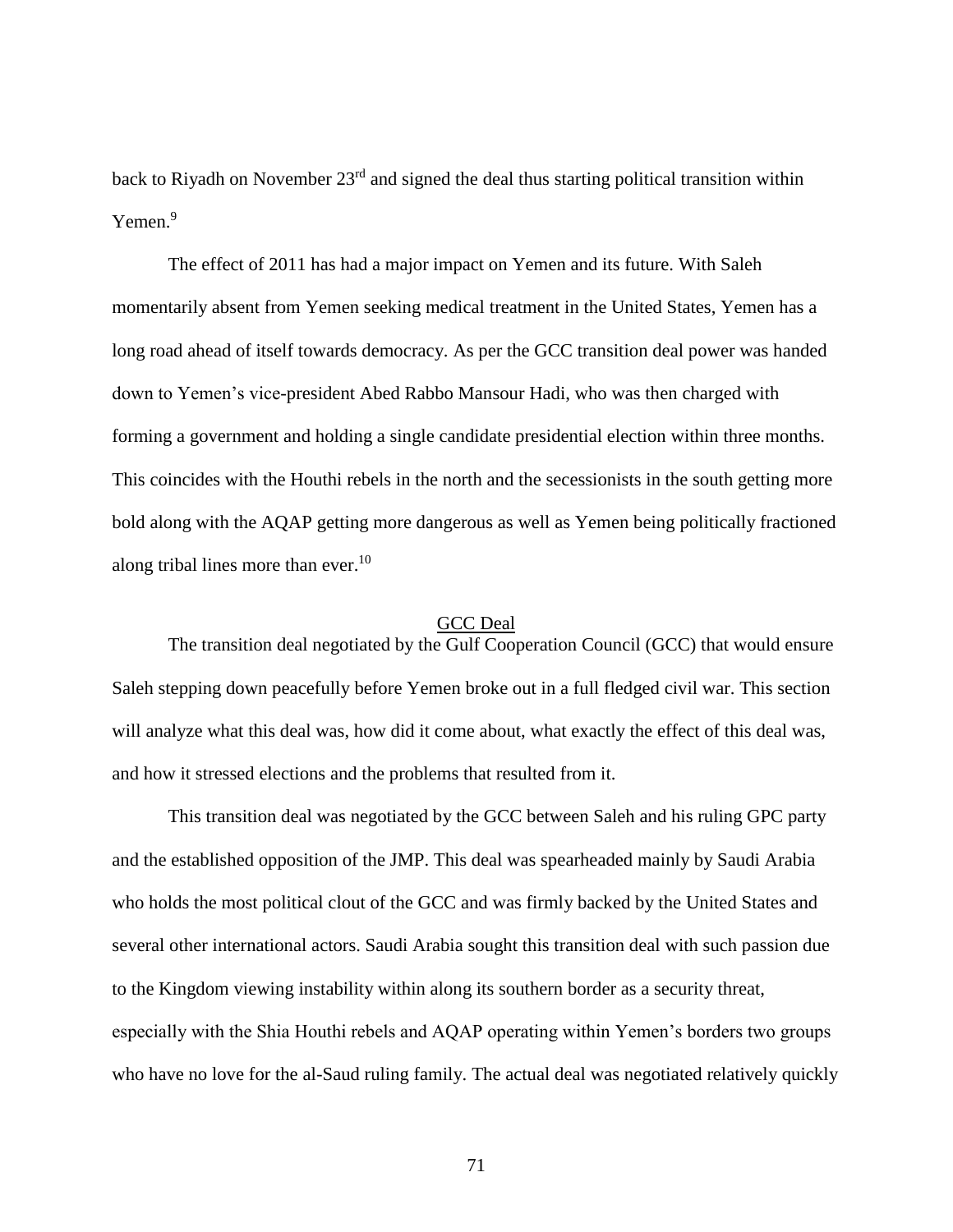but Saleh's flip flopping on whether or not to sign it caused conflict and instability to grow within Yemen. But finally in November of 2011 Saleh agreed upon the deal and thrust Yemen into a period of transition. $11$ 

This deal resulted in Saleh stepping down from the presidency and handing power over to his vice-president Abed Rabbo Mansour Hadi. Who would be charged with forming a transitional government chaired by the opposition, this transition deal called for this government to have a power sharing deal between the GPC, whose president was still Saleh giving him political clout, and the opposition of the JMP. This deal also called for a single candidate presidential election, this single candidate being nominated by the transitional government who already agreed to have Hadi has their nominee. The new president and government would then enter into a national dialogue. This dialogue would be charged with drafting a new constitution and then holding elections once this new constitution was approved through a national referendum.<sup>12</sup> In order to get Saleh to agree and sign this transitional deal it guaranteed him and his family immunity from prosecution, this portion would be a sticking point for many players within both the established formal and informal opposition who believed that Saleh should stand trial for the multitude of crimes committed during his tenure. <sup>13</sup> So much so that one Yemeni newspaper called the deal "the best legal and political package, which any dictator has ever gotten"<sup>14</sup>.

This GCC transition deal would operate as Yemen's road map through transition and towards democracy but its stress of elections would derail an all-encompassing transition that the Yemeni people so desperately want and need. This is due to the deal being lead by the Saudi government who want stability more than democracy and who would not be comfortable with a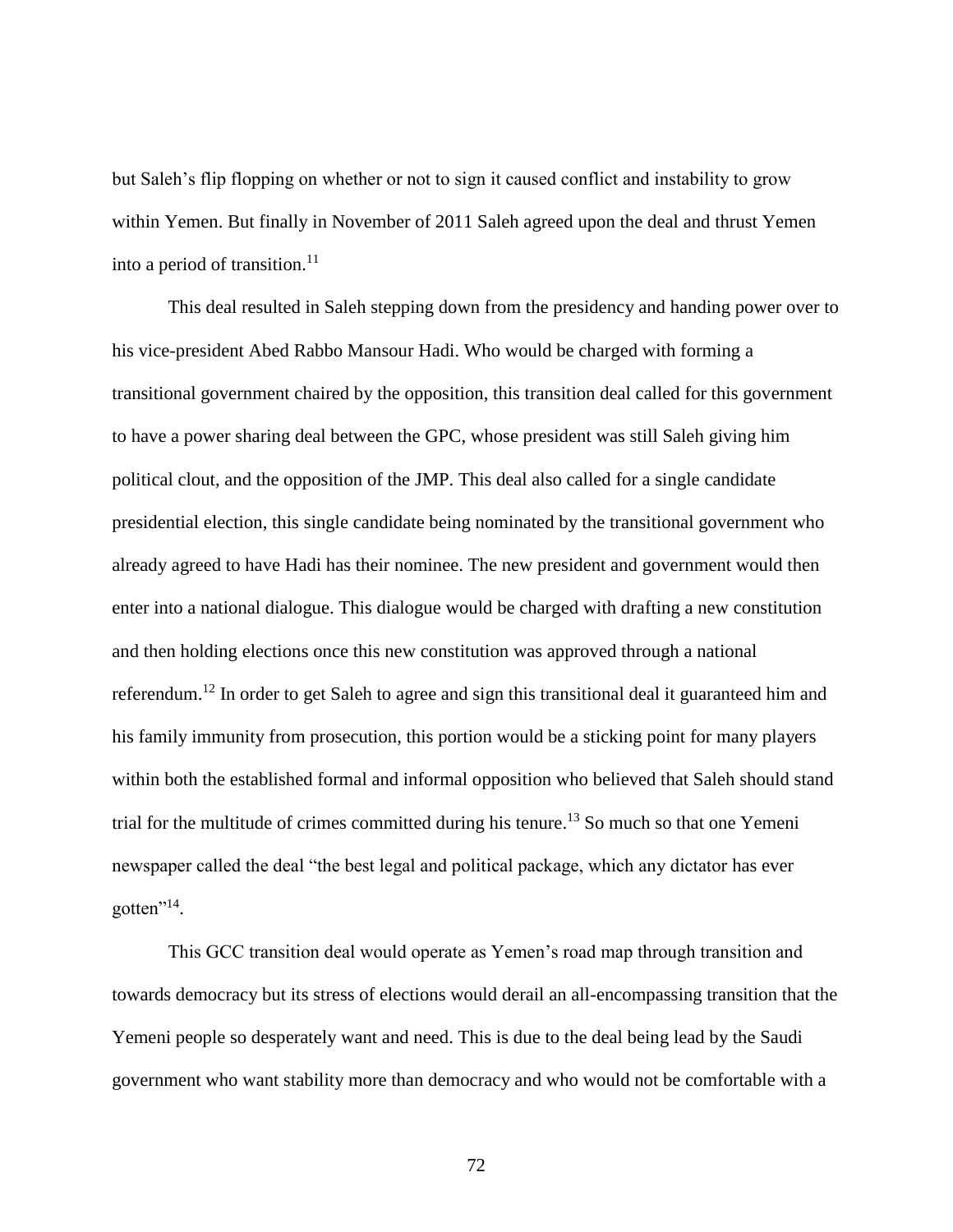full-fledged democracy being located along their southern border. This deal stressed elections through its emphasis on the elections of a president and the formation of a government. By putting the emphasis on electoral politics before a constitution the deal made sure power stayed in the hands of the established political elite within Yemen; these figures being Amhar, General Mohsin, the Islamist Islah party, and Hadi. The problem with this deal is it does not bring other facets of Yemeni politics that are part of the informal opposition into the transition thus having the possibility to destabilize and interrupt transition due to this new government not representing all parts of society like a democracy should. The three most notable parts of the informal opposition are the Houthi in the north of Yemen, the secessionists located in the south of Yemen, and the large youth groups who played a pivotal role in the Arab Spring protests.<sup>15</sup>

#### National Dialogue and Transition

After the GCC deal was signed by Saleh Yemen's transition officially started. Hadi was nominated and elected President of Yemen through a single candidate election. This section will look at this transition that started in late 2011 by looking at the lead up to the National Dialogue, the National Dialogue itself, and the effects of this and how it is related to an emphasis placed upon electoral politics.

The lead up to the start of the National Dialogue is a period of time that starts in December of 2011 and ends in February of 2013. With the signing of the GCC deal Saleh's faction within Yemen took a considerable hit to their political clout. This allowed for President Hadi and the opposition to shake up the security services and bureaucracy and purge many Saleh loyalists from their ranks. But President Hadi and his major supporters were not only seeking to curtail Saleh's faction but also that of the major opposition of the Ahmar, Islah, and Mohsen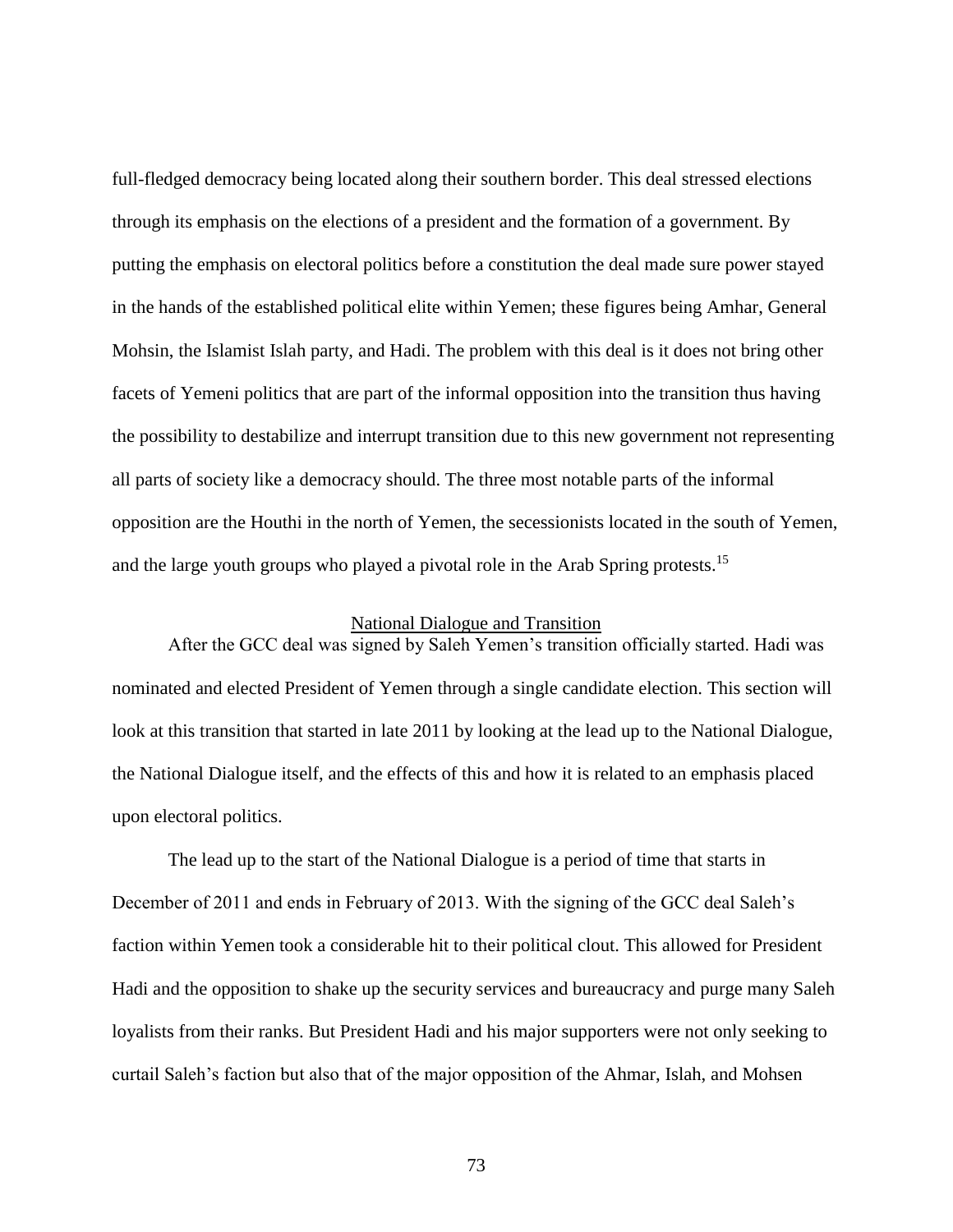triumvirate. Something he did in December of 2012 by disbanding the military units under Mohsin's command weakening the hard power of the opposition.<sup>16</sup>

Throughout 2012 elites on both sides of the political spectrum attempted to strike deals with Hadi in order to gain his support for their centralization policies. This is due to the popularity of federalism among many Yemeni interest groups, population, Houthi, Hirak, some JMP and GPC members, and Hadi himself. The policy calling for federalism went against the overall centralization policies that major elite groups had economic interests in. the informal politics undertaken by the elite of Yemen made may of the youth and original participants in the revolution feel uncomfortable. In their eyes they saw these new elites of the opposition as attempting to create a new Saleh style regime beholden to the popular accountability that was a major sticking point for the revolutionaries. While this was going on in the political arena life among the every day Yemeni people only got harder in 2012. With crime increasing due to the increase in kidnappings and AQAP becoming bolder in their activities. As well as the living standards among the people continued to drop. Hadi had an inability to stop this from happening due to the state and its apparatuses continuing to unwrap. For example it took him a full year to set up a committee to handle the calls for autonomy among the southern Yemenis.<sup>17</sup>

The National Dialouge (NDC) that began on March  $18<sup>th</sup> 2013$  is seen as the "only game" in town"<sup>19</sup> for transition to occur due to the GCC deal. The NDC is made up of 565 delegates hailing from the major political parties and social groups of Yemen. The political parties present in the talks are the GPC (112 seats), Islah (50 seats), the Yemeni Socialist Party (YSP) (37 seats), Nasirist Party (30 seats), and five minor parties (4 seats each). The social groups are the Houthi (35 seats) and Hirak (85 seats), a southern group who calls for southern Yemen's independence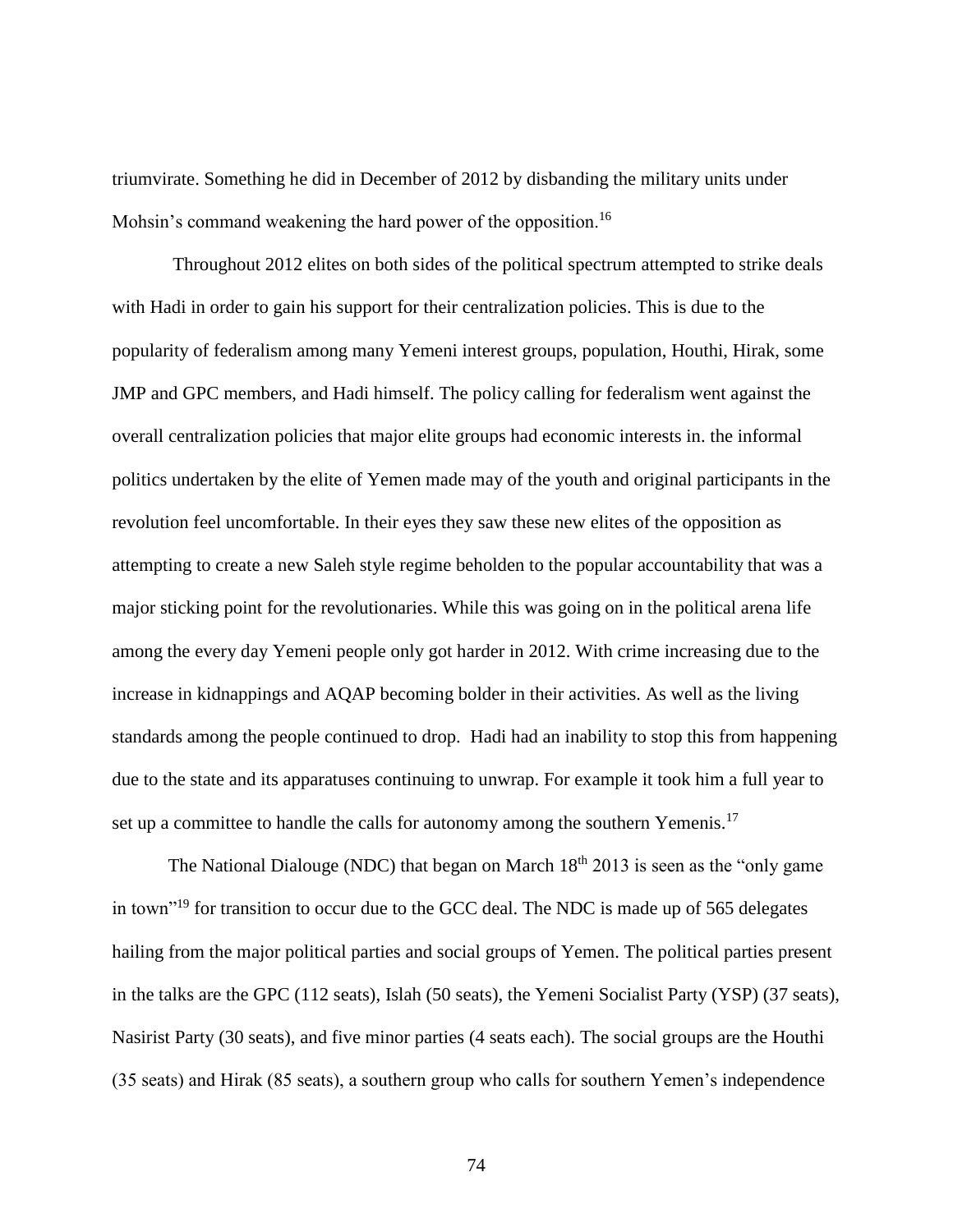from the north. The NDC is divided up into nine committees; each committee is in charge of handling and coming up with a solution to a specific issue facing Yemen. Out of the nine committees three are specifically sensitive and cover the issues of southern autonomy, the Houthi issue in Sa'ada, and the building of the state.<sup>19</sup>

Once the committee has come up with a specific solution they vote on it and if it passes through a vote this said solution goes before the entire assembly. Once the committee has presented their option to the assembly it is voted upon and has to have a three fourths vote in the affirmative. When and if the committee proposed solution passes the assemblies vote it goes directly to the constitutional drafting committee to be added into the constitution. While this sounds like a sound process in a state such as Yemen it is riddled with problems. For one the informal politics that the Yemeni elite is familiar with utilizing have been trumping formal group dialogue. Along with the lack of expertise held by committee members in the fields such as state building and electoral engineers are making the creation of options hard to come by. These two factors lead to dead lock among party lines that could eventually lead to the withdraw of certain groups from the dialogue damaging their legitimacy.<sup>20</sup>

The effect that the NDC has had on Yemen is too early to tell but at the time of this project the results do not look promising. This has the focus on electoral politics to blame, due to it placing power in the hands of well-entrenched elites enshrined as the opposition. Many of these elites have no interest in full democratic transition due to it negatively affecting their grip on Yemen as well as their individual economic interests. The NDC also has major obstacle with implementation of their policies. Since the Yemeni formal institutions are divided along tribal lines and it is the leaders of these tribes who make up the Yemeni elite. Thusly if transition goes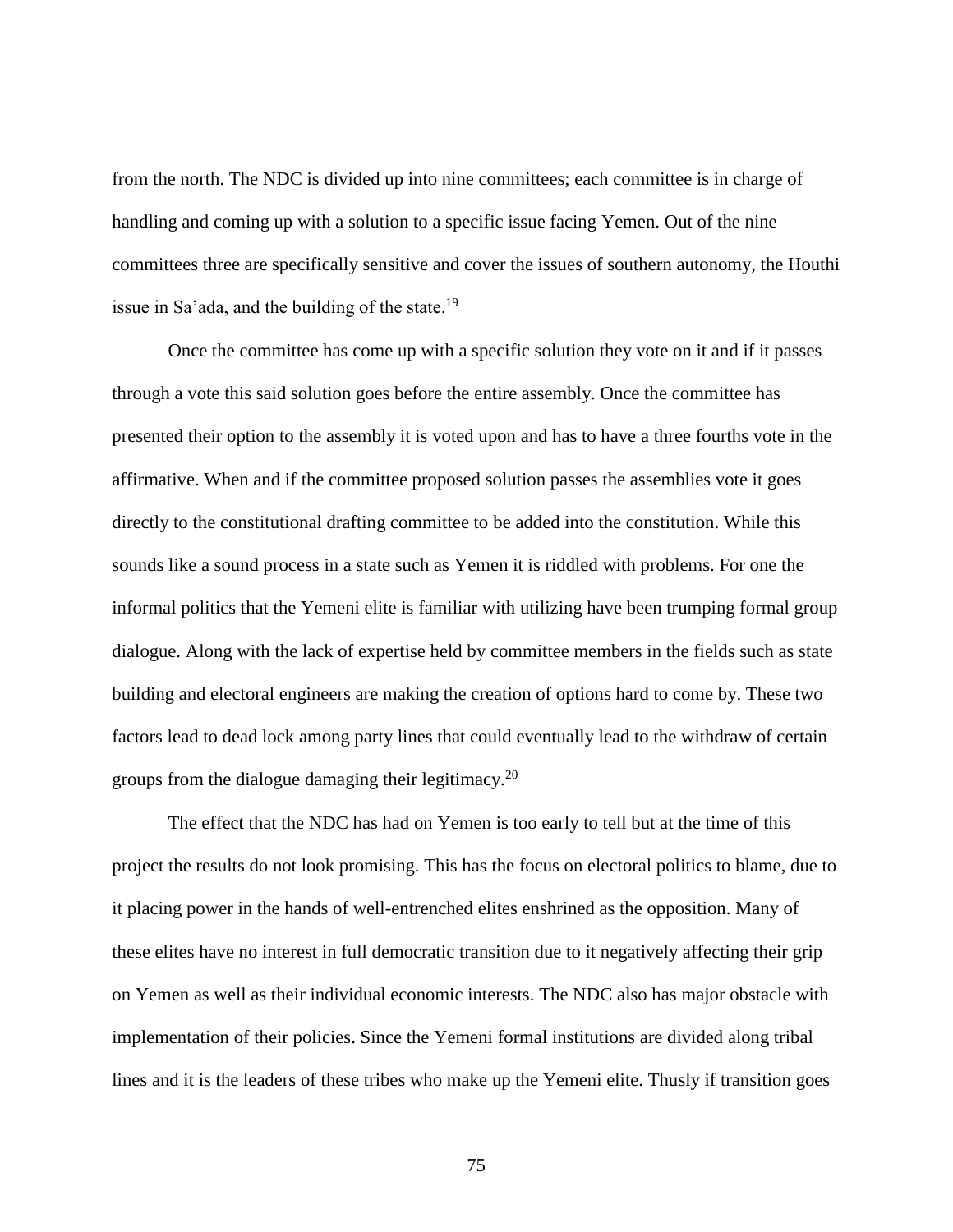against the interests of this elite group implementation will be near impossible. The weakness seen in these institutions also has to do with the fact that within Yemen formal politics typically enshrined by institutions has always been trumped by informal politics along familial and tribal lines. An example of this can be seen in Southern Yemen and the Houthi's call for more autonomy, this goes directly against the interests of Islah and the GPC.<sup>21</sup> If not handled with care this could lead to political deadlock and walk outs resulting in a failure of the NDC's purpose.

### Conclusion

Yemen's experience in the Arab Spring is unique to any other Arab stat**e** falling between Tunisia's massive peaceful protests and Libya's civil war. This is due to Yemen's unique history as well as the fact that it is the most heavily armed country in the world in terms of civilian possession of firearms behind the Untied States of America<sup>22</sup>. The future of Yemen does not look bright for many reasons. To start with the massive amount of problems the state faces are enough to cripple any government. These problems range from lack of oil and water, corruption, literacy, and etc.<sup>23</sup> Along with the fact that there is international intrigue in making sure Yemen is stable not necessarily democratic. Especially since Saudi Arabia spear headed the GCC deal and is infamous for not tolerating democratic regimes within the region much less as close as its southern neighbor. Alas there is hope, if all faucets of Yemeni society band together and create a system of formal institutions by enshrining them within a constitution. Yet enshrining them in a constitution is only one part of the equation of a stable democracy, Yemen's only hope involves sticking to the rules and ideals enshrined in said constitution.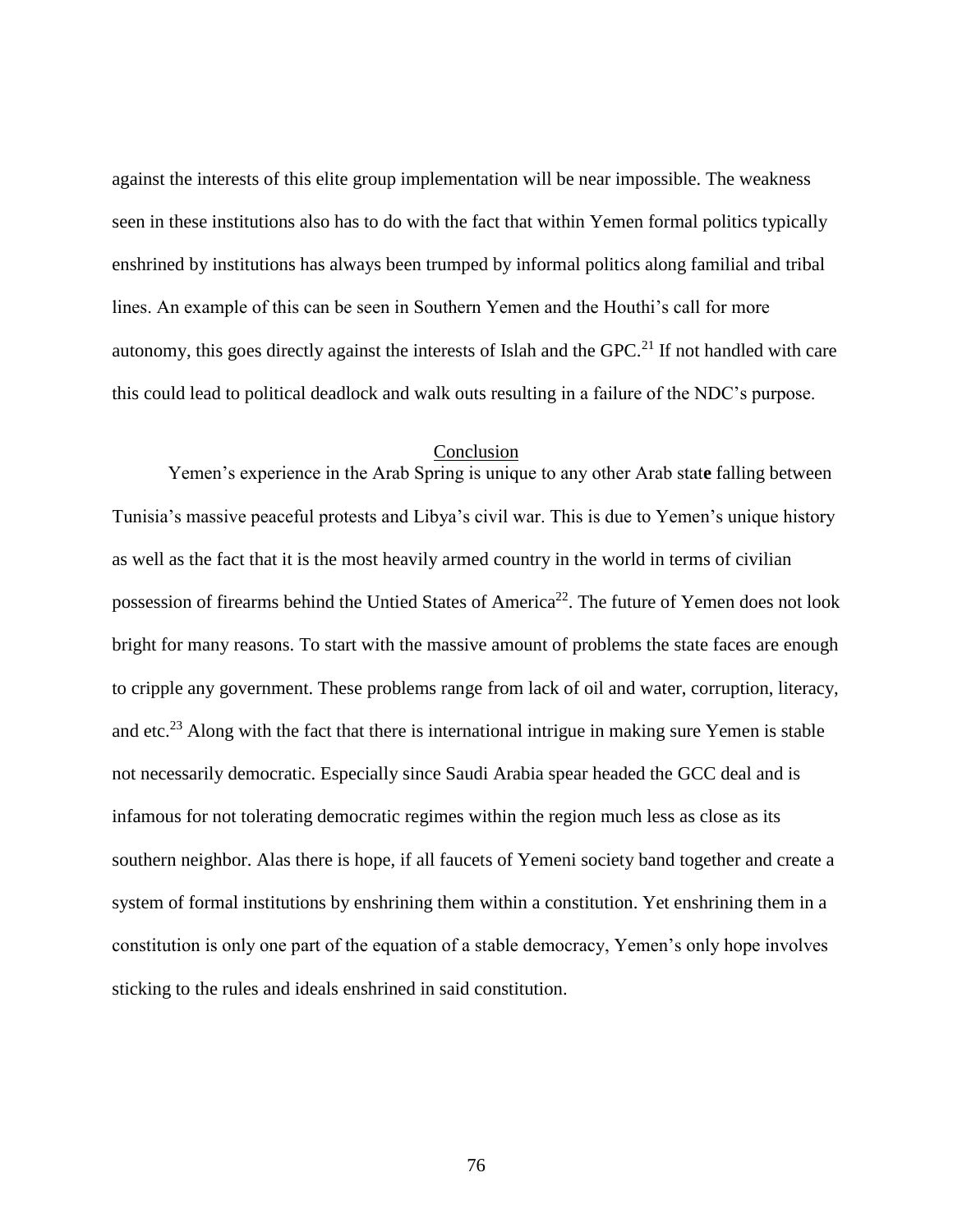## End Notes

- 1. Lin Noueihed & Alex Warren, *The Battle for the Arab Spring: Revolution, Counter-Revolution, and the Making of a World Order* (New Haven: Yale University Press, 2013) 197-198.
- 2. Noueihed & Warren, 199-201.
- 3. Abdullah al-Qubati, "Letter From Sana'a: Saleh on the Edge", Foreign Affairs, February 25, 2011, [http://www.foreignaffairs.com/features/letters-from/letter-from-sanaa-0.](http://www.foreignaffairs.com/features/letters-from/letter-from-sanaa-0)
- 4. Thomas Juneau, "Yemen and the Arab Spring: Elite Struggles, State Collapse, and Regional Security", Orbis 57, no. 3 (2013), 412.
- 5. al-Qubati, 184.
- 6. Vincent Durac, "Protest Movements and Political Change: An Analysis of the Arab Uprisings' of 2011", Journal of Contemporary African Studies 31, no. 2 (2013): 187-188.
- 7. Al-Qubati, 182-183.
- 8. Michael Knights, "The Military Role in Yemen's Protests: Civil-Military Relations in the Tribal Republic", Journal of Strategic Studies 36, no. 2 (2013): 276-279.
- 9. Juneau, 410-411.
- 10. Juneau, 411.
- 11. April Longley Alley, "Yemen Changes Everything…And Nothing", Journal of Democracy 24, no. 4 (2013): 78.
- 12. Juneau, 411.
- 13. Gamal M. Selim, "The United States and the Arab Spring: The Dynamics of Political Engineering", Arab Studies Quarterly 35, no. 3 (2013): 266.
- 14. Ibid.
- 15. Juneau, 411-414.
- 16. Alley, 78-79.
- 17. Alley, 79-81.
- 18. Alley, 81.
- 19. Ibid.
- 20. Ibid.
- 21. Alley, 33-34.
- 22. Noueihed & Warren, 195.
- 23. Noueihed & Warren, 199-200.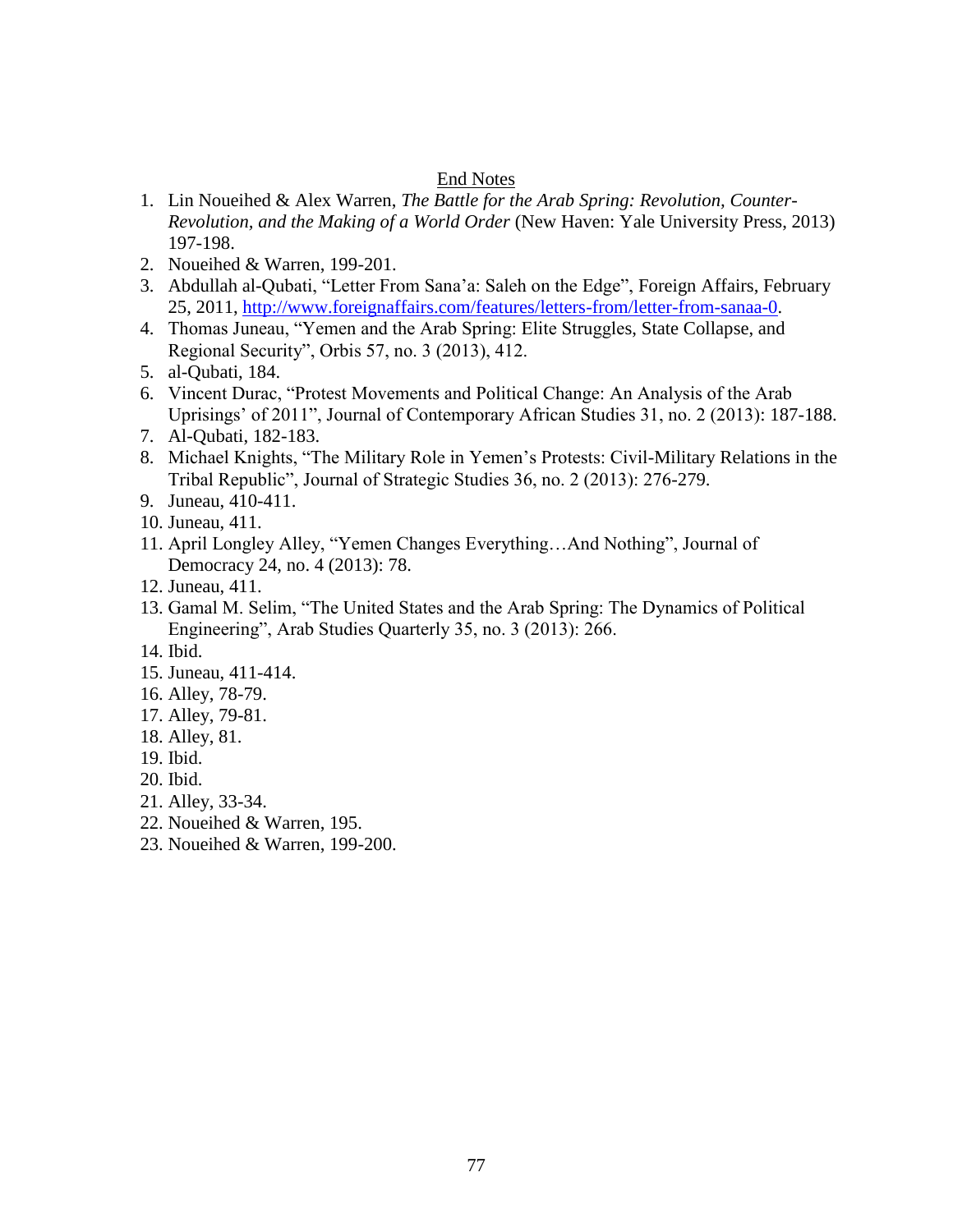# **CHAPTER FIVE: CONCLUSION**

#### Introduction

Through out the preceding chapters this study has attempted to explain and analyze why transition after the Arab Spring movements that shook the Middle East became bogged down and interrupted within the starts of Tunisia, Egypt, and Yemen. This study suggests that it was due to the focus placed upon electoral democracy and transition over constitutional democracy. Many of the societal ills such as political and religious sectarianism that authoritarian regimes within these states were able to keep in control were left to boil over. Resulting in polarization, political deadlock, violence, and institutional conflict all of which hinder political transition, all of which were major causes of halted and half hearted transition. The focus these states placed upon electoral transition exacerbated these factors; unlike electoral transition constitutional transition places emphasis on the institutions and actual citizens putting into place a set of rules that would alleviate these pressures and allow for a much smoother transition to occur.

This section will look at all three cases for over arching themes that validate the weakness and trouble with a focus being placed upon electoral transition and democracy. To do this the Arab Spring movements themselves, parliament their election and the NDC, and the executive of all three cases will be analyzing to find these common themes. Once these conclusions are drawn this chapter will end with what this means for these three cases as well as what this study means for the rest of the region as a whole, especially the Persian Gulf monarchies and sheikdoms.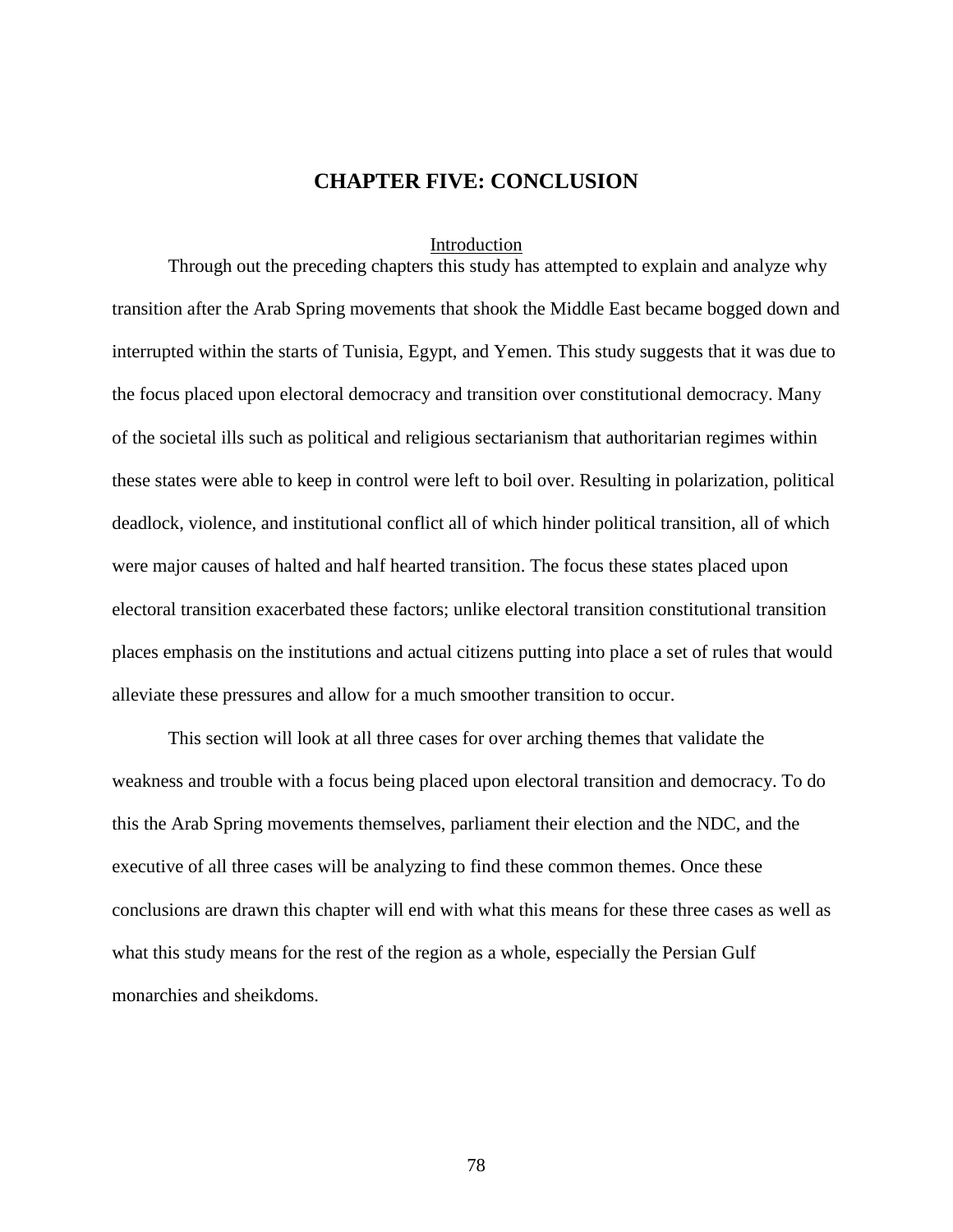## Arab Spring Movements

The Arab Spring movements that shook Tunisia, Egypt, and Yemen have had an immense impact upon their political make up and overall stability. This section will analyze the movements themselves in each of these states and how much each separate experience is similar or different. To do this several factors must be analyzed such as why these movements happened, what happened, who was involved, and the result of them. This will allow for a comprehensive profile of the Arab Spring within the numerous republics it influenced.

Within all three cases there lies three major causes for the Arab Spring these being economic, political, and media related. Within the realm of economics all three cases embarked upon a free market system as a means to increase economic performance as well as increase the size of the middle class. But within the years leading up to 2010-2011 these policies started to bog down. Resulting in wide spread unemployment and inflation. With a population that is more or less mostly young people this resulted in many of them graduating with secondary degrees and unable to find a job. As a result many of these individuals were forced to stay in poverty and work low wage low skill jobs just to support the family. This lack of economic opportunities would be a major catalyst for the break out of the Arab Spring. Each case had a different economic outlook but all of them bleak especially for Yemen, whose main source of income (oil) is due to run out within the next decade. The common question was why did none of these free market economic policies benefit the people like they were suppose to? This is due to the fact that all three regimes were surrounded by a group of crony capitalists who single handily benefited from the opening of the economies. $<sup>1</sup>$ </sup>

Political stagnation coupled with the economic stagnation. In all three cases the executive is an authoritarian leader who held power for a expansive amount of time; in Egypt there was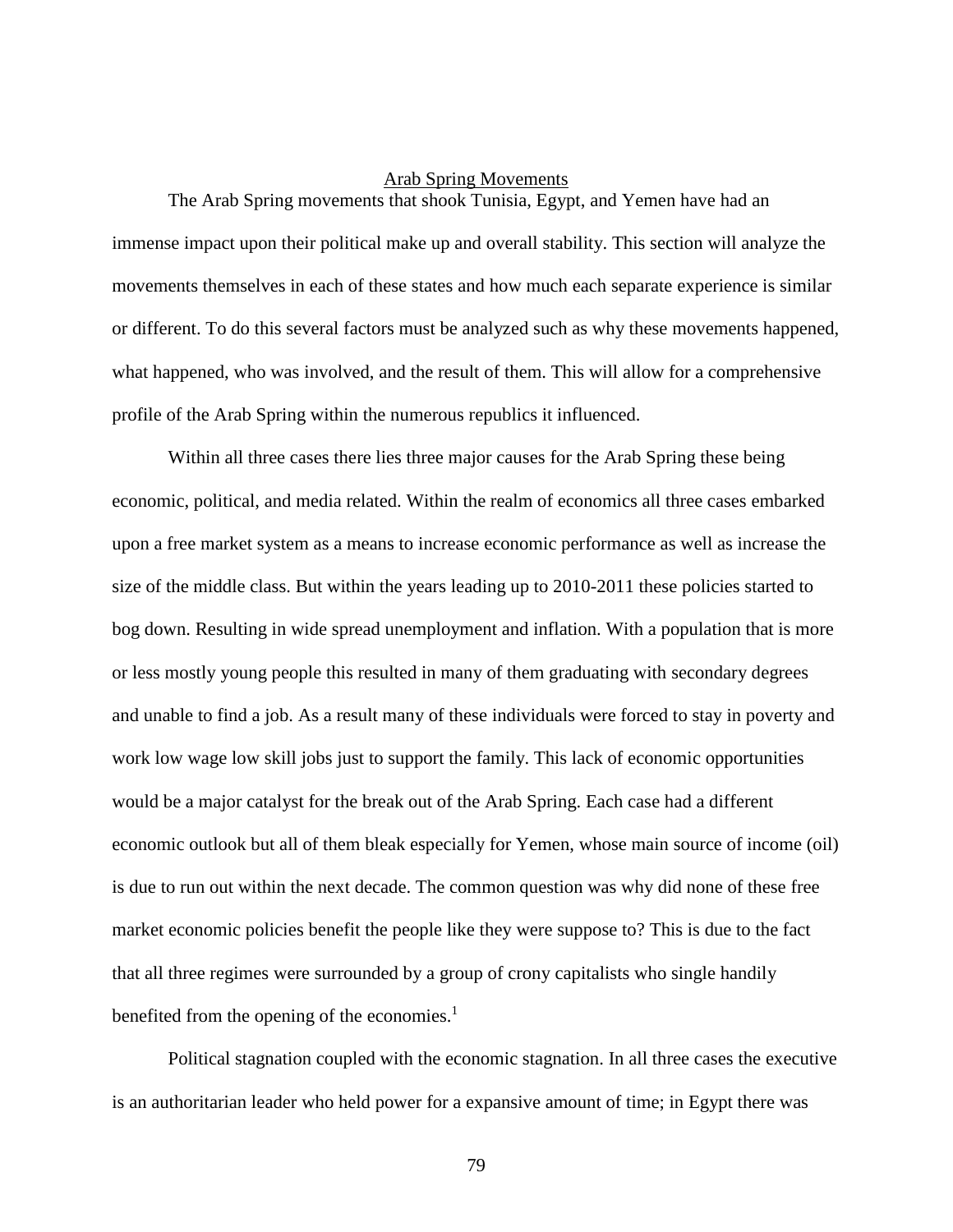Mubarak (since 1981)<sup>2</sup>, Tunisia had Ben Ali (since 1987)<sup>3</sup>, and Yemen was ruled by Saleh (since 1978)<sup>4</sup>. All three leaders over the course of their rule subjugated the institutions to be subservient to the executive as well as co-opted or pushed out the established opposition. This left the large youth population with no representation and would become a major sticking point for the populous movements. This lack of representation coupled with large amounts of political corruption at all levels of the state angering the people.<sup>5</sup>

Traditional these authoritarian leaders could use their propaganda machines to give their population an image of themselves that suited the leader. As well as release information that they approved while censoring information that would cast them in a negative light. But with the proliferation of satellite television, Internet, and cell phones the population of these Arab Republics had access to information they never did before. Additionally this allowed for people to connect with each other through social media and blogs. Social media and blogs would play an imperative role in the formation of the large protest movements because citizens used them to coordinate protests and show the atrocities of the regime to each other and the rest of the world. New stations especially Al-Jazeera played an important role in starting the Arab Spring by bringing people independent news in the Arabic language as well as providing programs that encouraged debate. These news sources also showed people that they should expect more from their government by showing how people around the world interacted with their government. The combination of these three factors gave the people of these Arab countries more than enough reason to take to the streets, demanding their leaders step down as a means of obtaining more liberties and a better life for themselves and their family.<sup>6</sup>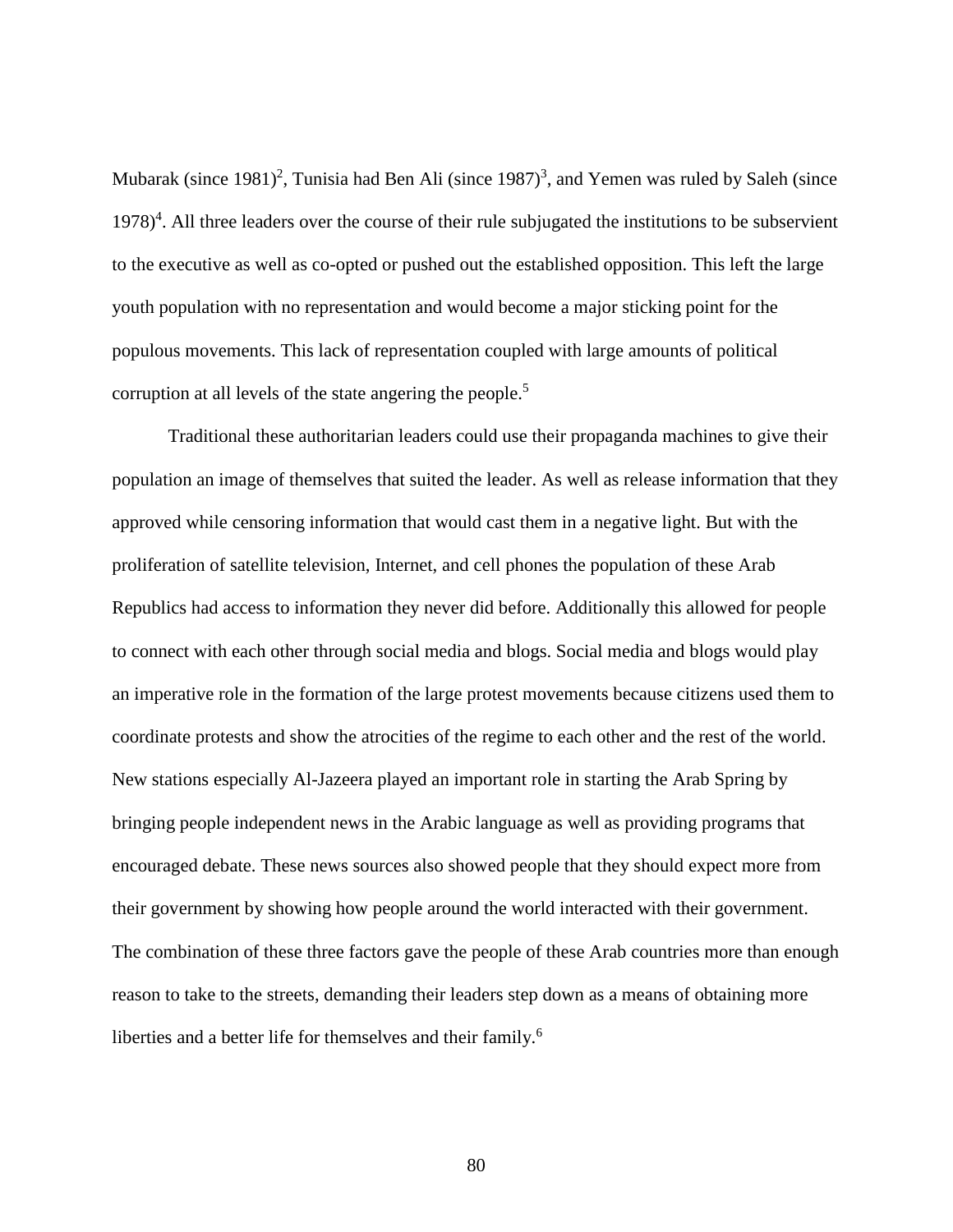The January 25<sup>th</sup> Movement of Egypt, Jasmine Revolution of Tunisia, and Yemeni Revolution all followed a similar format. It all started in Tunisia with the self-immolation of Mohamed Bouazizi in late 2010, after which a series of anti-government protests broke out in response that eventually came to a head in the capitol of Tunis.<sup>7</sup> This wind of change that charged Tunisians to protest and demand change soon spread to Egypt and then after Egypt it landed in Yemen.

These three different movements that succeeded in toppling three longstanding and thought to be stable dictators shared a number of factors. First they were started by the same demographic, something that will be covered later on in this sections, and were coordinated largely online through the blogs. These protests were all large well-coordinated movements that were largely non-violent. As well as these protest movements being greeted by the government with violent repression, while not deterring the protestors it did result in all three cases in the resigning of important figures that controlled hard military power within the state. Such as was seen with the Military in Egypt and Tunisia and General Ali Mohsin and his troop within Yemen, playing an imperative role in the down fall of the president.

The protest movements in all three of these cases also centered around the idea of the President stepping down, as can be seen in the common chant of "get out" used in all of this studies cases. While this being a central demand of these populous movements it was not the only one, the Arab Spring symbolized the people coming to the streets demanding more civil liberties (i.e. freedom of speech), better economic opportunities, a stop to government corruption, and more representation within the government. While many of these demands take years to accomplish these movements did succeed in toppling the presidents of each respective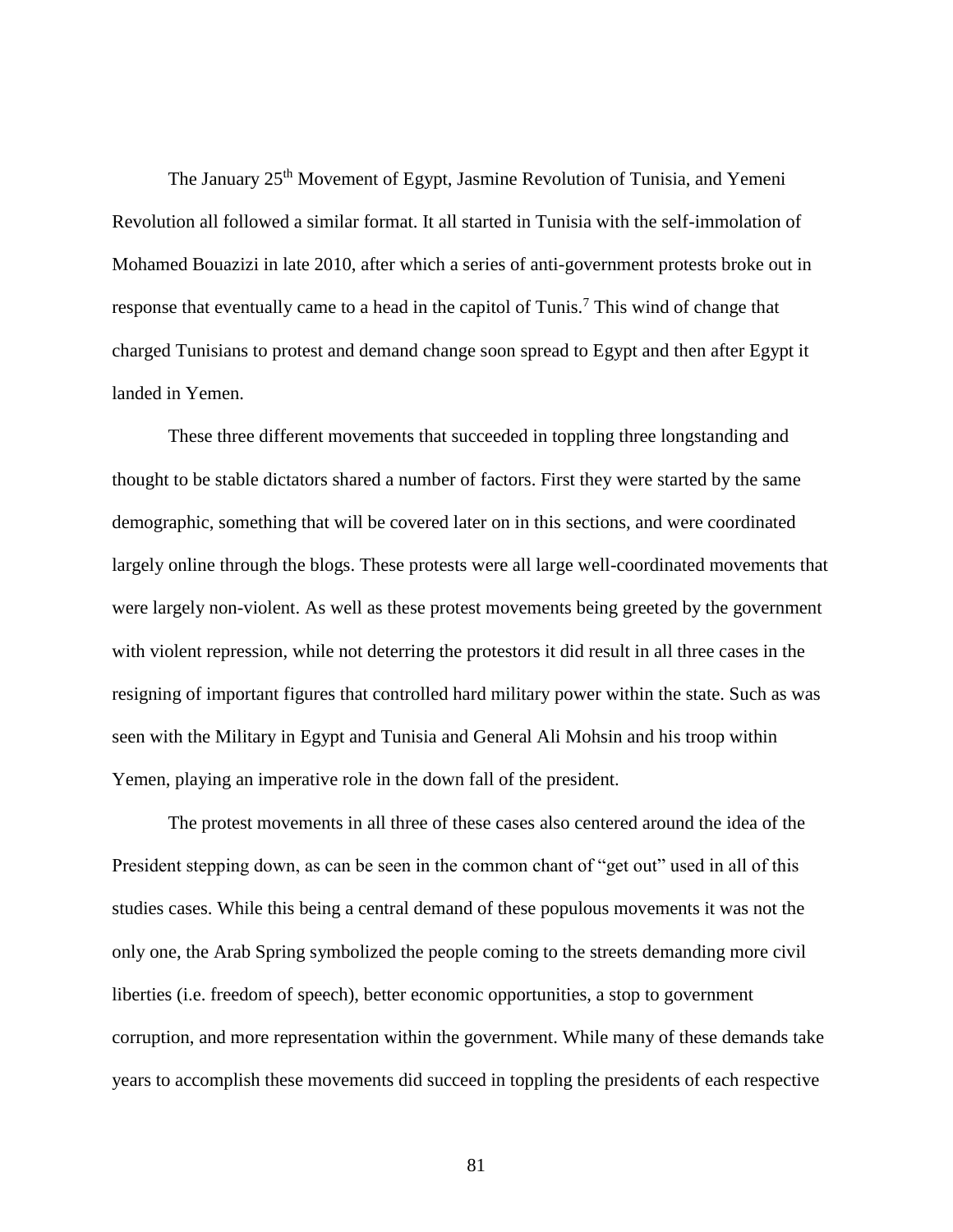country. But that does not mean that the regime that supported that individual left power with them, in most of these cases the real power brokers of the regime stayed in power; a fact that would come to cause major problems once transition was initiated.

In order to create this overarching profile of the populous movements dubbed the Arab Spring one has to look at who was involved. Unlike what one would typically expect it was not the traditional opposition of the Islamists within Egypt and Tunisia or the Houthi and secessionists within Yemen who started and spear headed these movements. Rather it was the liberal youth, often times called the youth bulge, who made up the vast majority of the protests.<sup>8</sup> It was not until these youth lead protests gained ground that the other more established opposition came forth and joined the ranks within the series of protests. Below is a table illustrating the complete profile of the causes, what occurred, and who was involved across the board of all three cases giving a visual element to this overarching profile.

| Cases/           | Economic,  | Large and  | Youth        | Hard       | President | Regime stays |
|------------------|------------|------------|--------------|------------|-----------|--------------|
| Descriptors      | Political, | Unexpected | <b>Bulge</b> | Power      | toppled   | in power/ in |
|                  | and Media  |            |              | holders    | quickly   | charge of    |
|                  | (Causes)   |            |              | side with  |           | transition   |
|                  |            |            |              | Protestors |           |              |
| Tunisia          | X          | X          | X            | X          | X         | X            |
| (Jasmine)        |            |            |              |            |           |              |
| Revolution)      |            |            |              |            |           |              |
| Egypt            | X          | X          | X            | X          | X         | X            |
| (January)        |            |            |              |            |           |              |
| 25 <sup>th</sup> |            |            |              |            |           |              |
| Movement)        |            |            |              |            |           |              |
| Yemen            | X          | X          | X            | X          |           | X            |
| (Yemeni          |            |            |              |            |           |              |
| Revolution)      |            |            |              |            |           |              |

Table 1 Arab Spring Profile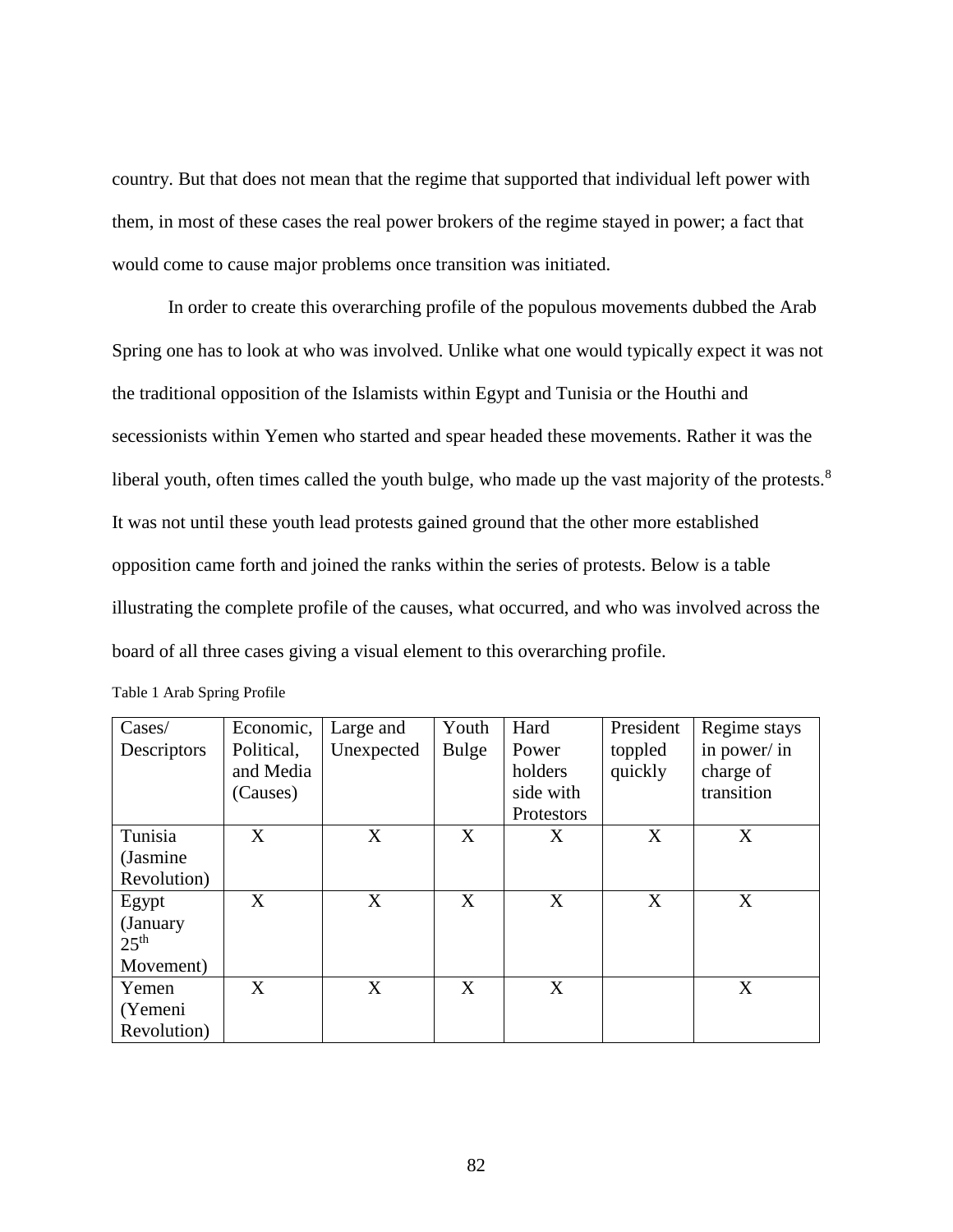These populous movements achieved their goal of toppling the person who they felt represented the economic woes, lack of political representation, and wide spread corrupt from power. This process took anywhere from a number of weeks to a number of months depending upon the case. But just because they toppled the president does not mean that they got ride of the regime that supported them. In fact these elements were the ones who were put in control of the political transition all three cases were about to embark upon. This would lead to a number of issues due to these elements stressing electoral transition as a means to keep their power due to elections being an elitist game while constitutional transition is geared more towards the people.

### Initial Transition

Transition in each of these cases started with the toppling of the president and with each movement succeeding it gave the next more momentum to dislodge a long standing leader; starting with Tunisia then moving towards Egypt and after that picking up ground within Yemen. This section will look at the three cases of this study and how each faired with initial transition to see if there are common themes. To accomplish this goal the following section will analyze how the old political forces attempted to derail transition in order to keep power within their hands, how they did this by stressing elections, and how the people tempered the old guard's power grabs.

It is imperative to look at who exactly took over after Mubarak, Ben Ali, and Saleh fell and what each transition initiator did to keep a hold of their power. After Mubarak fell the armed forces under the SCAF took control of the country. They tried several schemes to hold onto power the first being dissolving parliament and the constitution. They then drafted a transition constitution putting it to referendum. But this was to provide the illusion that they were doing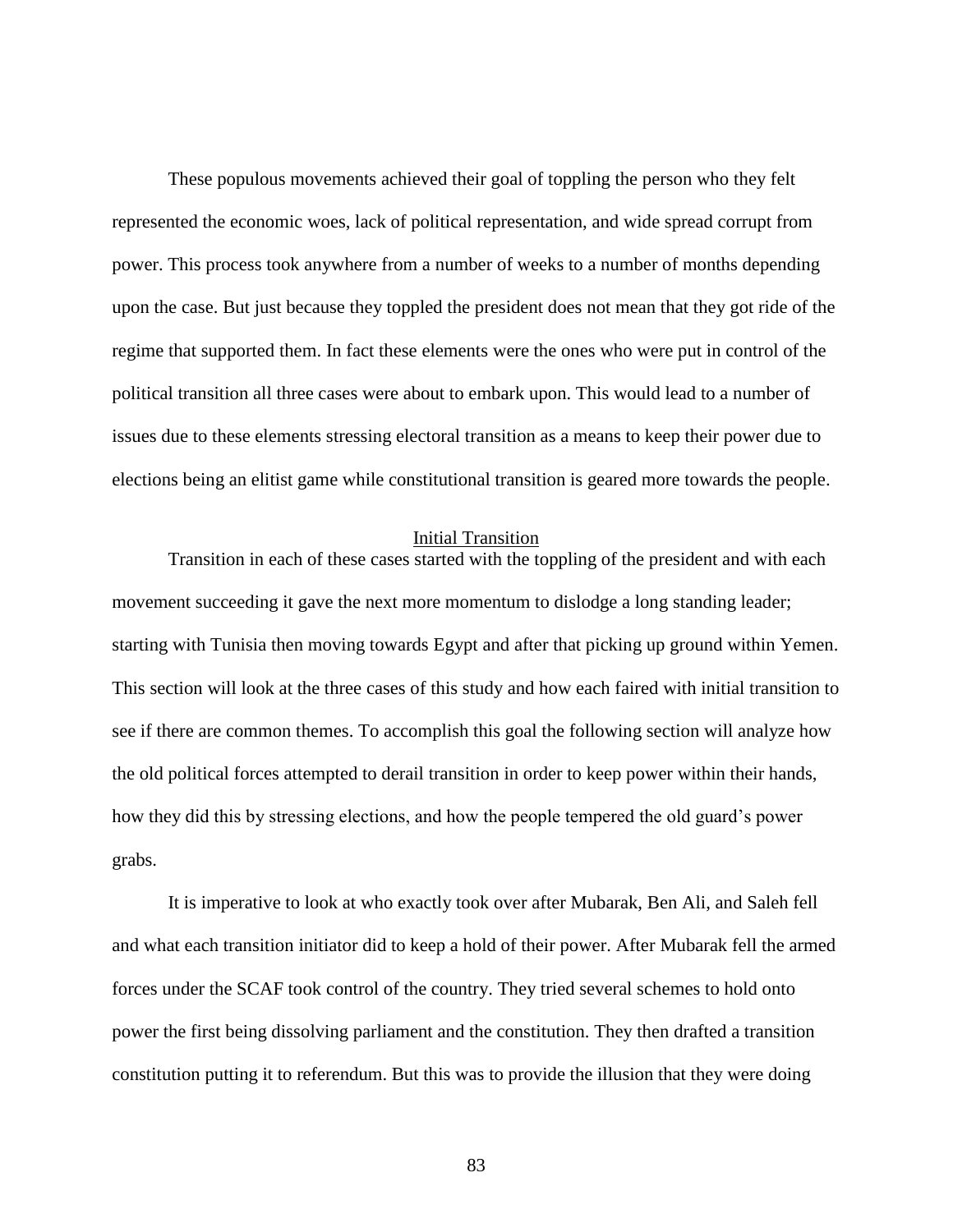what the people entrusted them with. The most famous example of the SCAF attempting to grab power would be seen in the "al-Selmi Communiqué", this document was an attempt to gain far reaching powers that even when a civilian government rose the military did not have to worry about being under its charge.<sup>9</sup>

While in Tunisia once Ben Ali fell his Prime Minister Mohamed Ghannouchi stepped in and was charged with forming a unity government. He filled this government with pro-Ben Ali figures from the ruling RCD party. This was an attempt used by post-Arab Spring Tunisian political elites to solidify their hold on power. All the while stressing to the people that they would only rule until elections were held.<sup>10</sup>

Yemen is a unique case because unlike the first two Saleh was not leaving without a fight leading almost to a civil war. Seeing this the GCC stepped in and crafted a deal with the political elite of Yemen that would advert a war. Especially since the de-facto leader of the GCC, Saudi Arabia, shares a border with Yemen. But this did allow transition to start but it kept all the political power within the hands of elites, leading to really no change in policy. The important portion of Yemen's transition would happen during the NDC. But this deal itself stressed elections just like the two cases above for the fact that it called for a single member presidential election with the candidate being Saleh's Vice President.<sup>11</sup>

In all three of these cases old regime forces put an initial emphasis on elections due to the legitimizing power that they hold. In their eyes it was a way for them to consolidate their power. But in all three cases new political actors and citizens saw through these power consolidations. Actively protested these moves forcing these old regime remnants to back off, but the damage was done and this initial stress of elections would set into motion destabilizing forces seen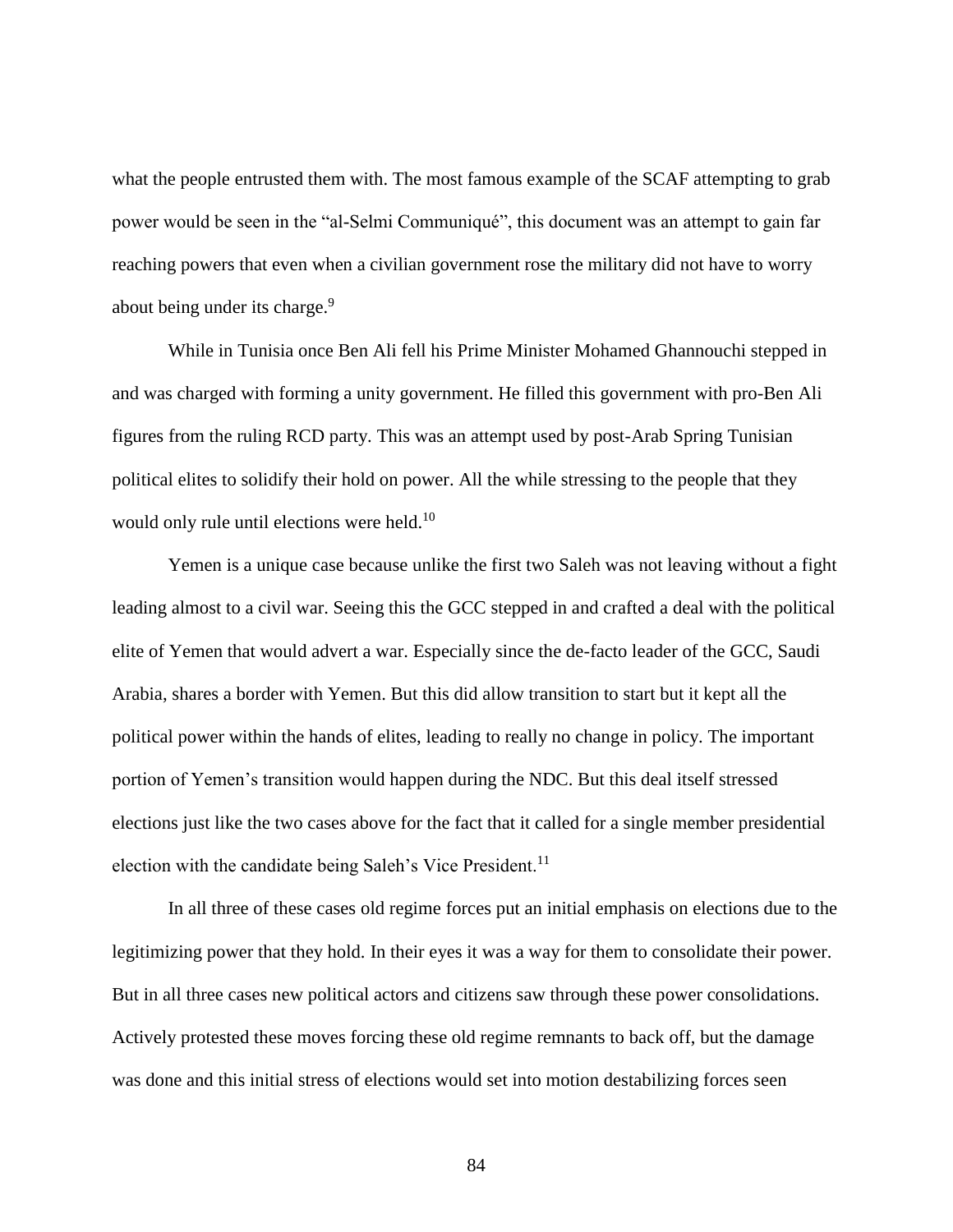throughout future transition. In Egypt after the al-Selmi document was published some of the largest protests in Egypt took place in response forcing the SCAF to drop their support of the document.<sup>12</sup> Or in Tunisia where the protests resulting from a RCD filled government resulted in that government's downfall.<sup>13</sup> As well as the Houthi and Southern Secessionist's constant threats to step down if informal politics were emphasized in the NDC resulting in an emphasis placed on the committee.<sup>14</sup> Even though these groups did face off with old regime power consolidation they still enforced these political element's stress on electoral transition, but it does highlight a motif of old verse new that is seen throughout this period in all the cases.

| Cases/        | Electoral  | Old regime power | New political forces    | Successful |
|---------------|------------|------------------|-------------------------|------------|
| Descriptors   | Transition | consolidation    | challenge consolidation |            |
| Tunisia (RCD) |            |                  |                         |            |
|               | $\rm X$    |                  |                         | X          |
| Egypt (SCAF)  |            |                  |                         |            |
|               | X          | X                |                         | X          |
| Yemen (NDC)   |            |                  |                         |            |
|               |            |                  |                         |            |

#### Parliament, Elections, & the NDC

Eventually these initial transition governments gave way and scheduled elections that gave rise to new parliaments and constituent assemblies. Or in Yemen's case a National Dialogue Conference. These new representative bodies were in charge of drafting a new constitution and presenting them to the people through a referendum as well as run the country. This section will do a comparative analysis of the elections, a phenomenon labeled the rise of the Islamists, and how these new representative bodies interrupted and halted transition.

In Egypt and Tunisia the people elected these representative bodies while in Yemen they were appointed as agreed in the GCC agreement. Yet even with this difference the results and effects of these bodies follow a similar pattern. It was in these elections that the phenomenon that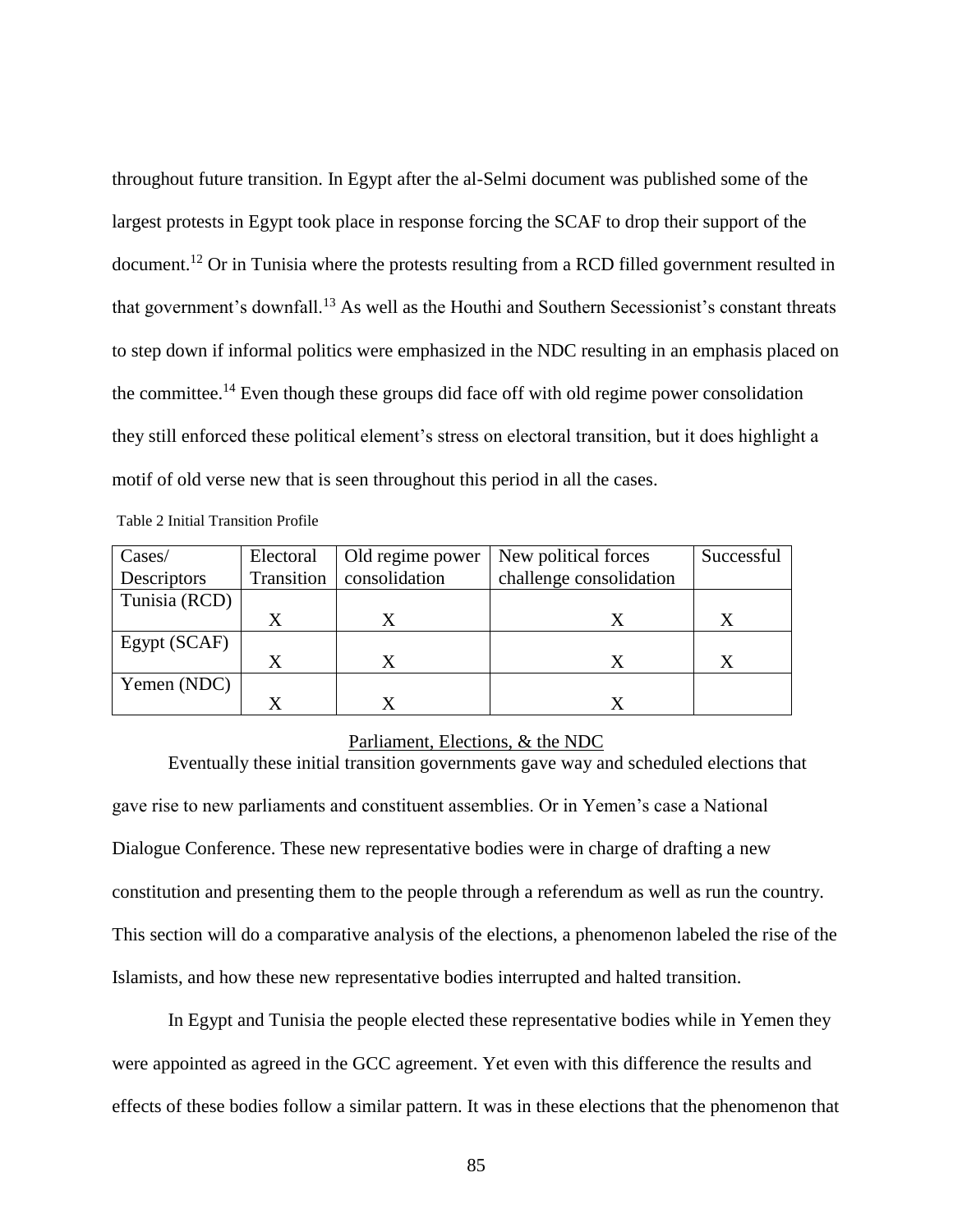came to be known as the rise of the Islamists occurred. This name derived from the fact that the Islamist parties dominated in states where they traditionally did were not a majority in the representative bodies. This is seen in Egypt where the Muslim Brotherhood FJP and ultraconservative Salafists al-Noor party won 72% of the seats in Parliament<sup>15</sup>. As well in Tunisia where the Islamist Ennahda party won 89 of the 217 seats, still not a clear majority but more than any other party<sup>16</sup>. Or in Yemen where the GCC agreement gave the Islamist party Islah 50 seats at the National Dialogue conference<sup>17</sup>. While the liberal and youth groups who went against the Islamists in the election did not preform as well as was expected, even though these groups especially the youth groups spearheaded the Arab Spring.

This domination by the Islamist groups across all three cases is due to several factors. The most important being the grassroots support that these Islamist parties have at their disposal. Grassroots support coming from the large population living in poverty in all three of these cases and the fact this segment of the population receives a large amount of services from these parties. Such as health care, job placement, and transportation. These Islamist parties are also highly organized especially compared to other parties.<sup>18</sup> In Yemen the Islah party made out so well in the GCC agreement because its head al-Ahmar is the second most powerful man in Yemen, giving him a large degree of political clout<sup>19</sup>.

On the flip side while the Islamist parties thrived in this election, it is important to look at why the liberals preformed so poorly. Unlike their counterparts the Liberals were divided due to being prone to infighting as well as their lack of organizational skills and inability to get grassroots support. These liberal parties also gave some citizens a bad taste in their mouths due to their connection to the old regime even if these parties were not directly attached to it.<sup>20</sup>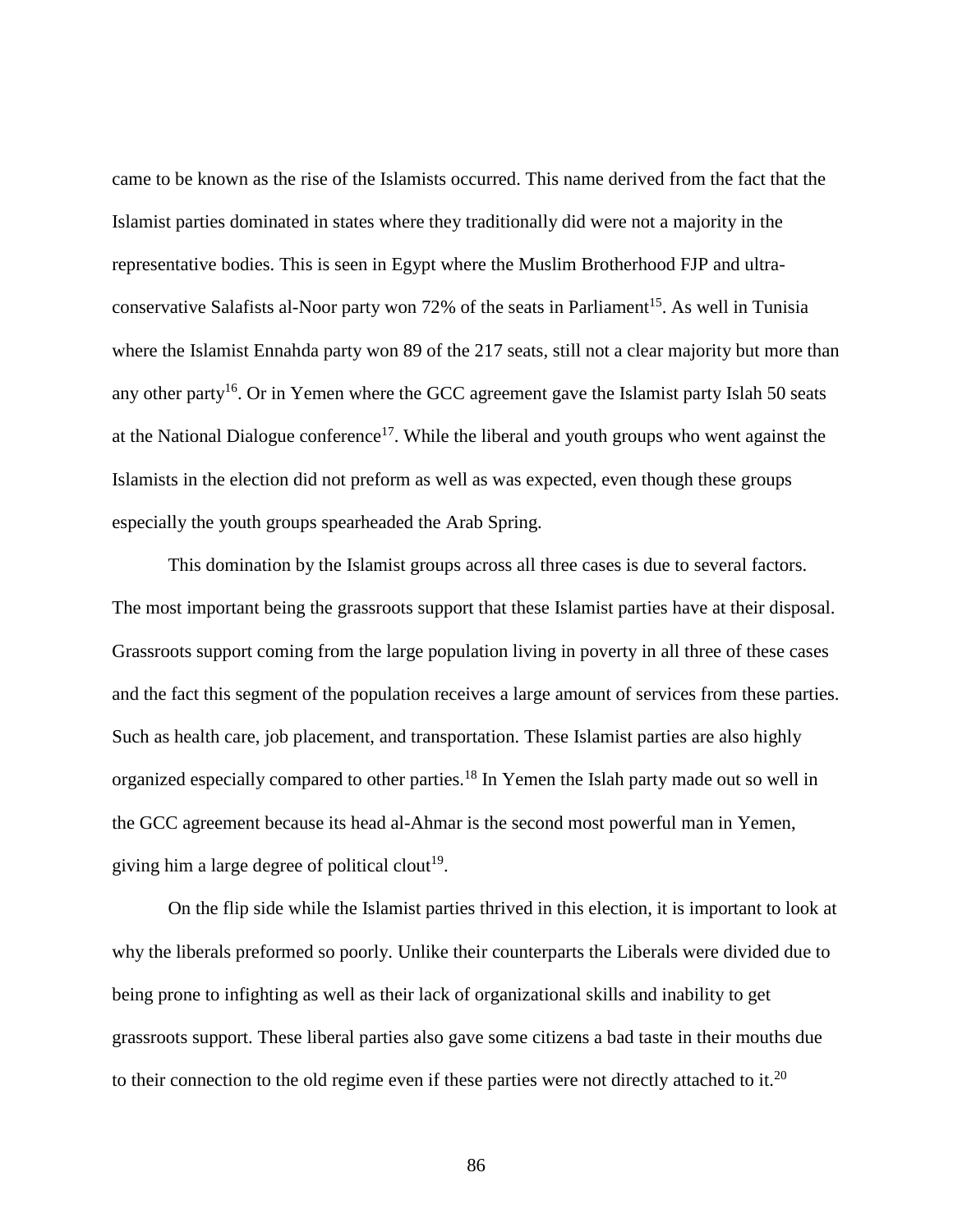Once in power these representative bodies were tasked with drafting the new constitution. But before much headway could be made more liberal and opposition elements within these bodies saw felt that Islamist's were attempting to monopolize the process.<sup>21</sup> This is marked by an increase in polarization that resulted in deadlock when these elements walked out and boycotted the process in essence halting transition. In Yemen's case it almost came to this but at the last minute a deal was made before the Houthi and secessionists walked out. The effect of this halting of transition was wide spread internal instability that was characterized by people taking to the streets and in Yemen the AQAP gaining more ground.<sup>22</sup> This instability caused the already ailing economies of Egypt, Tunisia, and Yemen to get hit even harder causing more instability, thus starting a vicious cycle all the while the political arena was at a standstill.

|  | Table 3 Representative Bodies Profile |  |  |  |
|--|---------------------------------------|--|--|--|
|--|---------------------------------------|--|--|--|

| Cases/Descriptors    | "Rise of   | Old regime | Polarization | Deadlock | Internal         |
|----------------------|------------|------------|--------------|----------|------------------|
|                      | Islamists" | candidates |              |          | Instability      |
| Tunisia (Constituent |            |            |              |          |                  |
| Assembly)            |            |            | X            | X        | X                |
| Egypt (People's      |            |            |              |          |                  |
| Assembly)            |            |            | X            | X        | $\boldsymbol{X}$ |
| Yemen (NDC)          |            |            |              |          |                  |
|                      |            | X          |              |          | X                |

#### Executive

The election of a new executive to lead the country is an integral part of any transition from an authoritarian state to one of democracy. But the emphasis put on elections throughout the transition process before a new constitution would create problems. Due to a constitution creating a framework and rules for that executive to follow as well as a constitution's role in clearly illustrating the job description of the executive. This section will analyze the new figures who were elected to the executive branch in Egypt, Tunisia, and Yemen. Analysis will include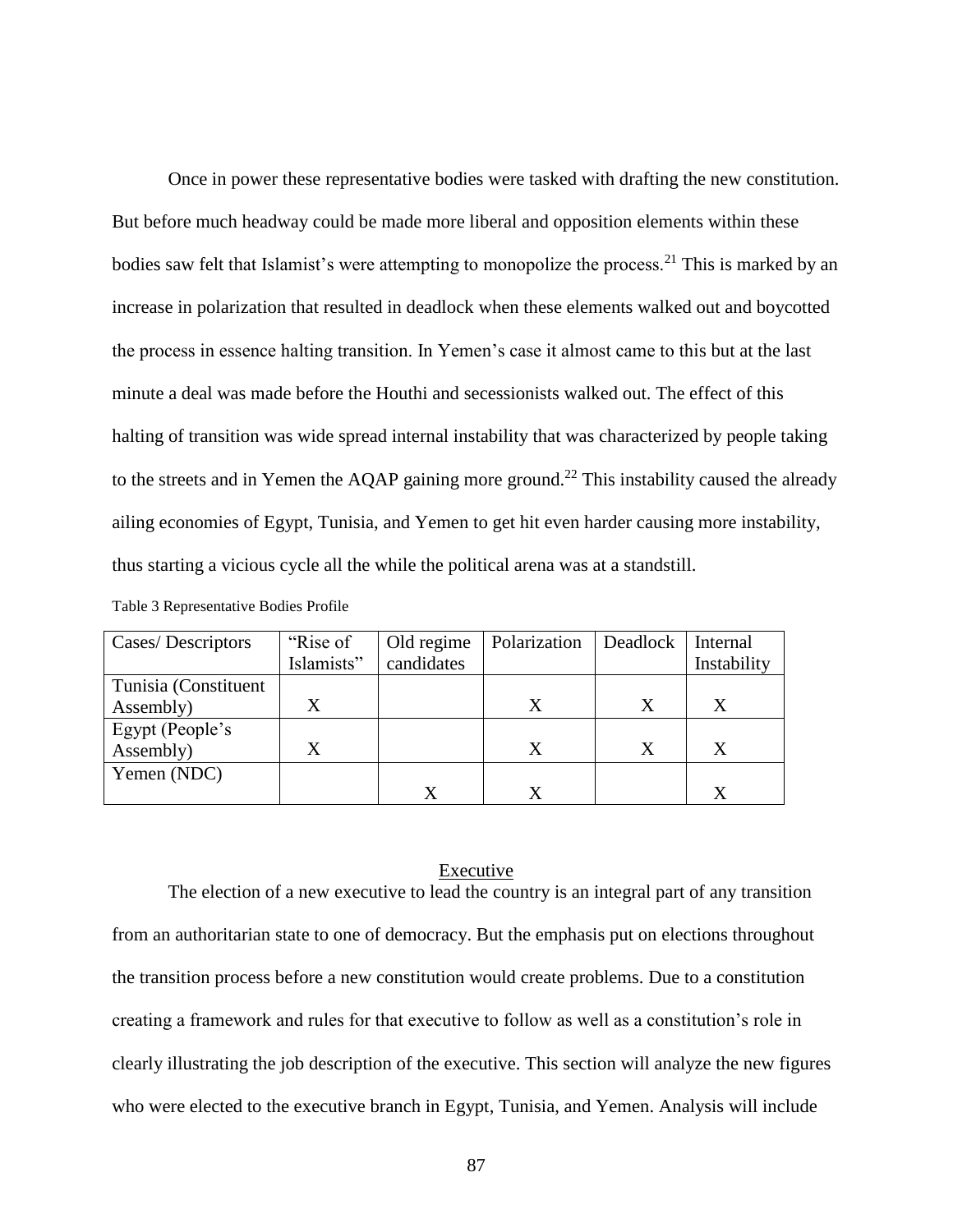the elections that brought them to power, their foreign policy, and their fall from power. Except the case of Yemen, due to the unique way that transition occurred. it will be shown in all cases that these new executives contributed to the polarization and deadlock within their respective countries. Ending this section will be profile that shows the executives elected followed a similar pattern of behavior.

The elections that brought these three men to lead their respected countries differ greatly and the unique situation in which they came to power play an important role in how they behave. Egypt possesses a long history of centralization of power in the executive and in this election it would be no different<sup>23</sup>. So the election of a new executive was an important step for transition and it would allow Egyptians and scholars alike to have an idea of where transition was heading. So when it came time to elect an executive they did it in a series of elections that ended with the first ever democratically elected President. Mohammed Morsi, the Muslim Brotherhood candidate, was sworn into office on June  $30<sup>th</sup> 2012.<sup>24</sup>$ 

After deposing the Ben Ali, the transitional government decided that they would place more power in the hands of the prime minister rather than the president. The President who would be elected by the constituent assembly and the President would then appoint a Prime Minister who would then form a government. so after the constituent assembly was elected and a ruling coalition was formed it was time to select who would be the head of the executive and lead the country through transition. As was part of the coalition deal Moncef Marzouki was appointed as president of Tunisia, he then selected Hamadi Jebali as Prime Minister and charged him with forming a government.<sup>25</sup>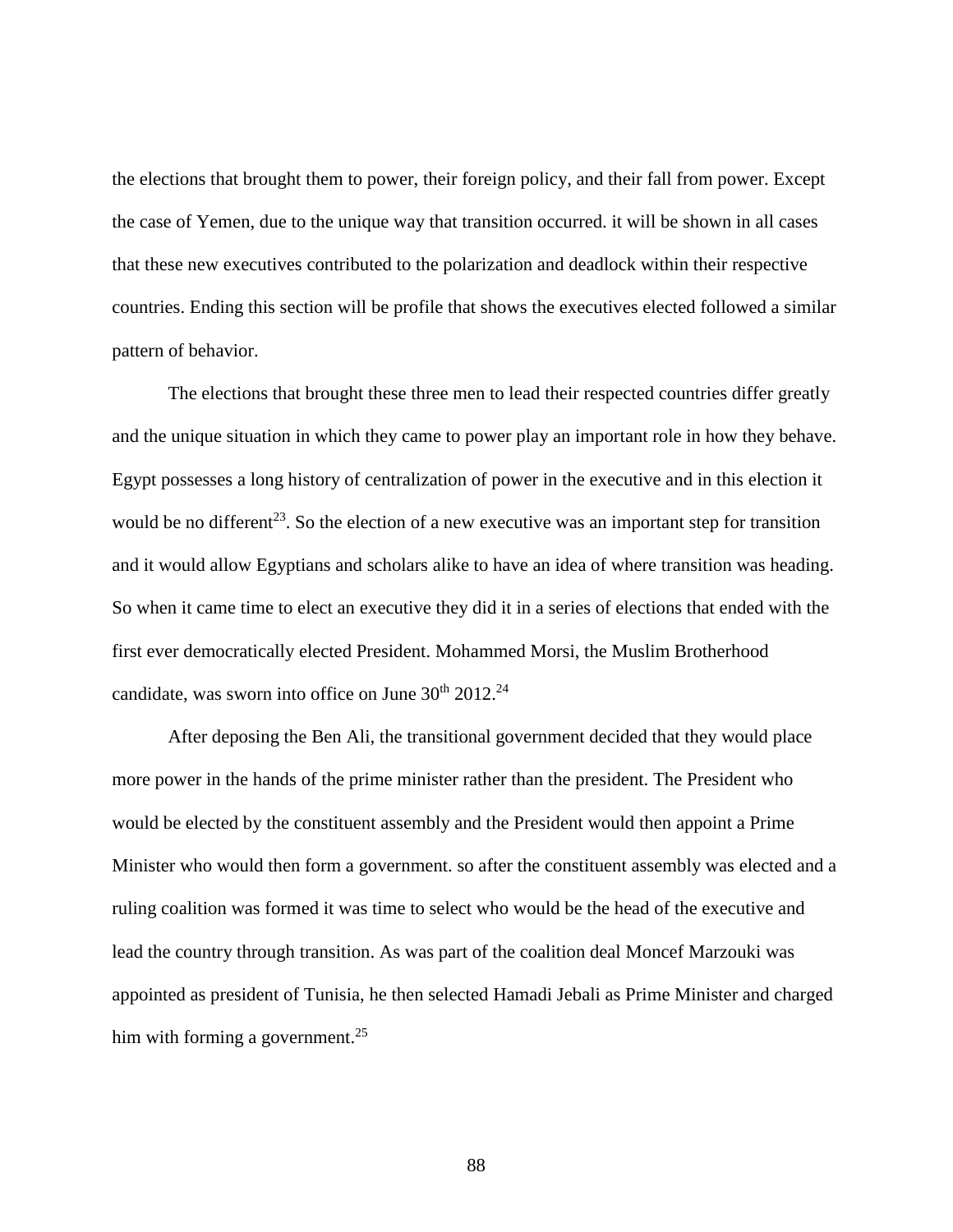In Yemen since transition started due to an international agreement set up by the GCC; the election of a new executive to lead Yemen through transition was bound up in terms set by the agreement. As per the document Yemen would hold a single member presidential election with the candidate being picked out by the political elite within the state. Abed Rabbo Mansour Hadi the vice president under Saleh was agreed upon to be the nominee and would become the new president of Yemen.<sup>26</sup>

The domestic policy of the new president's of Egypt and Tunisia follow and similar pattern, while that of Yemen's new president follows a different path but it would seem he is trying to accomplish the same goal. In both Egypt and Tunisia's case the President's instead of acting as a mediator to end the polarization and deadlock that had been plaguing the parliaments and constitutional drafting committees. They instead sided with their Islamist parties. In response to this favoritism the liberal political elements within both countries walked out and boycotted the process. Practically halting transition and leading to a political crisis for both countries.

While in Yemen, President Hadi and his supporters were proving to be capable political forces when many thought the existing political elements would just push him around. He proved capable of balancing the wants of the many political forces vying for power within Yemen, while concurrently solidifying his power base. But even though he proved adept at the balancing act needed to lead Yemen and solidify his support he did not seem willing to stress the pressing issues of the Houthi in the north and secessionists in the south.<sup>27</sup> This made the two groups threaten several times to walk out if nothing was done in regards to their political demands.

Analyzing the foreign policy undertaken by these executives is imperative due to how interconnected the international system is now a major change up in a State's foreign policy can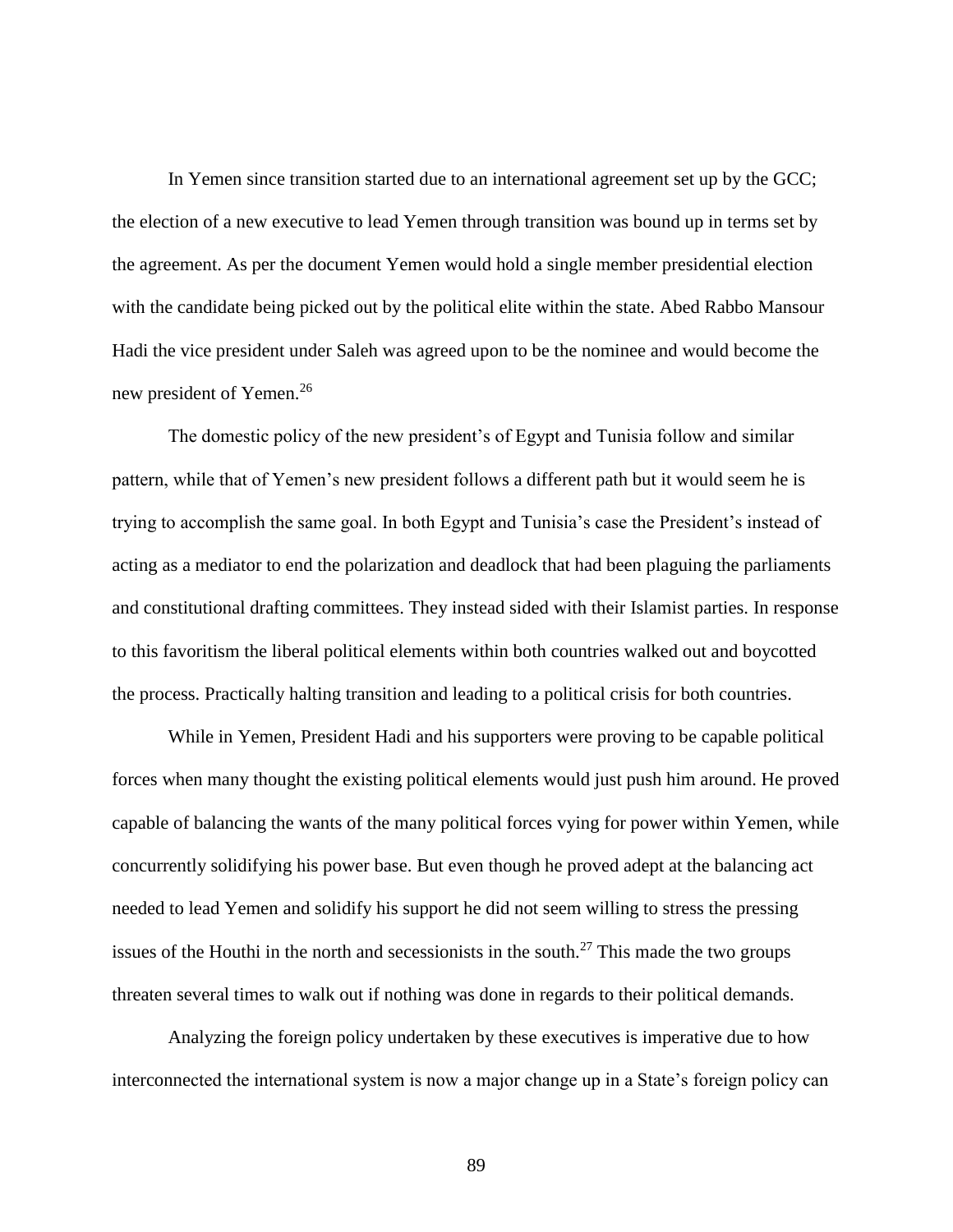lead to internal instability especially during political transition. Like the domestic policy explained above Egypt and Tunisia share similar foreign policy changes while Yemen's does not. Egypt under Morsi and Tunisia under Jebali both direct their countries' foreign policy from that of a western centered one to one of non-alignment. This can be seen in Egypt's slow turn away from the United States while Tunisia started looking south of its border rather than towards Europe.<sup>28</sup> This put the already troubled economies of both countries at risk due to the large amount of financial assistance they get from the West. Yet in Yemen one does not see a change in foreign policy, in fact Hadi strengthens Yemen's ties with the United States<sup>29</sup>. The restrengthening of ties instead of a turn towards non-alignment in terms of foreign policy can be explained by the fact that Yemen has not seen a real regime change. The same people who have been in power in Yemen are still there, only a change in leadership has occurred.

But the people soon lost faith in these leaders and in the summer of 2013 you see a counter-revolution in Egypt and Tunisia. Due to it still being in the early stages of transition Yemen has no experienced this yet and probably will not, so Yemen is omitted in this section. These counter-revolutions are characterized by large-scale protests calling for the President/Prime Minister to step down while initially denying the demands coming from the streets both leaders are eventually forced out of office. In Egypt it was through a military coup that occurred a few days after Morsi's one-year anniversary in office. Egyptian's rallied against Morsi because of his lack of political skills, economic malaise, and authoritarian tendencies. So the military under General al-Sisi's command stepped in and overthrew him.<sup>30</sup>

While in Tunisia the streets filled with protestors rallying against Prime Minister Jebali. They were protesting the political deadlock that he is blamed for, economic malaise, and the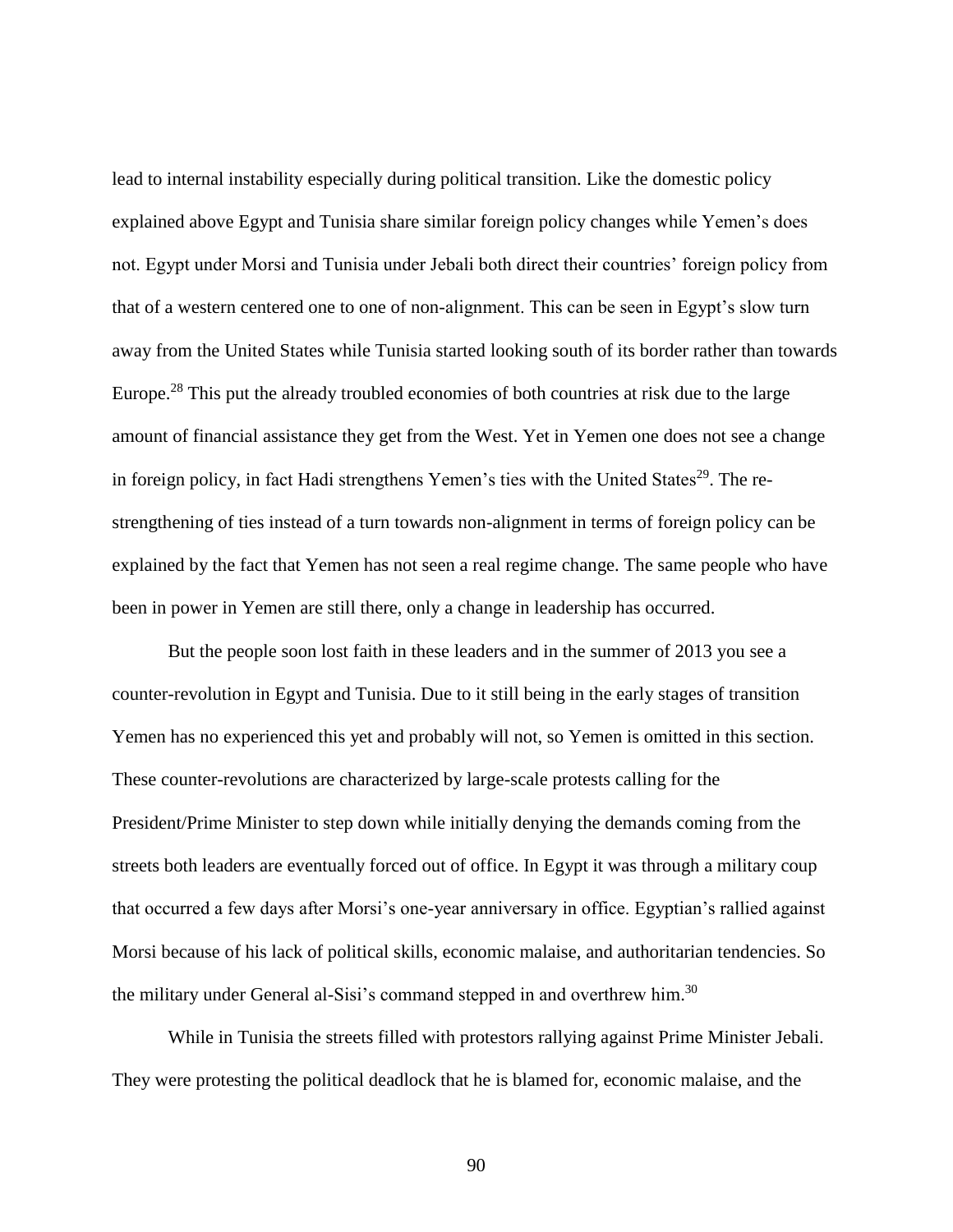assassination of an opposition figure. Jebali presented a motion for a technocratic government to take over for the rest of transition and if it was not accepted he threatened to step down. Protests intensified with the news of a technocratic government and Jebali ended up resigning. He was replaced with Ennahda member Ali Laarayedh, who soon presented president Marzouki with a new coalition government. But it was not long until another assassination rocked Tunisia bringing people back to the streets calling for a downfall of the whole government. Forcing Laarayedh to enter into a national dialogue.<sup>31</sup> Since this study ends around this time frame results of this dialogue are still waiting to be seen.

| Cases/        | Democratically | Contributed to | Non-      | Overthrown |
|---------------|----------------|----------------|-----------|------------|
| Descriptors   | elected        | deadlock &     | Alignment |            |
|               |                | polarization   | Foreign   |            |
|               |                |                | policy    |            |
| Tunisia       |                |                |           |            |
| (Jebali)      | X              | X              | X         | X          |
| Egypt (Morsi) |                |                |           |            |
|               | X              | X              | X         | X          |
| Yemen (Hadi)  |                |                |           |            |
|               | X              | X              |           |            |

#### Overall Significance

The overall significance that this study tries to accomplish is that the type of transition embarked on is imperative. As this study has shown transition is not a one-size fits all term. Also to have a successful democracy there are a number of things that are imperative. There needs to be institutions that balance the power of the state with the needs of its people; as well as perpetuate the ideals and customs of democracy. Especially in cases where authoritarianism transitionally runs rampant and institutions are weak or non-existent compared to the executive. Constitutional transition does this as it had been shown throughout this study, this is because it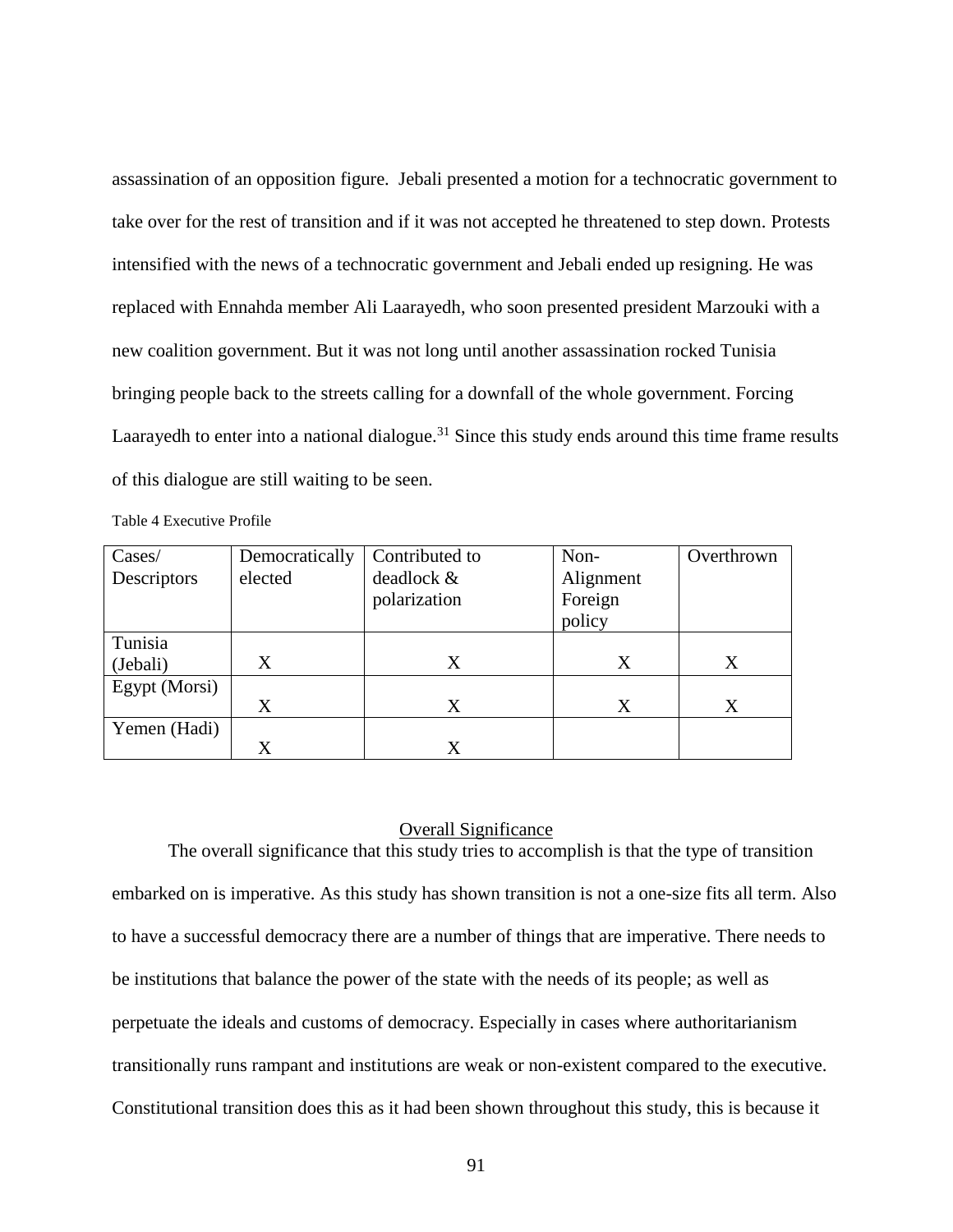solidifies the power of the institutions if the constitution drafted it properly followed. On the other had electoral change that stresses elections due to their legitimizing power keeps power in the hands of already established elites and opposition, this is due to elections being an elitist game and not taking the needs of the people into account. Or elections not establishing, strengthening, and protecting the rights of the basic citizen like a constitution will.

This phenomenon can be seen to varying degrees in all three cases especially in Egypt and Tunisia. While it is not as see in Yemen it is there. Critics of this study's findings will say that this theory's application in Yemen was forced when compared to Egypt and Tunisia. While a valid criticism one has to take into account the way that transition started in Yemen as compared to Egypt and Tunisia. In Yemen there was international intervention in the form of a GCC agreement while in Egypt and Tunisia domestic actors started transition. As it was seen this played a massive role in how transition preceded but none the less it all three cases stressed elections before a constitution.

This study has serious implications for the rest of the region, especially for the Persian Gulf Monarchies, specifically for Saudi Arabia, Bahrain, and Kuwait. All three of these Monarchies have done battle with the protest movements instead of liberalizing. They have done this through buying their people such as in Saudi Arabia, arresting bloggers as in Kuwait, and by using the military to forcefully put down the protest movements as was seen in Bahrain. Through it all these absolute monarchies have stuck together in the face of calls to liberalize such as Saudi Arabia sending troops into Bahrain to help quell the protest movements.<sup>32</sup> But these tactics can only work for so long. A much better option in the long run for both the rulers and the people is for these states to open up the political system slowly. This opening up can be done by way of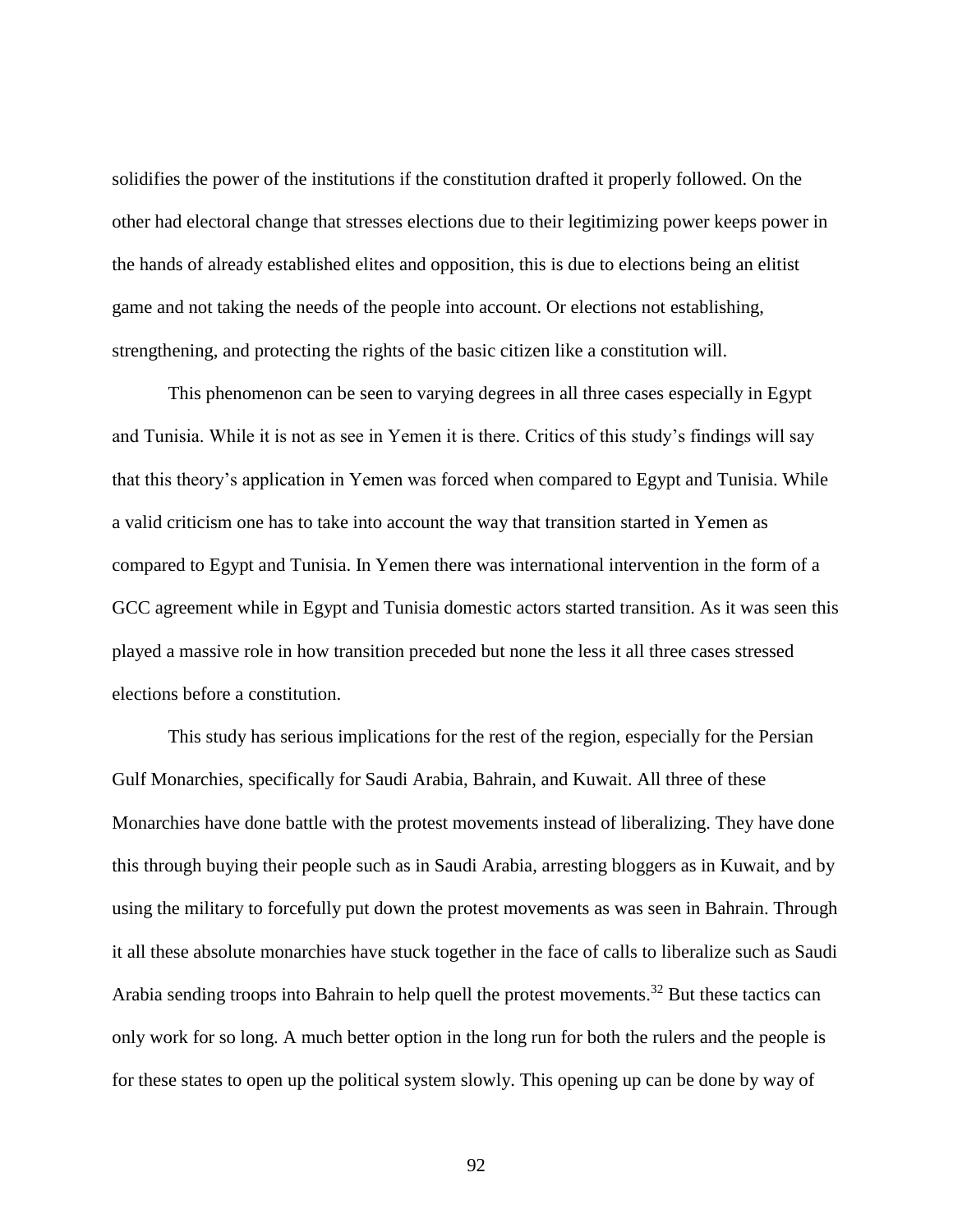evolutionary change as can be seen in the constitutional monarchies of Jordan and Morocco<sup>33</sup>. While yes liberalization has the possibility to spin out of control, if done correctly the Monarchy can stay in power as the executive while at the same time empowering the people with political representation and civil rights.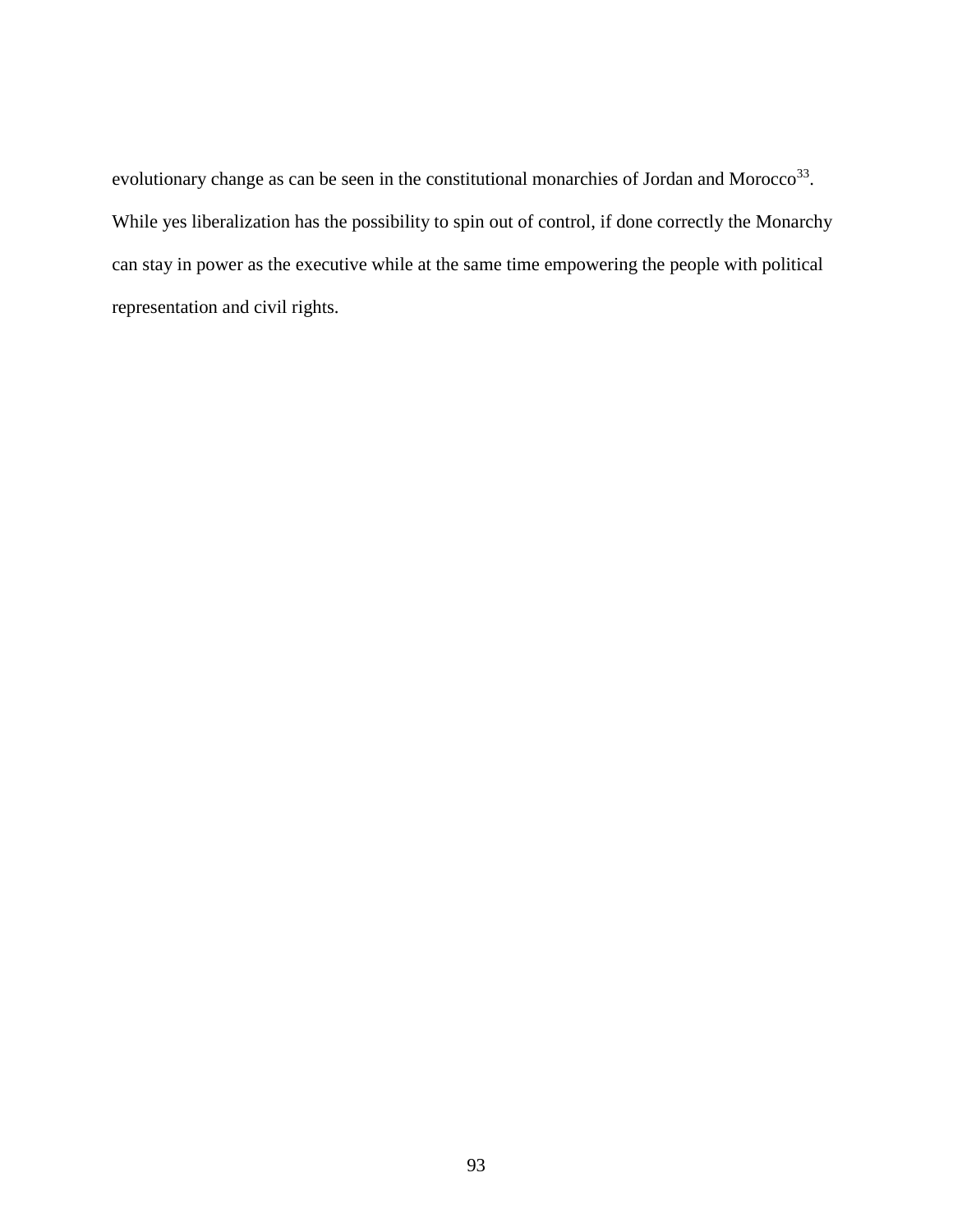## End Notes

- 1. For more on the economic causes of the Arab Spring within the three cases look at chapter two: Bread, Oil, and Jobs in Lin Noueihed & Alex Warren, *The Battle for the Arab Spring: Revolution, Counter-Revolution, and the Making of a World Order* (New Haven: Yale University Press, 2013) 24-43.
- 2. Rex Brynen, Pete W. Moore, Bassel F. Salloukh, & Marie-Joelle Zahar, *Beyond the Arab Spring: Authoritarianism & Democratization in the Arab World (Boulder: Lynne Rienner)* Publishers, 2012) 22.
- 3. Ibid, 18.
- 4. Ibid, 85.
- 5. Noueihed & Warren, 38.
- 6. For more on the economic causes of the Arab Spring within the three cases look at chapter three: The Media Revolution in Lin Noueihed & Alex Warren, *The Battle for the Arab Spring: Revolution, Counter-Revolution, and the Making of a World Order* (New Haven: Yale University Press, 2013) 44-60.
- 7. Noueihed & Warren, 64.
- 8. Noueihed & Warren, 38.
- 9. Brynen, Moore, Salloukh, & Zahar, 25-27.
- 10. Ibid, 20.
- 11. Ibid, 87-88.
- 12. Evan Background: SCAF's Last Minute Power Grab", AlJazeera, June 18, 2012. and Mahmoud Hamad, "The Constitutional Challenges in Post-Mubarak Egypt", Insight Turkey 14, no. 1 (2012): 54-55.
- 13. Brynen, Moore, Salloukh, & Zahar, 20.
- 14. April Longley Alley, "Yemen Changes Everything…And Nothing", Journal of Democracy 24, no. 4 (2013): 81.
- 15. Daniel Byman, "Regime Change in the Middle East: Problems and Prospects", Political Science Quarterly 22, no. 1 (2012): 30.
- 16. Eymen Gamha, "Final Results of Tunisian Elections Announced", Tunisia Live, November 14, 2011, [http://www.tunisia-live.net/2011/11/14/tunisian-election-final](http://www.tunisia-live.net/2011/11/14/tunisian-election-final-results-tables/)[results-tables/.](http://www.tunisia-live.net/2011/11/14/tunisian-election-final-results-tables/)
- 17. Alley, 81.
- 18. Brynen, 30-31.
- 19. Thomas Juneau, "Yemen and the Arab Spring: Elite Struggles, State Collapse, and Regional Security", Orbis 57, no. 3 (2013), 411.
- 20. Fouad Ajami, "The Arab Spring at One", Foreign Affairs 91, no. 2 (2012): 63.
- 21. "Egypt: Transition Plans", Africa Research Bulletin 28, no. 2 (2012): 19191.
- 22. Alley, 80-84.
- 23. Abdo Baaklini, Guilain Denoeux, & Robert Springborg, *Legislative Politics in the Arab World: The Resurgence of Democratic Institutions* (Boulder: Lynne Rienner Publishers, 1999) 230.
- 24. Ahmed Abd Rabou, "Egypt After Elections: Towards the Second Republic?", Insight Turkey 14, no. 3 (2012): 18.
- 25. "Tunisia: New Government", Africa Research Bulletin 48, no. 12 (2011): 19081-19082.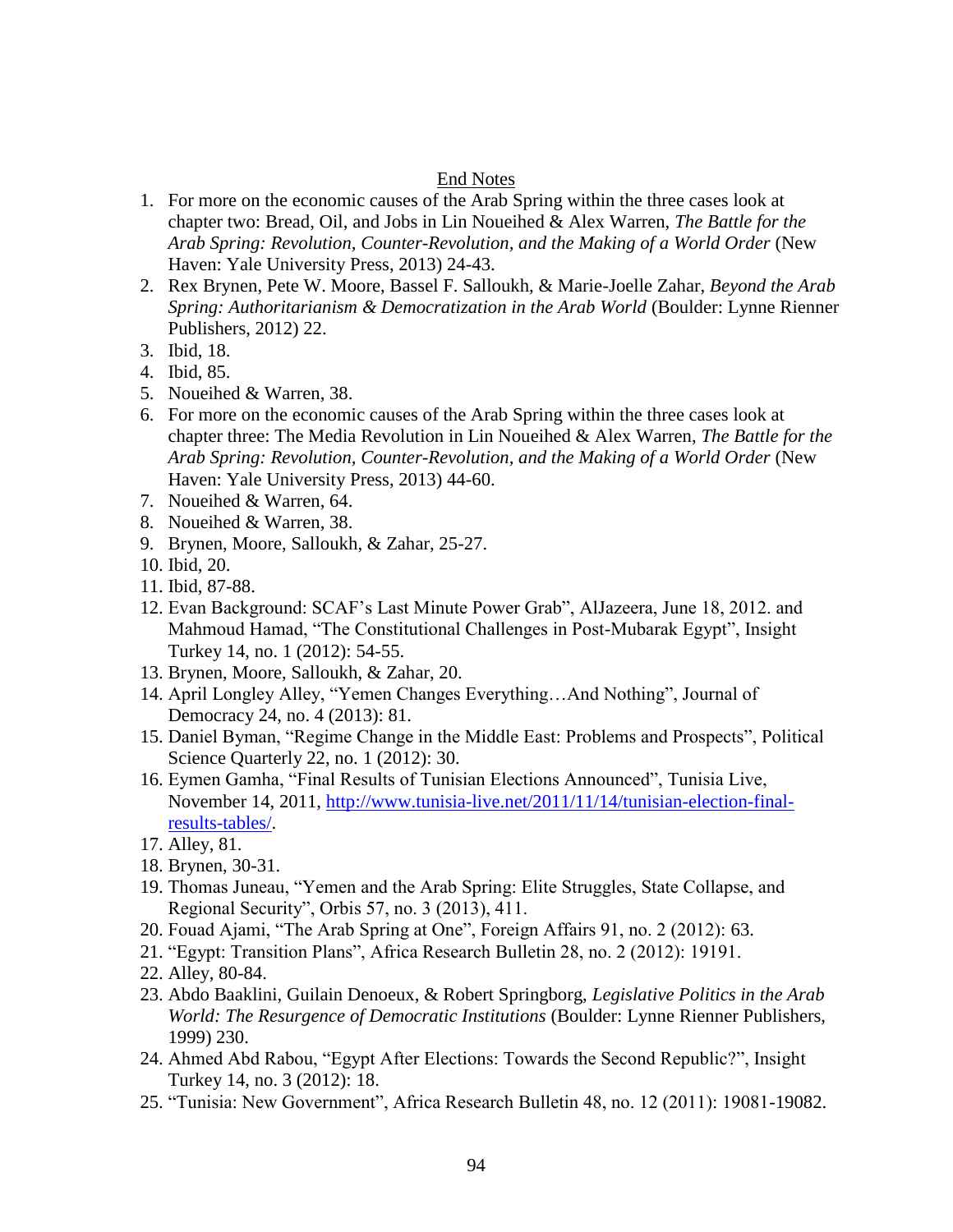26. Juneau, 411.

27. Alley, 81-84.

- 28. For more on Egypt's foreign policy under Morsi see "Egypt's Morsi to Make Historic Trip to Tehran". Al Jazeera, August 12, 2012. And for more on Tunisia's foreign policy see "A Conversation with Moncef Marzouki", Council on Foreign Relations, September 18, 2012, [http://www.cfr.org/tunisia/conversation-moncef-marzouki/p29196.](http://www.cfr.org/tunisia/conversation-moncef-marzouki/p29196)
- 29. Gamal M. Selim, "The United States and the Arab Spring: The Dynamics of Political Engineering", Arab Studies Quarterly 35, no. 3 (2013): 266-267.
- 30. "Egypt: Coup or Revolution", Africa Research Bulletin 50, no. 7 (2013): 19763-19765.
- 31. "Tunisia: Political Negotiations", Africa Research Bulletin 50, no. 10 (2013): 19879.
- 32. Brynen, Moore, Salloukh, & Zahar, 69-94.
- 33. Seth G. Jones, "The Mirage of the Arab Spring", Foreign Affairs 92, no. 1 (2013): 60.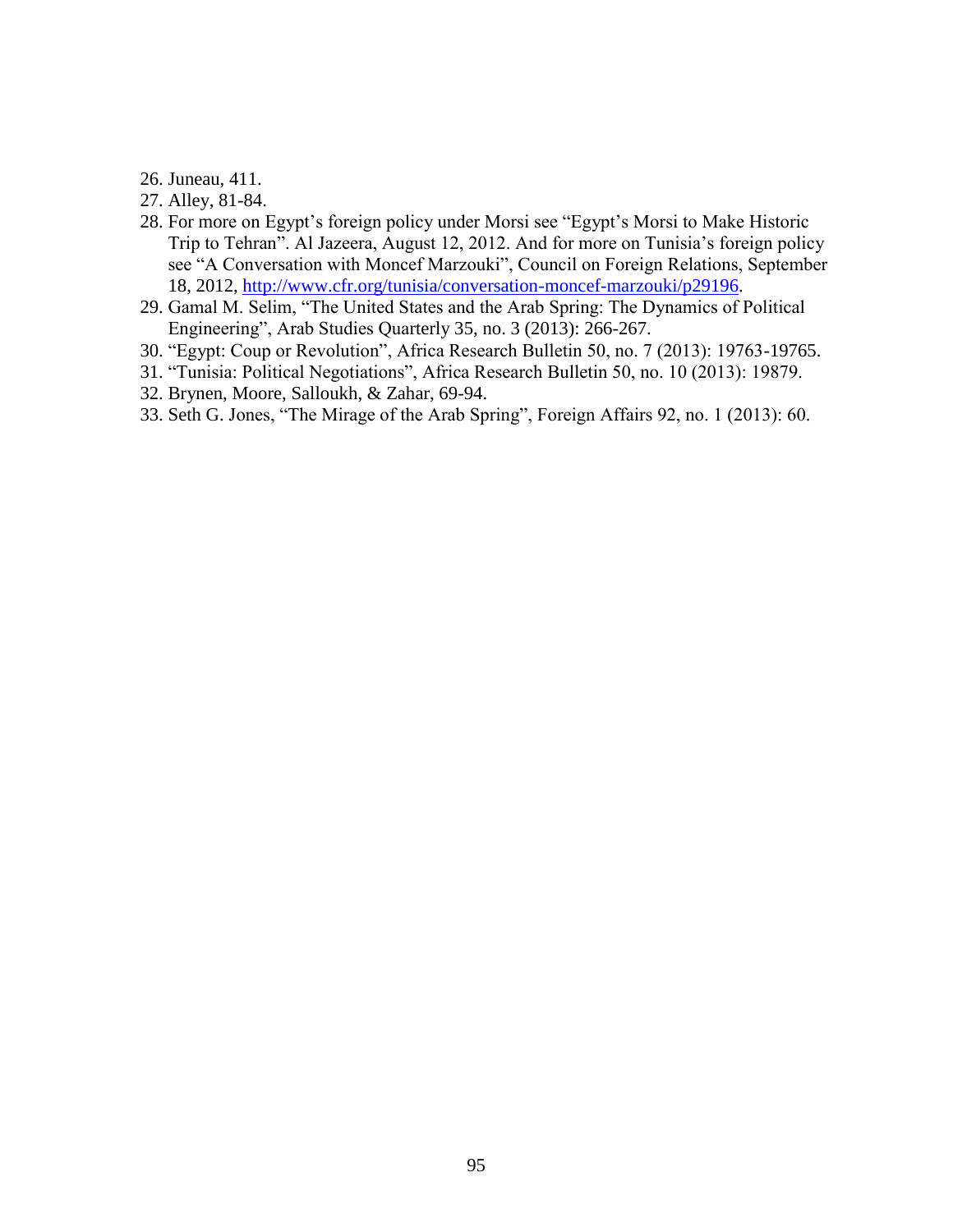# **REFERENCES**

1. "A Conversation with Moncef Marzouki." *Council on Foreign Relations*, September 18, 2012, [http://www.cfr.org/tunisia/conversation-moncef-marzouki/p29196.](http://www.cfr.org/tunisia/conversation-moncef-marzouki/p29196)

2. Abd Rabou, Ahmed. "Egypt After Elections: Towards the Second Republic?." *Insight Turkey* 14, no. 3 (2012).

3. Ajami, Fouad. "The Arab Spring at One." *Foreign Affairs* 91, no. 2 (2012).

4. Al-Atrush, Samer. "Egypt Put's on Hold PM's Appointment as Salafists Reject ElBaradei." *Middle East Online*, July 07, 2013, [http://www.middle-east](http://www.middle-east-online.com/english/?id=59935)[online.com/english/?id=59935.](http://www.middle-east-online.com/english/?id=59935)

5. Aljazeera.com.

6. Alley, April Longley. "Yemen Changes Everything…And Nothing" *Journal of Democracy* 24, no. 4 (2013).

7. Al-Qubati, Abdullah. "Letter From Sana'a: Saleh on the Edge." *Foreign Affairs*, February 25, 2011, [http://www.foreignaffairs.com/features/letters-from/letter-from-sanaa-0.](http://www.foreignaffairs.com/features/letters-from/letter-from-sanaa-0)

8. Anderson, Lisa. "Demystifying the Arab Spring." *Foreign Affairs* 90, no. 3 (2011).

9. Angrist, Michele Penner. "Morning in Tunisia: The Frustrations of the Arab World Boil Over." *Foreign Affairs*, (2011).

10. Armanios, Febe. "Egypt's Copts, Between Morsi and the Military." *The Cairo Review of Global Affairs*, (2013), [http://www.aucegypt.edu/gapp/cairoreview/pages/articleDetails.aspx?aid=417.](http://www.aucegypt.edu/gapp/cairoreview/pages/articleDetails.aspx?aid=417)

11. Azzam, Maha. "Egypt's Democractic Experiment: Challenges to a Positive Trajectory." *Insight Turkey* 15, no. 2 (2013).

12. Baaklini, Abdo, Denoeux, Guilain, & Springborg, Robert. *Legislative Politics in the Arab World: The Resurgence of Democratic Institutions*. Boulder: Lynne Rienner Publishers, 1999.

13. Berman, Sheri. "Promises of the Arab Spring." *Foreign Affairs* 92, no.1 (2013).

14. Blanche, Ed. "Danger in the Desert." *Middle East* 436, (2012).

15. Brown, Nathan. "Contention in Religion and State in Postrevolutionary Egypt." *Social Research* 79, no. 2 (2012).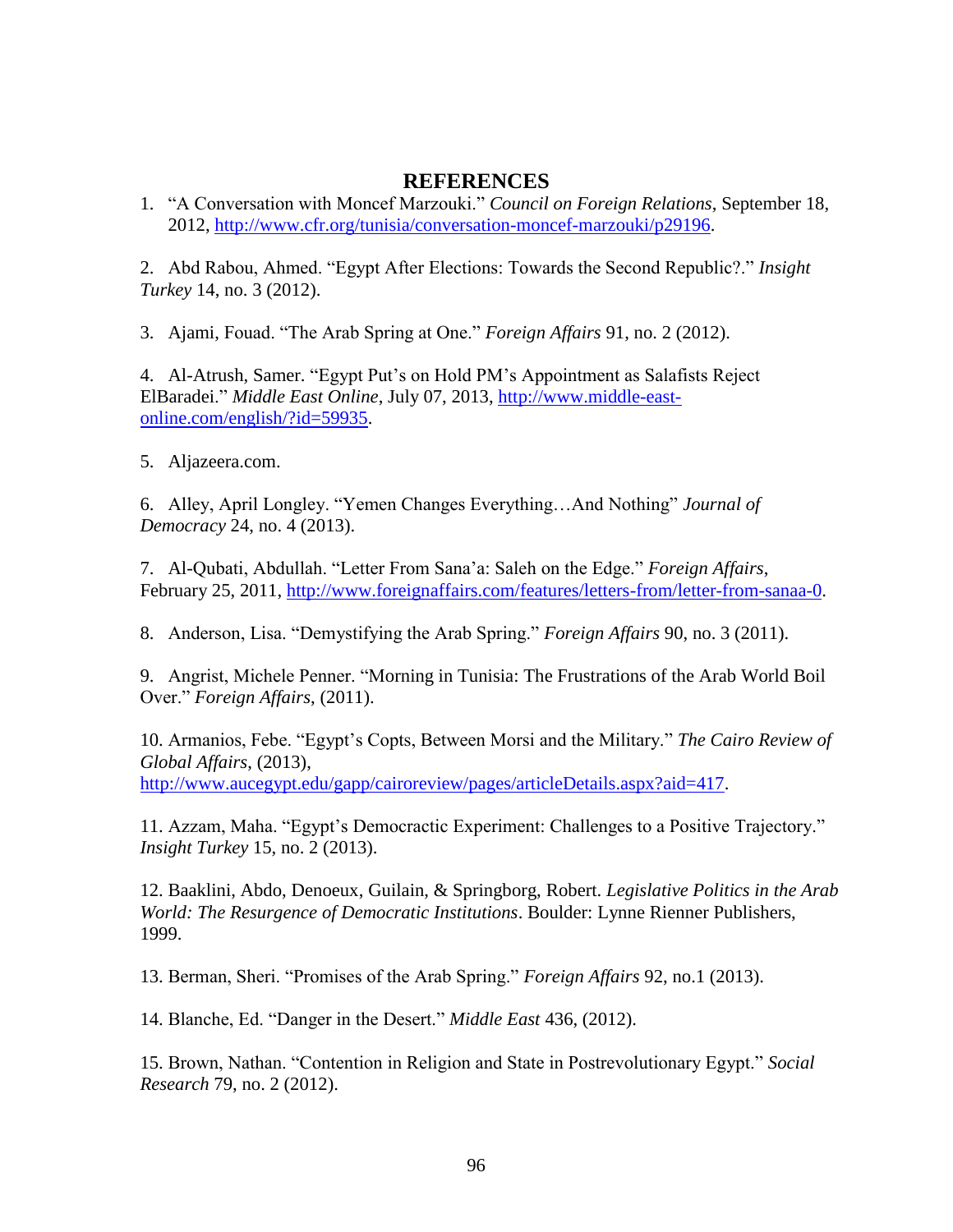16. Brynen, Rex, Moore, Pete W., Salloukh, Bassel F., & Zahar, Marie-Joelle.

17. *Beyond the Arab Spring: Authoritarianism & Democratization in the Arab World*. Boulder: Lynne Rienner Publishers, 2012.

18. Byman, Daniel. "Regime Change in the Middle East: Problems and Prospects." *Political Science Quarterly* 22, no. 1 (2012).

19. Carey, John M. & Reynolds, Andrew. "The Impact of Elections Systems." *Journal of Democracy* 22, no. 4 (2011).

20. Carnegie Endowment for International Peace, "Guide to Egypt's Transition: Gabhat al-Inqath al-Watani (The National Salvation Front)." February 2, 2014, [http://egyptelections.carnegieendowment.org/2013/09/03/gabhat-al-inqath-al-watani-the](http://egyptelections.carnegieendowment.org/2013/09/03/gabhat-al-inqath-al-watani-the-national-salvation-front)[national-salvation-front.](http://egyptelections.carnegieendowment.org/2013/09/03/gabhat-al-inqath-al-watani-the-national-salvation-front)

21. Carnegie Endowment for International Peace. "Guide to Egypt's Transition: The Rebel Movement." February 2, 2014, [http://egyptelections.carnegieendowment.org/2013/09/03/gabhat-al-inqath-al-watani-the](http://egyptelections.carnegieendowment.org/2013/09/03/gabhat-al-inqath-al-watani-the-national-salvation-front)[national-salvation-front.](http://egyptelections.carnegieendowment.org/2013/09/03/gabhat-al-inqath-al-watani-the-national-salvation-front)

22. Durac, Vincent. "Protest Movements and Political Change: An Analysis of the Arab Uprisings' of 2011." *Journal of Contemporary African Studies* 31, no. 2 (2013).

23. "Egypt: Consolidating Power." *Africa Research Bulletin* 49, no. 8 (2012).

24. "Egypt: Constitutional Changes." *Africa Research Bulletin* 26, no.27 (2012).

25. "Egypt: Coup or Revolution." *Africa Research Bulletin* 50, no. 7 (2013).

26. "Egypt: Crackdown On Muslim Brotherhood." *Africa Research Bulletin* 50, no. 8 (2013).

27. "Egypt: July in Brief." *Africa Research Bulletin* 50, no. 7 (2013).

28. "Egypt's Morsi Declares State of Emergency." *Al Jazeera*, January 28, 2013.

- 29. "Egypt: Provincial Governors." *Africa Research Bulletin* 50, no. 6 (2013).
- 30. "Egypt's Rage." *African Research Bulletin* 48, no. 1 (2011).
- 31. "Egypt: Transition Plans." *Africa Research Bulletin* 28, no. 2 (2012).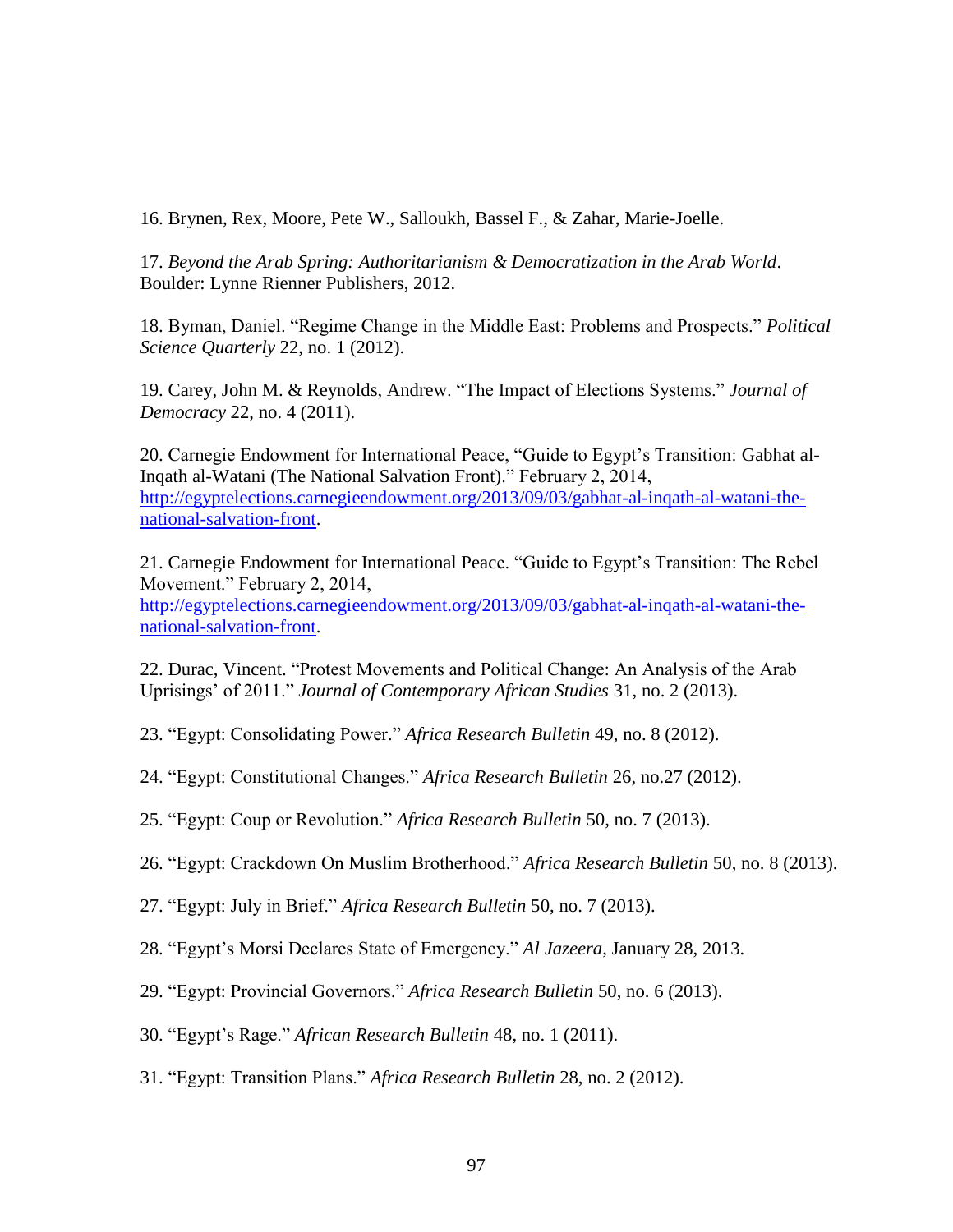32. el-Sharif, Ashraf. "Islamism After the Arab Spring." *Current History* 110, no. 740 (2011).

33. "Foreign Aid in Tunisia: Why do Countries Spend Money Here?." *Tunisia Live*, August 14, 2013, [http://www.tunisia-live.net/2013/08/14/foreign-aid-in-tunisia-why-do-countries](http://www.tunisia-live.net/2013/08/14/foreign-aid-in-tunisia-why-do-countries-spend-money-here/)[spend-money-here/.](http://www.tunisia-live.net/2013/08/14/foreign-aid-in-tunisia-why-do-countries-spend-money-here/)

34. Gamha, Eymen. "Final Results of Tunisian Elections Announced." *Tunisia Live*, November 14, 2011, [http://www.tunisia-live.net/2011/11/14/tunisian-election-final-results](http://www.tunisia-live.net/2011/11/14/tunisian-election-final-results-tables/)[tables/.](http://www.tunisia-live.net/2011/11/14/tunisian-election-final-results-tables/)

35. Gauthier-Villars, David. "Tunisia Not Ready for Vote, Puts It Off." *Wall Street Journal* 252, no. 133 (2011).

36. Goldstone, Jack A. "Understanding the Revolutions of 2011." *Foreign Affairs* 90, no. 3 (2011).

37. Hamad, Mahmoud. "The Constitutional Challenges in Post-Mubarak Egypt." *Insight Turkey* 14, no. 1 (2012).

38. Hamid, Shadi. "The Rise of the Islamists." *Foreign Affairs* 90, no. 3 (2011).

39. Henry, Clement M. & Springborg, Robert. "A Tunisian Solution for Egypt's Military: Why Egypt's Military Will Not Be Able to Govern." *Foreign Affairs*, February 21, 2011, [http://www.foreignaffairs.com/articles/67475/clement-m-henry-and-robert-springborg/a](http://www.foreignaffairs.com/articles/67475/clement-m-henry-and-robert-springborg/a-tunisian-solution-for-egypts-military)[tunisian-solution-for-egypts-military.](http://www.foreignaffairs.com/articles/67475/clement-m-henry-and-robert-springborg/a-tunisian-solution-for-egypts-military)

40. Hilal, Leila. "Charting Transitions in the Middle East: Lessons Learned from Tunisia and Egypt." *Insight Turkey* 14, no. 2 (2012).

41. Hill, Evan. "Background: SCAF's Last Minute Power Grab." *AlJazeera*, June 18, 2012.

42. Jones, Seth G. "Mirage of the Arab Spring." *Foreign Affairs* 92, no. 1 (2013).

43. Jreisat, Jamil E. *Politics without Process: Administering Development in the Arab World*, Boulder: Lynne Rienner Publishers, 1997.

44. Juneau, Thomas. "Yemen and the Arab Spring: Elite Struggles, State Collapse, and Regional Security." *Orbis* 57, no. 3 (2013).

45. Knights, Michael. "The Military Role in Yemen's Protests: Civil-Military Relations in the Tribal Republic." *Journal of Strategic Studies* 36, no. 2 (2013).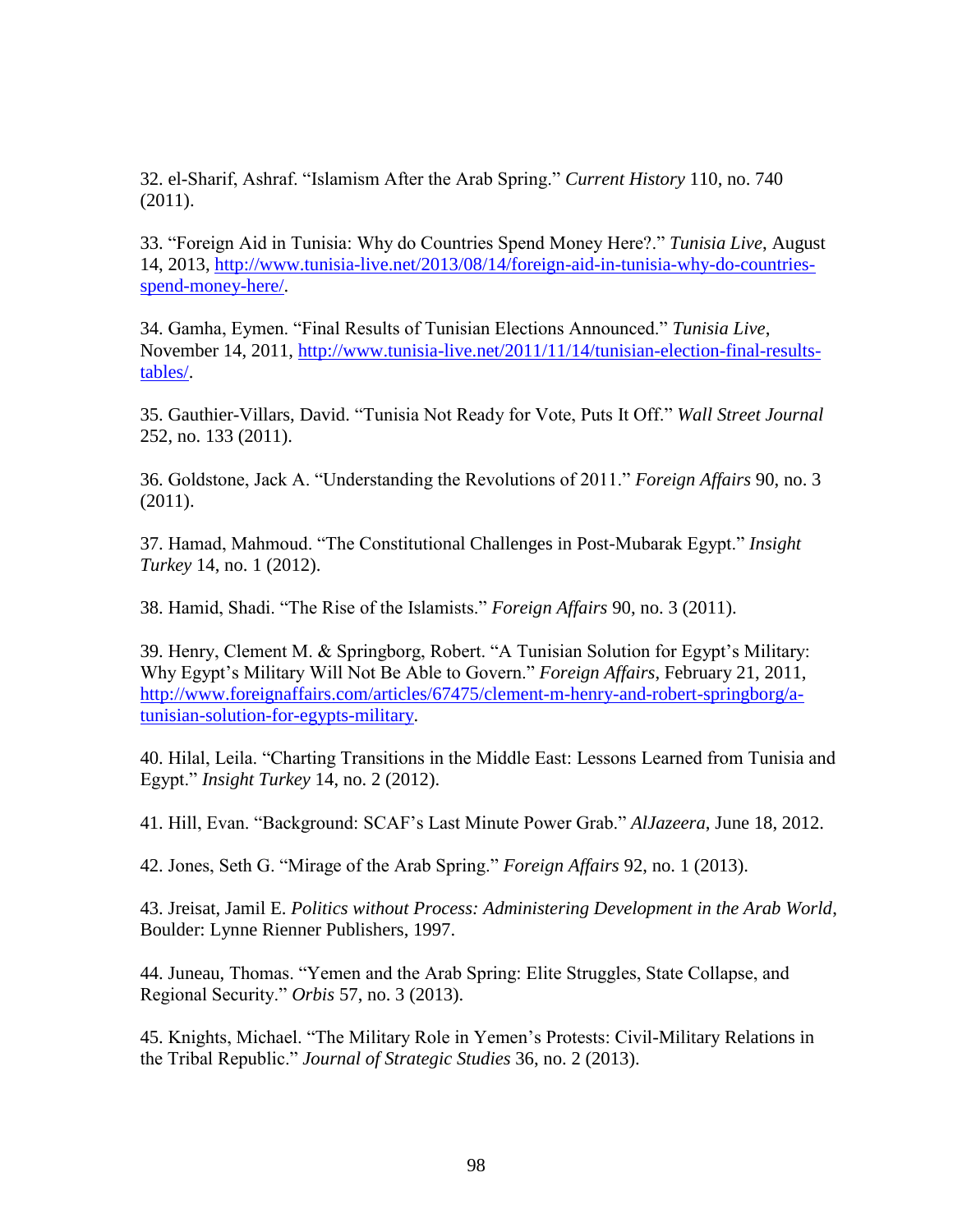46. Korany, Bahgat, Brynen, Rex, & Nobel, Paul. *Political Liberalization & Democratization in the Arab World: Volume 2 Comparative Experiences*. Boulder: Lynne Rienner Publishers, 1998.

47. Londoño, Ernesto & Mohamed, Haitham."Egyptian President-elect Mohamed Morsi Defiant on Eve of Taking Office." *Washington Post*, June 29, 2012.

48. Maddy-Weitzman, Bruce. "Tunisia's Morning After." *Middle East Quarterly* 18, no. 3 (2011).

49. Martini, Jeff & Taylor, Julie. "Commanding Democracy in Egypt." *Foreign Affairs* 90, no. 5 (2011).

50. Murphy, Walter F. *Constitutional democracy: Creating and Maintaining a Just Political Order*. Baltimore: Johns Hopkins University Press, 2007.

51. "Mursi's New Powers." *Africa Research Bulletin* 49, no.11 (2012).

52. Noueihed, Lin & Warren, Alex. *The Battle for the Arab Spring: Revolution, Counter-Revolution, and the Making of a World Order*. New Haven: Yale University Press, 2013.

53. "Presidential Elections: First Round." *Africa Research Bulletin* 49, no.4 (2012).

54. Sadri, Houman A. "Nonalignment as a Foreign Policy Strategy: Dead or Alive." *Mediterranean Quarterly* 10, no. 2 (1999).

55. Sadri, Houman A. *Revolutionary States, Leaders, and Foreign Relations: A Comparative Study of China, Cuba, and Iran*. Westport: Praeger, 1997.

56. Sale, Richard T. "A Cold Chill Comes Over the Middle East." *Mediterranean Quarterly*  23, no. 3 (2012).

57. Selim, Gamal M. "The United States and the Arab Spring: The Dynamics of Political Engineering." *Arab Studies Quarterly* 35, no. 3 (2013).

58. Shehata, Dina. "The Fall of the Pharaoh: How Honsi Mubarak's Reign Came to an End." *Foreign Affairs* 90, no.3 (2011).

59. Sowa, Alexis. "Aid to Egypt by the Numbers." *Center for Global Development*, July 19, 2013, [http://www.cgdev.org/blog/aid-egypt-numbers.](http://www.cgdev.org/blog/aid-egypt-numbers)

60. *The New Arab Revolt: What Happened, What it Means, and What Comes Next*. New York: Council of Foreign Relations, 2011.